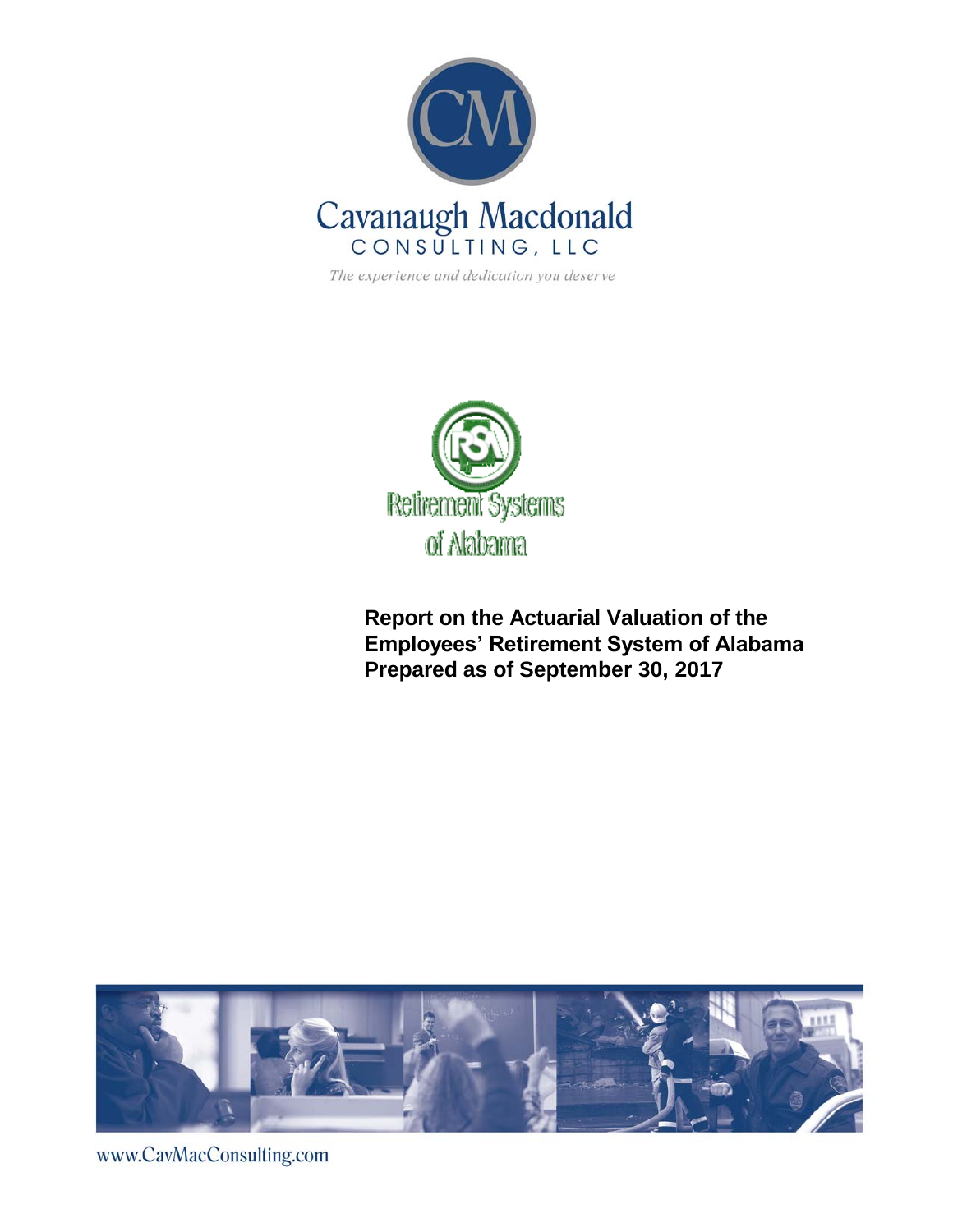

May 31, 2018

Board of Control Employees' Retirement System of Alabama Montgomery, Alabama

Members of the Board:

In this report are submitted the results of the annual actuarial valuation of the assets and liabilities of the Employees' Retirement System of Alabama, prepared as of September 30, 2017 in accordance with Section 36-27-23(p) of the act governing the operation of the System.

The purpose of this report is to provide a summary of the funded status of the System as of September 30, 2017 and to recommend rates of employer contribution. While not verifying the data at the source, the actuary performed tests for consistency and reasonability.

On the basis of the valuation, it is recommended that the employer make contributions to the System for State employees (members other than State policemen) at the rate of 15.24% of payroll for Tier I members and 14.87% for Tier II members for the fiscal year ending September 30, 2020. It is also recommended that the employer make contributions to the System for State policemen at the rate of 52.29% of payroll for Tier I members and 45.56% for Tier II members for the fiscal year ending September 30, 2020. The contribution rates for local employers for the fiscal year beginning October 1, 2019 will be submitted in a separate report and will include the impact of all assumption changes and employer-elected changes through September 30, 2017.

The promised benefits of the System are included in the actuarially calculated contribution rates which are developed using the Entry Age Normal cost method. Five-year smoothed market value of assets is used for actuarial valuation purposes. Gains and losses are reflected in the unfunded actuarial accrued liability that is being amortized by regular annual contributions as a level percentage of payroll, on the assumption that payroll will increase by 3.00% annually. Since the previous valuation, the System has been amended to provide for a one-time lump sum payment to retired state employee and state police members and beneficiaries in June, 2018 under Act 2018-355. The assumptions recommended by the actuary and adopted by the Board are in the aggregate reasonably related to the experience under the System and to reasonable expectations of anticipated experience under the System. The assumptions and methods used for funding purposes meet the parameters outlined in the Board's funding policy.

In this report we provide the following information and supporting schedules in the Actuarial and Statistical Sections of the Comprehensive Annual Financial Report (CAFR):

- Summary of Actuarial Assumptions and Methods
- Actuarial Cost Method
- Summary of Plan Provisions as Interpreted for Valuation Purposes
- Schedule of Funding Progress
- Solvency Test
- Schedule of Active Member Valuation Data

Off Offices in Kennesaw, GA • Bellevue, NE 3550 Busbee Pkwy, Suite 250, Kennesaw, GA 30144 Phone (678) 388-1700 • Fax (678) 388-1730 www.CavMacConsulting.com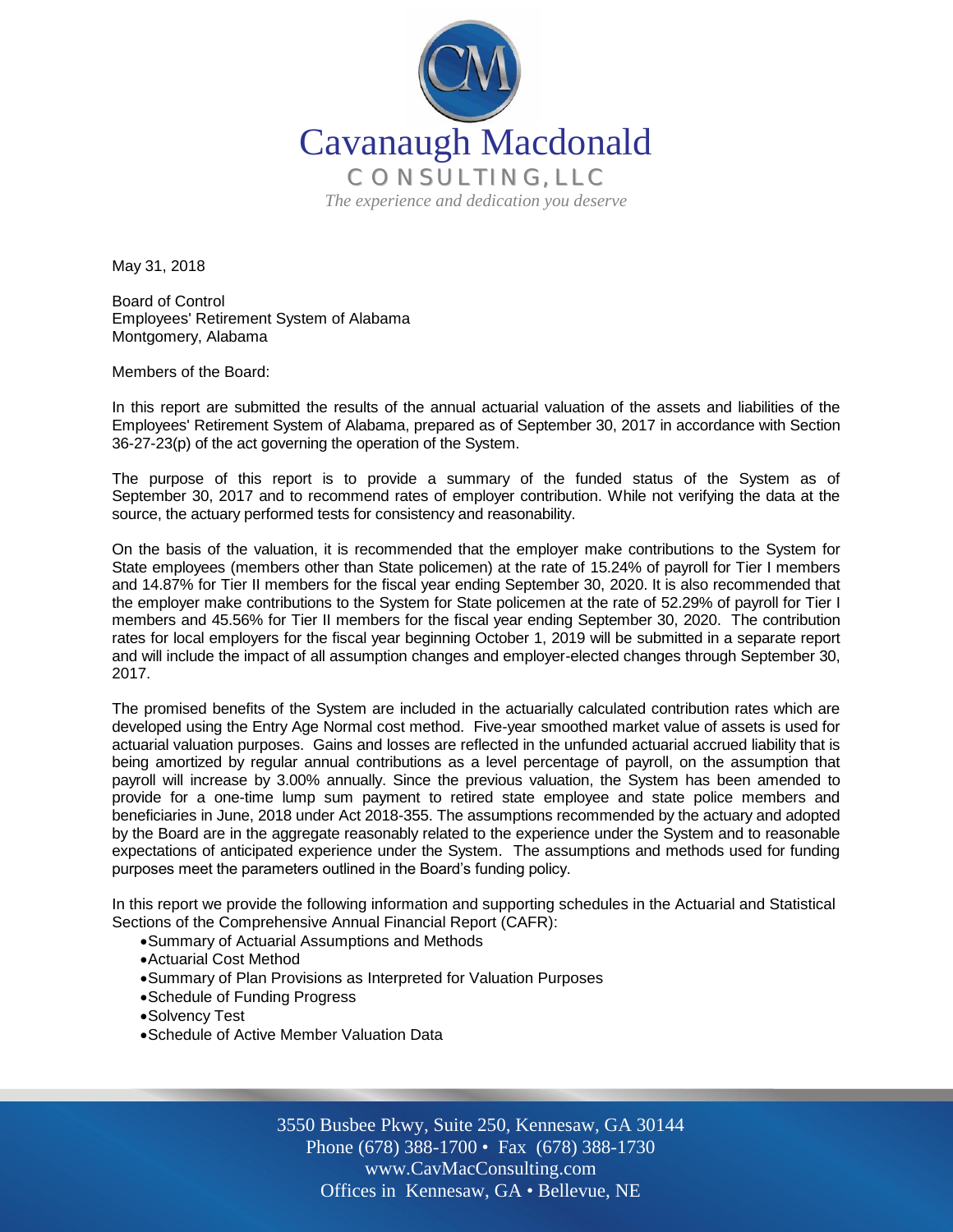

We also provide the following schedules for the CAFR in a separate supplemental report:

- Analysis of Actuarial Gains and Losses
- Schedule of Retirants and Beneficiaries Added and Removed from Rolls
- Retired Members by Type of Benefit as of September 30, 2017
- Ten-Year History of Average Monthly Benefit Payments as of September 30

The necessary GASB Statements No. 67 and 68 disclosure information is provided in separate supplemental reports.

This is to certify that the independent consulting actuary is a member of the American Academy of Actuaries and has experience in performing valuations for public retirement systems, that the valuation was prepared in accordance with principles of practice prescribed by the Actuarial Standards Board, and that the actuarial calculations were performed by qualified actuaries in accordance with accepted actuarial procedures, based on the current provisions of the retirement system and on actuarial assumptions that are internally consistent and reasonably based on the actual experience of the System.

Future actuarial results may differ significantly from the current results presented in this report due to such factors as the following: plan experience differing from that anticipated by the economic or demographic assumptions; changes in economic or demographic assumptions; increases or decreases expected as part of the natural operation of the methodology used for these measurements (such as the end of an amortization period or additional cost or contribution requirements based on the plan's funded status); and changes in plan provisions or applicable law. Since the potential impact of such factors is outside the scope of a normal annual actuarial valuation, an analysis of the range of results is not presented herein.

The actuarial computations presented in this report are for purposes of determining the recommended funding amount for the System. Use of these computations for purposes other than meeting these requirements may not be appropriate.

In our opinion the System is operating on an actuarially sound basis. Assuming that contributions to the System are made by the employer from year to year in the future at the rates recommended on the basis of the successive actuarial valuations, the continued sufficiency of the retirement fund to provide the benefits called for under the System may be safely anticipated.

The Table of Contents, which immediately follows, outlines the material contained in the report.

Respectfully submitted,

1 Muliki

Edward A. Macdonald, ASA, FCA, MAAA Cathy Turcot President **President** President **Principal and Managing Director** Principal and Managing Director

Larry Langer, ASA, EA, FCA, MAAA Principal and Consulting Actuary

y luncot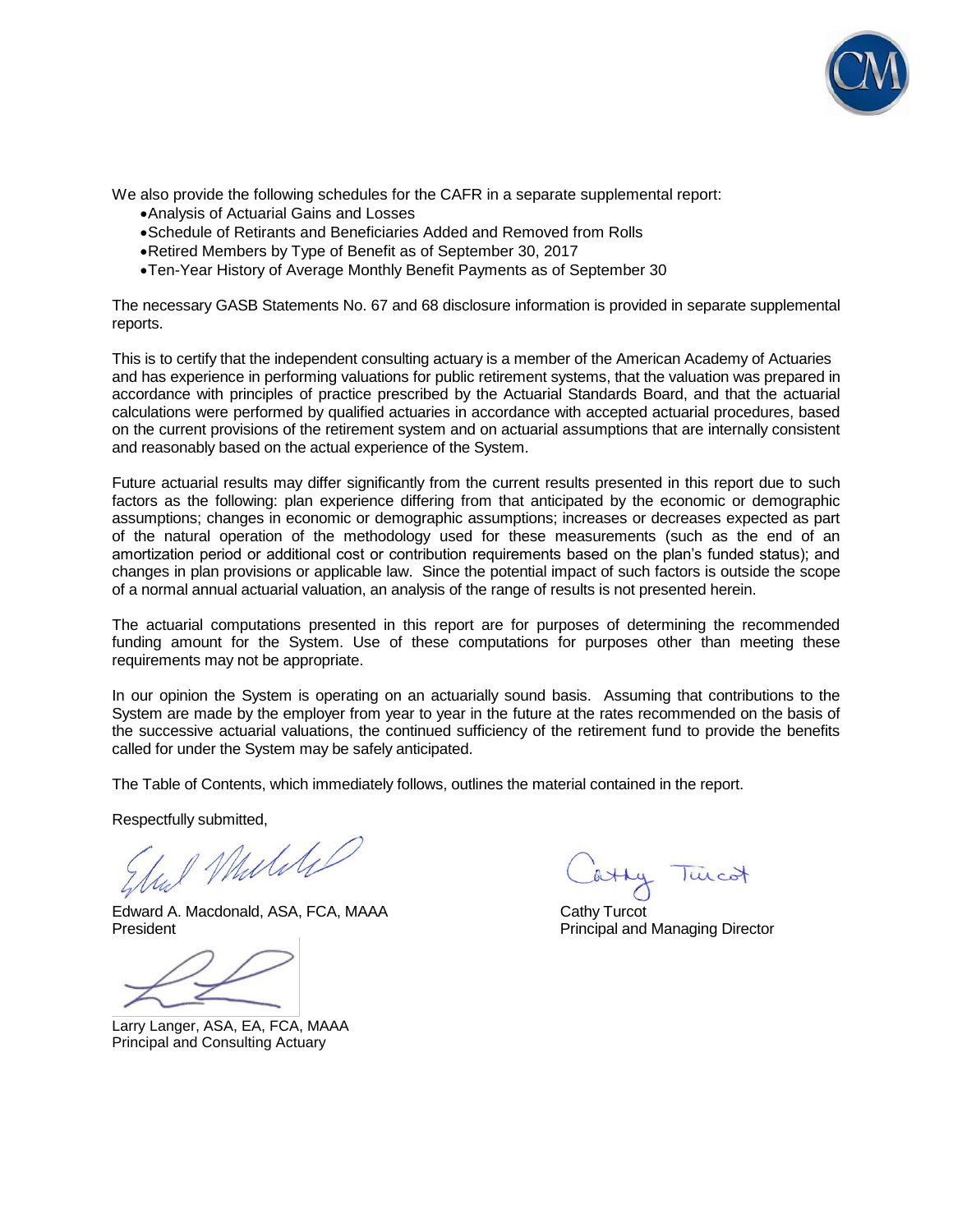

## **TABLE OF CONTENTS**

| <b>Section</b> | <u>Item</u>                         | Page No. |
|----------------|-------------------------------------|----------|
|                | <b>Summary of Principal Results</b> | 1        |
| Ш              | Membership Data                     | 5        |
| Ш              | Assets                              | 10       |
| IV             | <b>Comments on Valuation</b>        | 12       |
| ٧              | Contributions Payable by Employers  | 16       |
| VI             | Analysis of Financial Experience    | 17       |
| VII            | Accounting Information              | 20       |

## **Schedule**

| A | <b>Valuation Balance Sheet and Solvency Test</b>                         | 23 |
|---|--------------------------------------------------------------------------|----|
| B | Development of the Actuarial Value of Assets                             | 28 |
| C | Summary of Receipts and Disbursements                                    | 33 |
| D | Outline of Actuarial Assumptions and Methods                             | 34 |
| Е | <b>Actuarial Cost Method</b>                                             | 40 |
| F | <b>Board Funding Policy</b>                                              | 41 |
| G | Projection of Transitional UAAL and Amortization of Bases                | 44 |
| Н | Summary of Main Plan Provisions as Interpreted<br>for Valuation Purposes | 58 |
|   | Schedules of Membership Data                                             | 66 |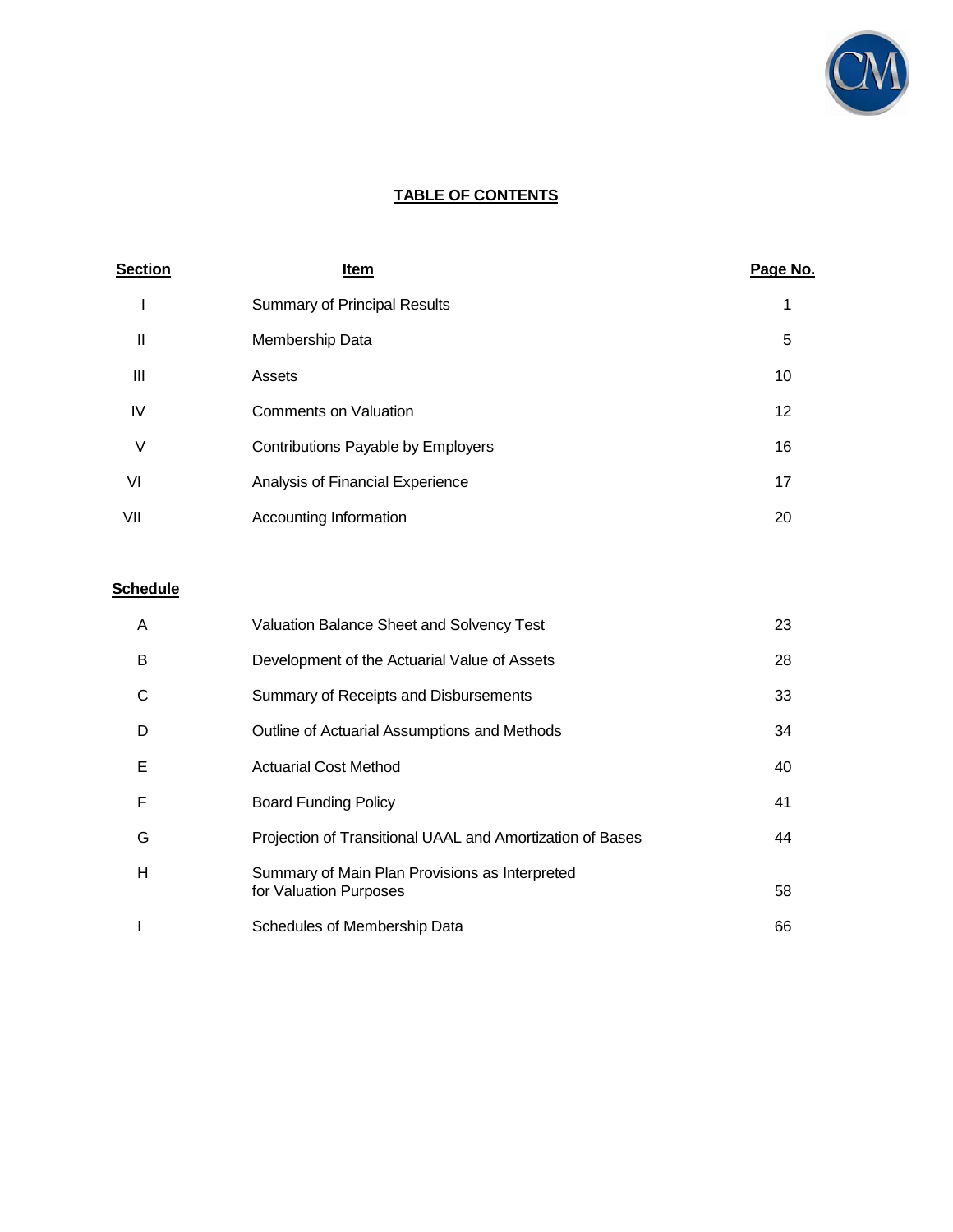

#### **REPORT ON THE ACTUARIAL VALUATION OF THE EMPLOYEES' RETIREMENT SYSTEM OF ALABAMA PREPARED AS OF SEPTEMBER 30, 2017**

### **SECTION I - SUMMARY OF PRINCIPAL RESULTS**

1. For convenience of reference, the principal results of the valuation and a comparison with the preceding year's results for State Employees, State Policemen and Local Employees are summarized below:

| <b>VALUATION DATE</b>                                                                                                                                                                                                                                                                         | September 30, 2017                                                               | September 30, 2016                                                                     |  |
|-----------------------------------------------------------------------------------------------------------------------------------------------------------------------------------------------------------------------------------------------------------------------------------------------|----------------------------------------------------------------------------------|----------------------------------------------------------------------------------------|--|
| Number of active members<br>Annual compensation                                                                                                                                                                                                                                               | 28,926<br>\$<br>1,271,674,805                                                    | 29,101<br>\$<br>1,265,310,969                                                          |  |
| Number of retired members and beneficiaries*<br>Annual retirement allowances*                                                                                                                                                                                                                 | 23,860<br>\$<br>524,315,915                                                      | 23,614<br>\$<br>513,858,040                                                            |  |
| Number of deferred vested members<br>Estimated deferred annual allowances                                                                                                                                                                                                                     | 965<br>\$<br>11,741,006                                                          | 942<br>\$<br>11,332,390                                                                |  |
| Assets:<br>Actuarial value<br>Market value                                                                                                                                                                                                                                                    | \$<br>4,759,601,603<br>4,910,512,917                                             | \$<br>4,598,818,390<br>4,615,916,406                                                   |  |
| Unfunded actuarial accrued liability                                                                                                                                                                                                                                                          | \$<br>2,821,545,296                                                              | \$<br>2,805,769,277                                                                    |  |
| Funded Ratio based on Actuarial Value of Assets                                                                                                                                                                                                                                               | 62.8%                                                                            | 62.1%                                                                                  |  |
| <b>CONTRIBUTIONS FOR FISCAL YEAR ENDING</b><br>Tier I (first hired prior to January 1, 2013)<br>Employer contribution rate<br>Normal<br><b>Accrued liability</b><br>Death benefit<br>Administration<br>Subtotal<br>Act 2018-355<br>Total<br>Tier II (first hired on or after January 1, 2013) | September 30, 2020<br>0.89%<br>13.47<br>0.02<br>0.35<br>14.73%<br>0.51<br>15.24% | <b>September 30, 2019</b><br>0.78%<br>13.36<br>0.02<br>0.35<br>14.51%<br>N/A<br>14.51% |  |
| Employer contribution rate<br>Normal<br><b>Accrued liability</b><br>Death benefit<br>Administration<br>Subtotal<br>Act 2018-355<br>Total<br><b>Blended Amortization period</b>                                                                                                                | 0.52%<br>13.47<br>0.02<br>0.35<br>14.36%<br>0.51<br>14.87%<br>28.9 years         | 0.41%<br>13.36<br>0.02<br>0.35<br>14.14%<br>N/A<br>14.14%<br>29.3 years                |  |

### **SUMMARY OF PRINCIPAL RESULTS FOR STATE EMPLOYEES**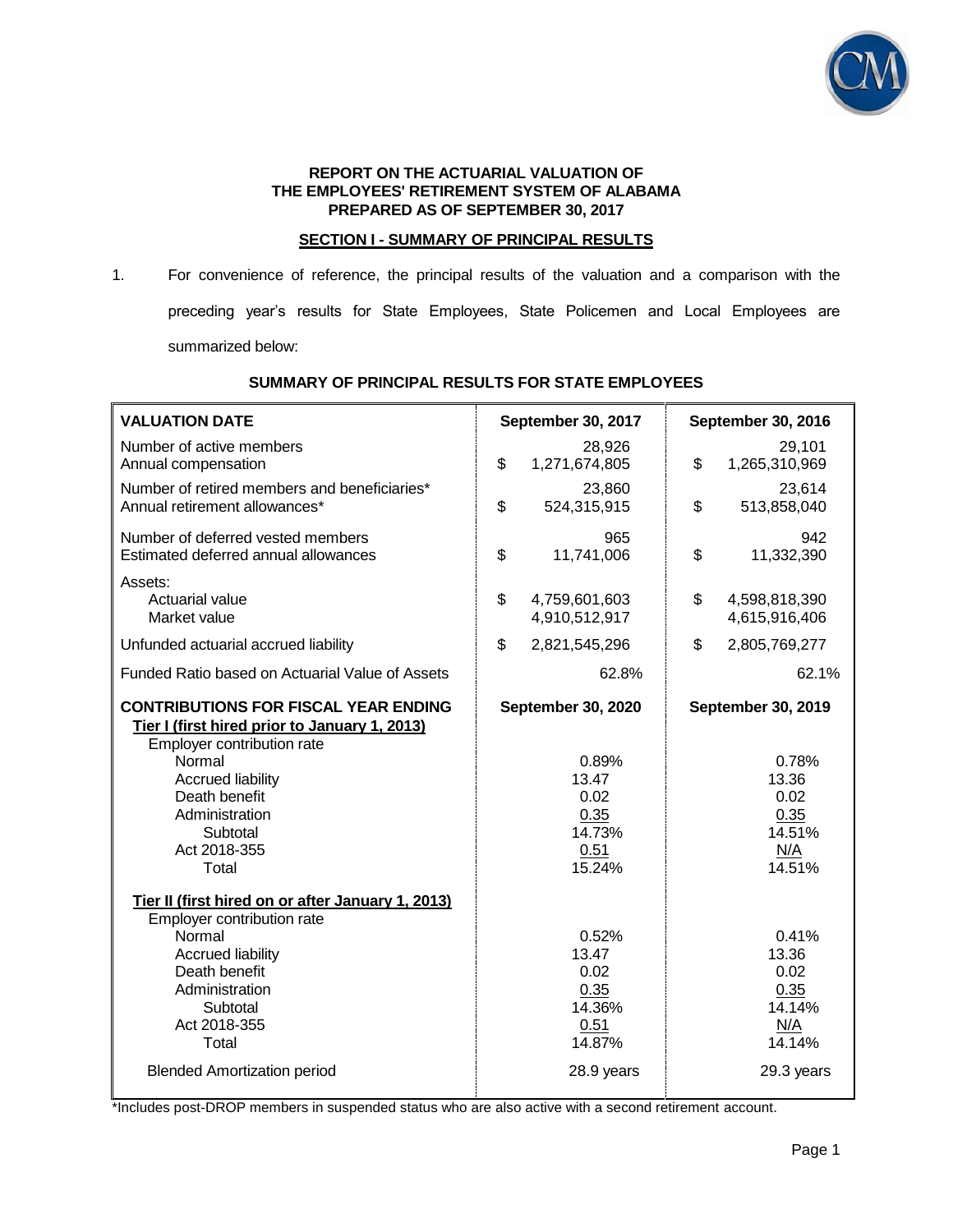

## **SUMMARY OF PRINCIPAL RESULTS FOR STATE POLICEMEN**

| <b>VALUATION DATE</b>                                                                                                     | September 30, 2017               | September 30, 2016               |
|---------------------------------------------------------------------------------------------------------------------------|----------------------------------|----------------------------------|
| Number of active members<br>Annual compensation                                                                           | 622<br>\$<br>40,366,017          | 655<br>\$<br>41,213,571          |
| Number of retired members and beneficiaries*<br>Annual retirement allowances*                                             | 895<br>\$<br>42,198,295          | 893<br>\$<br>41,425,353          |
| Number of deferred vested members<br>Estimated deferred annual allowances                                                 | 15<br>\$<br>252,435              | 13<br>\$<br>214,321              |
| Assets:<br>Actuarial value<br>Market value                                                                                | \$<br>333,960,260<br>343,920,208 | \$<br>318,102,553<br>318,884,908 |
| Unfunded actuarial accrued liability                                                                                      | \$<br>273,147,256                | \$<br>272,554,852                |
| Funded Ratio based on Actuarial Value of Assets                                                                           | 55.0%                            | 53.9%                            |
| <b>CONTRIBUTION FOR FISCAL YEAR ENDING</b><br>Tier I (first hired prior to January 1, 2013)<br>Employer contribution rate | September 30, 2020               | <b>September 30, 2019</b>        |
| Normal                                                                                                                    | 10.52%                           | 10.27%                           |
| <b>Accrued liability</b>                                                                                                  | 40.71                            | 39.44                            |
| Death benefit<br>Administration                                                                                           | 0.02                             | 0.02                             |
| Subtotal                                                                                                                  | 0.35<br>51.60%                   | 0.35<br>50.08%                   |
| Act 2018-355                                                                                                              | 0.69                             | <u>N/A</u>                       |
| Total                                                                                                                     | 52.29%                           | 50.08%                           |
| Tier II (first hired on or after January 1, 2013)<br>Employer contribution rate                                           |                                  |                                  |
| Normal                                                                                                                    | 3.79%                            | 3.62%                            |
| <b>Accrued liability</b>                                                                                                  | 40.71                            | 39.44                            |
| Death benefit                                                                                                             | 0.02                             | 0.02                             |
| Administration                                                                                                            | 0.35                             | 0.35                             |
| Subtotal                                                                                                                  | 44.87%                           | 43.43%                           |
| Act 2018-355<br>Total                                                                                                     | 0.69<br>45.56%                   | N/A<br>43.43%                    |
| <b>Blended Amortization Period</b>                                                                                        | 28.8 years                       | 29.3 years                       |
|                                                                                                                           |                                  |                                  |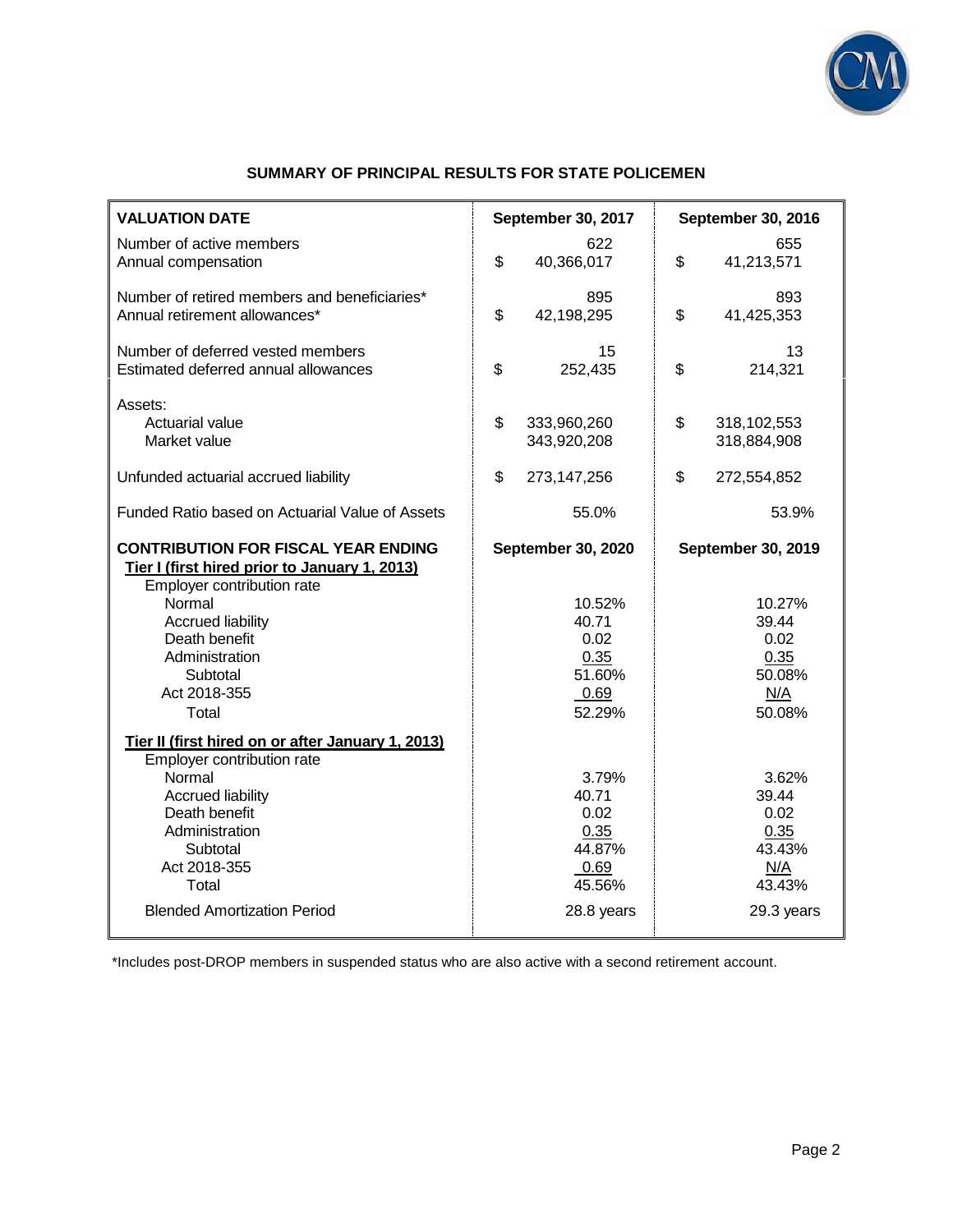

| <b>VALUATION DATE</b>                                                                                                               | September 30, 2017                                    | <b>September 30, 2016</b>                             |
|-------------------------------------------------------------------------------------------------------------------------------------|-------------------------------------------------------|-------------------------------------------------------|
| Number of active members<br>Annual compensation                                                                                     | 56,109<br>\$<br>2,272,659,180                         | 55,058<br>\$<br>2,266,366,656                         |
| Number of retired members and beneficiaries*<br>Annual retirement allowances*                                                       | 24,021<br>\$<br>474,528,020                           | 23,242<br>\$<br>450,027,767                           |
| Number of deferred vested members<br>Estimated deferred annual allowances                                                           | 1,398<br>\$<br>16,323,315                             | 1,155<br>\$<br>13,193,635                             |
| Assets:<br>Actuarial value<br>Market value                                                                                          | \$<br>6,597,389,643<br>6,797,752,477                  | \$<br>6,165,358,692<br>6,173,636,004                  |
| Unfunded actuarial accrued liability                                                                                                | \$<br>2,465,190,126                                   | \$<br>2,567,404,790                                   |
| Funded Ratio based on Actuarial Value of Assets                                                                                     | 72.8%                                                 | 70.6%                                                 |
| <b>CONTRIBUTIONS FOR FISCAL YEAR ENDING</b>                                                                                         | September 30, 2020                                    | September 30, 2019                                    |
| Employer contribution rate<br>Normal<br><b>Accrued liability</b><br>Death benefit<br>Administration<br>Total<br>Amortization period | Varies<br>Varies<br>0.02%<br>0.35<br>Varies<br>Varies | Varies<br>Varies<br>0.02%<br>0.35<br>Varies<br>Varies |

## **SUMMARY OF PRINCIPAL RESULTS FOR LOCAL EMPLOYEES**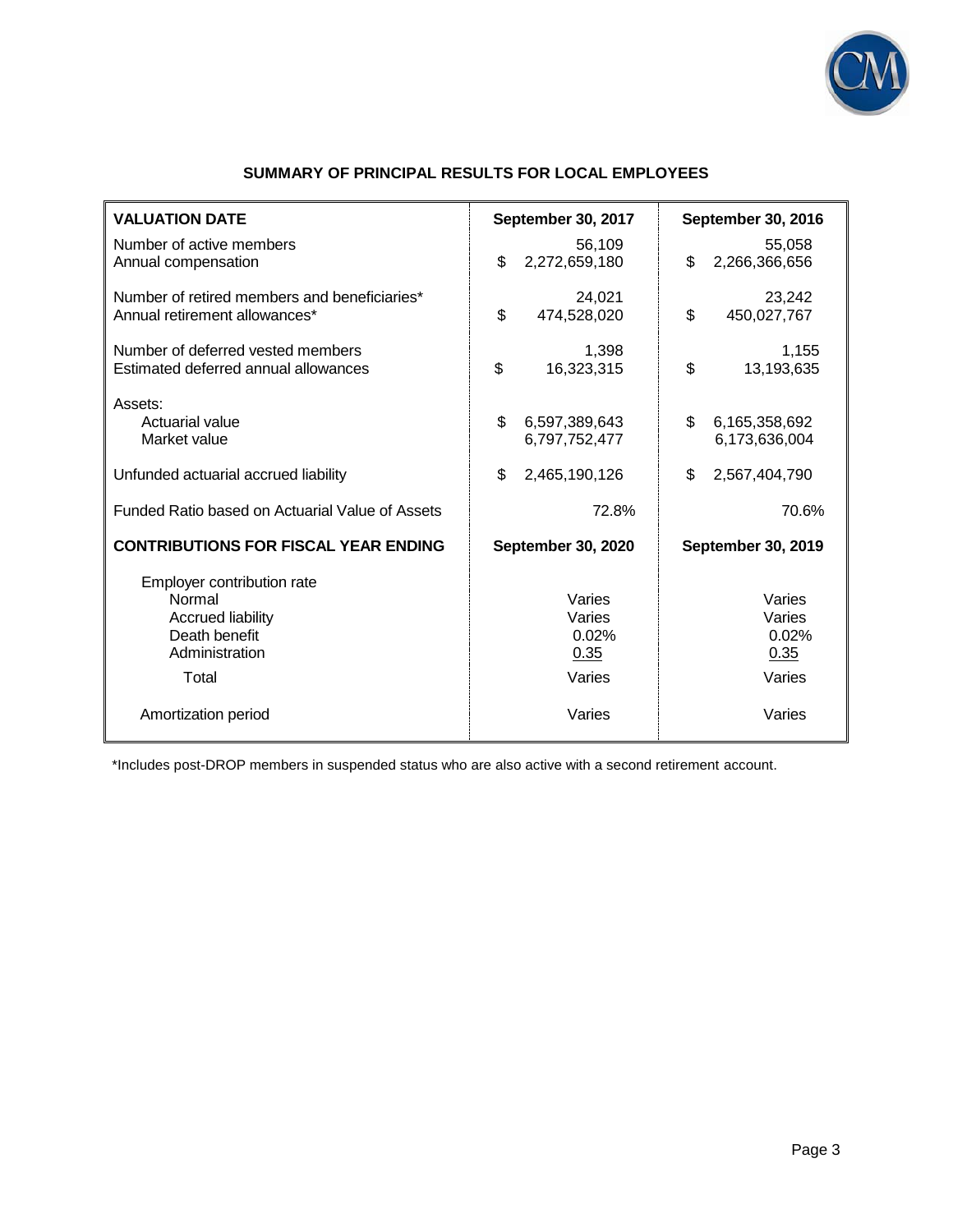

| <b>VALUATION DATE</b>                                                         | <b>September 30, 2017</b>              |    | <b>September 30, 2016</b>        |  |
|-------------------------------------------------------------------------------|----------------------------------------|----|----------------------------------|--|
| Number of active members<br>Annual compensation                               | \$<br>85,657<br>3,584,700,002          | \$ | 84,814<br>3,572,891,196          |  |
| Number of retired members and beneficiaries*<br>Annual retirement allowances* | \$<br>48,776<br>1,041,042,230          | \$ | 47,749<br>1,005,311,160          |  |
| Number of deferred vested members<br>Estimated deferred annual allowances     | \$<br>2.378<br>28,316,756              | \$ | 2,110<br>24,740,346              |  |
| Assets:<br>Actuarial value<br>Market value                                    | \$<br>11,690,951,506<br>12,052,185,602 | \$ | 11,082,279,635<br>11,108,437,318 |  |
| Unfunded actuarial accrued liability                                          | \$<br>5,559,882,678                    | \$ | 5,645,728,919                    |  |
| Funded Ratio based on Actuarial Value of Assets                               | 67.8%                                  |    | 66.2%                            |  |

#### **SUMMARY OF PRINCIPAL RESULTS FOR ALL GROUPS**

- 2. Comments on the valuation results as of September 30, 2017 are given in Section IV and further discussion of the contribution levels is set out in Section V. The contribution rates for local employers for fiscal year beginning October 1, 2019 will be submitted in a separate report.
- 3. Schedule B of this report shows the development of the actuarial value of assets. Schedule D outlines the full set of actuarial assumptions and methods used in the current valuation. Since the previous valuation, the total rate of investment return has changed from 7.875% to 7.75% and wage inflation has changed from 3.125% to 3.00%.
- 4. The Board funding policy is shown in Schedule F.
- 5. The System was amended to provide for a one-time lump sum payment to be made in June 2018 to each state employee and state police member retired prior to May 1, 2018 and in receipt of a retirement allowance on April 30, 2018 under Act 2018-355. The lump sum is \$1 per month for each year of service attained by the retiree. The cost of the lump sum payment will be paid by the state and state police as an increase in the employer contribution rate for the fiscal year beginning October 1, 2019. In addition, the System was also amended to extend the optional bonus payable under Act 2017-367 for local employers until October 1, 2018.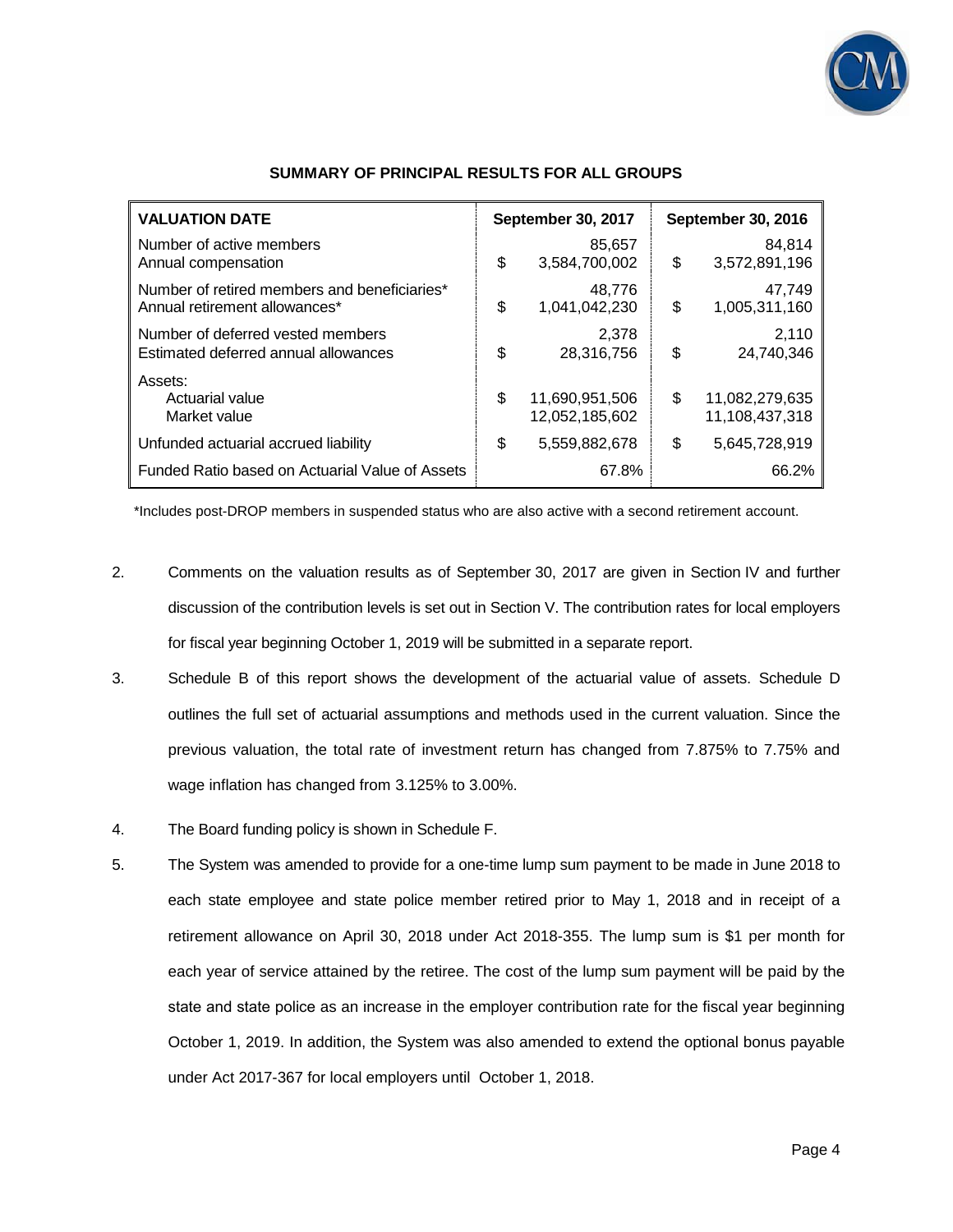

6. The funded ratio shown in the Summary of Principal Results is the ratio of the actuarial value of assets to the actuarial accrued liability. The funded status would be different based on market value of assets. The funded ratio is an indication of progress in funding the promised benefits. Since the ratio is less than 100%, there is a need for additional contributions towards payment of the unfunded actuarial accrued liability. In addition, this funded ratio does not have any relationship to measuring sufficiency if the plan had to settle its liabilities.

## **SECTION II – MEMBERSHIP DATA**

1. Data regarding the membership of the System for use as a basis of the valuation were furnished by the Retirement System office. The following table shows the number of active members and their annual compensation as of September 30, 2017 on the basis of which the valuation was prepared.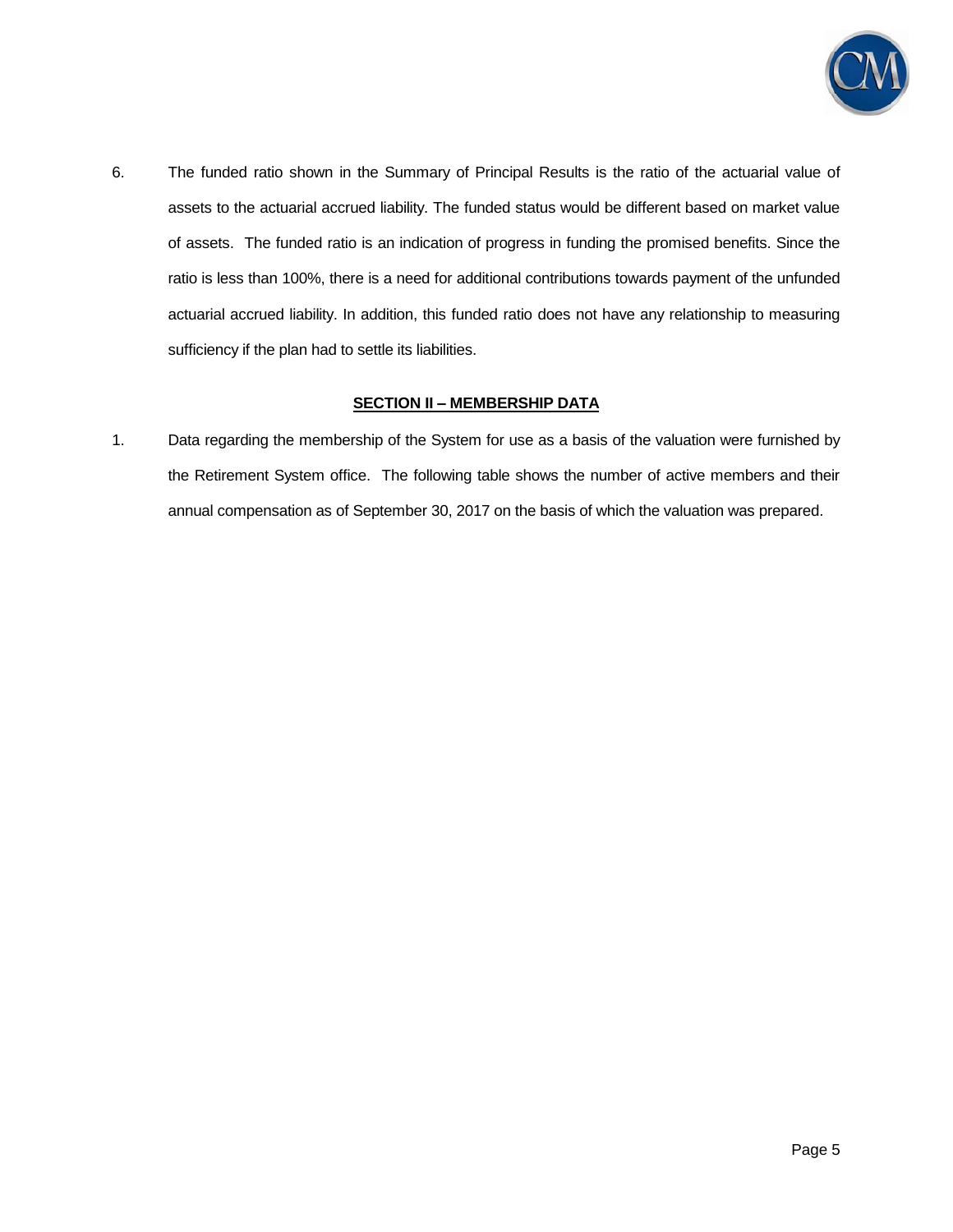

### **TABLE 1**

#### **THE NUMBER AND ANNUAL COMPENSATION OF ACTIVE MEMBERS AS OF SEPTEMBER 30, 2017**

| <b>GROUP</b>               | <b>NUMBER</b> | <b>COMPENSATION</b> |
|----------------------------|---------------|---------------------|
| <b>State Employees</b>     |               |                     |
| Tier 1                     | 20,552        | \$995,921,213       |
| Tier 2                     | 8,003         | 249,442,730         |
| Post-DROP Members Still in |               |                     |
| <b>Active Service</b>      | 371           | 26,310,862          |
| Total                      | 28,926        | 1,271,674,805       |
| State Policemen            |               |                     |
| Tier 1                     | 612           | \$39,789,140        |
| Tier 2                     | 8             | 413,149             |
| Post-DROP Members Still in |               |                     |
| <b>Active Service</b>      | $\mathbf{2}$  | 163,728             |
| Total                      | 622           | 40,366,017          |
|                            |               |                     |
| Local Employees            |               |                     |
| Tier 1                     | 38,226        | \$1,758,757,925     |
| Tier <sub>2</sub>          | 17,715        | 502,119,308         |
| Post-DROP Members Still in |               |                     |
| <b>Active Service</b>      | 168           | 11,781,947          |
| Total                      | 56,109        | 2,272,659,180       |
| All Groups                 |               |                     |
| Tier 1                     | 59,390        | \$2,794,468,278     |
| Tier 2                     | 25,726        | 751,975,187         |
| Post-DROP Members Still in |               |                     |
| <b>Active Service</b>      | 541           | 38,256,537          |
| Total                      | 85,657        | 3,584,700,002       |
|                            |               |                     |

The table reflects the active membership for whom complete valuation data were submitted. The results of the valuation include contribution balances for an additional 9,545 non-vested inactive members who have contributed in the last 5 years, and 20,111 non-vested inactive members who have not contributed for more than 5 years.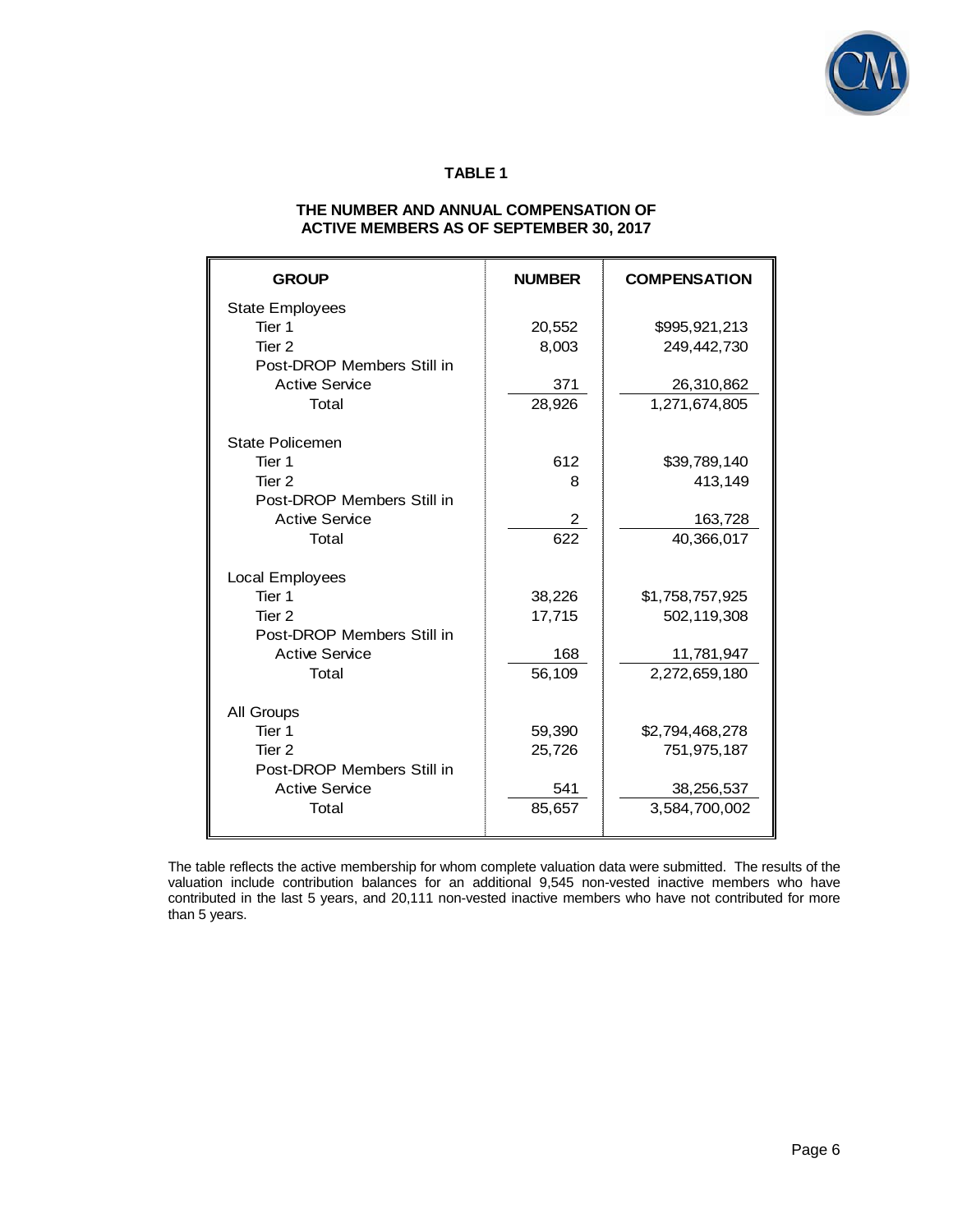

2. The following table shows a six-year history of active member valuation data.

## **TABLE 2**

## **SCHEDULE OF ACTIVE MEMBER VALUATION DATA**

### **STATE EMPLOYEES**

| Valuation |               | Annual          | % Increase in | Annual             | % Increase in        |
|-----------|---------------|-----------------|---------------|--------------------|----------------------|
| Date      | <b>Number</b> | <b>Payroll</b>  | Total Pay*    | <b>Average Pay</b> | <b>Average Pay**</b> |
| 9/30/2017 | 28.926        | \$1,271,674,805 | 0.50%         | \$43,963           | 1.11%                |
| 9/30/2016 | 29,101        | 1,265,310,969   | 1.08%         | 43.480             | 1.55%                |
| 9/30/2015 | 29.235        | 1,251,768,254   | 3.49%         | 42.817             | 2.58%                |
| 9/30/2014 | 28.977        | 1,209,550,191   | 1.14%         | 41.742             | 0.77%                |
| 9/30/2013 | 28.873        | 1,195,934,558   | 1.37%         | 41.421             | 3.74%                |
| 9/30/2012 | 29.548        | 1,179,824,013   | $-9.21%$      | 39.929             | $-4.18%$             |

\* 1.51% annual increase for total pay since 2012.

\*\* 1.94% annual increase for average pay since 2012.

#### **STATE POLICE**

| Valuation |               | Annual         | % Increase in | Annual             | % Increase in        |
|-----------|---------------|----------------|---------------|--------------------|----------------------|
| Date      | <b>Number</b> | <b>Payroll</b> | Total Pay*    | <b>Average Pay</b> | <b>Average Pay**</b> |
| 9/30/2017 | 622           | \$40,366,017   | $-2.06%$      | \$64.897           | 3.14%                |
| 9/30/2016 | 655           | 41,213,571     | $-0.26%$      | 62.921             | 6.75%                |
| 9/30/2015 | 701           | 41.320.289     | 1.48%         | 58.945             | 3.51%                |
| 9/30/2014 | 715           | 40,716,289     | $-1.59%$      | 56.946             | 2.54%                |
| 9/30/2013 | 745           | 41,373,139     | $-6.03%$      | 55.534             | $-2.00%$             |
| 9/30/2012 | 777           | 44,028,717     | $-12.44%$     | 56,665             | $-8.38%$             |

\* -1.72% annual increase for total pay since 2012.

\*\* 2.75% annual increase for average pay since 2012.

**LOCAL EMPLOYEES**

| <b>Valuation</b> |               | Annual          | % Increase in | Annual             | % Increase in        |
|------------------|---------------|-----------------|---------------|--------------------|----------------------|
| Date             | <b>Number</b> | Payroll         | Total Pay*    | <b>Average Pay</b> | <b>Average Pay**</b> |
| 9/30/2017        | 56,109        | \$2,272,659,180 | 0.28%         | \$40.504           | $-1.60%$             |
| 9/30/2016        | 55.058        | 2,266,366,656   | 4.53%         | 41.163             | 3.71%                |
| 9/30/2015        | 54.627        | 2,168,066,588   | 1.46%         | 39.689             | 2.15%                |
| 9/30/2014        | 55.002        | 2,136,920,378   | 3.22%         | 38.852             | 2.13%                |
| 9/30/2013        | 54.417        | 2,070,203,771   | 8.90%         | 38.043             | 7.76%                |
| 9/30/2012        | 53.844        | 1,900,938,692   | $-6.26%$      | 35,305             | $-6.63%$             |

\* 3.64% annual increase for total pay since 2012.

\*\* 2.79% annual increase for average pay since 2012.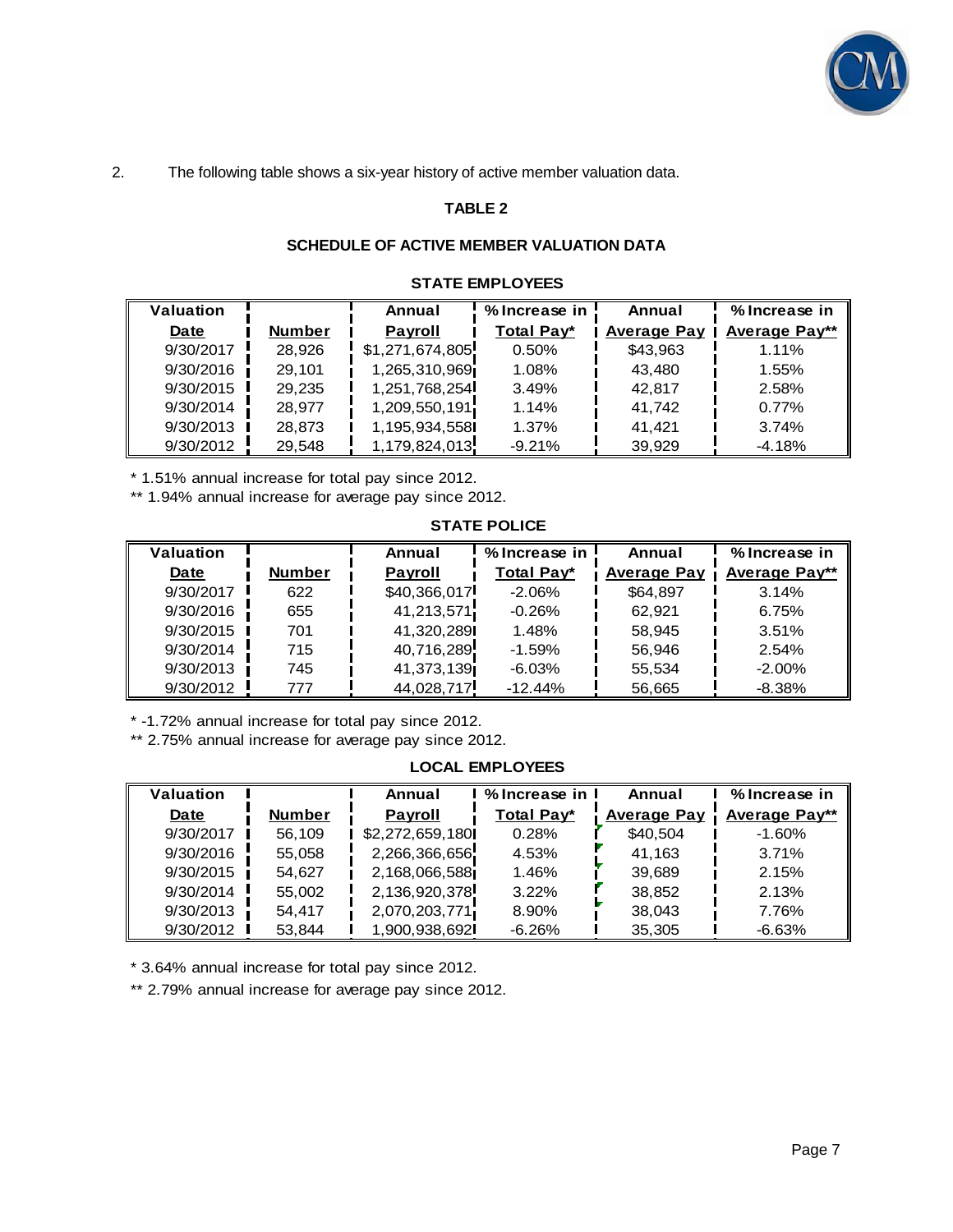

| Valuation              |               | Annual                                                                                                                                                                                                                                                                                                                                                                                                                                                                                                                                                                                                                                                                                                                                                                                                                                                         | % Increase in | Annual             | % Increase in                                                                                                                                                                                                                                                                                                                                  |
|------------------------|---------------|----------------------------------------------------------------------------------------------------------------------------------------------------------------------------------------------------------------------------------------------------------------------------------------------------------------------------------------------------------------------------------------------------------------------------------------------------------------------------------------------------------------------------------------------------------------------------------------------------------------------------------------------------------------------------------------------------------------------------------------------------------------------------------------------------------------------------------------------------------------|---------------|--------------------|------------------------------------------------------------------------------------------------------------------------------------------------------------------------------------------------------------------------------------------------------------------------------------------------------------------------------------------------|
| Date                   | <b>Number</b> | Payroll                                                                                                                                                                                                                                                                                                                                                                                                                                                                                                                                                                                                                                                                                                                                                                                                                                                        | Total Pay*    | <b>Average Pay</b> | <b>Average Pay**</b>                                                                                                                                                                                                                                                                                                                           |
| 9/30/2017 <sup>1</sup> | 85,657        | \$3,584,700,002                                                                                                                                                                                                                                                                                                                                                                                                                                                                                                                                                                                                                                                                                                                                                                                                                                                | 0.33%         | \$41,849           | $-0.66%$                                                                                                                                                                                                                                                                                                                                       |
| $9/30/2016^2$          | 84,814        | 3,572,891,196                                                                                                                                                                                                                                                                                                                                                                                                                                                                                                                                                                                                                                                                                                                                                                                                                                                  | 3.23%         | 42,126             | 2.92%                                                                                                                                                                                                                                                                                                                                          |
| $9/30/2015^3$          | 84,563        | 3,461,155,131                                                                                                                                                                                                                                                                                                                                                                                                                                                                                                                                                                                                                                                                                                                                                                                                                                                  | 2.18%         | 40,930             | 2.34%                                                                                                                                                                                                                                                                                                                                          |
| 9/30/2014 <sup>4</sup> | 84,694        | 3,387,186,858                                                                                                                                                                                                                                                                                                                                                                                                                                                                                                                                                                                                                                                                                                                                                                                                                                                  | 2.41%         | 39,993             | 1.61%                                                                                                                                                                                                                                                                                                                                          |
| $9/30/2013^5$          | 84,035        | 3,307,511,468                                                                                                                                                                                                                                                                                                                                                                                                                                                                                                                                                                                                                                                                                                                                                                                                                                                  | 5.85%         | 39,359             | 6.02%                                                                                                                                                                                                                                                                                                                                          |
| $9/30/2012^6$          | 84,169        | 3, 124, 791, 422                                                                                                                                                                                                                                                                                                                                                                                                                                                                                                                                                                                                                                                                                                                                                                                                                                               | $-7.49%$      | 37,125             | $-5.88%$                                                                                                                                                                                                                                                                                                                                       |
|                        |               | * 2.78% annual increase for total pay since 2012.<br>*2.42% annual increase for average pay since 2012.<br>here are no employees currently participating in the DROP program.<br>here are no employees currently participating in the DROP program.<br>ROP. Employers of the Retirement System contribute on this payroll.<br>ROP. Employers of the Retirement System contribute on this payroll.<br>addition, there are 1,514 members with compensation of \$93,084,090 who are currently participating<br>B DROP. Employers of the Retirement System contribute on this payroll.<br>addition, there are 2,121 members with compensation of \$127,211,439 who are currently participating<br>B DROP. Employers of the Retirement System contribute on this payroll.<br>and their beneficiaries on the roll of the Retirement System as of the valuation date. |               |                    | addition, there are 396 members with compensation of \$26,861,749 who are currently participating in the<br>addition, there are 891 members with compensation of \$57,153,873 who are currently participating in the<br>in<br>in<br>The following table shows the number and annual retirement allowances payable to retired members<br>Page 8 |
|                        |               |                                                                                                                                                                                                                                                                                                                                                                                                                                                                                                                                                                                                                                                                                                                                                                                                                                                                |               |                    |                                                                                                                                                                                                                                                                                                                                                |

#### **TOTAL EMPLOYEES**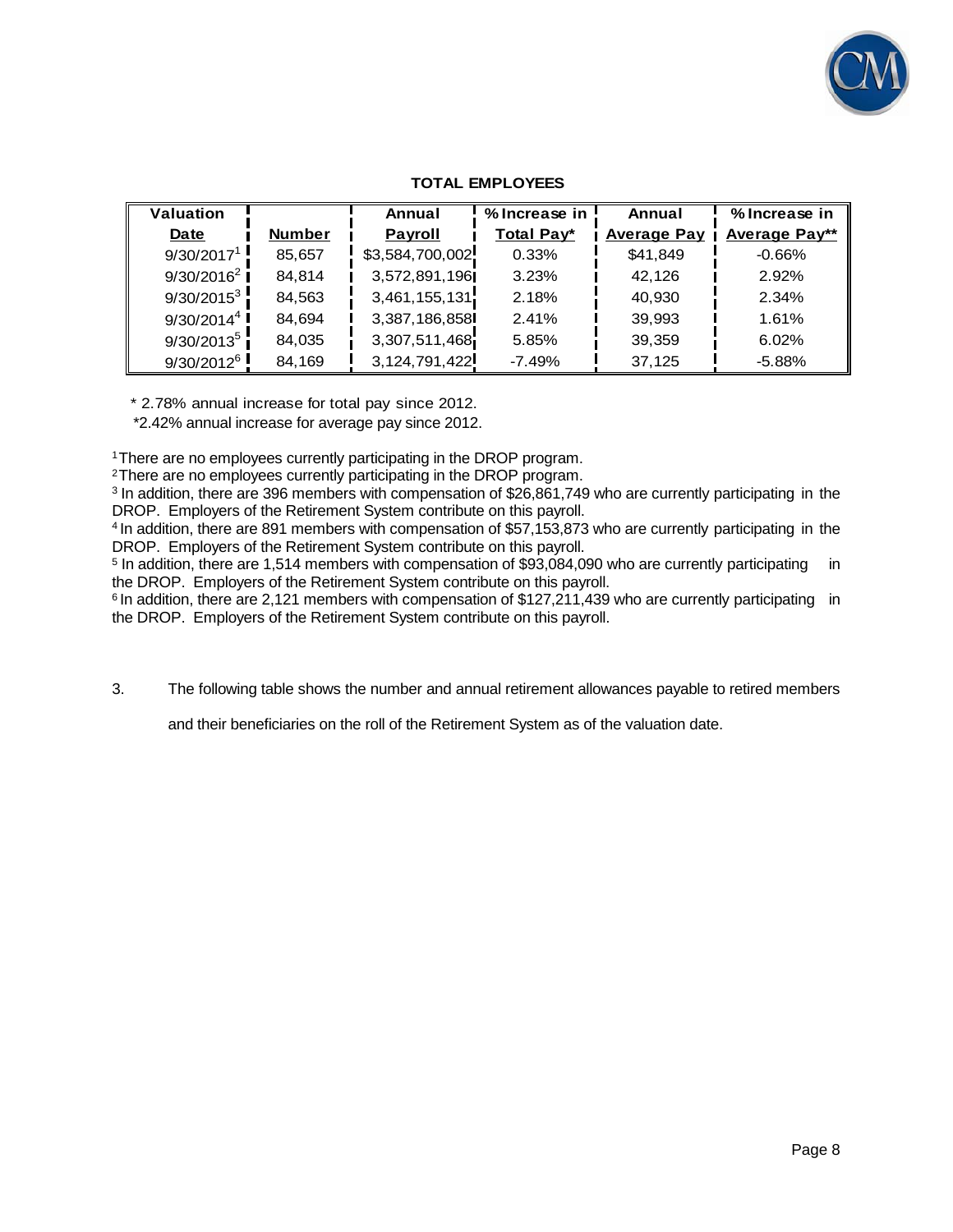

#### **TABLE 3**

#### **THE NUMBER AND ANNUAL RETIREMENT ALLOWANCES OF RETIRED MEMBERS AND BENEFICIARIES OF DECEASED MEMBERS ON THE ROLL AS OF SEPTEMBER 30, 2017**

|                                                                 | <b>GROUP</b>                                 |                                        |                                              |                   |  |  |
|-----------------------------------------------------------------|----------------------------------------------|----------------------------------------|----------------------------------------------|-------------------|--|--|
| <b>TYPE OF</b><br><b>RETIREMENT</b>                             | <b>STATE</b><br><b>EMPLOYEES<sup>1</sup></b> | <b>STATE</b><br>POLICEMEN <sup>2</sup> | <b>LOCAL</b><br><b>EMPLOYEES<sup>3</sup></b> | <b>TOTAL</b>      |  |  |
| Service:                                                        |                                              |                                        |                                              |                   |  |  |
| Number <sup>4</sup>                                             | 19,990                                       | 754                                    | 19,861                                       | 40,605            |  |  |
| Annual Allowances <sup>4</sup>                                  | 471,542,080<br>\$                            | \$<br>38,657,729                       | 423,940,988<br>\$                            | \$<br>934,140,797 |  |  |
| Disability:                                                     |                                              |                                        |                                              |                   |  |  |
| <b>Number</b>                                                   | 2,227                                        | 38                                     | 1,917                                        | 4,182             |  |  |
| <b>Annual Allowances</b>                                        | \$<br>31,065,433                             | \$<br>1,178,416                        | \$<br>26,210,800                             | \$<br>58,454,649  |  |  |
| Beneficiaries:<br>Number                                        | 1,643                                        | 103                                    | 2,243                                        | 3,989             |  |  |
| <b>Annual Allowances</b>                                        | \$<br>21,708,402                             | \$<br>2,362,150                        | \$<br>24,376,232                             | \$<br>48,446,784  |  |  |
| <b>DROP Participants:</b><br>Number<br><b>Annual Allowances</b> | \$                                           | \$                                     | \$                                           | \$                |  |  |
| Total:                                                          |                                              |                                        |                                              |                   |  |  |
| <b>Number</b>                                                   | 23,860                                       | 895                                    | 24,021                                       | 48,776            |  |  |
| <b>Annual Allowances</b>                                        | \$524,315,915                                | \$<br>42,198,295                       | \$474,528,020                                | \$1,041,042,230   |  |  |

 $1$  In addition, there are 965 vested inactive members with estimated deferred annual allowances totaling \$11,741,006.

 $2$  In addition, there are 15 vested inactive members with estimated deferred annual allowances totaling \$252,435.

 $3$  In addition, there are 1,398 vested inactive members with estimated deferred annual allowances totaling \$16,323,315.

4 Includes post-DROP members in suspended status who are also active with a second retirement account.

4. Tables in Schedule I show the distribution by age and service of the number and average annual compensation of active members included in the valuation. In addition, tables in Schedule I show the distribution by age and benefit type of the number, annual benefits, and average annual benefits of retired members included in the valuation.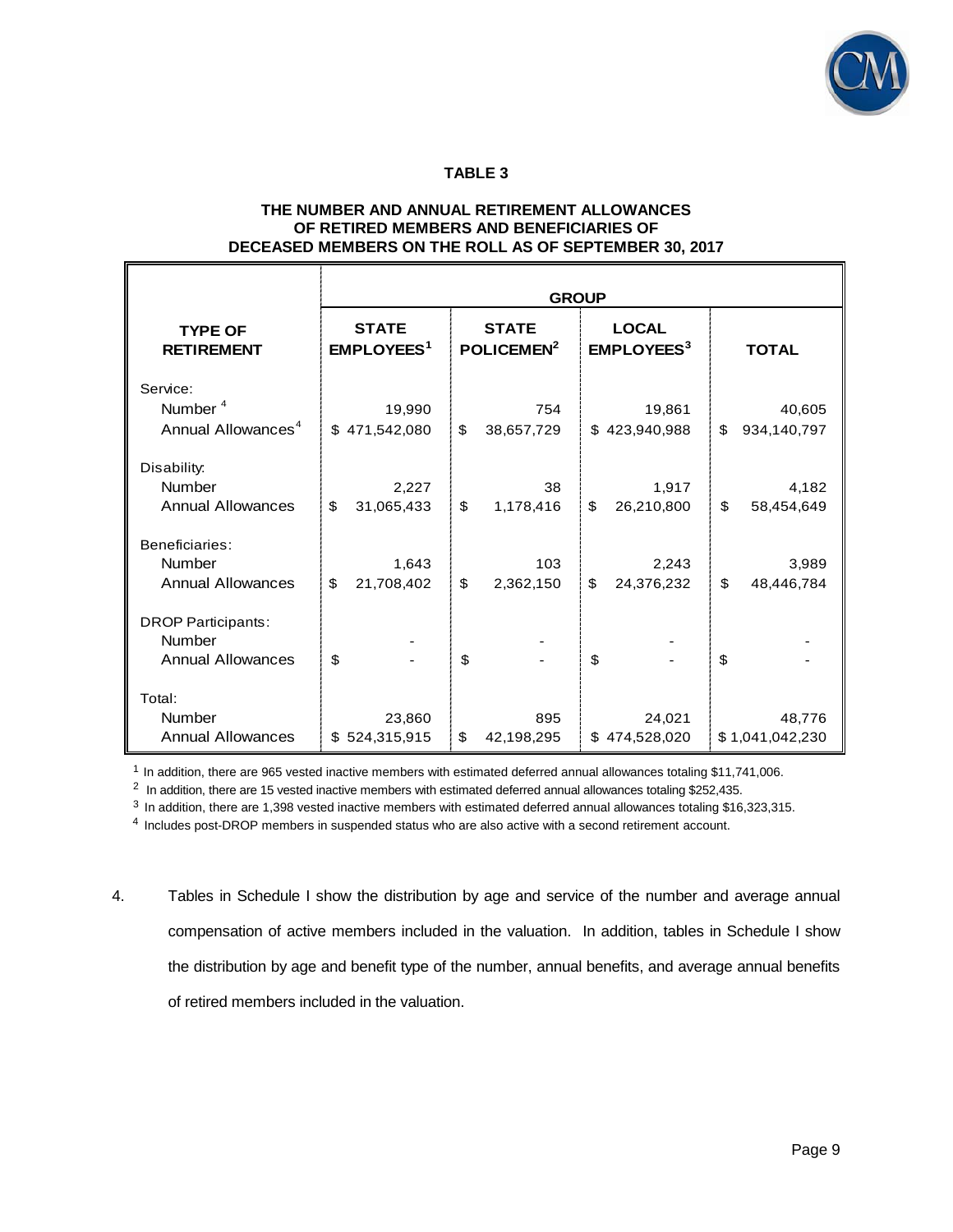

#### **SECTION III - ASSETS**

1. The current retirement law provides for the maintenance of five funds for the purpose of recording the fiscal transactions of the System, namely, the Annuity Savings Fund, the Pension Accumulation Fund, the Deferred Retirement Option Plan Fund, the Pre-Retirement Death Benefit Fund, and the Expense Fund.

# (a) Annuity Savings Fund

 The Annuity Savings Fund is the fund to which are credited all contributions made by members, except those contributions made by members who are participating in DROP, together with regular interest thereon. When a member retires or when a survivor allowance becomes payable or a member enters DROP, the amount of the member's accumulated contributions are transferred from the Annuity Savings Fund to the Pension Accumulation Fund. On September 30, 2017, the market value of assets credited to this Fund amounted to \$2,817,368,153 which represent the contributions of members to this date.

(b) Pension Accumulation Fund

The Pension Accumulation Fund is the fund to which are credited all contributions made by the employers, except those contributions made to the Pre-Retirement Death Benefit Fund which was created October 1, 1983. When a member retires or when a survivor allowance becomes payable, the pension is paid from this fund. The market value of assets credited to this fund amounted to \$9,104,143,783 on September 30, 2017.

#### (c) DROP Fund

The DROP Fund is the fund to which are credited deferred retirement benefits on behalf of members who elect to participate in the DROP, together with regular interest thereon. In addition, member contributions while participating in the DROP, together with regular interest therein, are credited to the Fund. At the end of the DROP deferral period, the member receives the amount of the deferred retirement benefits and contributions plus interest in the member's DROP account. The DROP is closed to new participants as of June 1, 2011. On September 30, 2017, the market value of assets credited to this Fund amounted to \$130,673,666.

(d) Pre-Retirement Death Benefit Fund

 The Pre-Retirement Death Benefit Fund is the fund to which are credited contributions made by the employer for the special pre-retirement death benefit which became effective October 1, 1983. On September 30, 2017, the market value of assets credited to this fund amounted to \$32,361,613. These assets are not included in the valuation and the liabilities associated with these death benefits are not included in the valuation.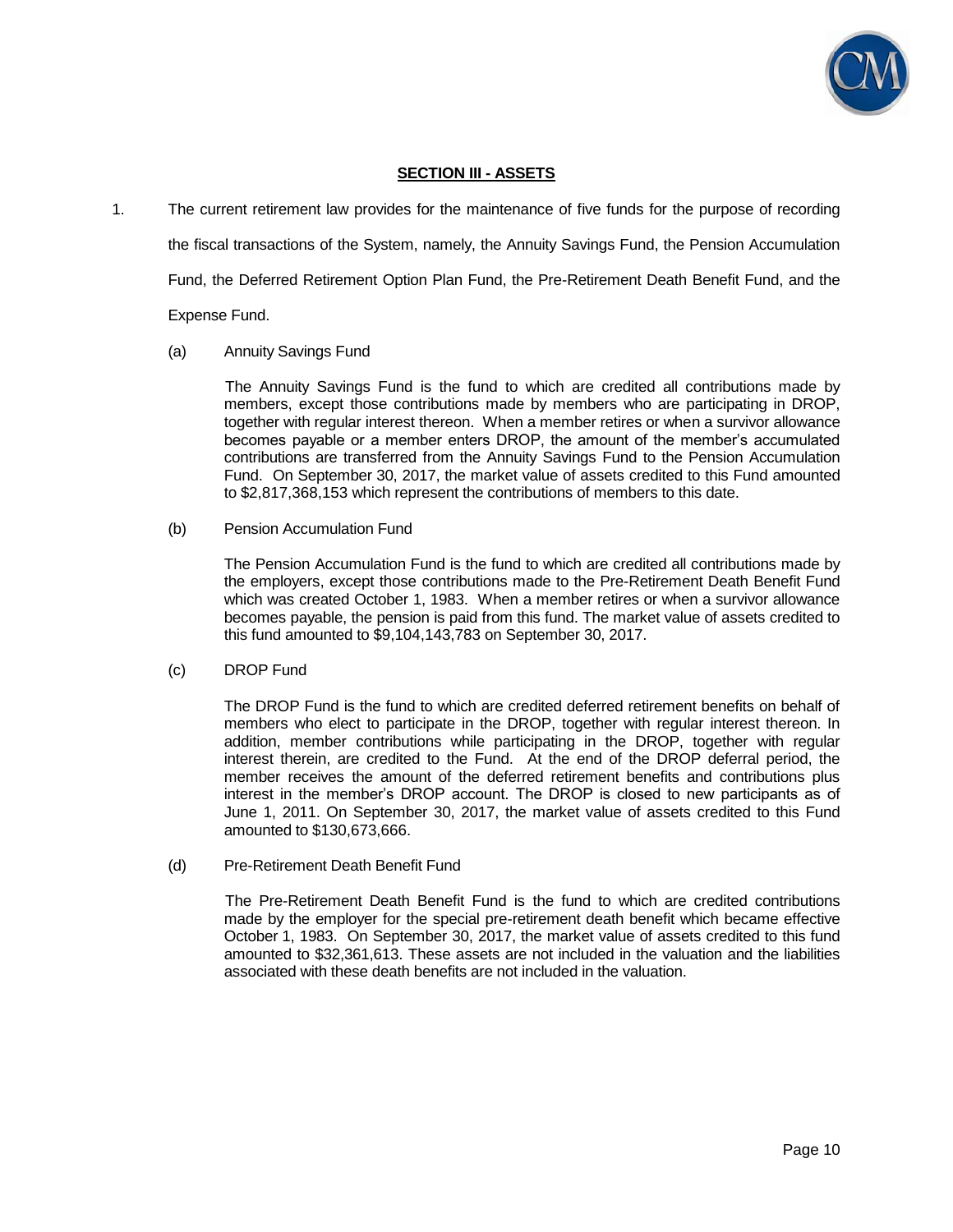

(e) Expense Fund

 The Expense Fund is the fund from which the expenses of the administration of the Retirement System are paid. Any amounts credited to the accounts of members withdrawing before retirement and not returnable under the provisions of Code Section 36-27-16(c) are credited to the Expense Fund. Additional contributions required to meet the expenses of the Retirement System made by the employer are also credited to this fund. On September 30, 2017, the market value of assets credited to this fund amounted to \$(10,449,420). These assets are not included in the valuation.

2. As of September 30, 2017 the total market value of assets exclusive of the Pre-Retirement Death

Benefit Fund and the Expense Fund amounted to \$12,052,185,602 as shown in the following table.

#### **TABLE 4**

#### **MARKET VALUE OF ASSETS BY FUND AS OF SEPTEMBER 30, 2017**

| <b>FUND</b>                                                           | <b>MARKET VALUE OF ASSETS</b>                 |
|-----------------------------------------------------------------------|-----------------------------------------------|
| <b>Annuity Savings Fund</b><br>Pension Accumulation Fund<br>DROP Fund | 2,817,368,153<br>9,104,143,783<br>130,673,666 |
| <b>Total Market Value of Assets</b>                                   | 12,052,185,602                                |

3. The five-year market related actuarial value of assets as of September 30, 2017 was \$11,690,951,506. The following table shows the actuarial value of assets used for the current valuation allocated among State employees, State policemen and local employees.

## **TABLE 5**

#### **COMPARISON OF ACTUARIAL VALUE OF ASSETS AT SEPTEMBER 30, 2017 AND SEPTEMBER 30, 2016**

| <b>GROUP</b>                                                 | <b>SEPTEMBER 30, 2017</b><br><b>ACTUARIAL VALUE</b> | <b>SEPTEMBER 30, 2016</b><br><b>ACTUARIAL VALUE</b> |
|--------------------------------------------------------------|-----------------------------------------------------|-----------------------------------------------------|
| <b>State Employees</b><br>State Policemen<br>Local Employees | 4,759,601,603<br>333,960,260<br>6,597,389,643       | 4,598,818,390<br>318,102,553<br>6,165,358,692       |
| <b>Total Assets</b>                                          | \$11,690,951,506                                    | \$11,082,279,635                                    |

4. Schedule C shows the receipts and disbursements of the System for the year preceding the valuation date and a reconciliation of the fund balances at market value.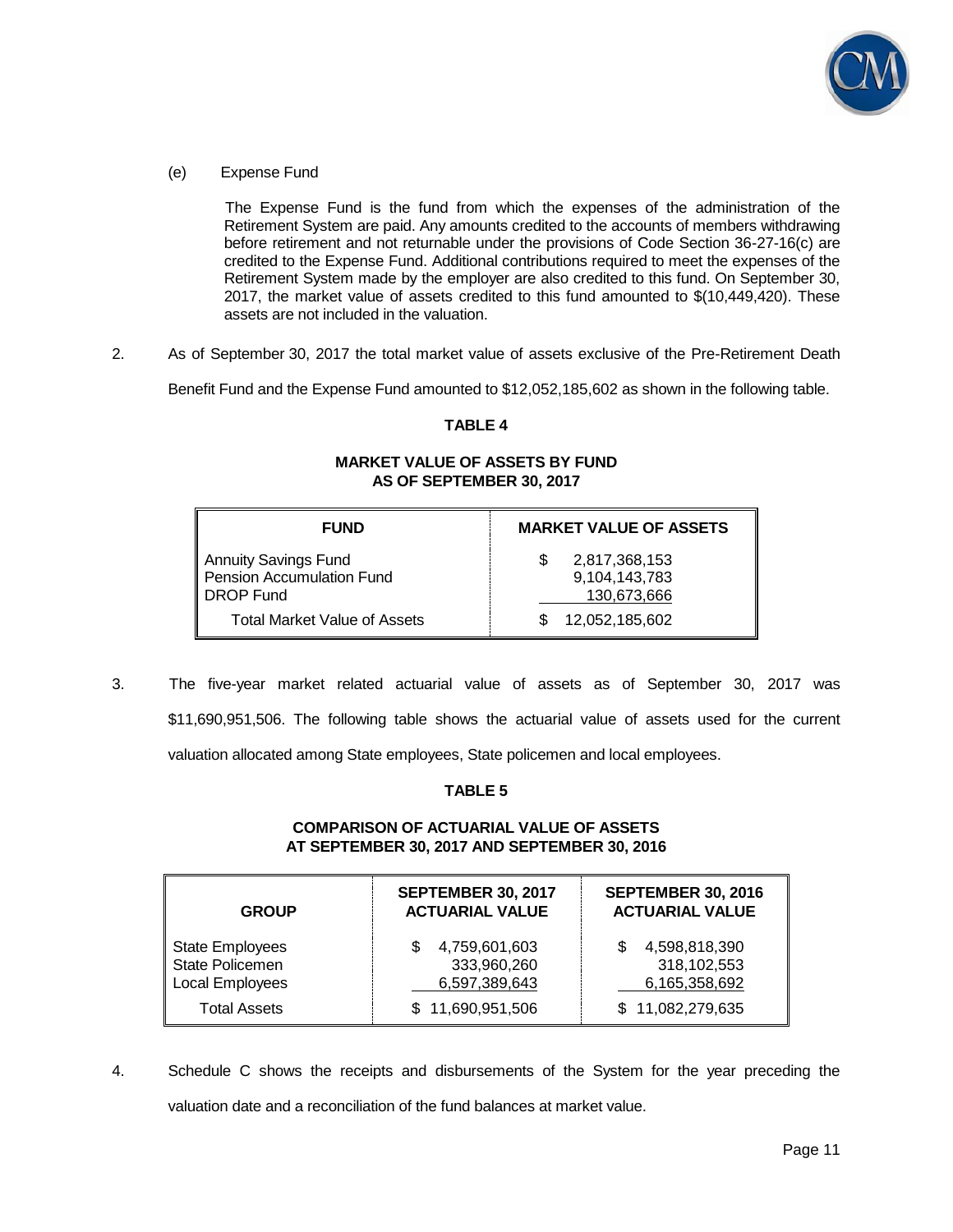

#### **SECTION IV - COMMENTS ON VALUATION**

- 1. Schedule A of this report contains the valuation balance sheets which show the present and prospective assets and liabilities of the System as of September 30, 2017. Separate balance sheets are shown for each employee group as well as in total for all groups.
- 2. The total valuation balance sheet shows that the System has total prospective liabilities of \$19,331,136,551. Of this amount, \$9,567,277,612 is for the prospective benefits payable on account of present retired members, beneficiaries of deceased members, and DROP participants, \$221,116,563 is for the prospective benefits payable on account of present inactive members and \$9,542,742,376 is for the prospective benefits payable on account of present active members. Against these liabilities the System has total actuarial value of assets of \$11,690,951,506 as of September 30, 2017. The difference of \$7,640,185,045 between the total liabilities and the total present actuarial value of assets represents the present value of contributions to be made in the future. Of this amount, \$1,602,951,204 is the present value of future contributions expected to be made by members to the Annuity Savings Fund, and the balance of \$6,037,233,841 represents the present value of future contributions payable by the employers.
- 3. The employers' contributions to the System consist of normal contributions and unfunded actuarial accrued liability (UAAL) contributions. The valuation indicates that employer normal contributions at the rate of 0.89% of payroll for Tier I members and 0.52% of payroll for Tier II members are required to provide the benefits of the System for State employees. For State policemen, employer normal contributions at the rate of 10.52% of payroll for Tier I members and 3.79% of payroll for Tier II members are required. For local employees, varying rates of employer normal contributions are required.
- 4. Prospective employer normal contributions at the above rates have a present value of \$477,351,163. When this amount is subtracted from \$6,037,233,841, which is the present value of the total future contributions to be made by the employers, there remains \$5,559,882,678 as the amount of future UAAL contributions.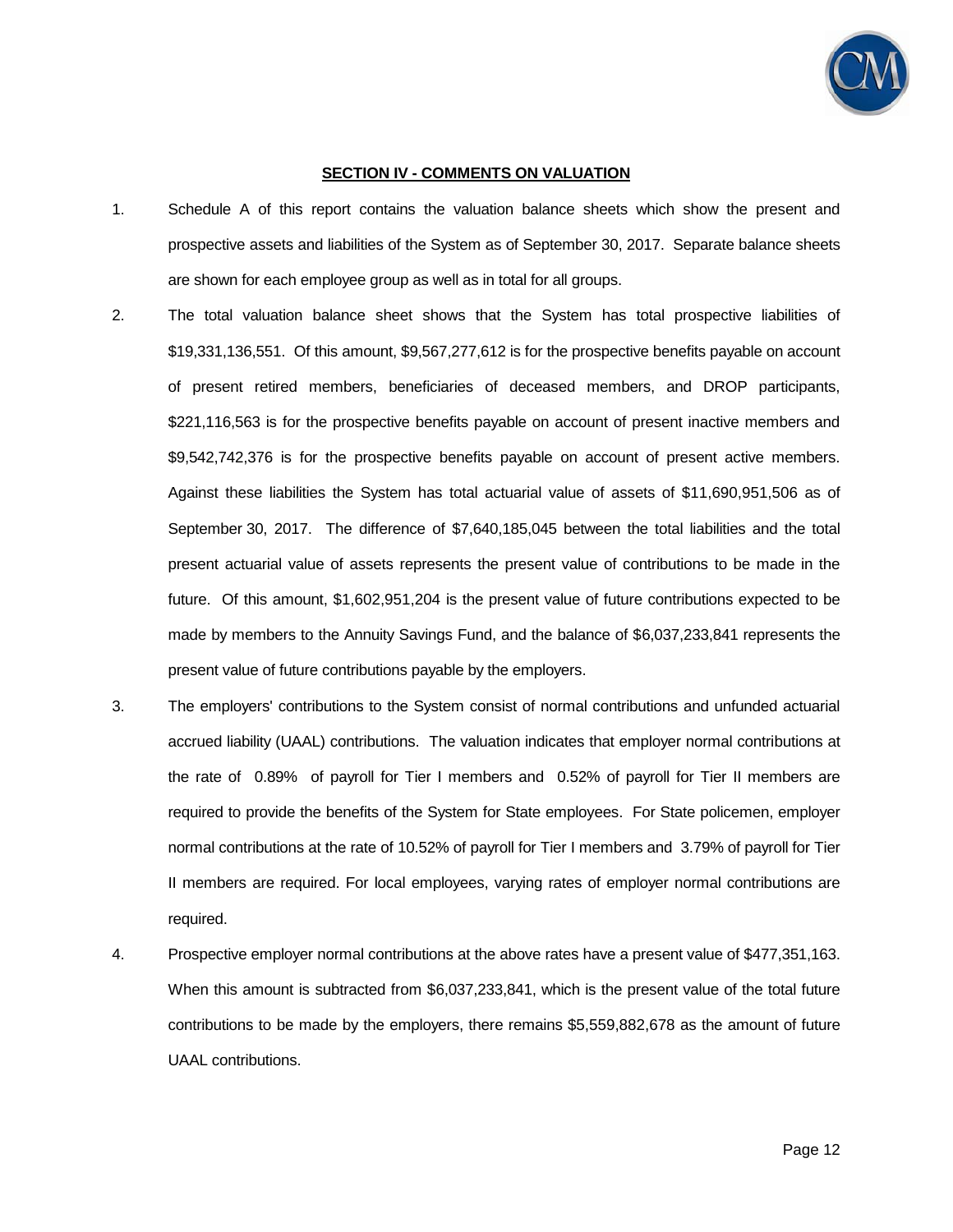

- 5. The funding policy adopted by the Board, as shown in Schedule F, provides that one-fifteenth of the unfunded actuarial accrued liability as of September 30, 2012 (Transitional UAAL) will be amortized as a level percent of payroll over a closed period. The closed period shall be the amortization period for the September 30, 2012 valuation, not to exceed 30 years. The remaining Transitional UAAL each year will be amortized over an open period. The open period shall be the amortization period for the September 30, 2012 valuation, not to exceed 30 years. Each year the new closed transitional base is calculated by dividing the remaining transitional UAAL at the beginning of the year by a declining value from 15 initially to 1 in the year 2026. After 15 years the entire Transitional UAAL will be closed. In each subsequent valuation all benefit changes, assumption and method changes and experience gains and/or losses that have occurred since the previous valuation will determine a New Incremental UAAL. Each New Incremental UAAL will be amortized over a closed 30-year period from the date it is established.
- 6. The total UAAL rate payable by the State is 13.47% of payroll for State employees and 40.71% of payroll for State Policemen determined in accordance with the Board's funding policy. The UAAL contribution rate has been calculated on the assumption that the aggregate amount of accrued liability contribution will increase by 3.00% each year. Schedule G of this report shows a projection of the open Transitional UAAL and amortization schedules for all closed bases as of September 30, 2017.
- 7. The following table shows the components of the total UAAL and the derivation of the accrued liability contribution rate in accordance with the funding policy for State employees and State policemen: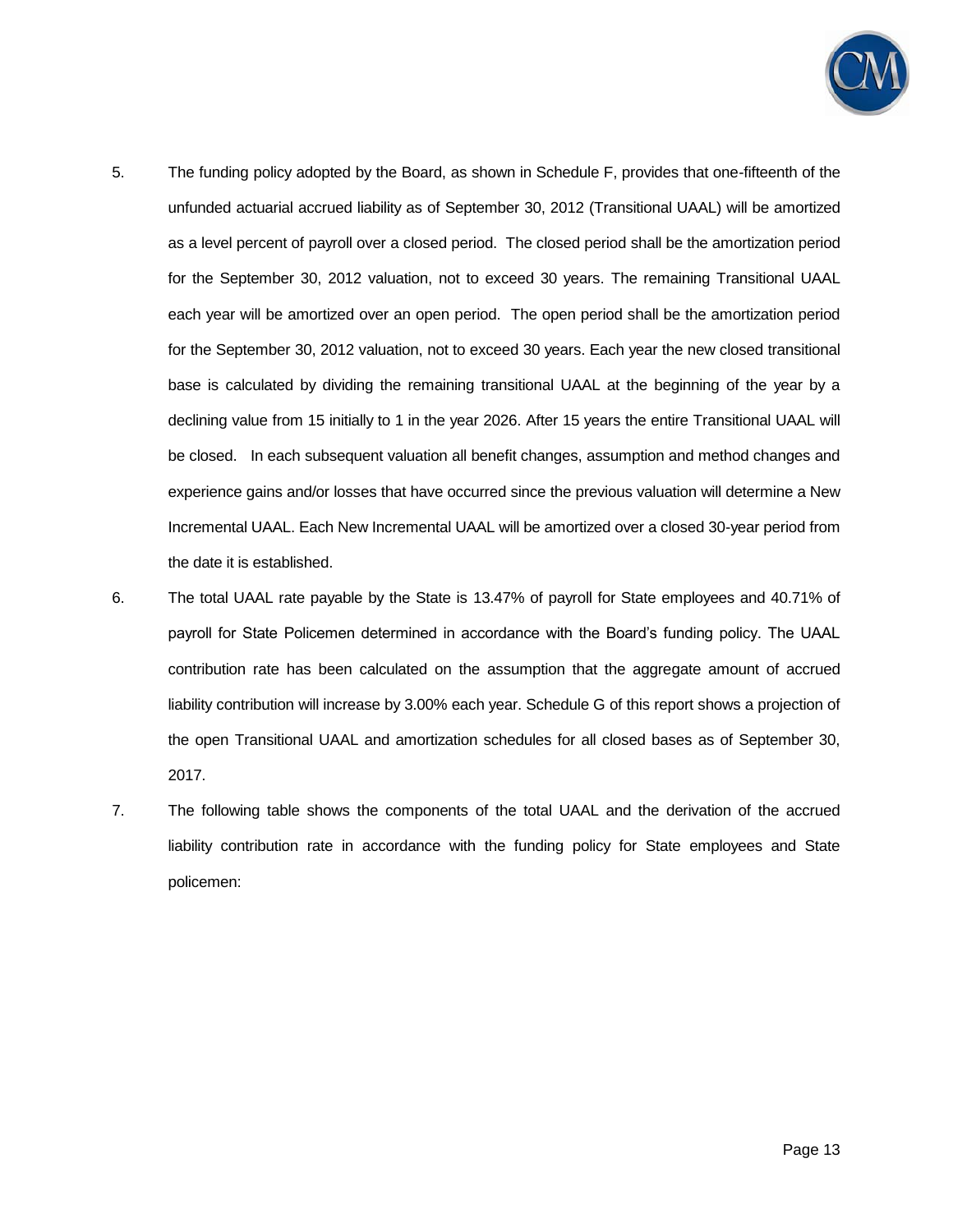

## **TABLE 6**

### **TOTAL UAAL AND UAAL CONTRIBUTION RATE**

#### **STATE EMPLOYEES**

| TOTAL UAAL AND UAAL CONTRIBUTION RATE                         |                 |               |                 |  |  |  |  |
|---------------------------------------------------------------|-----------------|---------------|-----------------|--|--|--|--|
| <b>STATE EMPLOYEES</b>                                        |                 |               |                 |  |  |  |  |
|                                                               |                 | Amortization  | Amortization    |  |  |  |  |
|                                                               | <u>UAAL</u>     | <b>Period</b> | <b>Payment</b>  |  |  |  |  |
| Open Transitional                                             | \$1,610,476,774 | 30            | \$103,177,495   |  |  |  |  |
| Closed Transitional 9/30/2012                                 | 176,939,620     | 25            | 12,432,251      |  |  |  |  |
| Closed Transitional 9/30/2013                                 | 177,771,975     | 26            | 12,232,322      |  |  |  |  |
| Closed Transitional 9/30/2014                                 | 178,372,152     | 27            | 12,035,599      |  |  |  |  |
| Closed Transitional 9/30/2015                                 | 178,756,885     | 28            | 11,842,031      |  |  |  |  |
| Closed Transitional 9/30/2016                                 | 178,941,864     | 29            | 11,651,569      |  |  |  |  |
| Closed Transitional 9/30/2017                                 | 178,941,864     | 30            | 11,464,166      |  |  |  |  |
| New Incremental 9/30/2013                                     | 38,792,304      | 26            | 2,669,262       |  |  |  |  |
| New Incremental 9/30/2014                                     | (41,780,923)    | 27            | (2,819,153)     |  |  |  |  |
| New Incremental 9/30/2015                                     | 56,435,646      | 28            | 3,738,668       |  |  |  |  |
| New Incremental 9/30/2016                                     | 111,118,075     | 29            | 7,235,310       |  |  |  |  |
| New Incremental 9/30/2017                                     | (23, 220, 940)  | 30            | (1,487,683)     |  |  |  |  |
| Total                                                         | \$2,821,545,296 |               | \$184,171,837   |  |  |  |  |
| Total Amortization Payment Adjusted for Timing<br>177,301,407 |                 |               |                 |  |  |  |  |
| Total Estimated Payroll*                                      |                 |               | \$1,316,714,410 |  |  |  |  |
| UAAL Contribution Rate                                        |                 |               | 13.47%          |  |  |  |  |

## **STATE POLICE**

|                                                | <b>STATE POLICE</b> |               |                |
|------------------------------------------------|---------------------|---------------|----------------|
|                                                |                     | Amortization  | Amortization   |
|                                                | <u>UAAL</u>         | <b>Period</b> | <b>Payment</b> |
| Open Transitional                              | \$138,102,059       | 30            | \$8,847,706    |
| Closed Transitional 9/30/2012                  | 15,191,202          | 25            | 1,067,375      |
| Closed Transitional 9/30/2013                  | 15,255,231          | 26            | 1,049,698      |
| Closed Transitional 9/30/2014                  | 15,299,432          | 27            | 1,032,324      |
| Closed Transitional 9/30/2015                  | 15,328,811          | 28            | 1,015,481      |
| Closed Transitional 9/30/2016                  | 15,344,673          | 29            | 999,149        |
| Closed Transitional 9/30/2017                  | 15,344,673          | 30            | 983,078        |
| New Incremental 9/30/2013                      | 171,760             | 26            | 11,819         |
| New Incremental 9/30/2014                      | 78,284              | 27            | 5,282          |
| New Incremental 9/30/2015                      | 17,438,652          | 28            | 1,155,251      |
| New Incremental 9/30/2016                      | 28,801,787          | 29            | 1,875,391      |
| New Incremental 9/30/2017                      | (3,209,308)         | 30            | (205, 609)     |
| Total                                          | \$273,147,256       |               | \$17,836,945   |
| Total Amortization Payment Adjusted for Timing |                     |               | 17,171,548     |
| Total Estimated Payroll*                       |                     |               | \$42,182,484   |
| <b>UAAL Contribution Rate</b>                  |                     |               | 40.71%         |

 *\* Estimated payroll based on applying the assumed salary scale to current salaries.*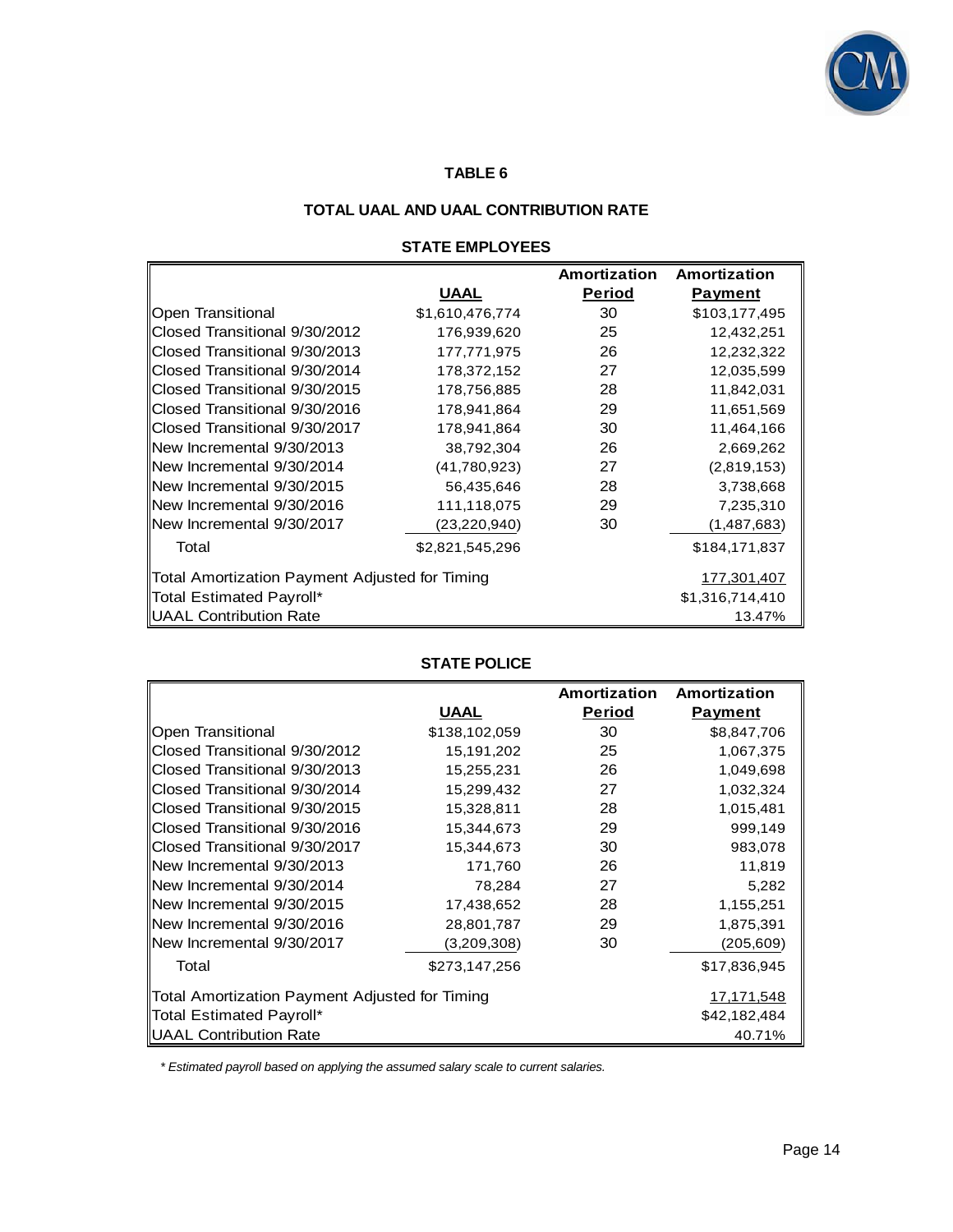

- 8. The Pre-Retirement Death Benefit Program was established October 1, 1983 under Act No. 83-616. The liabilities and assets associated with the pre-retirement death benefit are not included in the annual actuarial valuation of the System; however, the sufficiency of the Fund to provide the promised benefits is reviewed annually. The contribution requirements are determined every five years during our experience investigation. For all employers, an additional contribution of 0.02% of payroll will be required to meet the cost of the pre-retirement death benefit program this year.
- 9. For all employers, an additional contribution of 0.35% is required to cover the expenses of administering the System.
- 10. An additional contribution of 0.51% for State employees and 0.69% of payroll for State policemen is required for fiscal year ending September 30, 2020 to fund the one-time lump sum payment provided for in Act 2018-355.
- 11. In our opinion, the current experience, assumptions and methods adopted by the Board support the funding policy and generally accepted and emerging practice. Assuming that required contributions continue to be made each year, the funding of the System will continue to remain on track.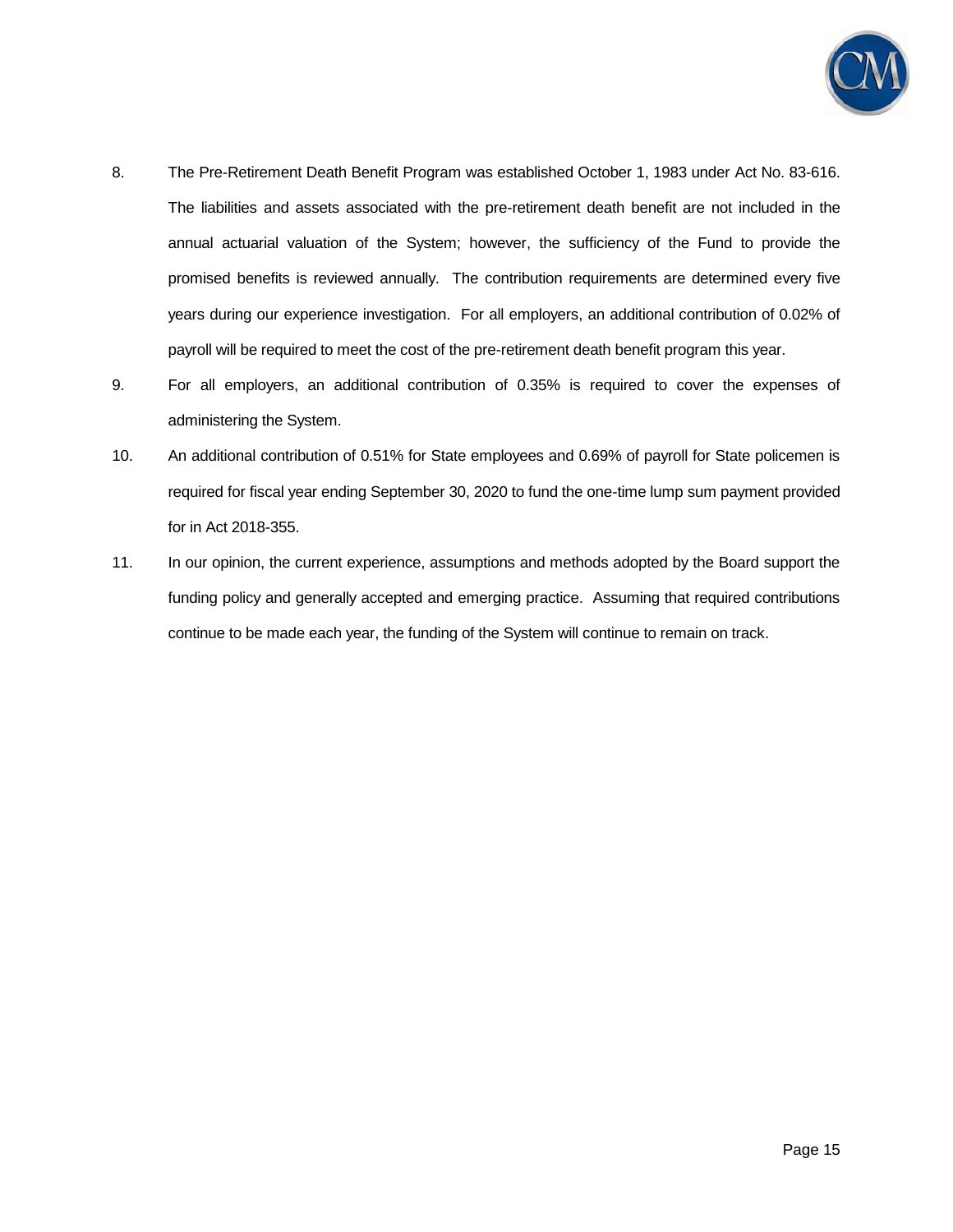

## **SECTION V - CONTRIBUTIONS PAYABLE BY EMPLOYERS**

- 1. The retirement act provides that the Board of Control shall certify to the chief fiscal officer of each employer the rates of contribution required to be paid by the employer.
- 2. On the basis of the actuarial valuation prepared as of September 30, 2017 it is recommended that the State make contributions at the following rates for the fiscal year beginning October 1, 2019:

## **TABLE 7**

|                                                                                            | PERCENTAGE OF MEMBERS' COMPENSATION<br><b>FOR FISCAL YEAR ENDING</b><br><b>SEPTEMBER 20, 2020</b> |                                     |                                   |                                      |  |  |
|--------------------------------------------------------------------------------------------|---------------------------------------------------------------------------------------------------|-------------------------------------|-----------------------------------|--------------------------------------|--|--|
| <b>CONTRIBUTION</b>                                                                        | <b>STATE POLICEMEN</b><br><b>STATE EMPLOYEES</b>                                                  |                                     |                                   |                                      |  |  |
|                                                                                            | Tier I                                                                                            | Tier II                             | Tier I                            | Tier II                              |  |  |
| <b>Employer Normal Cost</b><br><b>Accrued liability</b><br>Death benefit<br>Administration | $0.89\%$ *<br>13.47<br>0.02<br>0.35                                                               | $0.52\%$ *<br>13.47<br>0.02<br>0.35 | 10.52%**<br>40.71<br>0.02<br>0.35 | $3.79\%$ **<br>40.71<br>0.02<br>0.35 |  |  |
| Subtotal                                                                                   | 14.73%                                                                                            | 14.36%                              | 51.60%                            | 44.87%                               |  |  |
| Act 2018-355                                                                               | 0.51%                                                                                             | 0.51%                               | 0.69%                             | 0.69%                                |  |  |
| Total                                                                                      | 15.24%                                                                                            | 14.87%                              | 52.29%                            | 45.56%                               |  |  |

### **RECOMMENDED CONTRIBUTION RATES**

\*The total Normal Cost rate is 8.51% for Tier I and 6.62% for Tier II. Tier I members contribute 7.50% (8.50% for FLC members) and Tier II members contribute 6.00% (7.00% for FLC members). \*\*The total Normal Cost rate is 20.52% for Tier I and 13.79% for Tier II. All members as of

September 30, 2016, contribute 10.00%.

3. Contribution rates for Local Employers will be submitted in a separate report. The rates for the fiscal year beginning October 1, 2019 were determined as of September 30, 2017, and reflect any elections made pursuant to Act 2011-676 as of September 30, 2017.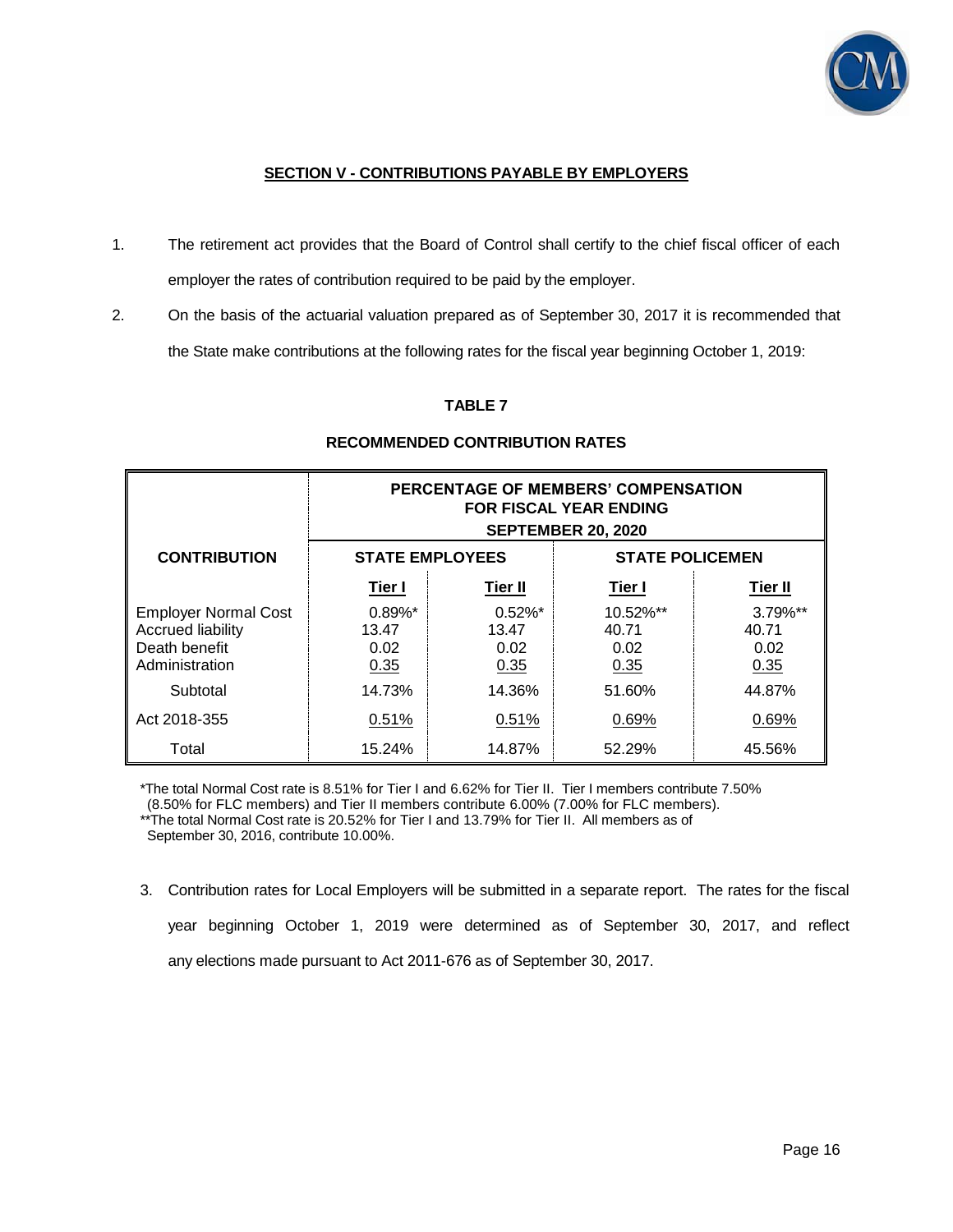

#### **SECTION VI – ANALYSIS OF FINANCIAL EXPERIENCE**

The calculation of the System's liabilities and actuarial value of assets requires the use of several assumptions concerning the future experience of the System and its members. In each annual actuarial valuation, the experience of the System is compared with what was expected based on the actuarial assumptions. The differences between the actual and expected experience are called actuarial gains or losses depending on whether the difference increases or decreases the UAAL. For State employees, the UAAL increased \$15,776,019; for State policemen, the UAAL increased \$592,404. The most significant item contributing to the increase in the UAAL was the changes in the discount rate from 7.875% to 7.75%. This increase was offset by gains due to investment earnings in excess of expected. Other sources of gains and losses were relatively small and there appear to be no trends developing that would be of concern to the System.

The following tables show the reconciliation of the UAAL of the System and a breakdown by source of the actuarial gains and losses for State employees and State policemen. These sources include the expected return on assets, salary increases, retirement, withdrawal, disability and mortality.

Since the benefits, assumptions and accrued liability rates vary by location for the Local employees, we do not develop an analysis of financial experience for this group.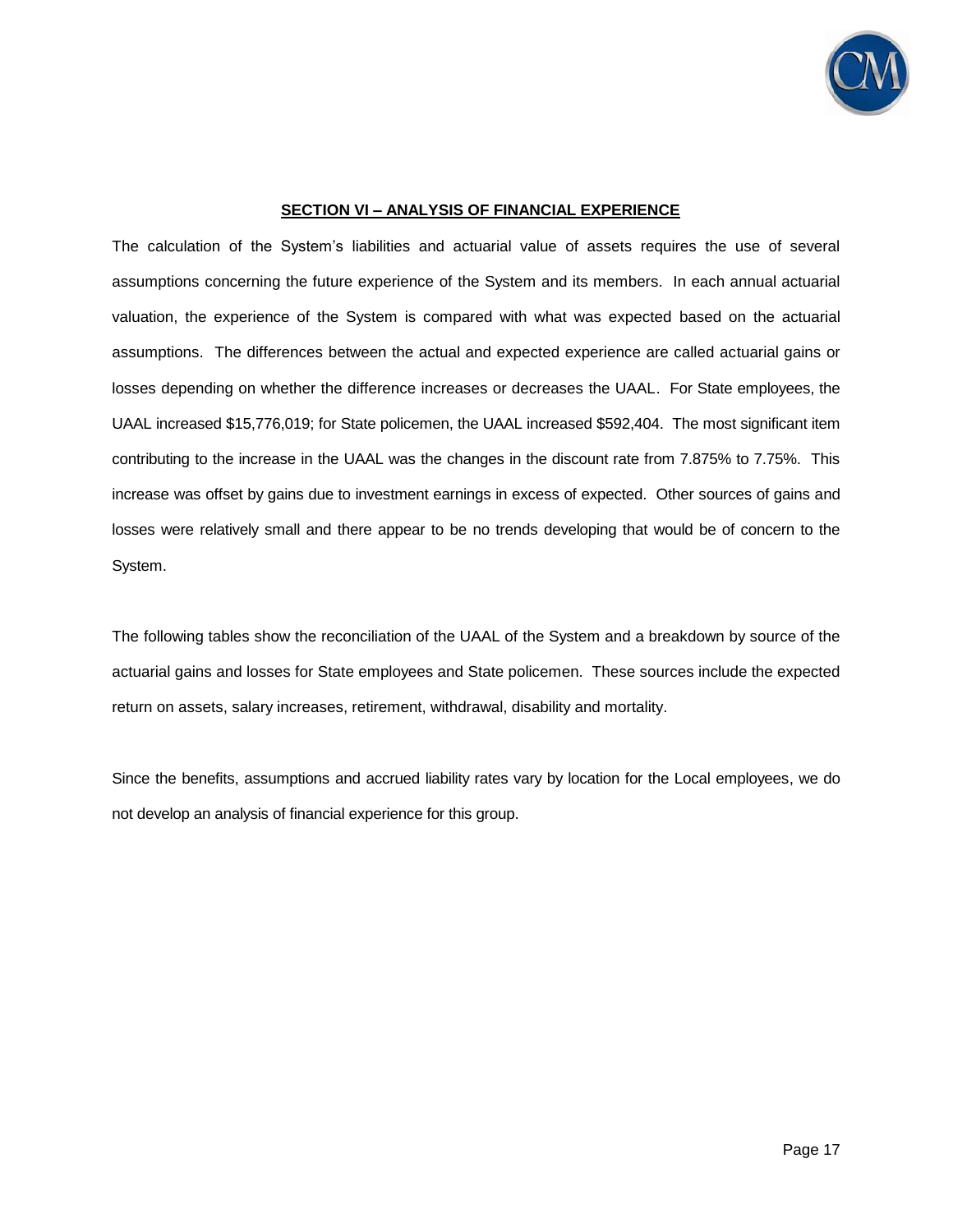

## **RECONCILIATION OF THE UNFUNDED ACTUARIAL ACCRUED LIABILITY FOR THE YEAR ENDING SEPTEMBER 30, 2017**

|      | (Dollar amounts in thousands)                                                   |                       |                                 |
|------|---------------------------------------------------------------------------------|-----------------------|---------------------------------|
|      |                                                                                 |                       | STATE EMPLOYEES STATE POLICEMEN |
| (1)  | UAAL at beginning of year                                                       | \$<br>2,805,769 \$    | 272,555                         |
| (2)  | Total normal cost beginning of the year                                         | 95,813                | 8,245                           |
| (3)  | Actual contributions                                                            | 266,980               | 27,353                          |
| (4)  | Interest accrual:<br>$\lceil$ $\lceil$ (1) + (2) ] - ½ $\lceil$ (3)] ] x .07875 | 217,987               | 21,036                          |
| (5)  | Expected UAAL before changes:                                                   |                       |                                 |
|      | $(1) + (2) - (3) + (4)$                                                         | 2,852,589             | 274,483                         |
| (6)  | Increase from benefit changes                                                   | 0                     | 0                               |
| (7)  | Changes from revised actuarial assumptions<br>and methods                       | 76,066                | 6,145                           |
| (8)  | Expected UAAL after changes:<br>$(5) + (6) + (7)$                               | 2,928,655             | 280,628                         |
| (9)  | Actual UAAL at end of year                                                      | 2,821,545             | 273,147                         |
| (10) | (Gain)/Loss: (9) - (8)                                                          | \$<br>$(107, 110)$ \$ | (7,481)                         |

#### **DEVELOPMENT OF (GAIN)/LOSS FROM INVESTMENT RETURN FOR THE YEAR ENDING SEPTEMBER 30, 2017**

(Dollar amounts in thousands)

|     |                                             | STATE EMPLOYEES STATE POLICEMEN |      |           |
|-----|---------------------------------------------|---------------------------------|------|-----------|
| (1) | Actuarial Value of Assets (BOY)             | \$<br>4,598,818 \$              |      | 318,103   |
| (2) | Adjustment for unit transfer                | 93                              |      |           |
| (3) | Net Cash Flow                               | (283,076)                       |      | (14, 848) |
| (4) | <b>Expected Return:</b>                     | 351,018                         |      | 24,466    |
|     | $(1) + (2) + \frac{1}{2}$ $(3)$     x 07875 |                                 |      |           |
| (5) | Expected Actuarial Value of Assets:         | 4,666,853                       |      | 327,721   |
|     | $(1) + (2) + (3) + (4)$                     |                                 |      |           |
| (6) | Actual Actuarial Value of Assets (EOY)      | 4,759,602                       |      | 333,960   |
|     | $(Gain)/Loss: (5) - (6)$                    | \$<br>(92,749)                  | - \$ | (6, 239)  |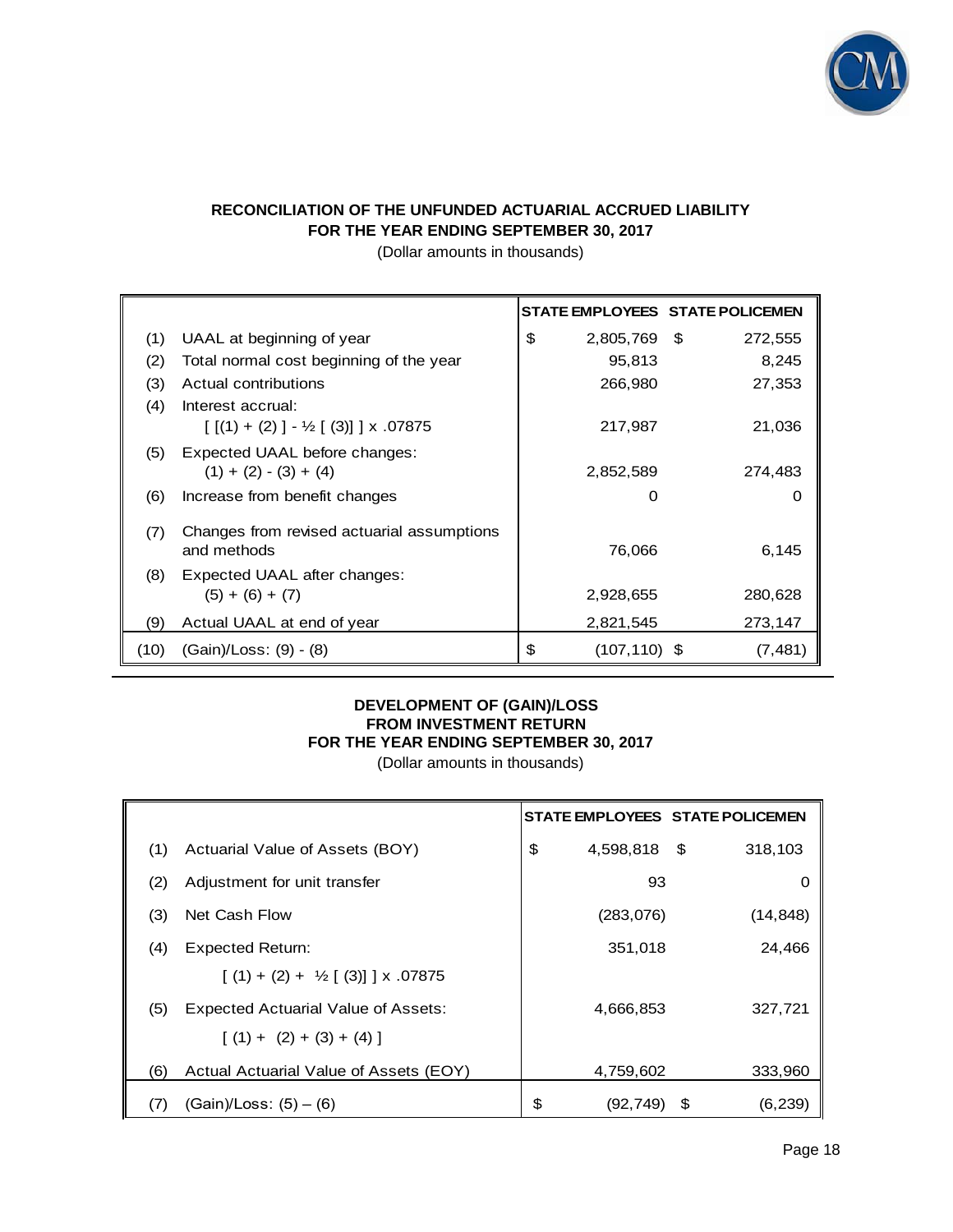

### **(GAINS)/ LOSSES BY SOURCE FOR THE YEAR ENDING September 30, 2017** (Dollar amounts in thousands)

|                                                          | <b>STATE EMPLOYEES</b> |                                                           | <b>STATE POLICEMEN</b> |                                                           |
|----------------------------------------------------------|------------------------|-----------------------------------------------------------|------------------------|-----------------------------------------------------------|
| <b>Source</b>                                            | <b>Total</b>           | $%$ of<br><b>Actuarial</b><br><b>Accrued</b><br>Liability | <b>Total</b>           | $%$ of<br><b>Actuarial</b><br><b>Accrued</b><br>Liability |
| Age and Service Retirements. Generally, earlier          |                        |                                                           |                        |                                                           |
| retirements cause losses and later retirements cause     |                        |                                                           |                        |                                                           |
| gains.                                                   | \$<br>(5, 384)         | $(0.07\%)$ \$                                             | (67)                   | $(0.01\%)$                                                |
| Withdrawal. More withdrawals than expected usually       |                        |                                                           |                        |                                                           |
| cause gains and less withdrawals than expected           |                        |                                                           |                        |                                                           |
| cause losses.                                            | 3,433                  | 0.05%                                                     | 78                     | 0.01%                                                     |
| Disability Retirements. More disabilities than           |                        |                                                           |                        |                                                           |
| expected generally cause losses and less disabilities    |                        |                                                           |                        |                                                           |
| than expected cause gains.                               | 429                    | 0.01%                                                     | (251)                  | $(0.04\%)$                                                |
| Death-In-Service Benefits. If survivor claims are less   |                        |                                                           |                        |                                                           |
| than assumed, there is a gain. If claims are more        |                        |                                                           |                        |                                                           |
| than assumed, there is a loss.                           | 626                    | 0.01%                                                     | 177                    | 0.03%                                                     |
| Salary Increases. If salaries increase more than         |                        |                                                           |                        |                                                           |
| expected, there is a loss. If salaries increase less     |                        |                                                           |                        |                                                           |
| than expected, there is a gain.                          | (2,484)                | (0.03%)                                                   | (1,501)                | (0.25%)                                                   |
| New Members/Rehires. Any past service causes             |                        |                                                           |                        |                                                           |
| losses.                                                  | 12,475                 | 0.17%                                                     | 803                    | 0.13%                                                     |
| Retiree Mortality. More deaths than expected cause       |                        |                                                           |                        |                                                           |
| gains, less than expected cause losses.                  | (10, 442)              | $(0.14\%)$                                                | (522)                  | (0.09%                                                    |
| Investment Return. Investment income greater than        |                        |                                                           |                        |                                                           |
| expected causes gains while investment income less       |                        |                                                           |                        |                                                           |
| than expected cause losses.                              | (92, 749)              | (1.24%)                                                   | (6, 239)               | $(1.04\%)$                                                |
| Other. Miscellaneous gains and losses resulting from     |                        |                                                           |                        |                                                           |
| data corrections, timing of financial transactions, unit |                        |                                                           |                        |                                                           |
| transfers, changes in valuation software, etc.           | (13,016)               | (0.17%)                                                   | 40                     | 0.01%                                                     |
|                                                          |                        |                                                           |                        |                                                           |
| <b>Total (Gain)/Loss</b>                                 | \$(107, 110)           | $(1.41\%)$ \$                                             | (7, 481)               | (1.25%)                                                   |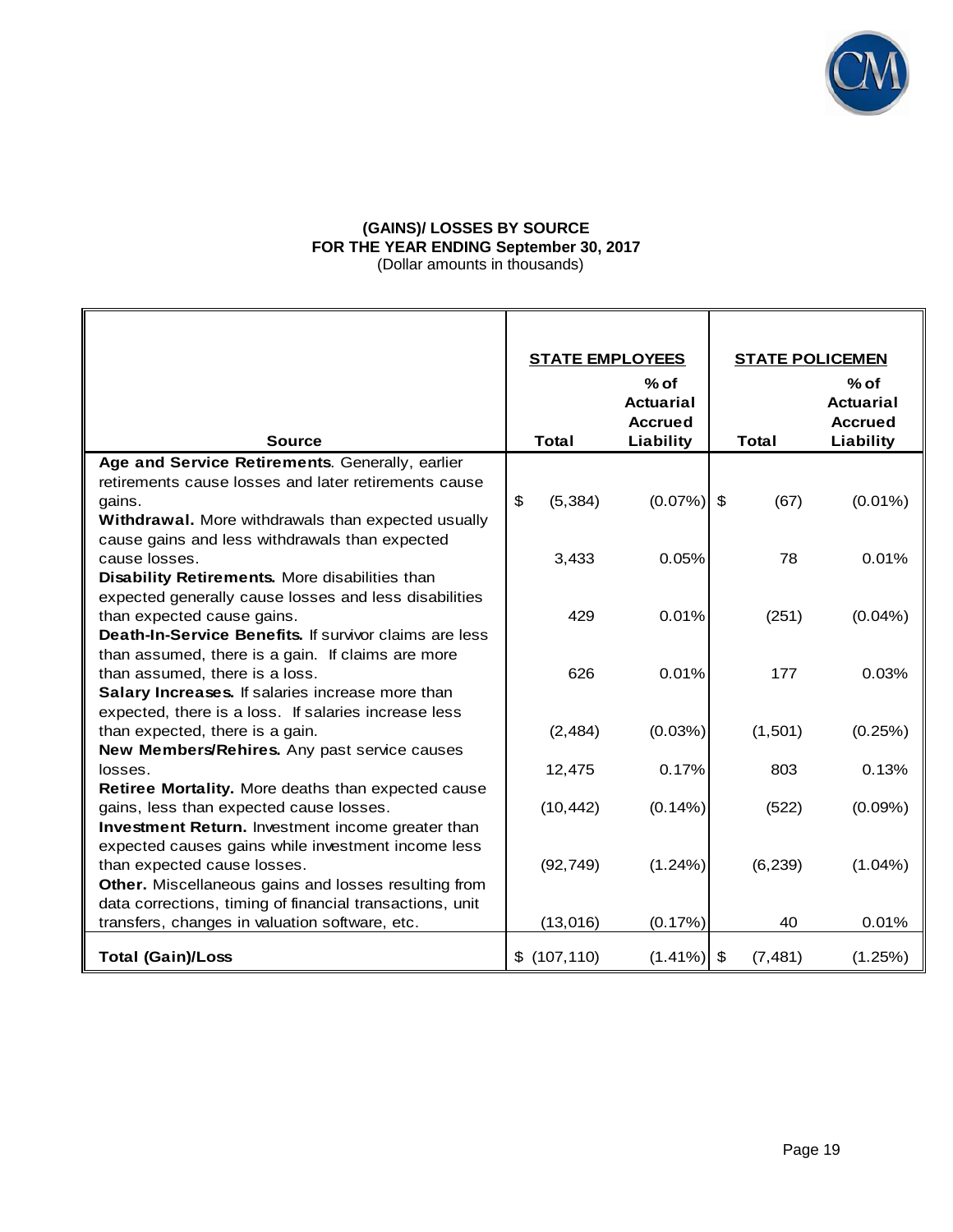

### **SECTION VII - ACCOUNTING INFORMATION**

The information required under Governmental Accounting Standards Board (GASB) Statements No. 67 and 68 is issued in separate reports. The following information is provided for informational purposes only.

1. The following is a distribution of the number of employees by type of membership.

| <b>GROUP</b>                                                                  | <b>NUMBER</b>      |                 |                           |         |  |
|-------------------------------------------------------------------------------|--------------------|-----------------|---------------------------|---------|--|
|                                                                               | State<br>Employees | State<br>Police | Local<br><b>Employees</b> | Total   |  |
| Retirees and beneficiaries currently receiving<br>benefits                    | 23,860             | 895             | 24,021                    | 48,776  |  |
| Terminated employees entitled to benefits but<br>not yet receiving benefits   | 3,348              | 18              | 8,557                     | 11,923  |  |
| Non-vested inactive members who have not<br>contributed for more than 5 years | 20,111             | 0               | 0                         | 20,111  |  |
| <b>Active Members</b>                                                         | 28,926             | 622             | 56,109                    | 85,657  |  |
| Total                                                                         | 76,245             | 1,535           | 88,687                    | 166,467 |  |

## **NUMBER OF ACTIVE AND RETIRED MEMBERS AS OF SEPTEMBER 30, 2017**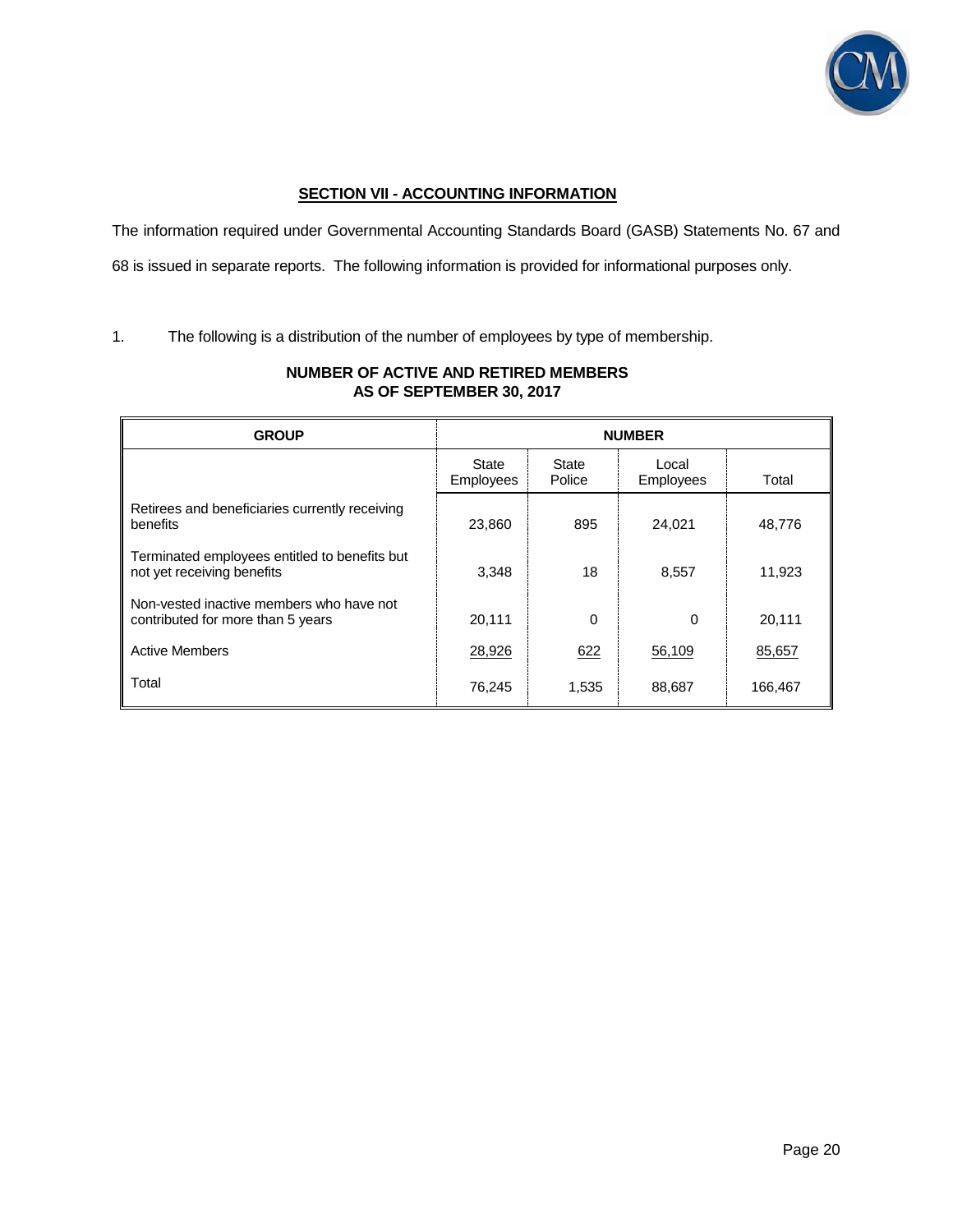

2. The schedule of funding progress is shown below.

## **SCHEDULE OF FUNDING PROGRESS**

(Dollar amounts in thousands)

| Actuarial<br>Valuation<br>Date                                                            | Actuarial<br>Value of<br>Plan<br>Assets<br>(a)                                   | Actuarial<br>Accrued<br>Liability (AAL)<br><b>Entry Age</b><br>(b)                 | Unfunded<br>AAL<br>(UAAL)<br>$(b - a)$                                       | Funded<br>Ratio<br>(a/b)                      | Covered<br>Payroll<br>(c)                                                    | UAAL as a<br>Percentage of<br><b>Covered Payroll</b><br>$((b-a)/c)$ |
|-------------------------------------------------------------------------------------------|----------------------------------------------------------------------------------|------------------------------------------------------------------------------------|------------------------------------------------------------------------------|-----------------------------------------------|------------------------------------------------------------------------------|---------------------------------------------------------------------|
|                                                                                           |                                                                                  |                                                                                    | <b>TOTAL ALL GROUPS</b>                                                      |                                               |                                                                              |                                                                     |
| 9/30/2012 <sup>2</sup><br>9/30/2013<br>9/30/2014<br>9/30/2015<br>9/30/20161<br>9/30/20171 | \$9,116,551<br>9,546,459<br>10,134,581<br>10,589,258<br>11,082,280<br>11,690,952 | \$13,884,995<br>14,536,600<br>15,138,294<br>15,723,720<br>16,728,009<br>17,250,835 | \$4,768,444<br>4,990,141<br>5,003,713<br>5,134,462<br>5,645,729<br>5,559,883 | 65.7%<br>65.7<br>66.9<br>67.3<br>66.2<br>67.8 | \$3,252,003<br>3,400,596<br>3,444,341<br>3,488,017<br>3,572,891<br>3,584,700 | 146.6%<br>146.7<br>145.3<br>147.2<br>158.0<br>155.1                 |
|                                                                                           |                                                                                  |                                                                                    | <b>STATE EMPLOYEES</b>                                                       |                                               |                                                                              |                                                                     |
| 9/30/2012 <sup>2</sup><br>9/30/2013<br>9/30/2014<br>9/30/2015<br>9/30/20161<br>9/30/20171 | \$4,152,167<br>4,248,068<br>4,388,746<br>4,504,338<br>4,598,818<br>4,759,602     | \$6,636,154<br>6,808,165<br>6,949,245<br>7,159,668<br>7,404,587<br>7,581,147       | \$2,483,987<br>2,560,097<br>2,560,499<br>2,655,330<br>2,805,769<br>2,821,545 | 62.6%<br>62.4<br>63.2<br>62.9<br>62.1<br>62.8 | \$1,267,133<br>1,258,862<br>1,246,901<br>1,270,556<br>1,265,311<br>1,271,675 | 196.0%<br>203.4<br>205.3<br>209.0<br>221.7<br>221.9                 |
|                                                                                           |                                                                                  |                                                                                    | <b>STATE POLICEMEN</b>                                                       |                                               |                                                                              |                                                                     |
| 9/30/2012 <sup>2</sup><br>9/30/2013<br>9/30/2014<br>9/30/2015<br>9/30/20161<br>9/30/20171 | \$293,604<br>298,624<br>309,000<br>313,373<br>318,103<br>333,960                 | \$517,355<br>526,095<br>540,142<br>559,795<br>590,658<br>607,107                   | \$223,751<br>227,471<br>231,142<br>246,422<br>272,555<br>273,147             | 56.8%<br>56.8<br>57.2<br>56.0<br>53.9<br>55.0 | \$45,963<br>42,908<br>42,047<br>41,861<br>41,214<br>40,366                   | 486.8%<br>530.1<br>549.7<br>588.7<br>661.3<br>676.7                 |
|                                                                                           |                                                                                  |                                                                                    | <b>LOCAL EMPLOYEES</b>                                                       |                                               |                                                                              |                                                                     |
| 9/30/2012 <sup>2</sup><br>9/30/2013<br>9/30/2014<br>9/30/2015<br>9/30/20161<br>9/30/20171 | \$4,670,780<br>4,999,767<br>5,436,835<br>5,771,547<br>6,165,359<br>6,597,390     | \$6,731,485<br>7,202,340<br>7,648,907<br>8,004,257<br>8,732,764<br>9,062,580       | \$2,060,705<br>2,202,573<br>2,212,072<br>2,232,710<br>2,567,405<br>2,465,190 | 69.4%<br>69.4<br>71.1<br>72.1<br>70.6<br>72.8 | \$1,938,906<br>2,098,825<br>2,155,393<br>2,175,599<br>2,266,367<br>2,272,659 | 106.3%<br>104.9<br>102.6<br>102.6<br>113.3<br>108.5                 |

<sup>1</sup> Reflects changes in actuarial assumptions and methods.

<sup>2</sup> Reflects changes in actuarial methods.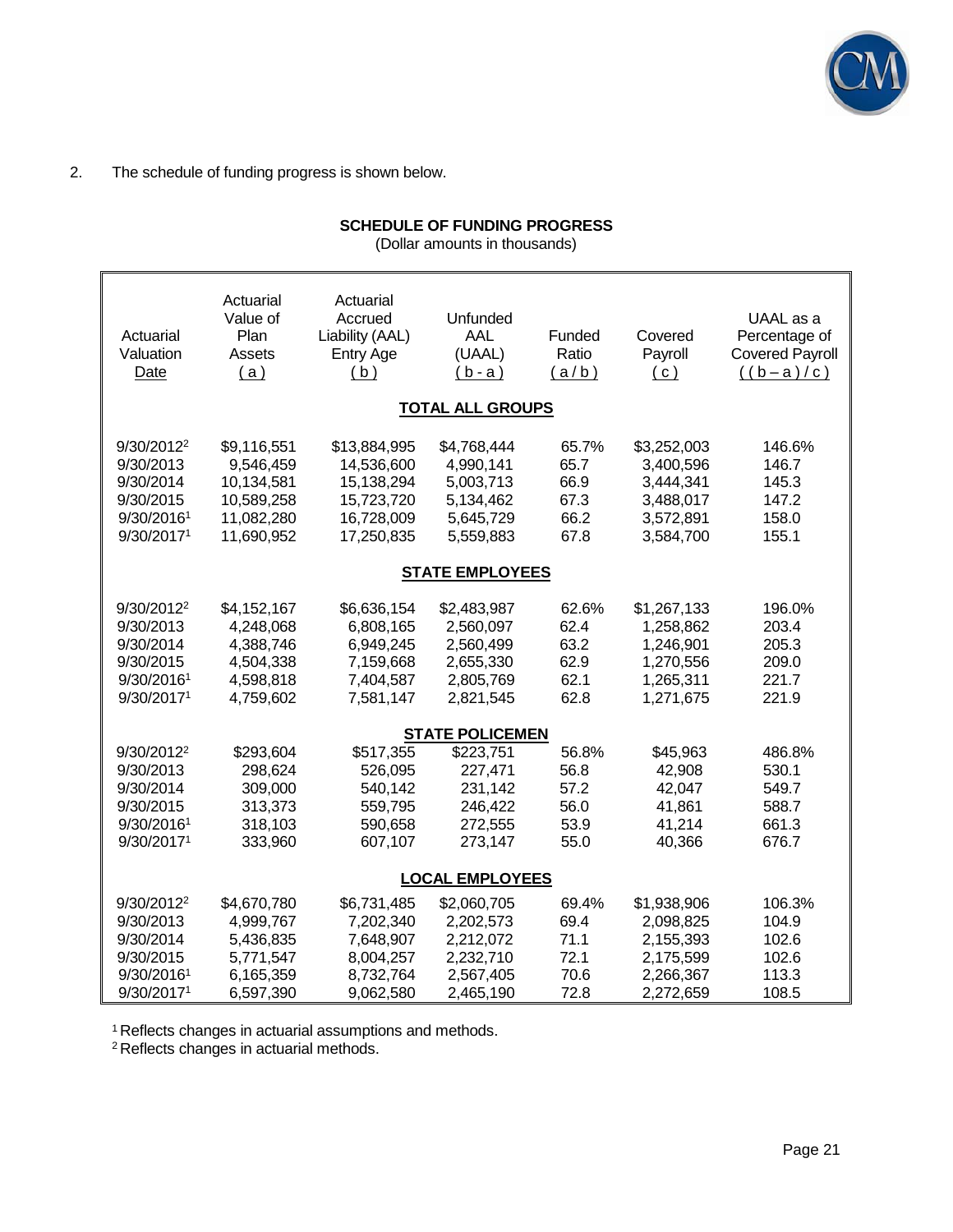

## 3. The information presented in the required supplementary schedules was determined as part of the actuarial

valuation at September 30, 2017. Additional information as of the latest actuarial valuation follows.

|                                                    | <b>State</b><br><b>Employees</b>  | <b>State</b><br><b>Policemen</b>  | Local<br><b>Employees</b>               |
|----------------------------------------------------|-----------------------------------|-----------------------------------|-----------------------------------------|
| Valuation date                                     | 9/30/2017                         | 9/30/2017                         | 9/30/2017                               |
| Actuarial cost method                              | Entry age                         | Entry age                         | Entry age                               |
| Amortization method                                | Level percent<br>Closed           | Level percent<br>Closed           | Level percent<br>Closed                 |
| Single equivalent remaining<br>amortization period | 28.9 years                        | 28.8 years                        | Within 30 years -<br>Varies by employer |
| Asset valuation method                             | Five-year market<br>related value | Five-year market<br>related value | Five-year market<br>related value       |
| Actuarial assumptions:                             |                                   |                                   |                                         |
| Investment rate of return*                         | 7.75%                             | 7.75%                             | 7.75%                                   |
| Projected salary increases*                        | $3.25 - 5.00\%$                   | 4.50%                             | $3.25 - 5.00\%$                         |
| Cost-of-living adjustment                          | None                              | None                              | None                                    |
| *Includes price inflation at                       | 2.75%                             | 2.75%                             | 2.75%                                   |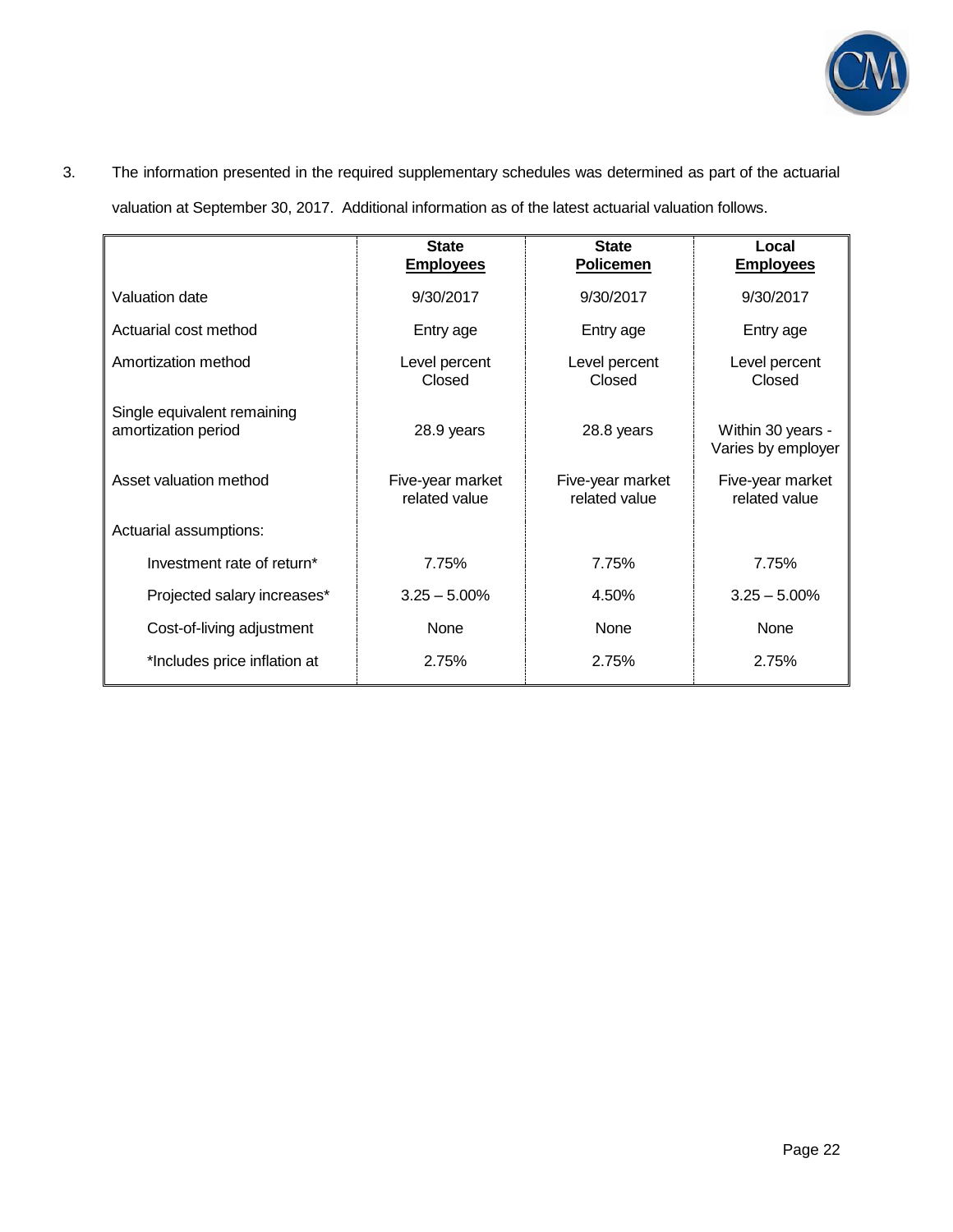

## **SCHEDULE A**

### **VALUATION BALANCE SHEET SHOWING THE PRESENT AND PROSPECTIVE ASSETS AND LIABILITIES OF THE EMPLOYEES' RETIREMENT SYSTEM OF ALABAMA**

#### **STATE EMPLOYEES**

|                                                                                                                                               | <b>SEPTEMBER 30, 2017</b>          |
|-----------------------------------------------------------------------------------------------------------------------------------------------|------------------------------------|
| <b>ASSETS</b>                                                                                                                                 |                                    |
| <b>Actuarial Value of Assets</b>                                                                                                              | \$<br>4,759,601,603                |
| Present value of future members' contributions to<br>the Annuity Savings Fund                                                                 | \$<br>631,007,420                  |
| Present value of future employer contributions to<br>the Pension Accumulation Fund                                                            |                                    |
| Normal contributions                                                                                                                          | \$<br>73,800,480                   |
| Unfunded accrued liability contributions                                                                                                      | 2,821,545,296                      |
| Total prospective employer contributions                                                                                                      | \$<br>2,895,345,776                |
| <b>Total Assets</b>                                                                                                                           | \$<br>8,285,954,799                |
| <b>LIABILITIES</b>                                                                                                                            |                                    |
| Present value of benefits payable on account of<br>retired members and beneficiaries of deceased<br>members now drawing retirement allowances |                                    |
| <b>Service Retirements</b><br><b>Disability Retirements</b>                                                                                   | \$<br>4,219,446,476<br>262,921,113 |
| <b>Beneficiaries of Deceased Members</b>                                                                                                      | 163,999,251                        |
| <b>DROP Participant Accounts</b>                                                                                                              | 93,859,884                         |
| Total                                                                                                                                         | \$<br>4,740,226,724                |
| <b>Inactive Members</b>                                                                                                                       | \$<br>84,219,022                   |
| Inactive T-section accounts                                                                                                                   | \$<br>14,272,415                   |
| Present value of prospective benefits payable on<br>account of present active members:                                                        |                                    |
| Service retirement allowances                                                                                                                 | \$<br>3,024,632,757                |
| Disability retirement allowances                                                                                                              | 165,704,541                        |
| <b>Death Benefits</b>                                                                                                                         | 20,773,803                         |
| <b>Termination Benefits</b>                                                                                                                   | 236, 125, 537                      |
| Total                                                                                                                                         | \$<br>3,447,236,638                |
| <b>Total Liabilities</b>                                                                                                                      | \$<br>8,285,954,799                |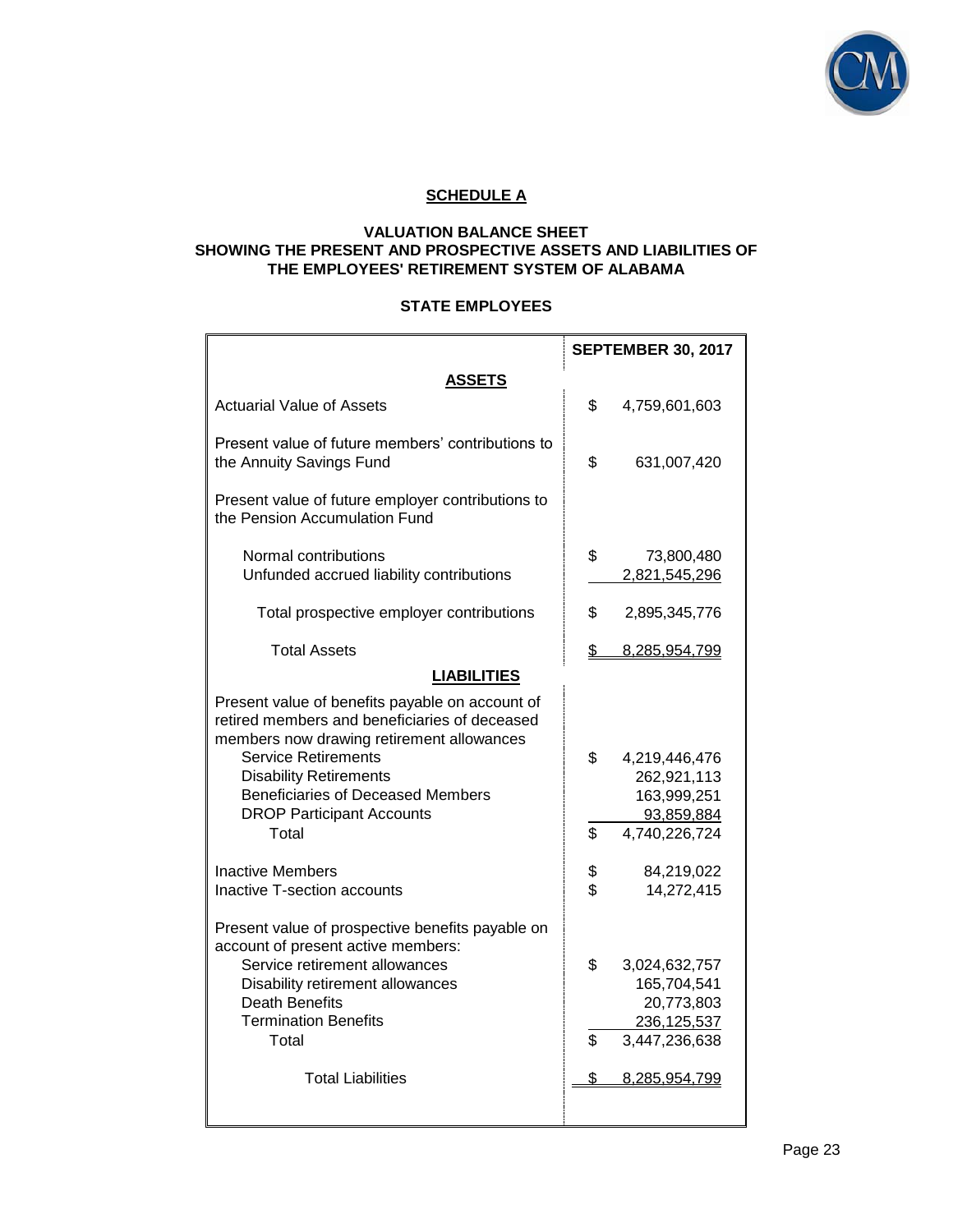

#### **VALUATION BALANCE SHEET SHOWING THE PRESENT AND PROSPECTIVE ASSETS AND LIABILITIES OF THE EMPLOYEES' RETIREMENT SYSTEM OF ALABAMA**

#### **STATE POLICEMEN**

|                                                                                                                                                                                                                                                                                                       | <b>SEPTEMBER 30, 2017</b> |                                                                  |
|-------------------------------------------------------------------------------------------------------------------------------------------------------------------------------------------------------------------------------------------------------------------------------------------------------|---------------------------|------------------------------------------------------------------|
| <b>ASSETS</b>                                                                                                                                                                                                                                                                                         |                           |                                                                  |
| <b>Actuarial Value of Assets</b>                                                                                                                                                                                                                                                                      | \$                        | 333,960,260                                                      |
| Present value of future members' contributions to<br>the Annuity Savings Fund                                                                                                                                                                                                                         | \$                        | 27,291,195                                                       |
| Present value of future employer contributions to<br>the Pension Accumulation Fund                                                                                                                                                                                                                    |                           |                                                                  |
| Normal contributions<br>Unfunded accrued liability contributions                                                                                                                                                                                                                                      | \$                        | 29,498,716<br>273,147,256                                        |
| Total prospective employer contributions                                                                                                                                                                                                                                                              | \$                        | 302,645,972                                                      |
| <b>Total Assets</b>                                                                                                                                                                                                                                                                                   | \$                        | 663,897,427                                                      |
| <b>LIABILITIES</b>                                                                                                                                                                                                                                                                                    |                           |                                                                  |
| Present value of benefits payable on account of<br>retired members and beneficiaries of deceased<br>members now drawing retirement allowances<br><b>Service Retirements</b><br><b>Disability Retirements</b><br><b>Beneficiaries of Deceased Members</b><br><b>DROP Participant Accounts</b><br>Total | \$<br>\$                  | 364,145,867<br>9,754,871<br>17,524,648<br>887,389<br>392,312,775 |
| <b>Inactive Members</b>                                                                                                                                                                                                                                                                               | \$                        | 1,483,570                                                        |
| Present value of prospective benefits payable on<br>account of present active members:<br>Service retirement allowances<br>Disability retirement allowances<br><b>Death Benefits</b><br><b>Termination Benefits</b><br>Total                                                                          | \$<br>\$                  | 261,909,656<br>4,386,609<br>753,194<br>3,051,623<br>270,101,082  |
| <b>Total Liabilities</b>                                                                                                                                                                                                                                                                              | \$                        | 663,897,427                                                      |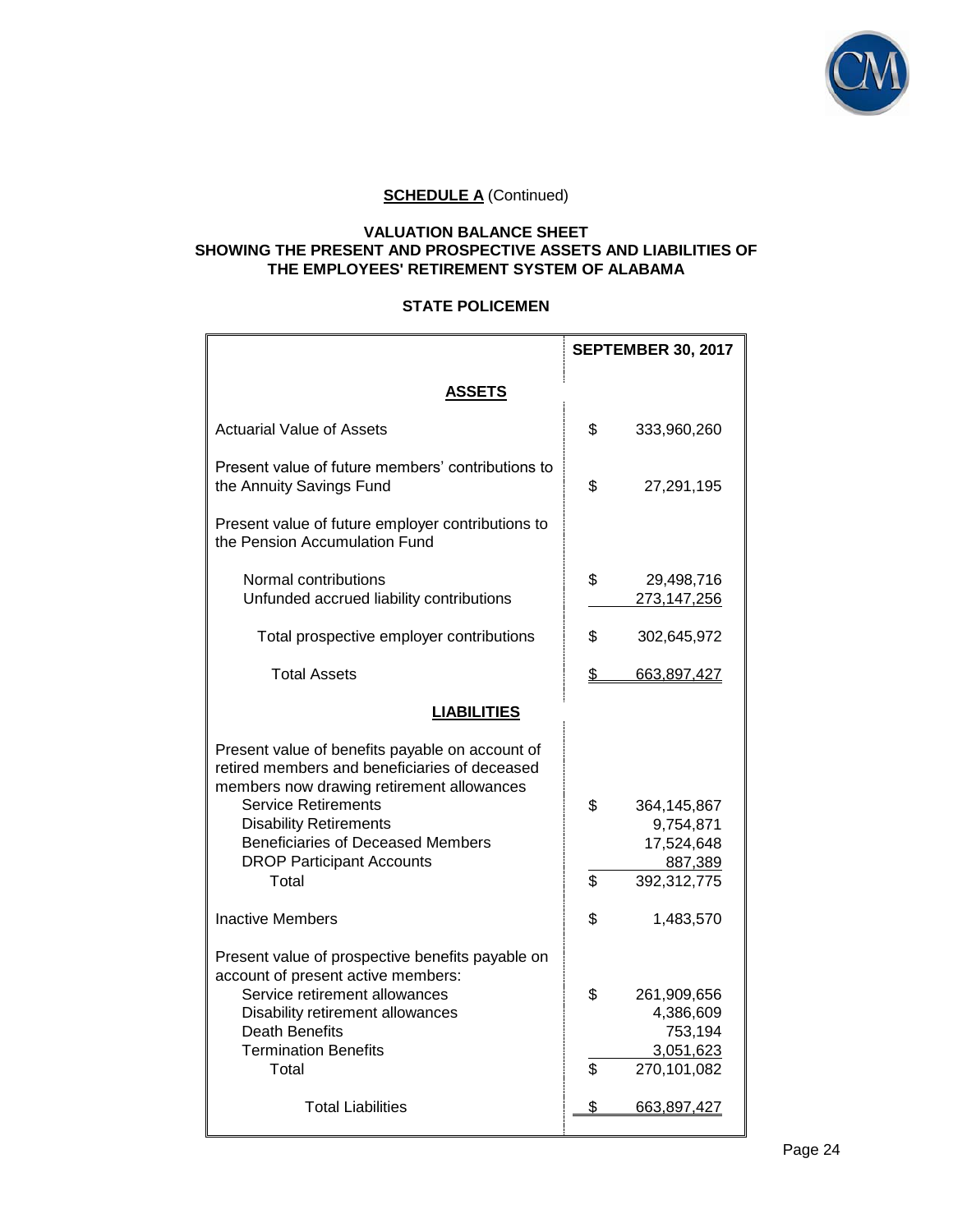

#### **VALUATION BALANCE SHEET SHOWING THE PRESENT AND PROSPECTIVE ASSETS AND LIABILITIES OF THE EMPLOYEES' RETIREMENT SYSTEM OF ALABAMA**

#### **LOCAL EMPLOYEES**

|                                                                                                                                                                                                                                                                                                       | <b>SEPTEMBER 30, 2017</b>                                                                |  |
|-------------------------------------------------------------------------------------------------------------------------------------------------------------------------------------------------------------------------------------------------------------------------------------------------------|------------------------------------------------------------------------------------------|--|
| <b>ASSETS</b>                                                                                                                                                                                                                                                                                         |                                                                                          |  |
| <b>Actuarial Value of Assets</b>                                                                                                                                                                                                                                                                      | \$<br>6,597,389,643                                                                      |  |
| Present value of future members' contributions<br>to the Annuity Savings Fund                                                                                                                                                                                                                         | \$<br>944,652,589                                                                        |  |
| Present value of future employer contributions to<br>the Pension Accumulation Fund                                                                                                                                                                                                                    |                                                                                          |  |
| Normal contributions<br>Unfunded accrued liability contributions                                                                                                                                                                                                                                      | \$<br>374,051,967<br>2,465,190,126                                                       |  |
| Total prospective employer contributions                                                                                                                                                                                                                                                              | \$<br>2,839,242,093                                                                      |  |
| <b>Total Assets</b>                                                                                                                                                                                                                                                                                   | \$<br>10,381,284,325                                                                     |  |
| <b>LIABILITIES</b>                                                                                                                                                                                                                                                                                    |                                                                                          |  |
| Present value of benefits payable on account of<br>retired members and beneficiaries of deceased<br>members now drawing retirement allowances<br><b>Service Retirements</b><br><b>Disability Retirements</b><br><b>Beneficiaries of Deceased Members</b><br><b>DROP Participant Accounts</b><br>Total | \$<br>3,972,553,746<br>227,797,640<br>198,460,334<br>35,926,393<br>\$<br>4,434,738,113   |  |
| <b>Inactive Members</b>                                                                                                                                                                                                                                                                               | \$<br>121,141,556                                                                        |  |
| Present value of prospective benefits payable on<br>account of present active members:<br>Service retirement allowances<br>Disability retirement allowances<br><b>Death Benefits</b><br><b>Termination Benefits</b><br>Total                                                                          | \$<br>5,118,490,414<br>256, 151, 134<br>34,489,852<br>416,273,256<br>\$<br>5,825,404,656 |  |
| <b>Total Liabilities</b>                                                                                                                                                                                                                                                                              | 10,381,284,325<br>S.                                                                     |  |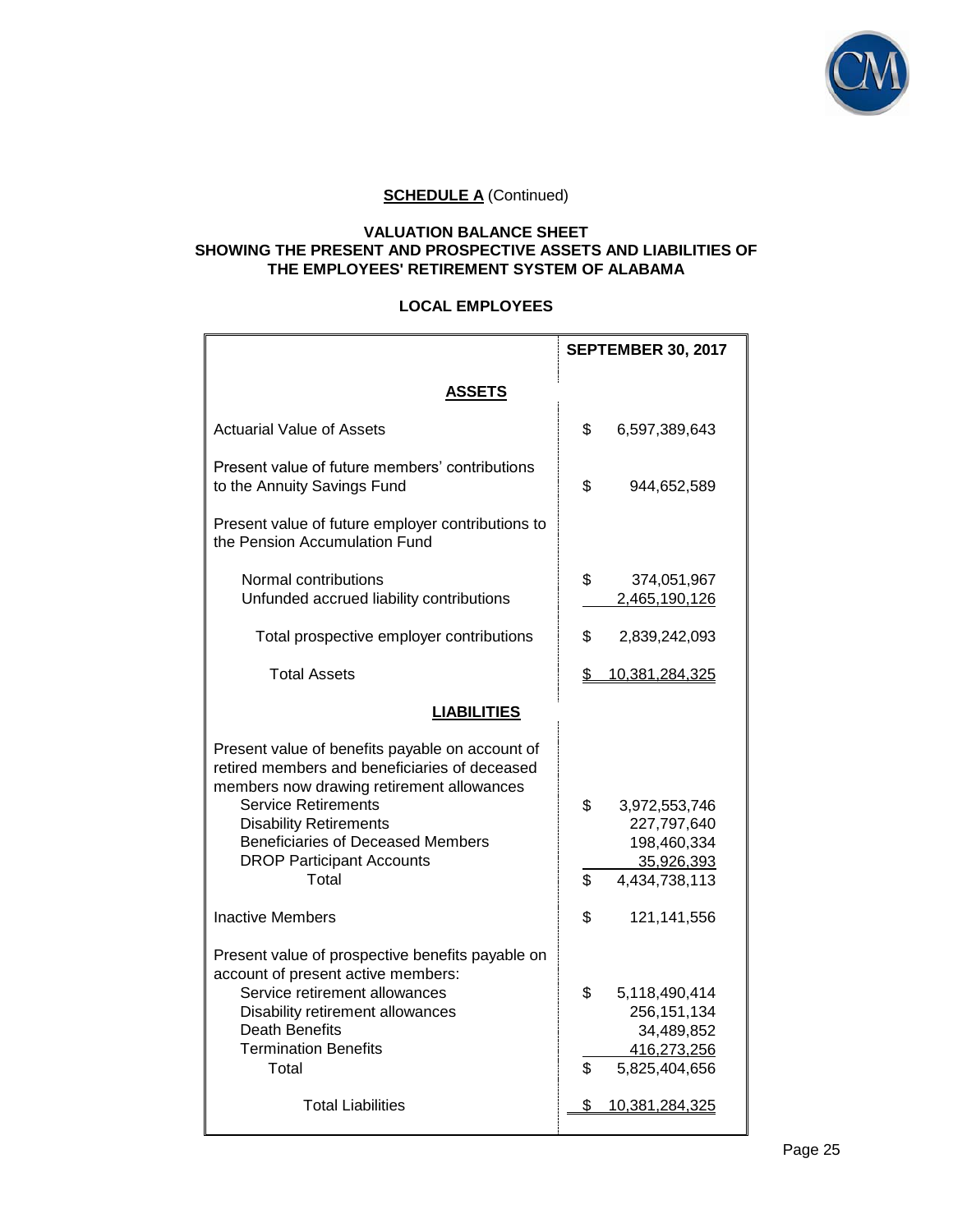

#### **VALUATION BALANCE SHEET SHOWING THE PRESENT AND PROSPECTIVE ASSETS AND LIABILITIES OF THE EMPLOYEES' RETIREMENT SYSTEM OF ALABAMA**

## **TOTAL - ALL GROUPS**

|                                                                                                                                                                                                                                                                                                                           | <b>SEPTEMBER 30, 2017</b> |                                                                             |
|---------------------------------------------------------------------------------------------------------------------------------------------------------------------------------------------------------------------------------------------------------------------------------------------------------------------------|---------------------------|-----------------------------------------------------------------------------|
| ASSETS                                                                                                                                                                                                                                                                                                                    |                           |                                                                             |
| <b>Actuarial Value of Assets</b>                                                                                                                                                                                                                                                                                          | \$                        | 11,690,951,506                                                              |
| Present value of future members' contributions to the<br><b>Annuity Savings Fund</b>                                                                                                                                                                                                                                      | \$                        | 1,602,951,204                                                               |
| Present value of future employer contributions to the<br><b>Pension Accumulation Fund</b>                                                                                                                                                                                                                                 |                           |                                                                             |
| Normal contributions<br>Unfunded accrued liability contributions                                                                                                                                                                                                                                                          | \$                        | 477,351,163<br>5,559,882,678                                                |
| Total prospective employer contributions                                                                                                                                                                                                                                                                                  | \$                        | 6,037,233,841                                                               |
| <b>Total Assets</b>                                                                                                                                                                                                                                                                                                       | \$                        | 19,331,136,551                                                              |
| <b>LIABILITIES</b>                                                                                                                                                                                                                                                                                                        |                           |                                                                             |
| Present value of benefits payable on account of retired<br>members, beneficiaries of deceased members now<br>drawing retirement allowances, and DROP participants<br><b>Service Retirements</b><br><b>Disability Retirements</b><br><b>Beneficiaries of Deceased Members</b><br><b>DROP Participant Accounts</b><br>Total | \$<br>\$                  | 8,556,146,089<br>500,473,624<br>379,984,233<br>130,673,666<br>9,567,277,612 |
| Inactive Members<br>Inactive T-section accounts                                                                                                                                                                                                                                                                           | \$<br>\$                  | 206,844,148<br>14,272,415                                                   |
| Present value of prospective benefits payable on<br>account of present active members:<br>Service retirement allowances<br>Disability retirement allowances<br><b>Death Benefits</b><br><b>Termination Benefits</b><br>Total                                                                                              | \$<br>\$                  | 8,405,032,827<br>426,242,284<br>56,016,849<br>655,450,416<br>9,542,742,376  |
| <b>Total Liabilities</b>                                                                                                                                                                                                                                                                                                  | \$                        | 19,331,136,551                                                              |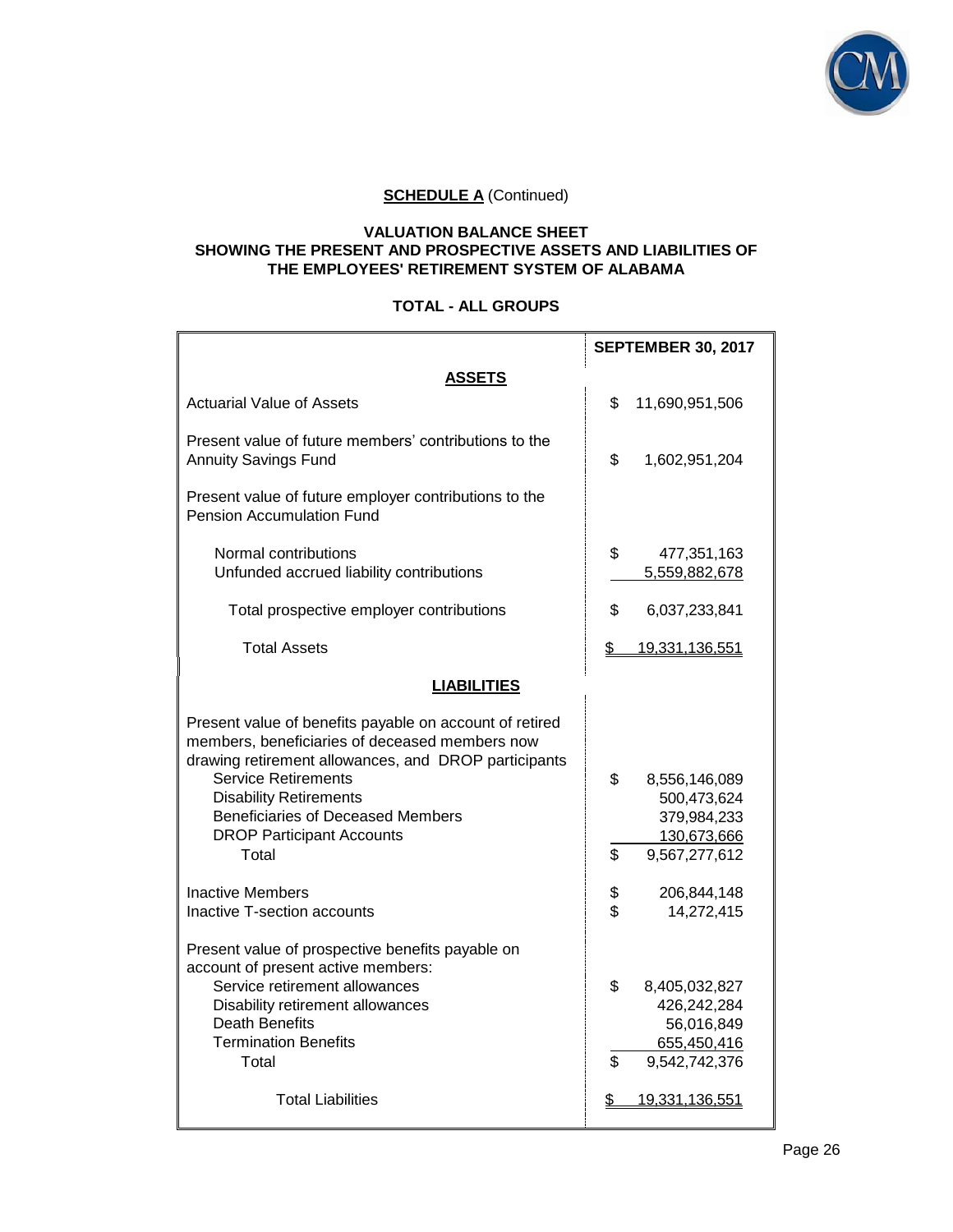

## **SOLVENCY TEST (\$1000's)**

|                          |                                                               | <b>Aggregate Accrued Liabilities For</b>               |                                                                       |                           |      | <b>Portion of Accrued</b><br><b>Liabilities</b><br><b>Covered by Reported Asset</b> |     |
|--------------------------|---------------------------------------------------------------|--------------------------------------------------------|-----------------------------------------------------------------------|---------------------------|------|-------------------------------------------------------------------------------------|-----|
| Valuation<br><b>Date</b> | (1)<br><b>Active</b><br><b>Member</b><br><b>Contributions</b> | (2)<br><b>Retirants</b><br>and<br><b>Beneficiaries</b> | (3)<br><b>Active Members</b><br>(Employer<br><b>Financed Portion)</b> | Reported<br><b>Assets</b> | (1)  | (2)                                                                                 | (3) |
| 9/30/2017 <sup>1</sup>   | \$2,817,368                                                   | \$9.567.278                                            | \$4,866,189                                                           | \$11.690.952              | 100% | 93%                                                                                 | 0%  |
| 9/30/2016 <sup>1</sup>   | 2.707.129                                                     | 9.209.857                                              | 4.811.023                                                             | 11.082.280                | 100  | 91                                                                                  | 0   |
| 9/30/2015                | 2.591.066                                                     | 8.666.490                                              | 4.466.164                                                             | 10.589.258                | 100  | 92                                                                                  | 0   |
| 9/30/2014                | 2.484.050                                                     | 8,366,277                                              | 4.287.967                                                             | 10.134.581                | 100  | 91                                                                                  | 0   |
| 9/30/2013                | 2.363.600                                                     | 8.085.291                                              | 4,087,709                                                             | 9.546.459                 | 100  | 89                                                                                  | 0   |
| $9/30/2012^2$            | 2.218.478                                                     | 7.781.431                                              | 3.885.086                                                             | 9.116.551                 | 100  | 89                                                                                  | 0   |

 $1$  Reflects changes in actuarial assumptions and methods.

<sup>2</sup> Reflects changes in actuarial methods.

П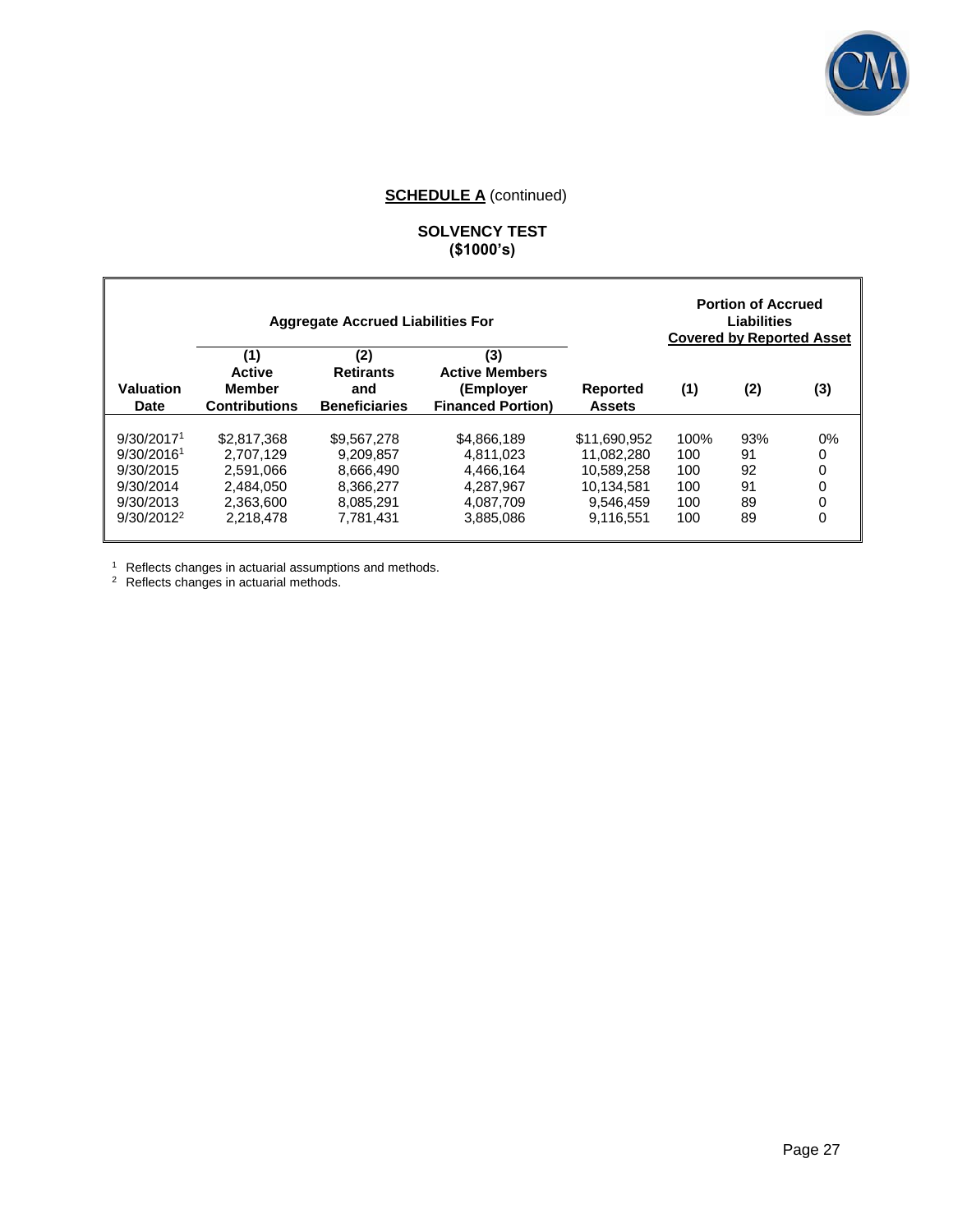

## **SCHEDULE B**

## **DEVELOPMENT OF THE ACTUARIAL VALUE OF ASSETS AS OF SEPTEMBER 30, 2017**

## **STATE EMPLOYEES**

| (1) | Actuarial Value of Assets on September 30, 2016                                          |          |                              |
|-----|------------------------------------------------------------------------------------------|----------|------------------------------|
|     | Actuarial Value on September 30, 2016<br>a.<br>b.<br>Adjustment                          |          | \$4,598,818,390<br>93,119    |
|     | Adjusted Actuarial Value on September 30, 2016<br>c.                                     | \$.      | 4,598,911,509                |
| (2) | Market Value of Assets on September 30, 2017                                             |          | \$4,910,512,917              |
| (3) | Market Value of Assets on September 30, 2016<br>Market Value on September 30, 2016<br>a. |          | \$4,615,916,406              |
|     | b.<br>Adjustment                                                                         |          | 55,107                       |
|     | Adjusted Market Value on September 30, 2016<br>c.                                        | \$       | 4,615,971,513                |
| (4) | Cash Flow                                                                                |          |                              |
|     | Contributions<br>a.                                                                      | \$       | 266,980,242                  |
|     | Benefit Payments and DROP Disbursements<br>b.                                            |          | (532, 389, 877)              |
|     | <b>Refunds to Members</b><br>c.                                                          |          | (14,693,968)                 |
|     | d.<br>Transfers to Expense Fund - Interest Forfeitures                                   |          | (3,440,298)                  |
|     | Transfers to/from Police/Locals<br>е.                                                    |          | 468,324                      |
|     | f.<br><b>Investment Expenses</b>                                                         |          | (8, 117, 601)                |
|     | <b>Net</b><br>g.                                                                         | \$       | (291, 193, 178)              |
| (5) | Investment Income                                                                        |          |                              |
|     | Market total: $(2) - (3)c - (4)g$<br>a.                                                  | \$       | 585,734,581                  |
|     | b <sub>1</sub><br><b>Assumed Rate</b>                                                    |          | 7.875%                       |
|     | Amount for Immediate Recognition<br>c.                                                   |          |                              |
|     | $[(3)c \times (5)b] + ([(4)a + (4)b + (4)c + (4)d + (4)e] * (5)b * 0.5) - (4)f$          |          | 360,479,257                  |
|     | Amount for Phased-in Recognition (5)a - (5)c<br>d.                                       | \$<br>\$ | 225,255,325                  |
|     |                                                                                          |          |                              |
| (6) | Phased-In Recognition of Investment Income                                               |          |                              |
|     | Current Year: 0.20*(5)d<br>a.<br><b>First Prior Year</b>                                 | \$       | 45,051,065                   |
|     | b.<br>Second Prior Year                                                                  |          | 19,570,629                   |
|     | C.<br>d.<br>Third Prior Year                                                             |          | (62, 123, 682)<br>35,810,925 |
|     | Fourth Prior Year<br>e.                                                                  |          | 53,095,078                   |
|     | f.<br><b>Total Recognized Investment Gain</b>                                            | \$       | 91,404,015                   |
|     |                                                                                          |          |                              |
|     |                                                                                          |          |                              |
| (7) | Actuarial Value of Assets on September 30, 2017:                                         |          |                              |
|     | $(1)c + (4)g + (5)c + (6)f$                                                              | \$.      | 4,759,601,603                |
|     |                                                                                          |          |                              |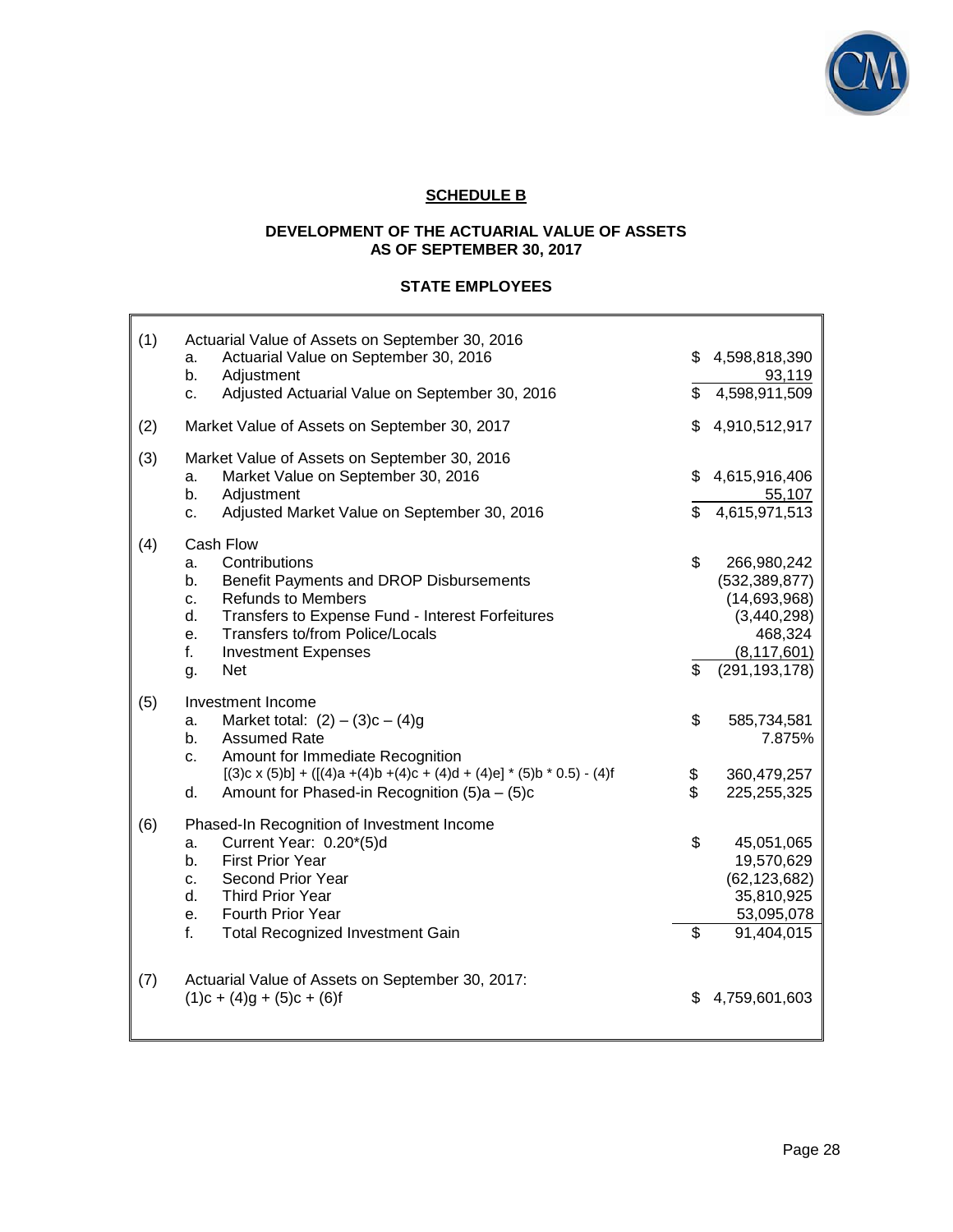

## **DEVELOPMENT OF THE ACTUARIAL VALUE OF ASSETS AS OF SEPTEMBER 30, 2017**

## **STATE POLICEMEN**

| (1) | Actuarial Value of Assets on September 30, 2016<br>Actuarial Value on September 30, 2016<br>a.<br>Adjustment<br>b.                                                                                                     | \$             | 318,102,553                                                     |
|-----|------------------------------------------------------------------------------------------------------------------------------------------------------------------------------------------------------------------------|----------------|-----------------------------------------------------------------|
|     | Adjusted Actuarial Value on September 30, 2016<br>C.                                                                                                                                                                   | \$             | 318,102,553                                                     |
| (2) | Market Value of Assets on September 30, 2017                                                                                                                                                                           | \$             | 343,920,208                                                     |
| (3) | Market Value of Assets on September 30, 2016<br>Market Value on September 30, 2016<br>a.<br>b.<br>Adjustment                                                                                                           | \$             | 318,884,908                                                     |
|     | Adjusted Market Value on September 30, 2016<br>c.                                                                                                                                                                      | \$             | 318,884,908                                                     |
| (4) | Cash Flow<br>Contributions<br>a.                                                                                                                                                                                       | \$             | 27,352,741                                                      |
|     | Benefit Payments and DROP Disbursements<br>b.<br><b>Refunds to Members</b><br>C.<br>Transfers to/from State/Local<br>d.                                                                                                |                | (42, 344, 563)<br>(109, 395)<br>253,318                         |
|     | <b>Net</b><br>е.                                                                                                                                                                                                       | \$             | (14, 847, 899)                                                  |
| (5) | Investment Income                                                                                                                                                                                                      |                |                                                                 |
|     | Market total: $(2) - (3)c - (4)e$<br>a.<br><b>Assumed Rate</b><br>$b_{1}$<br>Amount of Immediate Recognition<br>C.                                                                                                     | \$             | 39,883,199<br>7.875%                                            |
|     | $[(3)c \times (5)b] + [(4)e \times (5)b \times 0.5]$                                                                                                                                                                   | \$             | 24,527,550                                                      |
|     | Amount for Phased-in Recognition (5)a - (5)c<br>d.                                                                                                                                                                     | $\mathfrak{L}$ | 15,355,649                                                      |
| (6) | Phased-In Recognition of Investment Income<br>Current Year: 0.20*(5)d<br>a.<br><b>First Prior Year</b><br>b.<br>Second Prior Year<br>c.<br>d.<br><b>Third Prior Year</b><br><b>Fourth Prior Year</b><br>e <sub>1</sub> | \$             | 3,071,130<br>1,308,785<br>(4,336,923)<br>2,426,923<br>3,708,141 |
|     | f.<br><b>Total Recognized Investment Gain</b>                                                                                                                                                                          | \$             | 6,178,056                                                       |
| (7) | Actuarial Value of Assets on September 30, 2017:<br>$(1)c + (4)e + (5)c + (6)f$                                                                                                                                        | \$             | 333,960,260                                                     |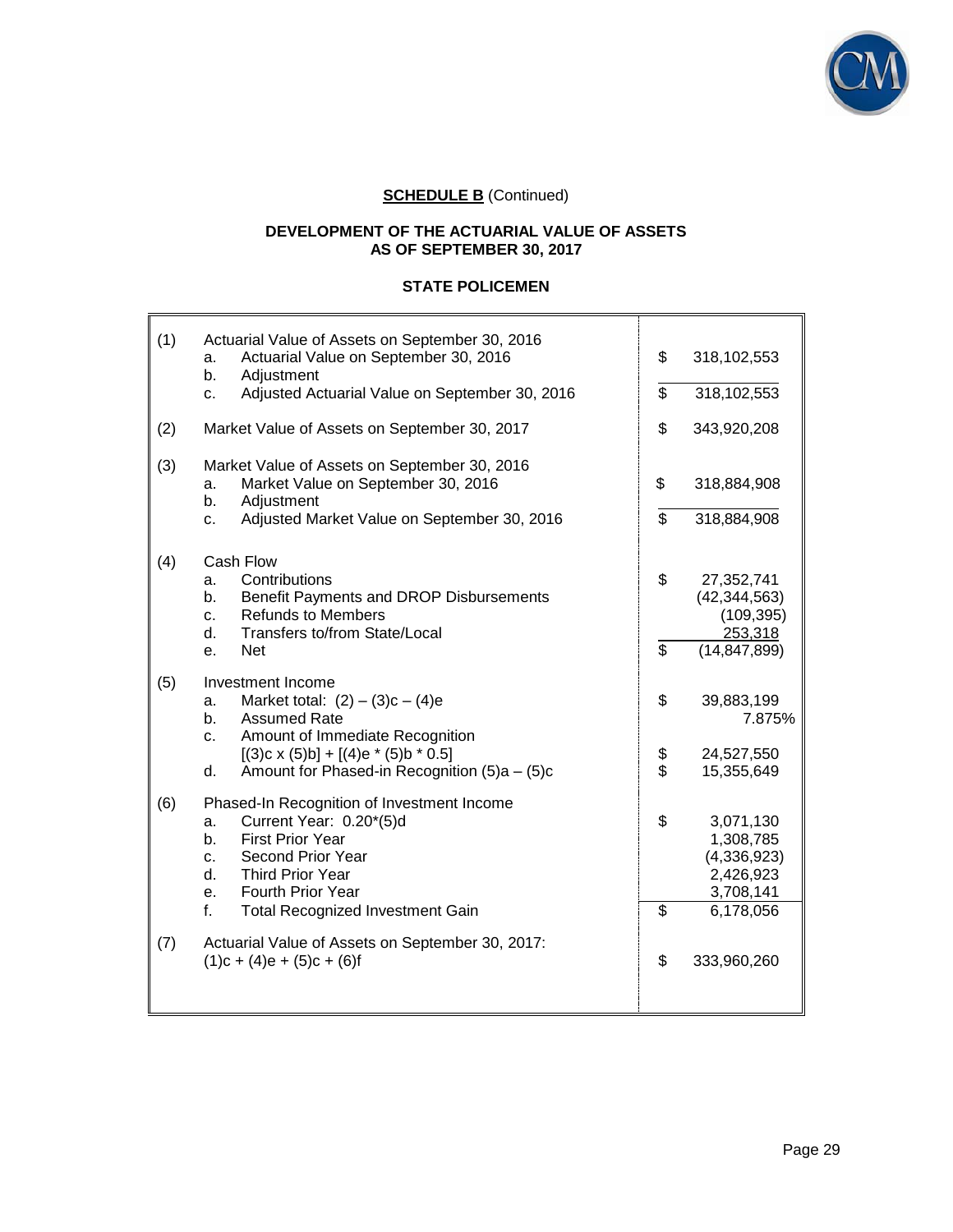

## **DEVELOPMENT OF THE ACTUARIAL VALUE OF ASSETS AS OF SEPTEMBER 30, 2017**

## **LOCAL EMPLOYEES**

| (1) | Actuarial Value of Assets on September 30, 2016<br>Actuarial Value on September 30, 2016<br>a.<br>b.<br>Adjustment<br>Adjusted Actuarial Value on September 30, 2016<br>c.                                                                                                                                                                                      | \$<br>\$       | 6,165,358,692<br>(93, 119)<br>6,165,265,573                                         |
|-----|-----------------------------------------------------------------------------------------------------------------------------------------------------------------------------------------------------------------------------------------------------------------------------------------------------------------------------------------------------------------|----------------|-------------------------------------------------------------------------------------|
| (2) | Market Value of Assets on September 30, 2017                                                                                                                                                                                                                                                                                                                    | \$             | 6,797,752,477                                                                       |
| (3) | Market Value of Assets on September 30, 2016<br>Market Value on September 30, 2016<br>a.<br>Adjustment<br>b.<br>Adjusted Market Value on September 30, 2016<br>c.                                                                                                                                                                                               | \$<br>\$       | 6,173,636,004<br>(55, 107)<br>6,173,580,897                                         |
| (4) | Cash Flow<br>Contributions<br>a.<br>Benefit Payments and DROP Disbursements<br>b.<br><b>Refunds to Members</b><br>c.<br>Transfers to/from State/Police<br>d.<br><b>Net</b><br>е.                                                                                                                                                                                | \$<br>\$       | 352,575,619<br>(476, 634, 084)<br>(31,570,989)<br>(721, 642)<br>(156, 351, 096)     |
| (5) | Investment Income<br>Market total: $(2) - (3)c - (4)e$<br>a.<br><b>Assumed Rate</b><br>$b_{-}$<br>Amount of Immediate Recognition<br>c.<br>$[(3)c \times (5)b] + [(4)e \times (5)b \times 0.5]$<br>Adjustment for Employer Lump Sums<br>d.<br>Adjusted Amount for Immediate Recognition (5)c + (5)d<br>е.<br>Amount for Phased-In Recognition (5)a - (5)e<br>f. | \$<br>\$\$\$\$ | 780,522,676<br>7.875%<br>480,013,171<br>(5, 394)<br>480,007,777<br>300,514,899      |
| (6) | Phased-In Recognition of Investment Income<br>Current Year: 0.20*(5)f<br>a.<br><b>First Prior Year</b><br>b.<br>Second Prior Year<br>c.<br>d.<br>Third Prior Year<br>Fourth Prior Year<br>e.<br><b>Total Recognized Investment Gain</b><br>f.                                                                                                                   | \$<br>\$       | 60,102,979<br>24,717,514<br>(77,600,198)<br>41,423,892<br>59,823,202<br>108,467,389 |
| (7) | Actuarial Value of Assets on September 30, 2017:<br>$(1)c + (4)e + (5)e + (6)f$                                                                                                                                                                                                                                                                                 | \$             | 6,597,389,643                                                                       |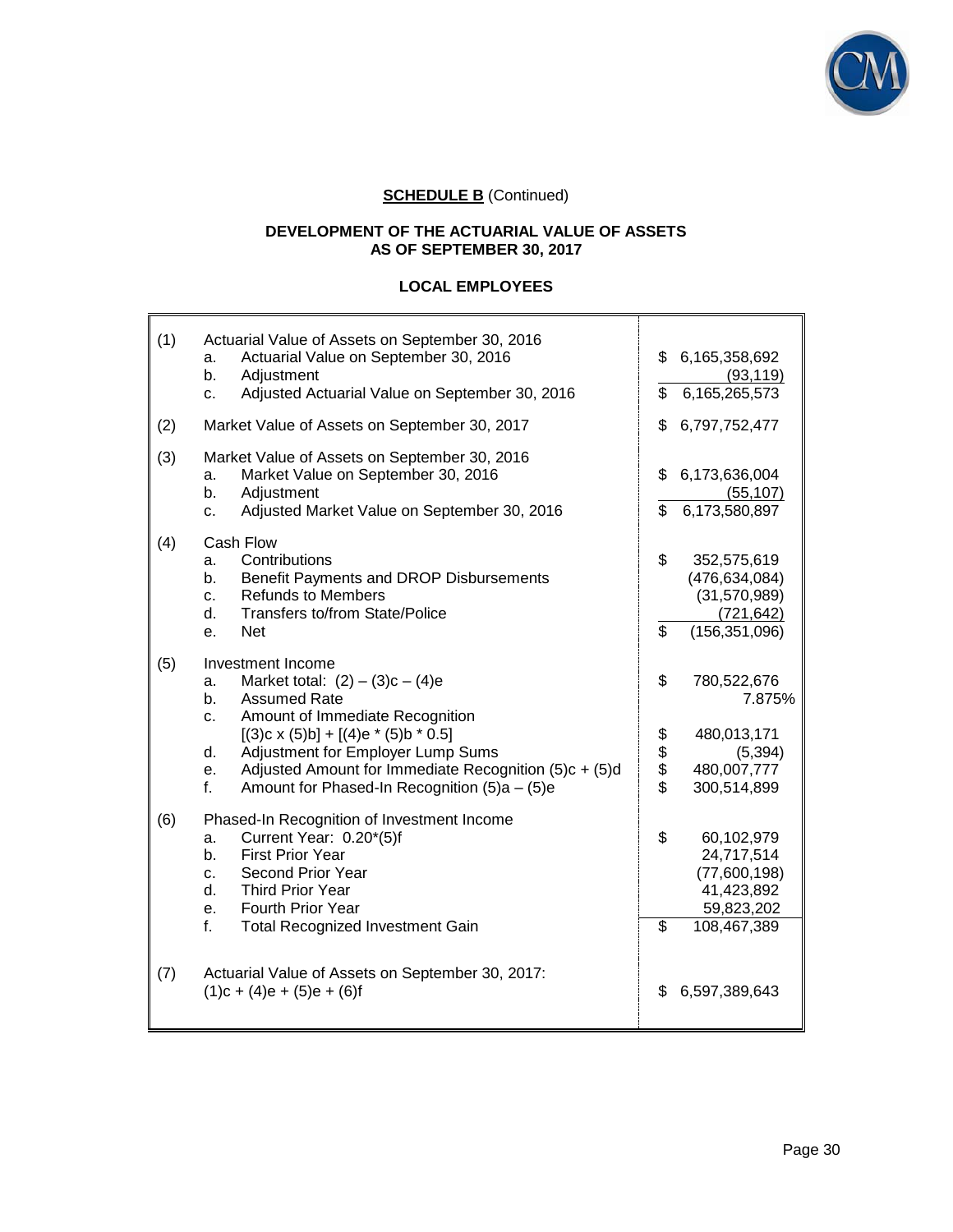

#### **SEPTEMBER 30, 2017 DEVELOPMENT OF THE ACTUARIAL VALUE OF ASSETS**

## **TOTAL - ALL GROUPS**

| (1) | Actuarial Value of Assets on September 30, 2016                                                                                                                                                                                                                                                                                                                                                                        | \$                   | 11,082,279,635                                                                                      |
|-----|------------------------------------------------------------------------------------------------------------------------------------------------------------------------------------------------------------------------------------------------------------------------------------------------------------------------------------------------------------------------------------------------------------------------|----------------------|-----------------------------------------------------------------------------------------------------|
| (2) | Market Value of Assets on September 30, 2017                                                                                                                                                                                                                                                                                                                                                                           | \$                   | 12,052,185,602                                                                                      |
| (3) | Market Value of Assets on September 30, 2016                                                                                                                                                                                                                                                                                                                                                                           | \$                   | 11,108,437,318                                                                                      |
| (4) | Cash Flow<br>Contributions<br>a.<br>Benefit Payments and DROP Disbursements<br>b.<br><b>Refunds to Members</b><br>c.<br>Transfer to Expense Fund - Interest Forfeitures<br>d.<br><b>Investment Expenses</b><br>е.<br>f.<br><b>Net</b>                                                                                                                                                                                  | \$<br>$\mathfrak{L}$ | 646,908,602<br>(1,051,368,524)<br>(46, 374, 352)<br>(3,440,298)<br>(8, 117, 601)<br>(462, 392, 173) |
| (5) | Investment Income<br>Market total: $(2) - (3) - (4)$ f<br>a.<br><b>Assumed Rate</b><br>b.<br>Amount for Immediate Recognition<br>c.<br>$[(3) \times (5) \text{b}] + ([(4) \text{a} + (4) \text{b} + (4) \text{c} + (4) \text{d}]$ * (5) b * 0.5) - (4) e<br>Adjusted for Employer Lump Sums<br>d.<br>Adjusted Amount for Immediate Recognition (5)c + (5)d<br>е.<br>f.<br>Amount for Phased-In Recognition (5)a - (5)e | \$<br>\$<br>\$\$     | 1,406,140,457<br>7.875%<br>865,019,978<br>(5, 394)<br>865,014,584<br>541,125,873                    |
| (6) | Phased-In Recognition of Investment Income<br>Current Year: 0.20*(5)f<br>a.<br><b>First Prior Year</b><br>b.<br>Second Prior Year<br>c.<br>d.<br><b>Third Prior Year</b><br><b>Fourth Prior Year</b><br>е.<br>f.<br><b>Total Recognized Investment Gain</b>                                                                                                                                                            | \$<br>\$             | 108,225,175<br>45,596,928<br>(144,060,803)<br>79,661,740<br>116,626,421<br>206,049,460              |
| (7) | Actuarial Value of Assets on September 30, 2017:<br>$(1) + (4)$ f + $(5)$ e + $(6)$ f                                                                                                                                                                                                                                                                                                                                  | \$                   | 11,690,951,506                                                                                      |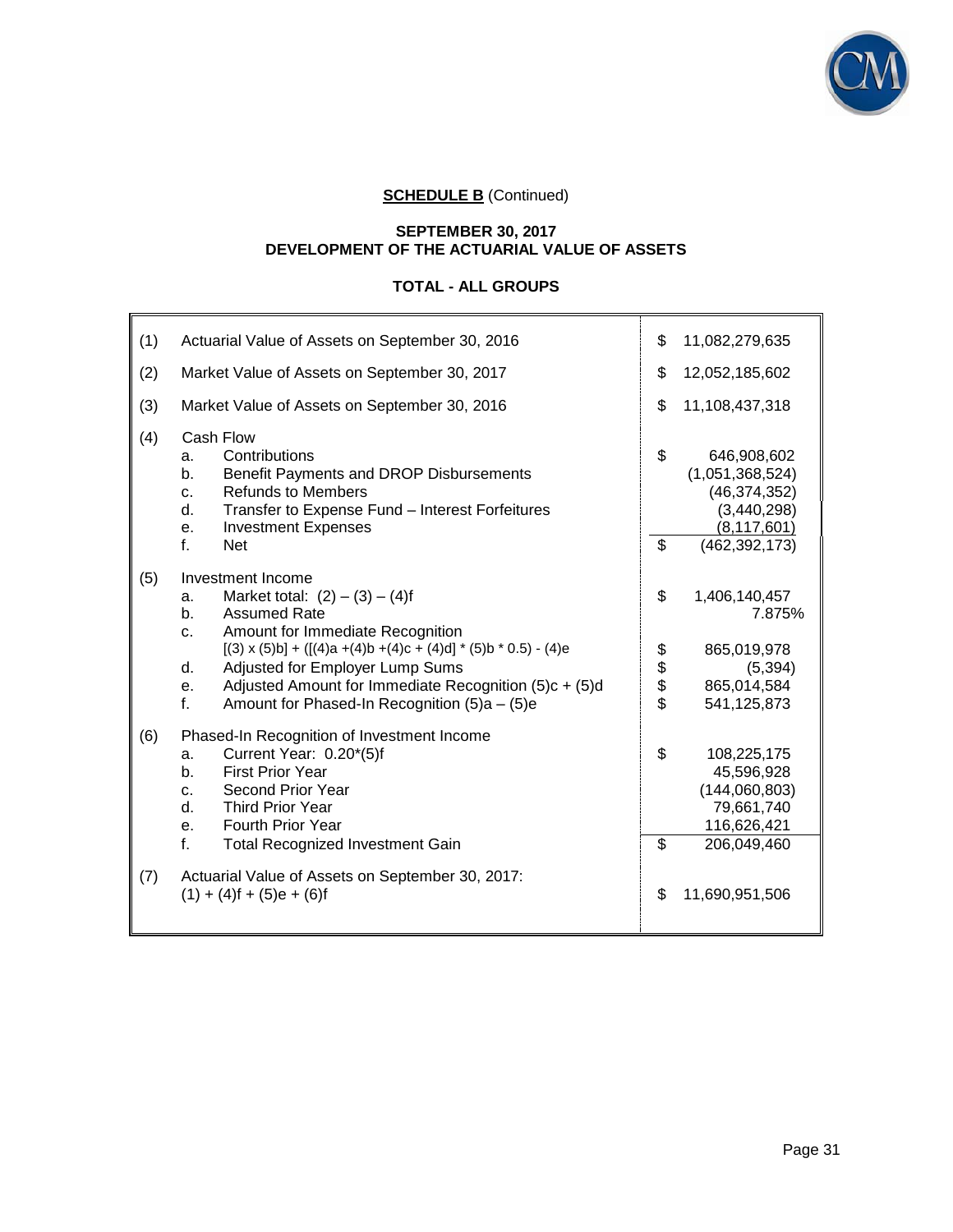

#### **SEPTEMBER 30, 2017 DEVELOPMENT OF THE ACTUARIAL VALUE OF ASSETS**

| Investment<br>Gain/(Loss)<br>Date                             |                                                                                   | Amount<br>Recognized                                                         | Remaining Balance<br>as of 9/30/2017                              |  |
|---------------------------------------------------------------|-----------------------------------------------------------------------------------|------------------------------------------------------------------------------|-------------------------------------------------------------------|--|
| 9/30/2013<br>9/30/2014<br>9/30/2015<br>9/30/2016<br>9/30/2017 | 583,132,725<br>\$<br>398,308,701<br>(720, 304, 016)<br>227,984,639<br>541,125,873 | 116,626,421<br>S<br>79,661,740<br>(144,060,803)<br>45,596,928<br>108,225,175 | \$<br>79,661,740<br>(288, 121, 607)<br>136,790,783<br>432,900,697 |  |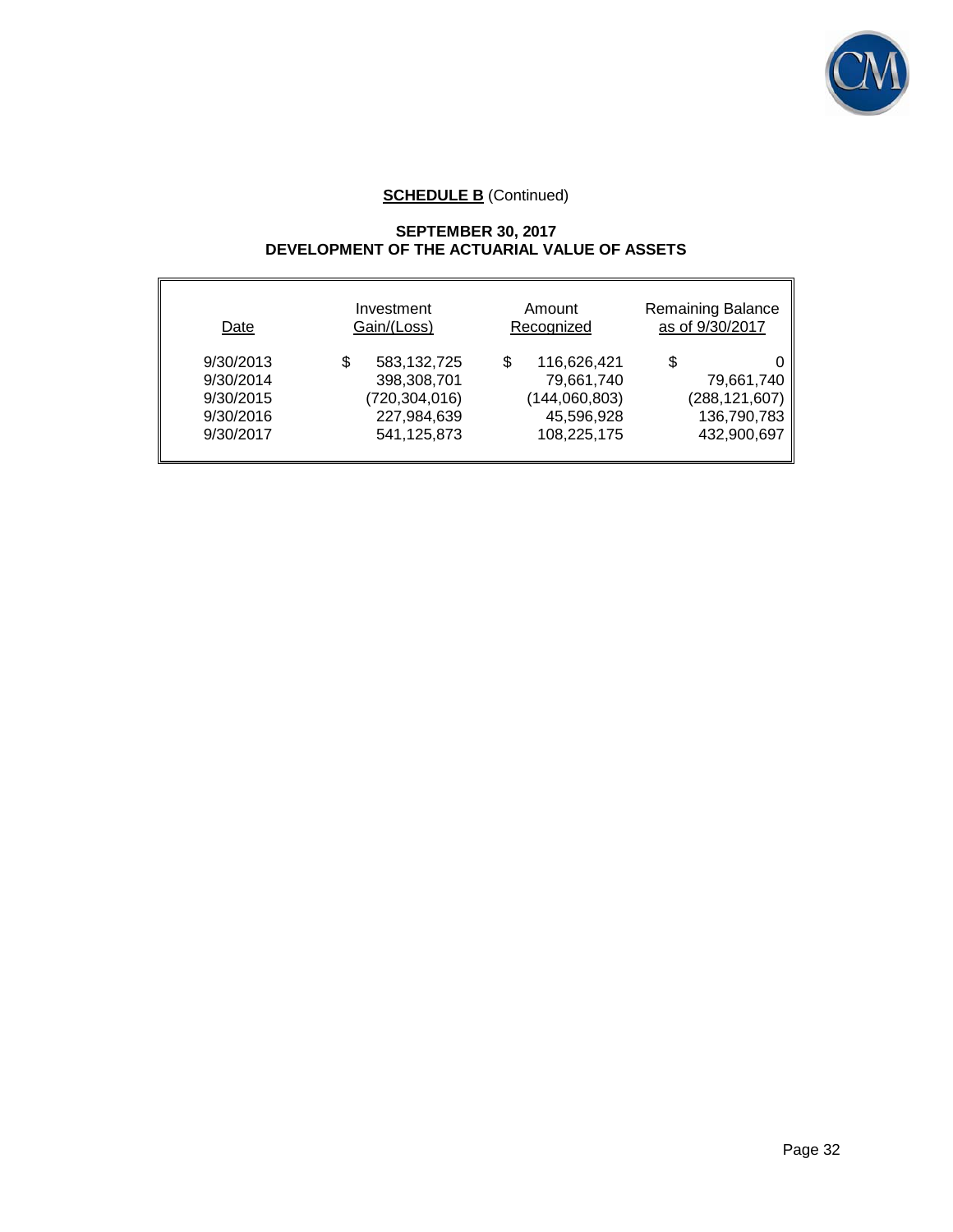

# **SCHEDULE C**

#### **SUMMARY OF RECEIPTS AND DISBURSEMENTS FOR THE YEAR ENDING SEPTEMBER 30, 2017** \_\_\_\_\_\_\_\_\_\_\_\_\_\_\_\_\_\_\_\_\_\_\_\_\_\_\_\_\_\_\_\_\_\_\_\_\_\_\_\_\_\_\_\_\_\_\_\_\_\_\_\_\_\_\_\_\_\_\_\_\_\_\_\_\_\_\_\_\_\_\_\_\_\_\_\_\_\_\_\_\_\_\_\_

| Receipts for the Period                                                                                                                                                                                                                                                                           |                                                        |    |                                                     |
|---------------------------------------------------------------------------------------------------------------------------------------------------------------------------------------------------------------------------------------------------------------------------------------------------|--------------------------------------------------------|----|-----------------------------------------------------|
| Contributions:<br><b>Members</b><br>Employers                                                                                                                                                                                                                                                     | \$ 233,901,390<br>413,007,212                          |    |                                                     |
| Total                                                                                                                                                                                                                                                                                             |                                                        | \$ | 646,908,602                                         |
| Investment Income*                                                                                                                                                                                                                                                                                |                                                        |    | 1,405,468,699                                       |
| <b>TOTAL</b>                                                                                                                                                                                                                                                                                      |                                                        | \$ | 2,052,377,301                                       |
| Disbursements for the Period                                                                                                                                                                                                                                                                      |                                                        |    |                                                     |
| <b>Benefit Payments</b><br><b>Refunds to Members</b><br><b>DROP Distributions</b><br>Miscellaneous:<br><b>Transfers to Plant Fund</b><br>Transfers to Expense Fund-Interest Forfeitures<br>Transfers to Expense Fund-Investment Expenses<br><b>Transfers to Pre-retirement Death Benefit Fund</b> | \$<br>0<br>(3,440,298)<br>(3,305,300)<br>(4, 140, 543) | \$ | (1,008,247,615)<br>(46, 374, 352)<br>(43, 120, 909) |
| <b>TOTAL</b>                                                                                                                                                                                                                                                                                      |                                                        |    | (10,886,141)                                        |
| <b>TOTAL</b>                                                                                                                                                                                                                                                                                      |                                                        |    | \$(1,108,629,017)                                   |
| <b>Excess of Receipts Over Disbursements</b>                                                                                                                                                                                                                                                      |                                                        |    | \$943,748,284                                       |
| <b>Reconciliation of Asset Balances</b>                                                                                                                                                                                                                                                           |                                                        |    |                                                     |
| Market Value of Assets as of September 30, 2016                                                                                                                                                                                                                                                   |                                                        |    | \$11,108,437,318                                    |
| <b>Excess of Receipts Over Disbursements</b>                                                                                                                                                                                                                                                      |                                                        |    | 943,748,284                                         |
| Market Value of Assets as of September 30, 2017                                                                                                                                                                                                                                                   |                                                        |    | \$12,052,185,602                                    |

\*Net of \$4,812,301 in investment expenses.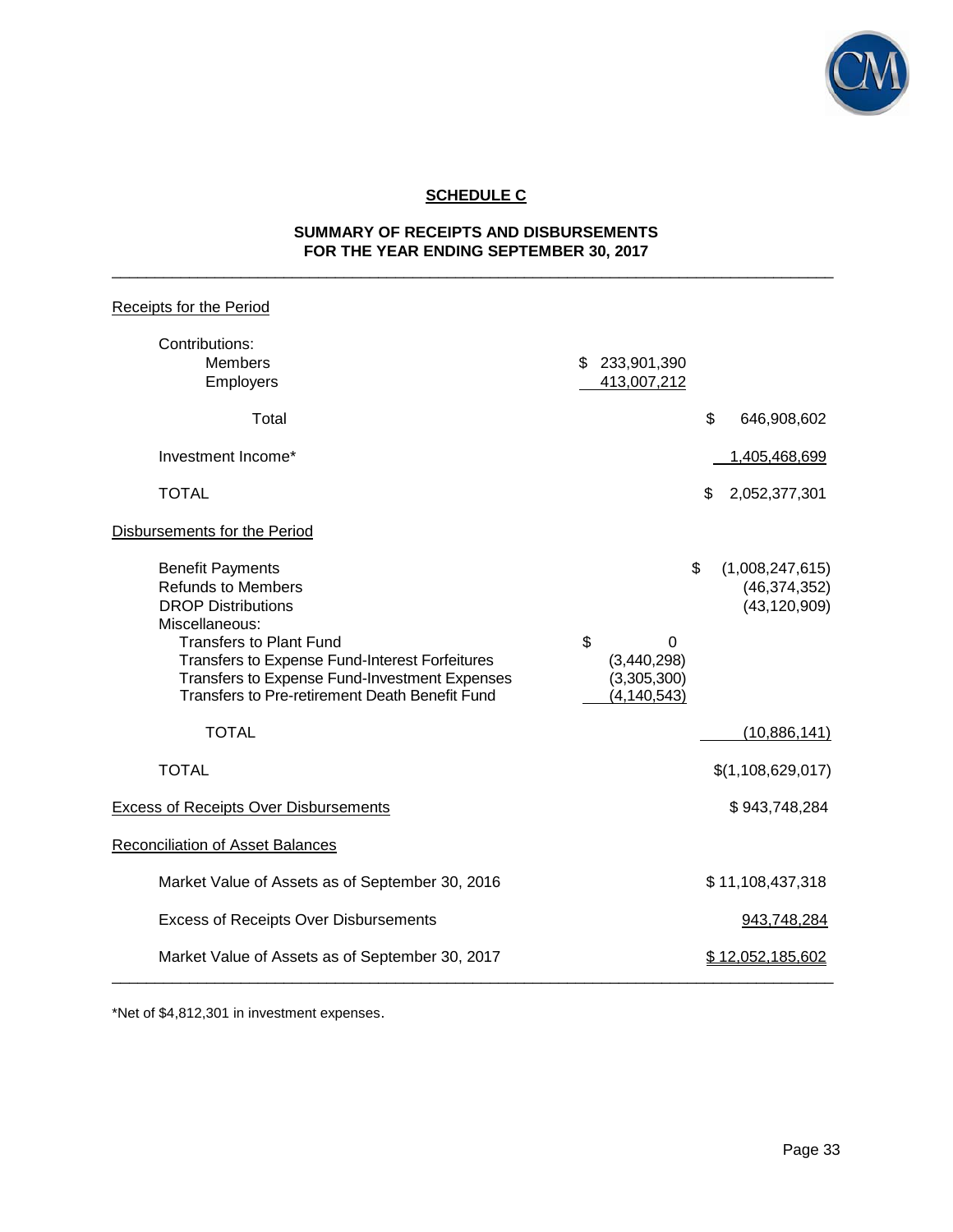

#### **SCHEDULE D**

#### **OUTLINE OF ACTUARIAL ASSUMPTIONS AND METHODS**

**The assumptions and methods used in the valuation were selected based on the actuarial experience study prepared as of September 30, 2015, submitted to and adopted by the Board on September 29, 2016.** 

INVESTMENT RATE OF RETURN: 7.75% per annum, compounded annually, including price inflation at 2.75%.

SALARY INCREASES: Representative values of the assumed annual rates of future salary increases are as follows:

#### **STATE AND LOCAL EMPLOYEES**

| <b>Service</b> | Annual Rate* |
|----------------|--------------|
| 0              | $5.000\%$    |
| $1 - 5$        | 4.000        |
| $6 - 10$       | 3.750        |
| $11 - 15$      | 3.500        |
| 16 & Over      | 3.250        |

*\*Includes wage inflation at 3.00% per annum.* 

#### **STATE POLICEMEN**

4.50% per year for all years of service, including wage inflation at 3.00% per annum.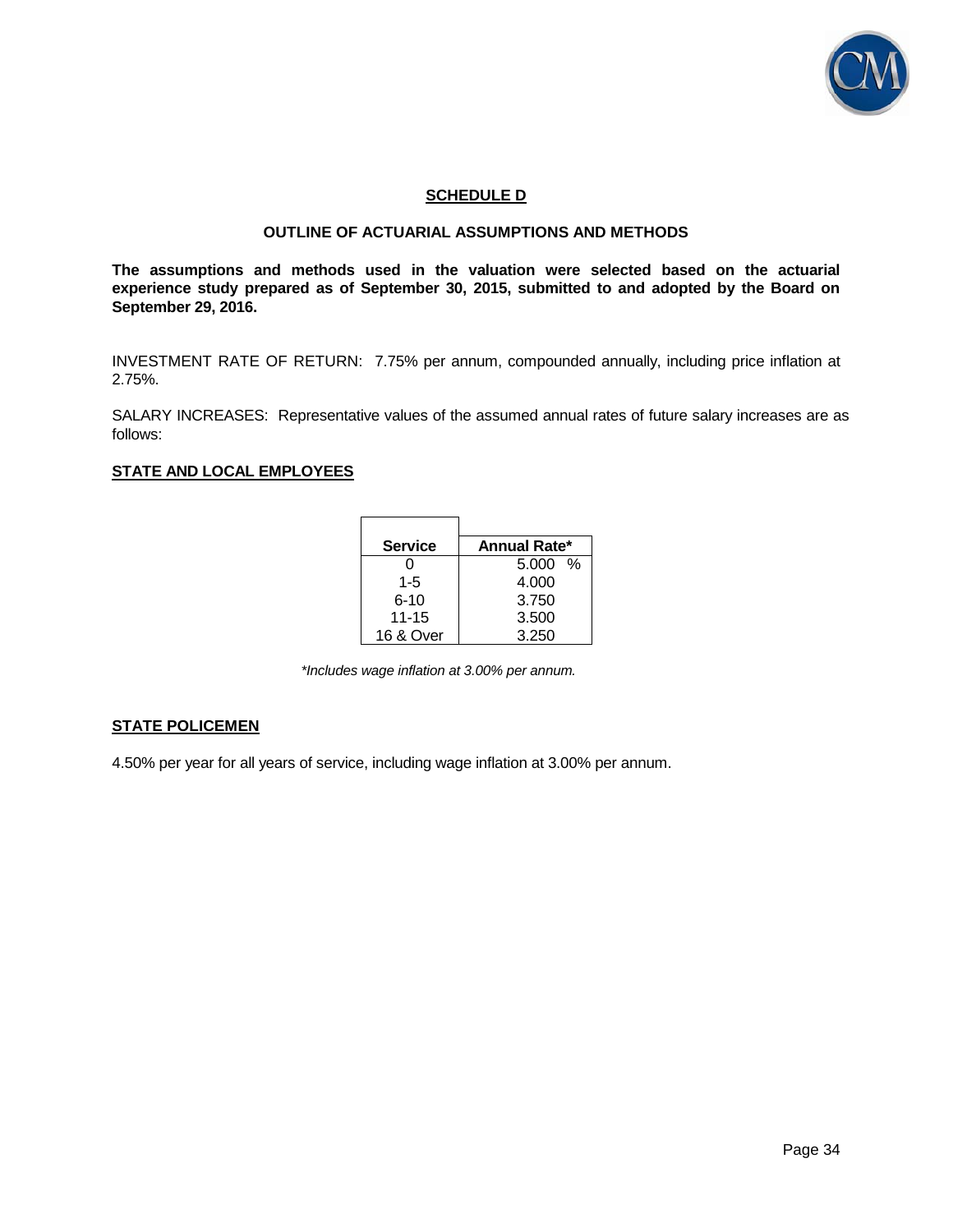

#### **SEPARATIONS FROM ACTIVE SERVICE- STATE AND LOCAL EMPLOYEES**

TERMINATION: Representative values of the assumed annual rates of withdrawal are shown in the following tables:

#### **REGULAR MEMBERS**

|     |         |        |       |        | <b>Years of Service</b> |        |       |        |
|-----|---------|--------|-------|--------|-------------------------|--------|-------|--------|
|     | $0 - 4$ |        | $5-9$ |        |                         | 10-20  | $20+$ |        |
| Age | Male    | Female | Male  | Female | Male                    | Female | Male  | Female |
| 20  | 24.00%  | 33.00% | 9.00% | 12.00% | 5.00%                   | 6.50%  | 1.50% | 1.50%  |
| 25  | 19.50   | 23.00  | 8.50  | 11.00  | 5.00                    | 6.50   | 1.50  | 1.50   |
| 30  | 17.50   | 20.00  | 7.00  | 8.25   | 4.00                    | 5.25   | 1.50  | 1.50   |
| 35  | 16.00   | 18.00  | 6.50  | 7.50   | 3.25                    | 5.25   | 1.50  | 1.50   |
| 40  | 15.50   | 17.00  | 5.50  | 7.25   | 3.00                    | 3.50   | 1.50  | 1.50   |
| 45  | 13.50   | 15.50  | 5.00  | 6.50   | 2.75                    | 3.50   | 1.50  | 1.50   |
| 50  | 13.00   | 14.50  | 5.00  | 6.25   | 2.50                    | 3.50   | 1.50  | 1.50   |
| 55  | 11.50   | 14.00  | 5.00  | 5.50   | 2.50                    | 3.50   | 1.50  | 1.50   |
| 60  | 11.50   | 15.00  | 5.50  | 6.00   | 2.50                    | 3.50   | 1.50  | 1.50   |
| 65  | 15.50   | 16.00  | 7.50  | 8.50   | 2.75                    | 3.50   | 1.50  | 1.50   |
| 69  | 15.50   | 16.00  | 7.50  | 8.50   | 2.75                    | 3.50   | 1.50  | 1.50   |

Annual Rate of Withdrawal\*

*There are no withdrawal decrements after eligibility for service retirement.* 

#### **CERTIFIED FIREFIGHTERS, POLICE OFFICERS, OR CORRECTIONAL OFFICERS (FLC MEMBERS)**

|     | Annual Rate of Withdrawal* |            |       |       |  |  |
|-----|----------------------------|------------|-------|-------|--|--|
|     | <b>Years of Service</b>    |            |       |       |  |  |
| Age | 0-4                        | <u>5-9</u> | 10-20 | $20+$ |  |  |
| 20  | 17.00%                     | 6.50%      | 3.25% | 1.25% |  |  |
| 25  | 14.50                      | 6.50       | 3.25  | 1.25  |  |  |
| 30  | 13.50                      | 6.00       | 3.25  | 1.25  |  |  |
| 35  | 13.50                      | 5.50       | 3.25  | 1.25  |  |  |
| 40  | 13.00                      | 5.00       | 2.50  | 1.25  |  |  |
| 45  | 12.50                      | 4.50       | 2.25  | 1.25  |  |  |
| 50  | 11.00                      | 4.50       | 2.25  | 1.25  |  |  |
| 55  | 10.00                      | 4.50       | 2.00  | 1.25  |  |  |
| 60  | 12.00                      | 5.50       | 2.00  | 1.25  |  |  |
| 65  | 17.00                      | 6.00       | 2.00  | 1.25  |  |  |
| 69  | 17.00                      | 6.00       | 2.00  | 1.25  |  |  |

*There are no withdrawal decrements after eligibility for service retirement.* 

\* For local employers with fewer than 25 employees the rates are multiplied by 50%.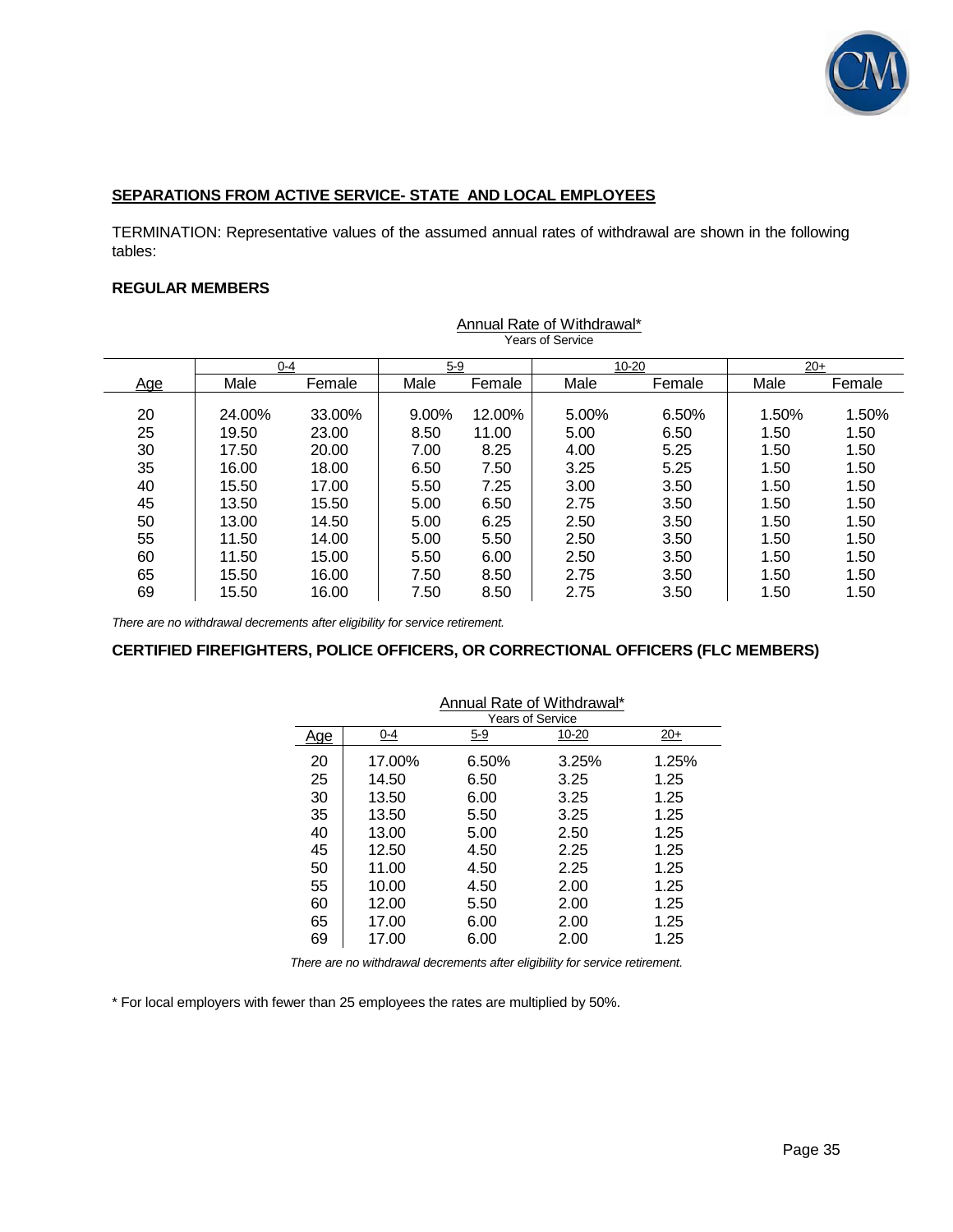

SERVICE RETIREMENT: The assumed annual rates of service retirement are as follows:

### **REGULAR MEMBERS**

|                        | Annual Rate <sup>1</sup> |                     |                          |                   |  |
|------------------------|--------------------------|---------------------|--------------------------|-------------------|--|
|                        |                          | TIER I <sup>2</sup> |                          | TIER II           |  |
| <u>Age</u>             | 1 <sup>ST</sup> Eligible | <b>Subsequent</b>   | 1 <sup>ST</sup> Eligible | <b>Subsequent</b> |  |
| 50 & Under<br>51 to 56 | 18.00%<br>20.00          | 11.50%<br>11.50     |                          |                   |  |
| 57<br>58 to 59         | 25.00<br>25.00           | 11.50<br>15.00      |                          |                   |  |
| 60<br>61               | 13.00<br>13.00           | 17.00<br>13.00      |                          |                   |  |
| 62<br>63               | 25.00<br>25.00           | 25.00<br>20.00      | 50.00%<br>25.00          | 20.00%            |  |
| 64<br>65               | 25.00<br>35.00           | 20.00<br>25.00      | 25.00<br>35.00           | 20.00<br>25.00    |  |
| 66<br>67               | 35.00<br>35.00           | 30.00<br>25.00      | 35.00<br>35.00           | 30.00<br>25.00    |  |
| 68<br>69 to 74         | 35.00<br>35.00           | 21.00<br>21.00      | 35.00<br>35.00           | 21.00<br>20.00    |  |
| 75 & Above             | 100.00                   | 100.00              | 100.00                   | 100.00            |  |

<sup>1</sup>For local employers with fewer than 25 employees we assume that all members retire upon first eligibility for a service retirement benefit.

<sup>2</sup>25% are assumed to retire at age 60 with 25 years of service and 17% are assumed to retire at age 60 with 26 or more years of service.

#### **FLC MEMBERS**

|            | Annual Rate <sup>1</sup> |            |                          |                |  |
|------------|--------------------------|------------|--------------------------|----------------|--|
|            |                          | TIER $I2$  |                          | <b>TIER II</b> |  |
| <u>Age</u> | 1 <sup>ST</sup> Eligible | Subsequent | 1 <sup>ST</sup> Eligible | Subsequent     |  |
| 50 & Under | 40.00%                   | 25.00%     |                          |                |  |
| 51 to 55   | 40.00                    | 20.00      |                          |                |  |
| 56         | 40.00                    | 20.00      | 15.00%                   | 15.00%         |  |
| 57 to 59   | 40.00                    | 17.00      | 15.00                    | 15.00          |  |
| 60         | 15.00                    | 15.00      | 15.00                    | 15.00          |  |
| 61         | 40.00                    | 18.00      | 15.00                    | 15.00          |  |
| 62         | 40.00                    | 28.00      | 40.00                    | 28.00          |  |
| 63         | 40.00                    | 28.00      | 40.00                    | 28.00          |  |
| 64         | 40.00                    | 21.00      | 40.00                    | 21.00          |  |
| 65         | 40.00                    | 25.00      | 40.00                    | 25.00          |  |
| 66         | 40.00                    | 40.00      | 40.00                    | 40.00          |  |
| 67 to 74   | 40.00                    | 30.00      | 40.00                    | 30.00          |  |
| 75 & Above | 100.00                   | 100.00     | 100.00                   | 100.00         |  |

<sup>1</sup>For local employers with fewer than 25 employees we assume that all members retire upon first eligibility for a service retirement benefit.

<sup>2</sup>40% are assumed to retire at age 60 with 25 years of service and 20% are assumed to retire at age 60 with 26 or more years of service.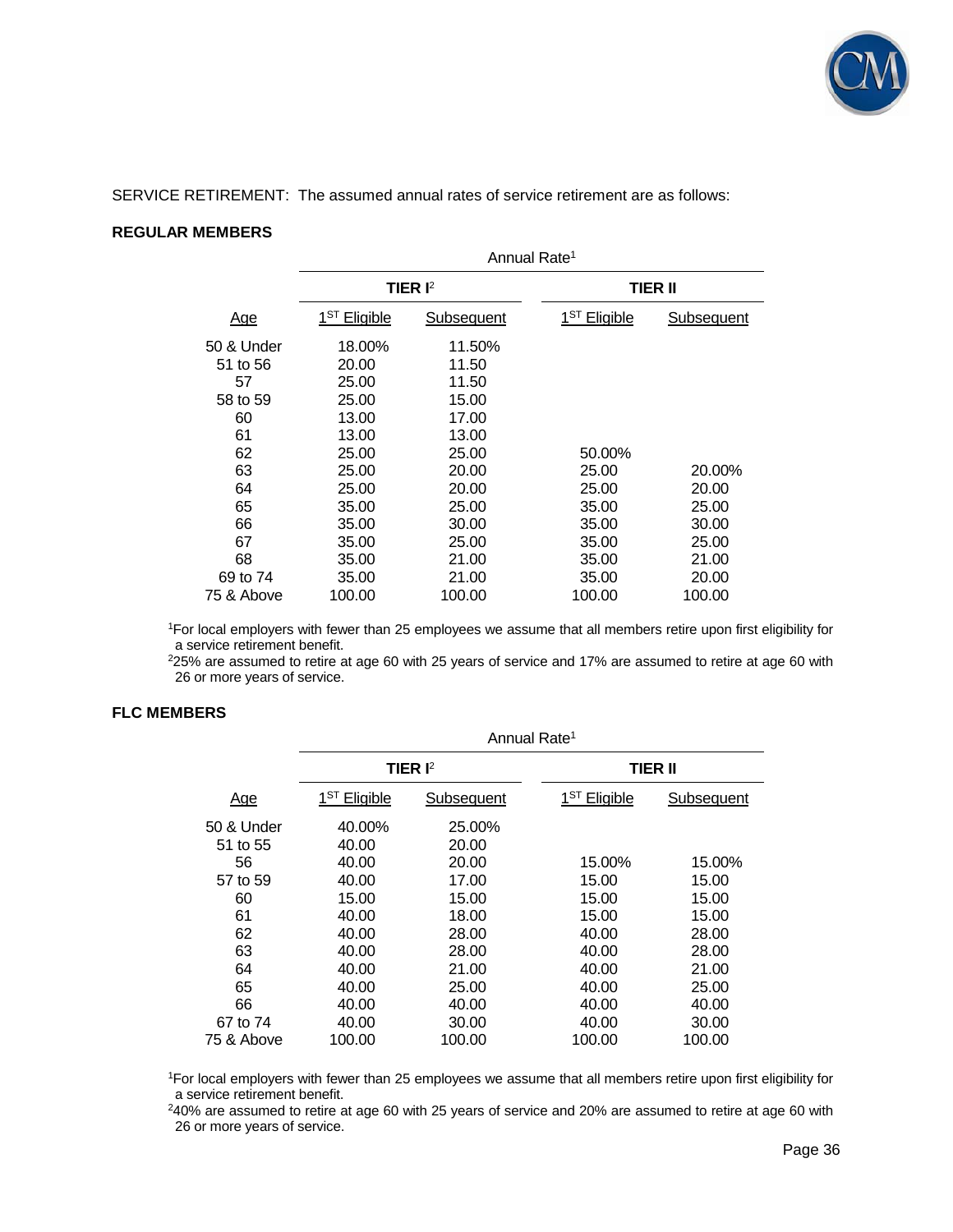

DEATH AND DISABILITY: Representative values of the assumed annual rates of death and disability are as follows:

# **STATE EMPLOYEES**

|            | Annual Rate of |        |                |        |                   |         |        |
|------------|----------------|--------|----------------|--------|-------------------|---------|--------|
| <u>Age</u> | Death          |        |                |        | <b>Disability</b> |         |        |
|            |                |        |                | Tier I |                   | Tier II |        |
|            |                |        | Service $<$ 25 |        | Service >=25      |         |        |
|            | Male           | Female | Male           | Female |                   | Male    | Female |
|            |                |        |                |        |                   |         |        |
| 20         | 0.023%         | 0.009% | 0.060%         | 0.052% |                   | 0.060%  | 0.052% |
| 25         | 0.025          | 0.010  | 0.090          | 0.074  |                   | 0.090   | 0.074  |
| 30         | 0.029          | 0.012  | 0.117          | 0.100  |                   | 0.117   | 0.100  |
| 35         | 0.051          | 0.022  | 0.151          | 0.187  |                   | 0.151   | 0.187  |
| 40         | 0.071          | 0.033  | 0.405          | 0.372  |                   | 0.405   | 0.372  |
| 45         | 0.099          | 0.053  | 0.630          | 0.559  | 0.250%            | 0.630   | 0.559  |
| 50         | 0.141          | 0.079  | 1.155          | 0.898  | 0.250             | 1.155   | 0.898  |
| 55         | 0.200          | 0.114  | 1.530          | 1.400  | 0.250             | 1.530   | 1.400  |
| 60         | 0.297          | 0.161  | 0.500          | 1.000  | 0.250             | 2.000   | 1.000  |
| 65         | 0.416          | 0.229  | 0.500          | 1.000  | 0.250             | 0.500   | 1.000  |
| 69         | 0.492          | 0.286  |                |        |                   |         |        |

# **LOCAL EMPLOYEES**

|            | Annual Rate of |        |                |        |                   |         |        |  |
|------------|----------------|--------|----------------|--------|-------------------|---------|--------|--|
| <u>Age</u> | <b>Death</b>   |        |                |        | <b>Disability</b> |         |        |  |
|            |                |        |                | Tier I |                   | Tier II |        |  |
|            |                |        | Service $<$ 25 |        | Service $>=25$    |         |        |  |
|            | Male           | Female | Male           | Female |                   | Male    | Female |  |
|            |                |        |                |        |                   |         |        |  |
| 20         | 0.023%         | 0.009% | 0.040%         | 0.040% |                   | 0.040%  | 0.040% |  |
| 25         | 0.025          | 0.010  | 0.060          | 0.057  |                   | 0.060   | 0.057  |  |
| 30         | 0.029          | 0.012  | 0.078          | 0.077  |                   | 0.078   | 0.077  |  |
| 35         | 0.051          | 0.022  | 0.101          | 0.144  |                   | 0.101   | 0.144  |  |
| 40         | 0.071          | 0.033  | 0.270          | 0.286  |                   | 0.270   | 0.286  |  |
| 45         | 0.099          | 0.053  | 0.500          | 0.430  | 0.250%            | 0.500   | 0.430  |  |
| 50         | 0.141          | 0.079  | 0.900          | 0.691  | 0.250             | 0.900   | 0.691  |  |
| 55         | 0.200          | 0.114  | 1.400          | 1.000  | 0.250             | 1.400   | 1.000  |  |
| 60         | 0.297          | 0.161  | 0.500          | 0.250  | 0.250             | 2.000   | 1.000  |  |
| 65         | 0.416          | 0.229  | 0.500          | 0.250  | 0.250             | 0.500   | 0.250  |  |
| 69         | 0.492          | 0.286  |                |        |                   |         |        |  |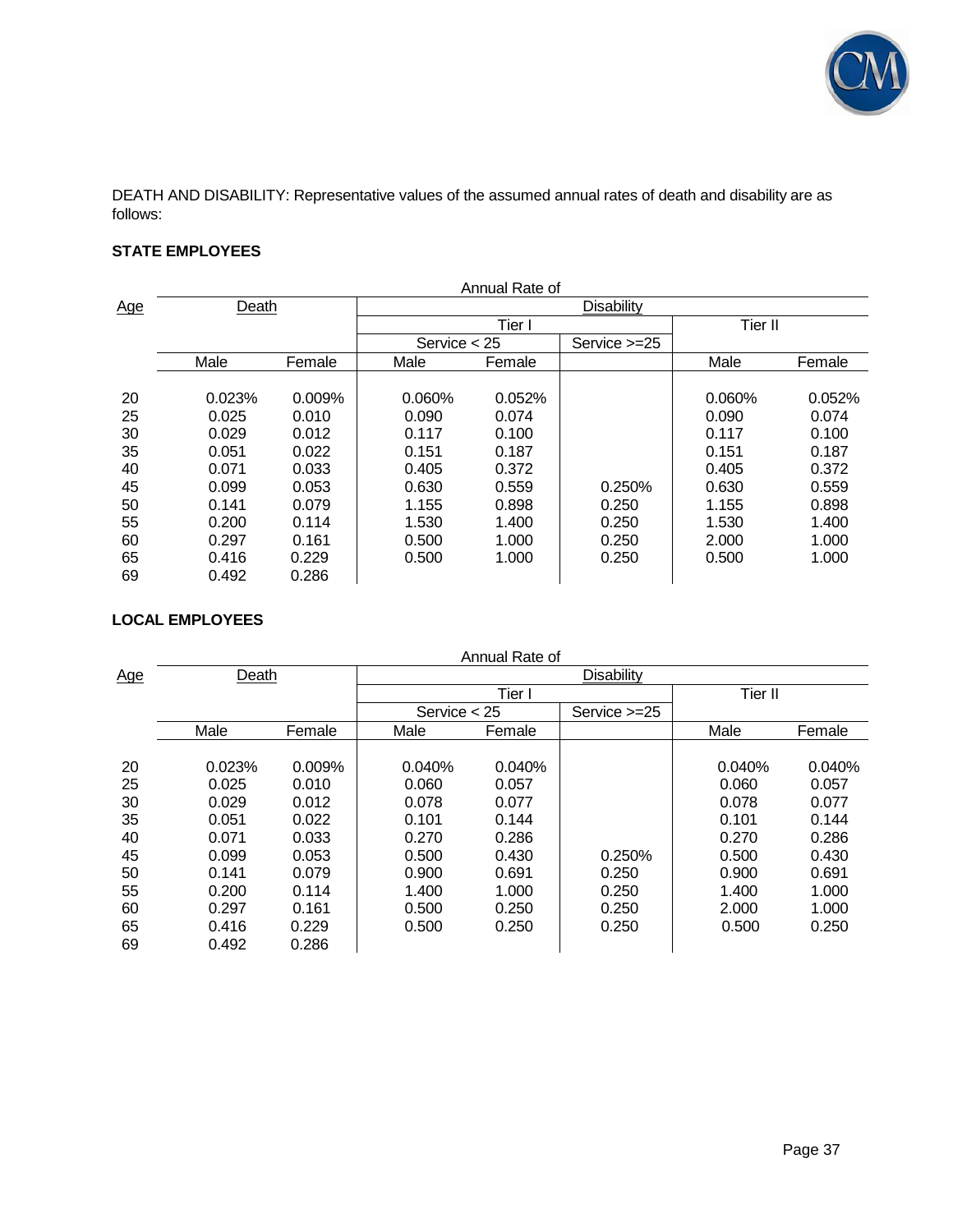

#### **STATE POLICEMEN**

|                                                                | Annual Rate of                                                                                   |                                                                                                  |                                                              |                                               |                                               |                                   |                                    |                                                               |
|----------------------------------------------------------------|--------------------------------------------------------------------------------------------------|--------------------------------------------------------------------------------------------------|--------------------------------------------------------------|-----------------------------------------------|-----------------------------------------------|-----------------------------------|------------------------------------|---------------------------------------------------------------|
|                                                                | Death                                                                                            |                                                                                                  |                                                              | Withdrawal<br>Service                         |                                               | Retirement                        |                                    |                                                               |
| Age                                                            | Male                                                                                             | Female                                                                                           | <b>Disability</b>                                            | 0-4                                           | $\overline{5+}$                               | $10 - 19$                         | 20-24                              | $25+$                                                         |
| 20<br>25<br>30<br>35<br>40<br>45<br>50<br>55<br>60<br>62<br>65 | 0.023%<br>0.025<br>0.029<br>0.051<br>0.071<br>0.099<br>0.141<br>0.200<br>0.297<br>0.346<br>0.416 | 0.009%<br>0.010<br>0.012<br>0.022<br>0.033<br>0.053<br>0.079<br>0.114<br>0.161<br>0.183<br>0.229 | 0.080%<br>0.100<br>0.140<br>0.220<br>0.340<br>0.460<br>0.600 | 2.00%<br>2.00<br>2.00<br>2.00<br>2.00<br>5.00 | 2.00%<br>2.00<br>2.00<br>1.00<br>1.00<br>1.00 | 5.00%<br>25.00<br>25.00<br>100.00 | 35.00%<br>25.00<br>25.00<br>100.00 | 40.00%<br>40.00<br>40.00<br>35.00<br>25.00<br>25.00<br>100.00 |

DEATH AFTER RETIREMENT: The rates of mortality for the period after service retirement are according to the sex distinct RP-2000 Blue Collar Mortality Table Projected with Scale BB to 2020 with an adjustment of 125% at all ages for males and 120% for females at ages on and after age 78. The rates of mortality for the period after disability retirement are according to the sex distinct RP-2000 Disabled Retiree Mortality Table Projected with Scale BB to 2020 with an adjustment of 130% at all ages for females. Representative values of assumed mortality are as follows:

|            | <b>Service Retirement</b> |         | <b>Disability Retirement</b> |         |
|------------|---------------------------|---------|------------------------------|---------|
| <u>Age</u> | Male                      | Female  | Male                         | Female  |
| 55         | 0.4939%                   | 0.2528% | 3.3375%                      | 1.9456% |
| 60         | 0.8983                    | 0.4048  | 3.6532                       | 2.3221  |
| 65         | 1.5257                    | 0.8167  | 3.9411                       | 2.8618  |
| 70         | 2.4722                    | 1.4637  | 4.6257                       | 3.8430  |
| 75         | 3.9850                    | 2.4262  | 6.0659                       | 5.3334  |
| 80         | 6.5180                    | 4.6142  | 8.0841                       | 7.3840  |
| 85         | 10.6322                   | 7.8329  | 10.4664                      | 10.2321 |
| 90         | 18.2107                   | 13.1471 | 14.7009                      | 14.5932 |

DEATH IN ACTIVE SERVICE BENEFIT: For those eligible for service retirement who die in active service, it is assumed that 75% of beneficiaries will elect the lump sum death benefit and 25% will elect the Option 3 allowance.

BENEFITS PAYABLE UPON SEPARATION FROM SERVICE: For active members who separate from service prior to eligibility for a service retirement allowance, the liability is assumed to be the greater of the value of the refund of contributions and the value of the deferred annuity.

UNUSED SICK LEAVE: 2.25% load on service retirement liabilities for active members (No load for Tier II members).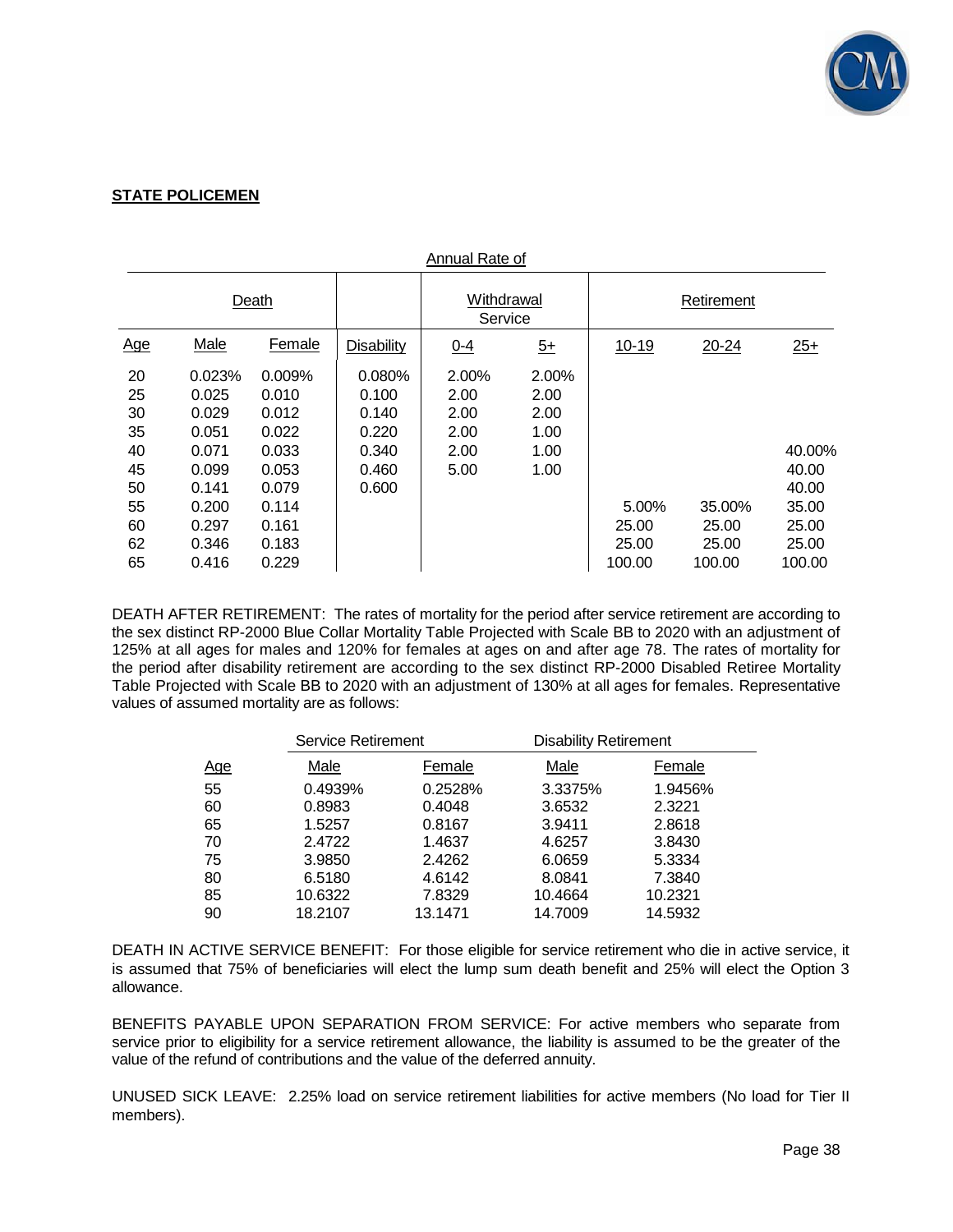

PERCENT MARRIED: 100% of employees are assumed to be married, with the wife 3 years younger than the husband.

ACTUARIAL METHOD: Individual entry age normal cost method. Actuarial gains and losses are reflected in the unfunded actuarial accrued liability.

ASSET METHOD: Actuarial value, as developed in Schedule B. The actuarial value of assets recognizes a portion of the difference between the market value of assets and the expected value of assets, based on the assumed valuation rate of return. The amount recognized each year is 20% of the difference between market value and expected market value. In order to reduce short-term volatility in valuation results and because the market value and actuarial value of assets were close in value, the actuarial value of assets was set equal to the market value on September 30, 2012. 5-year smoothing commenced again beginning September 30, 2013.

LIABILITY FOR CURRENT INACTIVE MEMBERS: Member Contribution Balance is multiplied by a factor of 3.0 for vested local employees with incomplete data and by a factor of 1.0 for all non-vested inactive members.

LIABILITY FOR POST-DROP ACTIVE MEMBERS: Members are assumed to retire immediately and receive their accrued benefit.

COLA: No future ad hoc cost of living adjustments (COLAs) are assumed.

FUTURE SERVICE CREDIT: One year of creditable service per year of employment.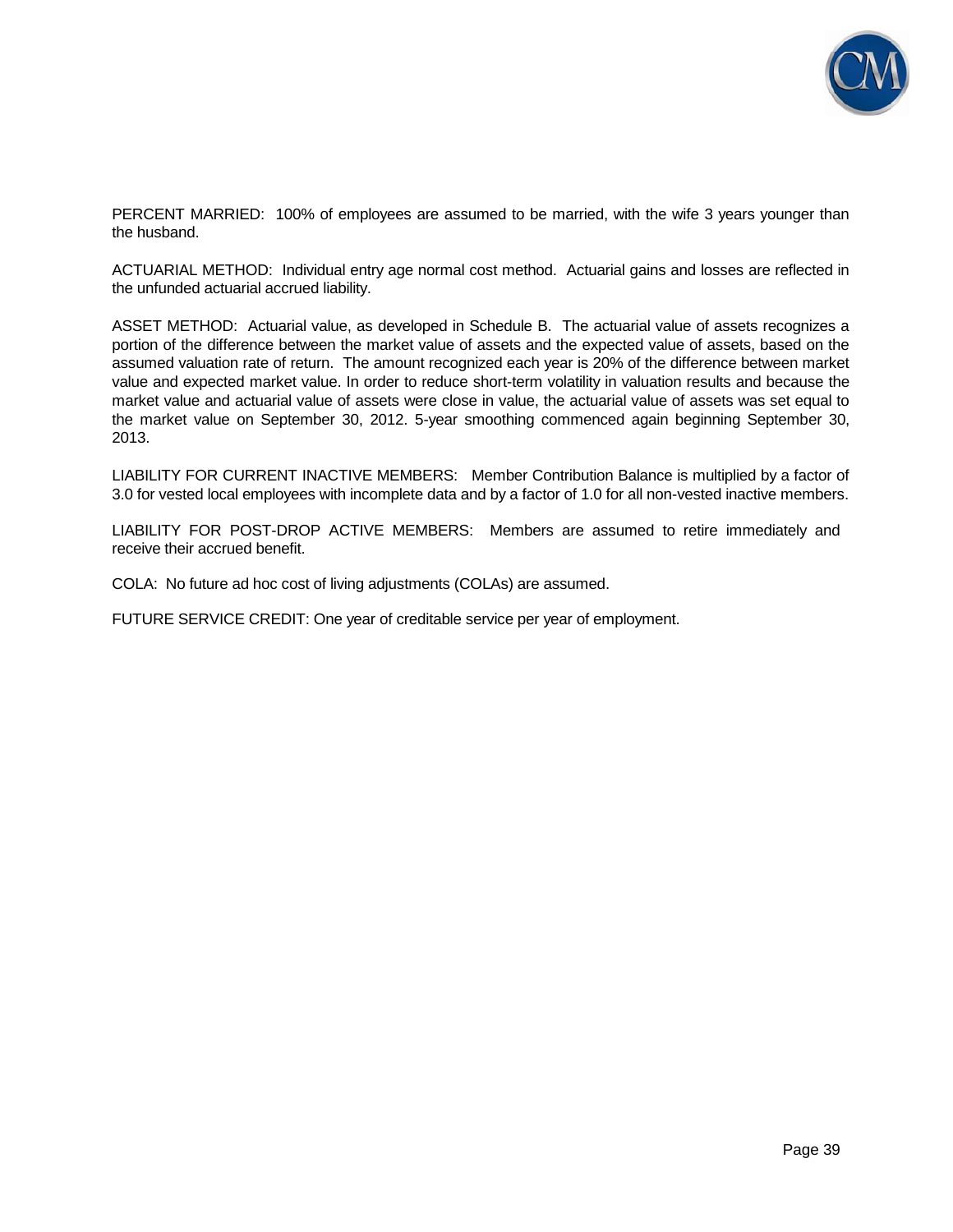

#### **SCHEDULE E**

#### **ACTUARIAL COST METHOD**

- 1. The valuation is prepared on the projected benefit basis, which is used to determine the present value of each member's expected benefit payable at retirement or death. The calculations are based on the member's age, years of service, sex, compensation, expected future salary increases, and an assumed future interest earnings rate (currently 7.75%). The calculations consider the probability of a member's death or termination of employment prior to becoming eligible for a benefit and the probability of the member terminating with a service, disability, or survivor's benefit. The present value of the expected benefits payable to active members is added to the present value of the expected future payments to retired members and beneficiaries to obtain the present value of all expected benefits payable to the present group of members and beneficiaries.
- 2. The employer contributions required to support the benefits of the System are determined following a level funding approach, and consist of a normal contribution and an accrued liability contribution.
- 3. The normal contribution is determined using the "individual entry age normal" method. Under this method, a calculation is made to determine the uniform and constant percentage rate of employer contribution which, if applied to the compensation of each new member during the entire period of his anticipated covered service, would be required in addition to the contributions of the member to meet the cost of all benefits payable on his behalf.
- 4. The unfunded accrued liability is determined by subtracting the current assets and the present value of prospective employer normal contributions and member contributions from the present value of expected benefits to be paid from the System. The accrued liability contribution amortizes the balance of the unfunded accrued liability over a period of years from the valuation date.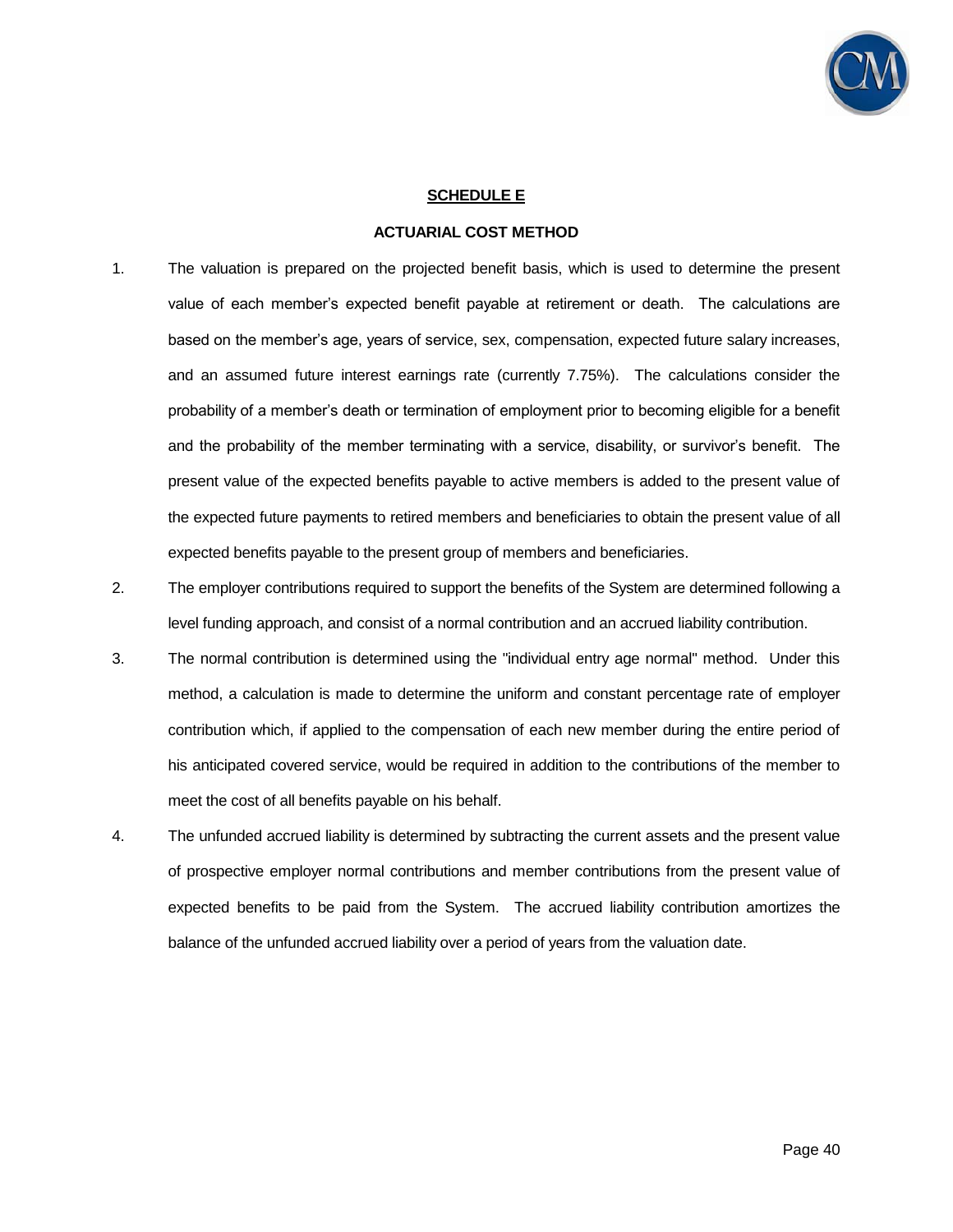

#### **SCHEDULE F**

#### **FUNDING POLICY OF THE ERS BOARD OF CONTROL**

The purpose of the funding policy is to state the overall funding objectives for the Employees' Retirement System of Alabama (System), the benchmarks that will be used to measure progress in achieving those goals, and the methods and assumptions that will be employed to develop the benchmarks.

The Board's funding policy applies to all plans administered by the Board of Control. The funding policy reflects the Board's long-term strategy for stability in funding of the plans.

#### **I. Funding Objectives**

The goal in requiring employer and member contributions to the System is to accumulate sufficient assets during a member's employment to fully finance the benefits the member is expected to receive throughout retirement. In meeting this objective, the System will strive to meet the following funding objectives:

- To maintain an increasing funded ratio (ratio of system actuarial value of assets to actuarial accrued liabilities) that reflects a trend of improved actuarial condition. The long-term objective is to attain a funded ratio which is consistent with the fiscal health and long-term stability of the System.
- To maintain adequate asset levels to finance the benefits promised to members and monitor the future demands for liquidity.
- To develop a pattern of contribution rates expressed as a percentage of member payroll or as a dollar amount for employers with no active members as measured by valuations prepared in accordance with applicable State laws and the principles of practice prescribed by the Actuarial Standards Board. In no event will the employer contribution rate be negative.
- To provide intergenerational equity for taxpayers with respect to System costs.

#### **II. Benchmarks**

To track progress in achieving the previously outlined funding objectives, the following benchmarks will be measured annually as of the valuation date. The valuation date is the date that the annual actuarial valuation of the System's assets and liabilities is prepared. This date is currently September  $30<sup>th</sup>$  each year with due recognition that a single year's results may not be indicative of long-term trends:

**Funded ratio** – The funded ratio, defined as the actuarial value of assets divided by the actuarial accrued liability, should increase over time, before adjustments for changes in benefits, actuarial methods, and/or actuarial assumptions. An open amortization period is one for which the amortization period is recalculated on a yearly basis and the ending date of the amortization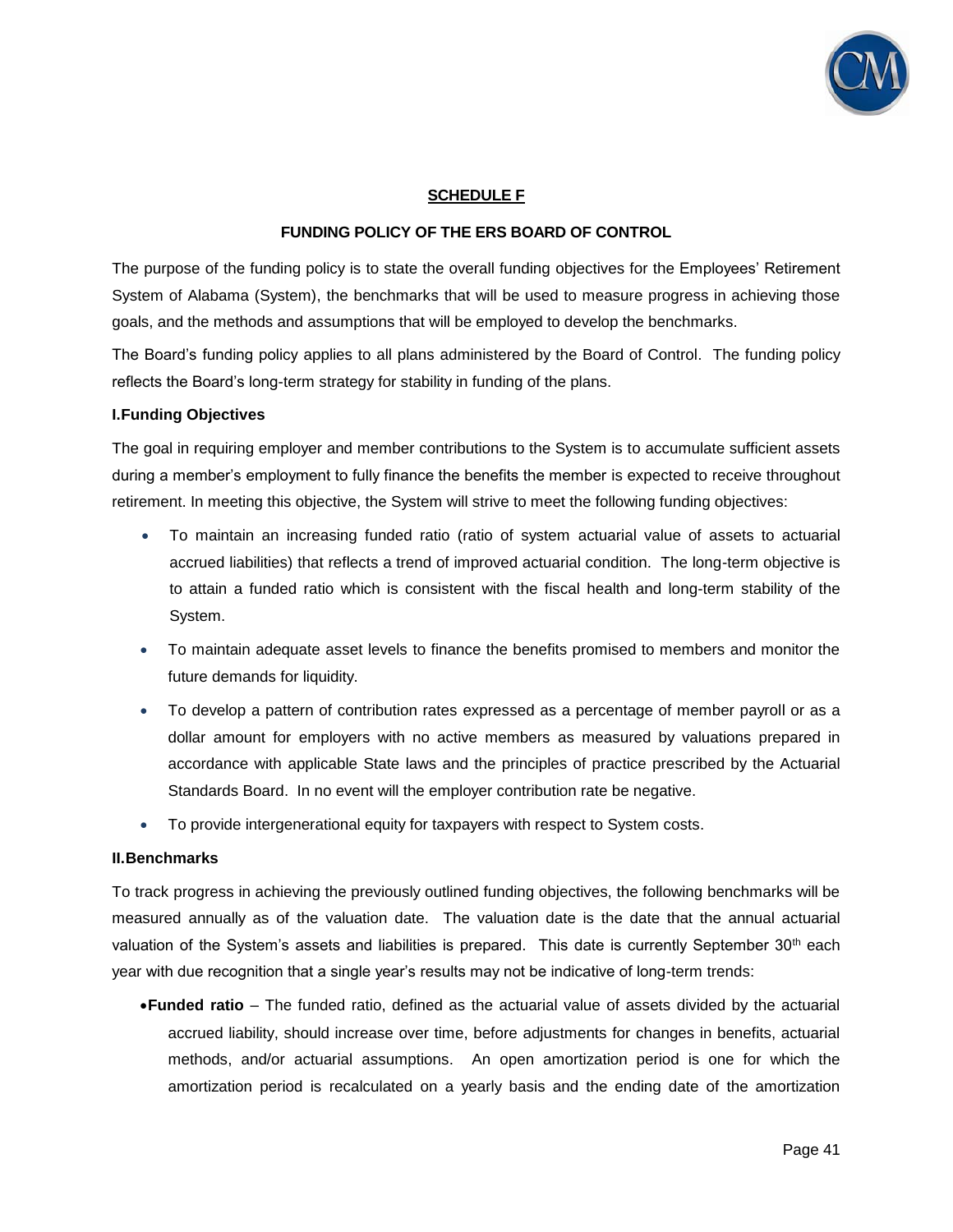

period is a variable with each recalculation. A closed amortization period is one which is calculated over a fixed period and at the end of that period, the amount is fully amortized.

#### **Unfunded Actuarial Accrued Liability (UAAL)**

- **Transitional UAAL -** The UAAL established as of the initial valuation date for which this funding policy is adopted shall be known as the Transitional UAAL (applicable only to employers participating in the System as of the adoption date of the funding policy).
- **New Incremental UAAL -** Each subsequent valuation will produce a New Incremental UAAL consisting of all benefit changes, assumption and method changes and experience gains and/or losses that have occurred since the previous valuation.

#### **UAAL Amortization Period and Contribution Rates for All Employers**

- $\triangleright$  For those employers with a funded percentage less than 100% in the valuation prior to the adoption of the funding policy: In each valuation  $1/15<sup>th</sup>$  of the Transitional UAAL will be amortized over a closed period. The closed period shall be the amortization period for the valuation preceding the adoption of the funding policy not to exceed 30 years. The remaining Transitional UAAL each year will be amortized over an open period. The open period shall be the amortization period for the valuation preceding the adoption of the funding policy not to exceed 30 years. After 15 years the entire Transitional UAAL will be closed.
- For those employers with a funded percentage 100% or greater in the valuation prior to the adoption of the funding policy: In each valuation  $1/15<sup>th</sup>$  of the Transitional UAAL will be amortized over a 30 year closed period. The remaining Transitional UAAL each year will be amortized over a 30 year open period. After 15 years the entire Transitional UAAL will be closed.
- Each New Incremental UAAL shall be amortized over a closed 30 year period.
- $\triangleright$  Employer Normal Contribution Rate the contribution rate determined as of the valuation date each year based on the provisions of Alabama Code Section 36-27-24.
- $\triangleright$  In each valuation subsequent to the adoption of this funding policy the required employer contribution rate will be determined by the summation of the employer Normal Contribution Rate, a contribution rate for administrative expenses, a contribution rate for the pre-retirement death benefit fund, the individual amortization rate for each of the New Incremental UAAL bases, the individual amortization rate for each of the 15 closed periods for the Transitional UAAL and the amortization of any remaining open portion of the Transitional UAAL. If the resulting contribution rate will not support the cash flow and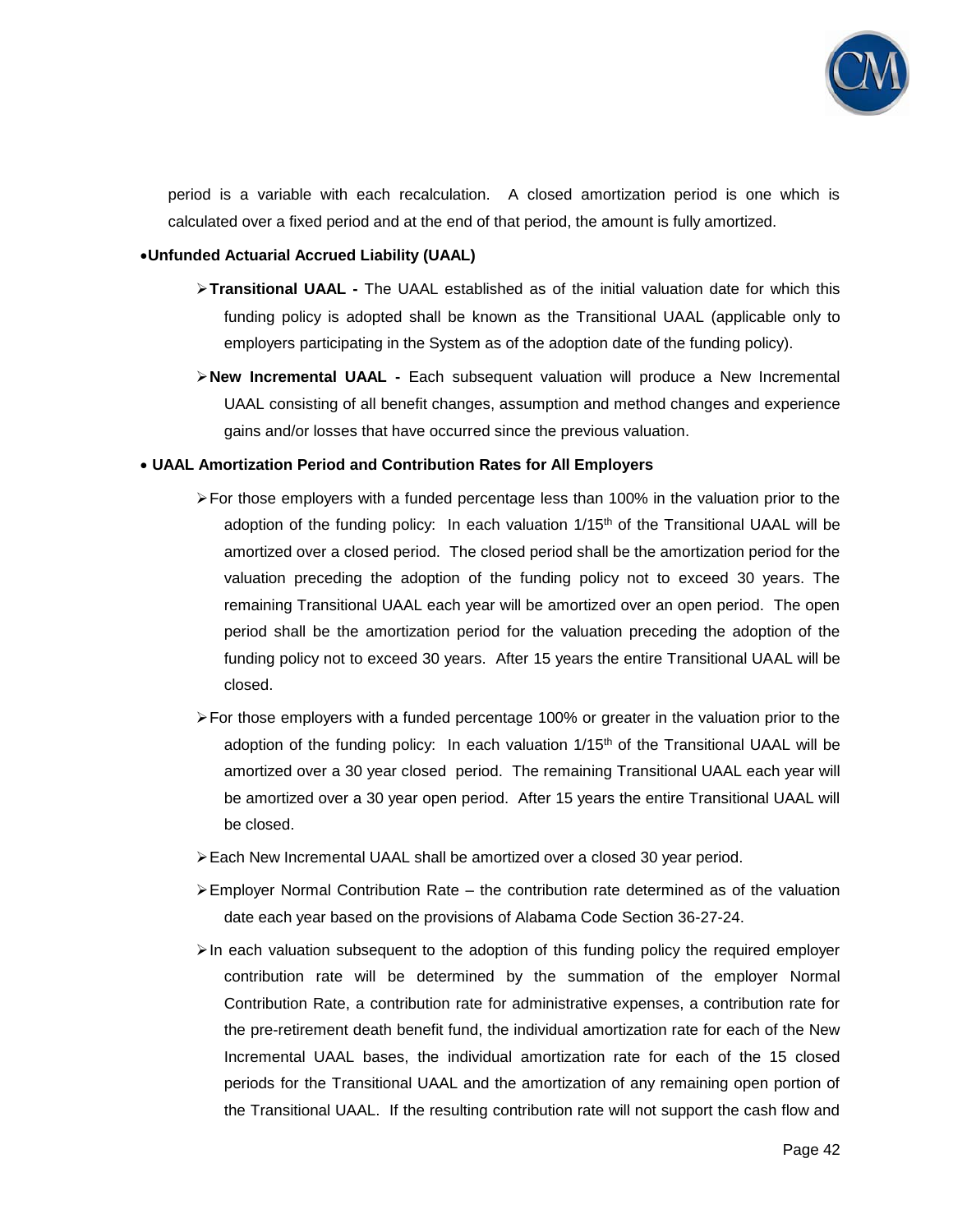

projected benefit payment needs of a particular unit or employer then the RSA staff may approve a more aggressive funding policy for these units or employers.

# **UAAL Amortization Period for Employers joining the System after the Implementation of this Funding Policy**

- $\triangleright$  For Employers joining the System after the implementation of this Funding Policy, the employer contribution rate shall be computed as the sum of the employer Normal Contribution rate, a contribution rate for administrative expenses, a contribution rate for the pre-retirement death benefit fund and the initial UAAL contribution rate. The initial UAAL contribution rate shall be determined by amortizing the initial UAAL over a closed period equal to the expected future working lifetime of the active membership. This initial amortization period shall not be less than 10 years nor greater than 30 years.
- $\triangleright$  In subsequent years the UAAL and employer contribution rate shall be determined in accordance with the rules of the Funding Policy described in the previous section.
- **Special Consideration**--If the resulting contribution rate will not support the cash flow and projected benefit payment needs of a particular unit or employer then the RSA staff may approve a more aggressive funding policy for these units or employers.

#### **III. Methods and Assumptions**

The actuarial funding method used to develop the benchmarks will be the Entry Age Normal (EAN) actuarial cost method. The actuarial methods and assumptions used will be those last adopted by the Board based upon the advice and recommendation of the actuary. The actuary shall conduct an investigation into the system's experience at least every five years and utilize the results of the investigation to form the basis for those recommendations.

#### **IV. Funding Policy Progress**

 The Board will periodically have projections of funded status performed to assess the current and expected future progress towards the overall funding goals of the System.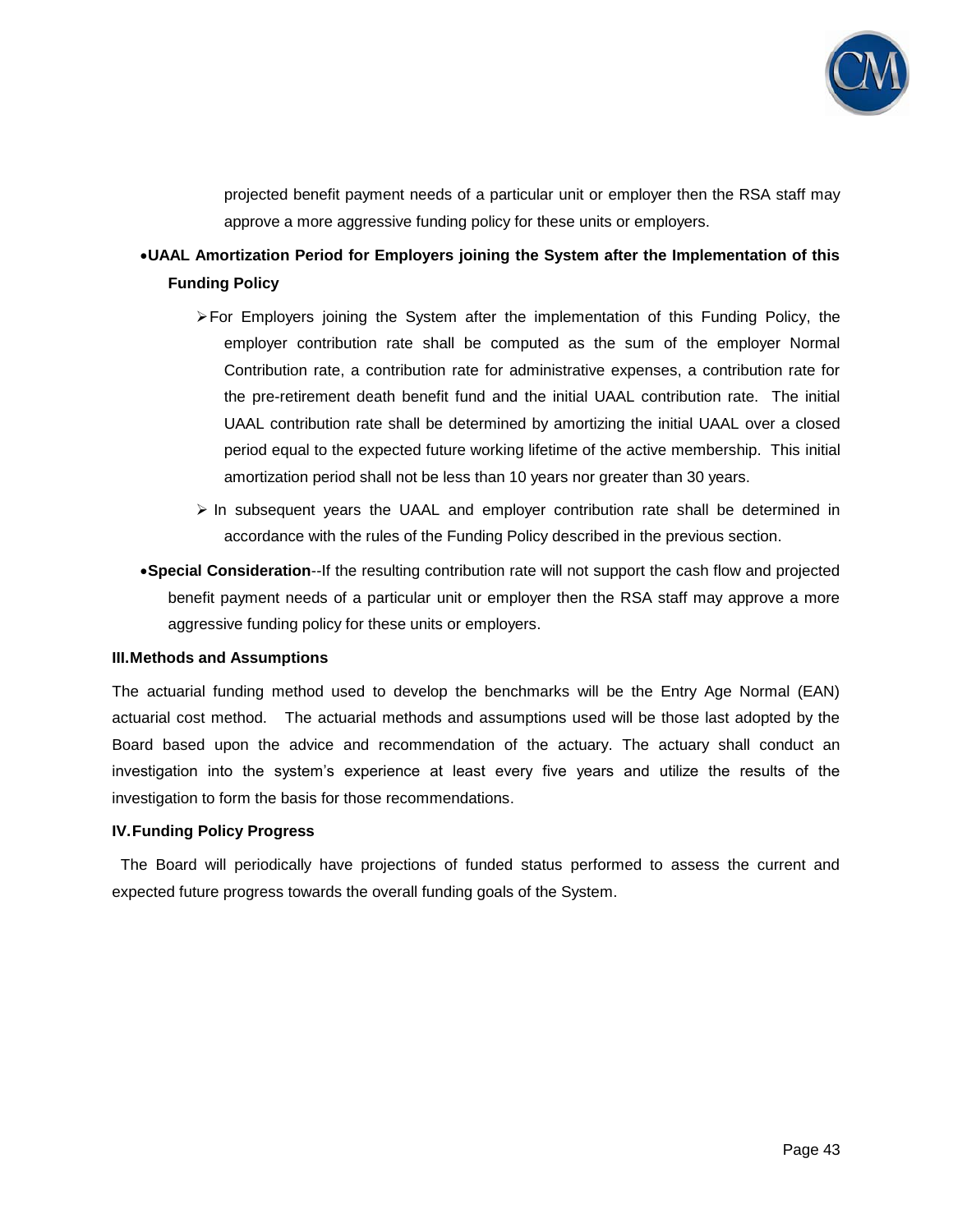

#### **SCHEDULE G**

# **PROJECTED UAAL AND TOTAL UAAL PAYMENT AS OF SEPTEMBER 30, 2017**

#### **STATE EMPLOYEES**

| Valuation<br>Date | Projected<br>UAAL | Annual<br>Amortization<br>Payment* |
|-------------------|-------------------|------------------------------------|
| 9/30/2017         | \$2,821,545,296   | \$184,171,837                      |
| 9/30/2018         | 2,856,043,220     | 187,987,709                        |
| 9/30/2019         | 2,889,398,861     | 192,087,569                        |
| 9/30/2020         | 2,921,239,703     | 196,484,794                        |
| 9/30/2021         | 2,951,150,986     | 201,193,273                        |
| 9/30/2022         | 2,978,671,914     | 206,227,409                        |
| 9/30/2023         | 3,003,291,578     | 211,602,133                        |
| 9/30/2024         | 3,024,444,542     | 217,332,942                        |
| 9/30/2025         | 3,041,506,053     | 223,435,899                        |
| 9/30/2026         | 3,053,786,873     | 229,927,660                        |
| 9/30/2027         | 3,060,527,695     | 236,825,492                        |
| 9/30/2028         | 3,060,893,100     | 243,930,251                        |
| 9/30/2029         | 3,054,182,064     | 251,248,162                        |
| 9/30/2030         | 3,039,633,012     | 258,785,604                        |
| 9/30/2031         | 3,016,418,966     | 266,549,175                        |
| 9/30/2032         | 2,983,642,261     | 274,545,652                        |
| 9/30/2033         | 2,940,328,885     | 282,782,019                        |
| 9/30/2034         | 2,885,422,355     | 291,265,482                        |
| 9/30/2035         | 2,817,777,105     | 300,003,444                        |
| 9/30/2036         | 2,736,151,386     | 309,003,548                        |
| 9/30/2037         | 2,639,199,570     | 318,273,655                        |
| 9/30/2038         | 2,525,463,882     | 327,821,863                        |
| 9/30/2039         | 2,393,365,470     | 337,656,519                        |
| 9/30/2040         | 2,241,194,775     | 347,786,215                        |
| 9/30/2041         | 2,067,101,155     | 358,219,803                        |
| 9/30/2042         | 1,869,081,692     | 342,936,023                        |
| 9/30/2043         | 1,670,999,500     | 321,087,480                        |
| 9/30/2044         | 1,479,414,481     | 310,247,716                        |
| 9/30/2045         | 1,283,821,388     | 283,907,630                        |
| 9/30/2046         | 1,099,409,914     | 247,916,693                        |
| 9/30/2047         | 936,697,489       | 231,138,650                        |
| 9/30/2048         | 778,152,895       | 209,872,458                        |
| 9/30/2049         | 628,587,286       | 187,589,451                        |
| 9/30/2050         | 489,713,349       | 164,254,034                        |
| 9/30/2051         | 363,412,100       | 139,829,475                        |
| 9/30/2052         | 251,747,063       | 114,277,874                        |
| 9/30/2053         | 156,979,586       | 87,560,124                         |
| 9/30/2054         | 81,585,380        | 59,635,872                         |
| 9/30/2055         | 28,272,375        | 30,463,484                         |
| 9/30/2056         | (0)               | O                                  |

\*Includes amortization of bases that will be closed subsequent to September 30, 2017.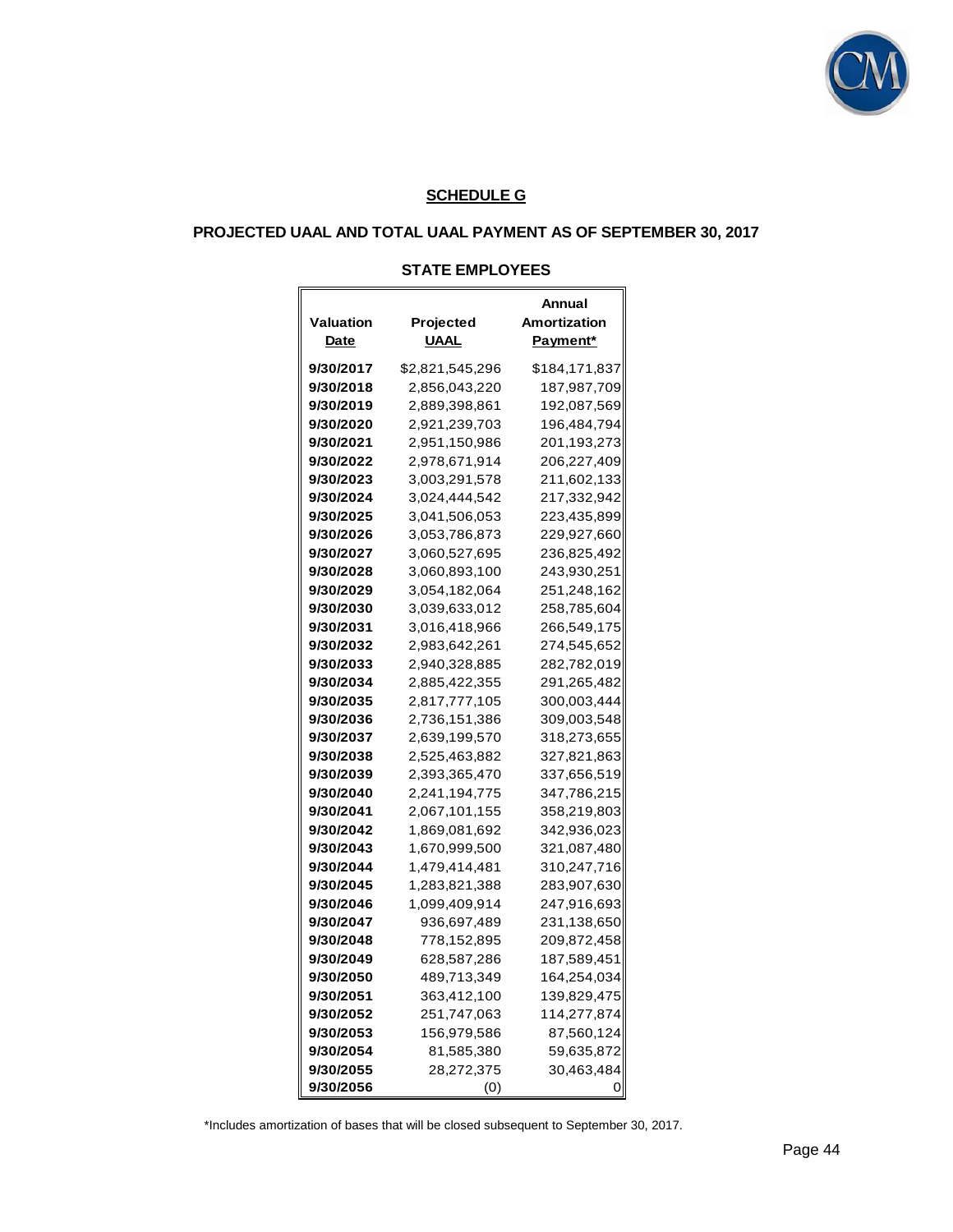

# **PROJECTED UAAL AND TOTAL UAAL PAYMENT AS OF SEPTEMBER 30, 2017**

#### **STATE POLICEMEN**

| <b>Valuation</b><br>Date | Projected<br><b>UAAL</b> | Annual<br>Amortization<br>Payment* |
|--------------------------|--------------------------|------------------------------------|
|                          |                          |                                    |
| 9/30/2017                | \$273,147,256            | \$17,836,945                       |
| 9/30/2018                | 276,479,221              | 18,225,478                         |
| 9/30/2019                | 279,680,883              | 18,640,203                         |
| 9/30/2020                | 282,715,948              | 19,082,323                         |
| 9/30/2021                | 285,544,111              | 19,553,084                         |
| 9/30/2022                | 288,120,694              | 20,053,782                         |
| 9/30/2023                | 290,396,267              | 20,585,757                         |
| 9/30/2024                | 292,316,221              | 21,150,398                         |
| 9/30/2025                | 293,820,329              | 21,749,149                         |
| 9/30/2026                | 294,842,256              | 22,383,503                         |
| 9/30/2027                | 295,309,028              | 23,055,007                         |
| 9/30/2028                | 295,140,471              | 23,746,658                         |
| 9/30/2029                | 294,267,199              | 24,459,058                         |
| 9/30/2030                | 292,613,849              | 25,192,829                         |
| 9/30/2031                | 290,098,594              | 25,948,613                         |
| 9/30/2032                | 286,632,621              | 26,727,073                         |
| 9/30/2033                | 282,119,577              | 27,528,884                         |
| 9/30/2034                | 276,454,960              | 28,354,751                         |
| 9/30/2035                | 269,525,469              | 29,205,394                         |
| 9/30/2036                | 261,208,298              | 30,081,555                         |
| 9/30/2037                | 251,370,387              | 30,984,002                         |
| 9/30/2038                | 239,867,590              | 31,913,522                         |
| 9/30/2039                | 226,543,805              | 32,870,928                         |
| 9/30/2040                | 211,230,022              | 33,857,056                         |
| 9/30/2041                | 193,743,293              | 34,872,767                         |
| 9/30/2042                | 173,885,631              | 33,684,105                         |
| 9/30/2043                | 153,677,662              | 32,405,371                         |
| 9/30/2044                | 133,182,310              | 31,072,709                         |
| 9/30/2045                | 112,431,230              | 27,038,412                         |
| 9/30/2046                | 94,106,238               | 21,075,523                         |
| 9/30/2047                | 80,323,948               | 19,820,667                         |
| 9/30/2048                | 66,728,387               | 17,997,042                         |
| 9/30/2049                | 53,902,795               | 16,086,224                         |
| 9/30/2050                | 41,994,037               | 14,085,158                         |
| 9/30/2051                | 31,163,417               | 11,990,697                         |
| 9/30/2052                | 21,587,885               | 9,799,589                          |
| 9/30/2053                | 13,461,358               | 7,508,481                          |
| 9/30/2054                | 6,996,133                | 5,113,912                          |
| 9/30/2055                | 2,424,421                | 2,612,313                          |
| 9/30/2056                | O                        |                                    |

\*Includes amortization of bases that will be closed subsequent to September 30, 2017.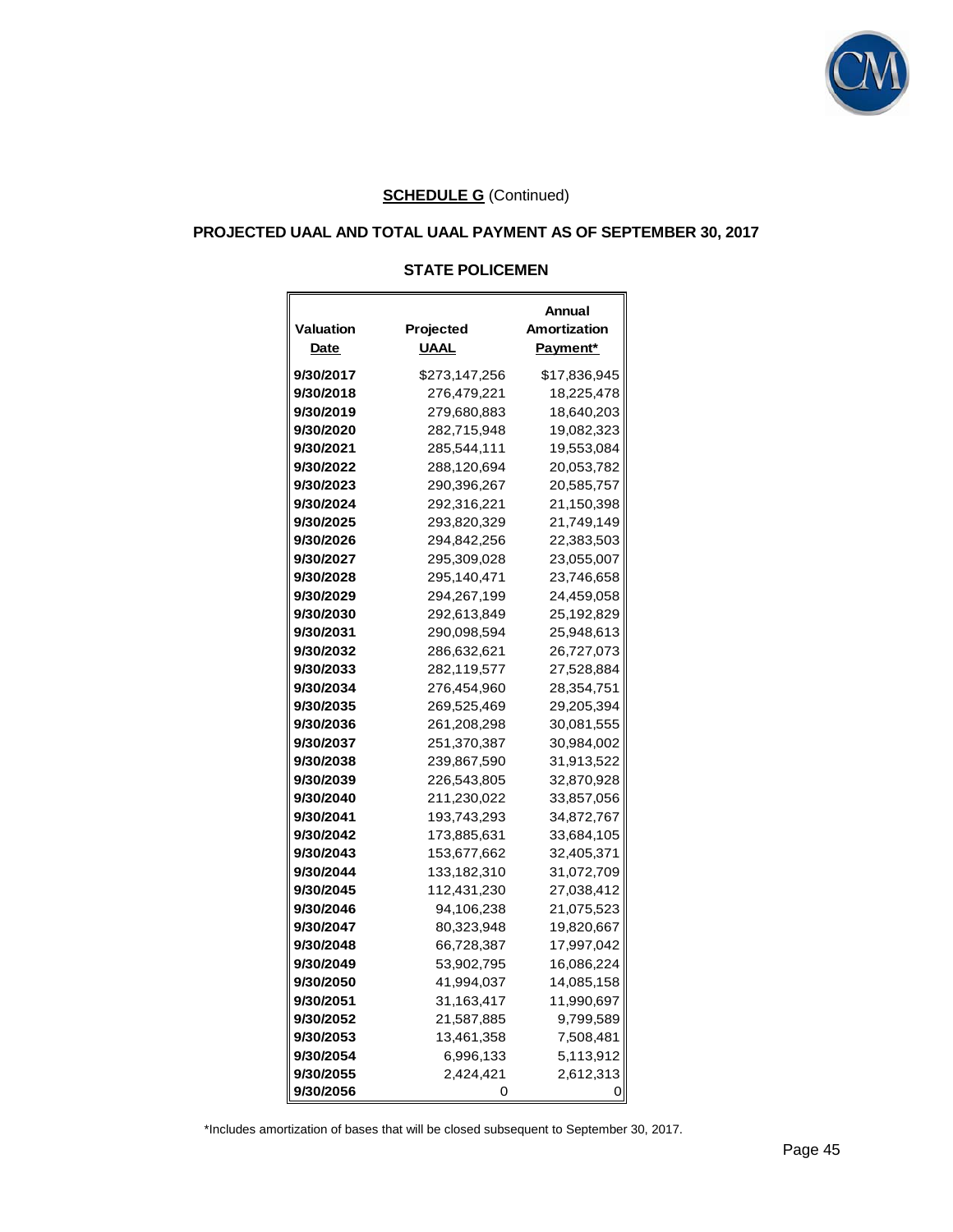

# **PROJECTION OF TRANSITIONAL UAAL AND AMORTIZATION OF BASES**

# **PROJECTION OF THE OPEN TRANSITIONAL UAAL**

#### **STATE EMPLOYEES**

| <b>Valuation</b><br>Date | <b>Transitional UAAL</b><br><b>Beginning of Year</b><br>(1) | Years<br>(2) | <b>Transitional</b><br><b>Closed</b><br>$(3)=(1) / (2)$ | <b>Transitional</b><br><b>Remaining Open</b><br>$(4)=(1)-(3)$ | 7.75% Interest<br>$(5)=(4) \times .0775$ * | Amortization<br><b>Payment</b><br>(6) | Transitional<br><b>Open UAAL</b><br><b>End of Year</b><br>$(7)=(4)+(5)-(6)$ |
|--------------------------|-------------------------------------------------------------|--------------|---------------------------------------------------------|---------------------------------------------------------------|--------------------------------------------|---------------------------------------|-----------------------------------------------------------------------------|
| 9/30/2012                | \$2,483,987,366                                             | 15           | \$165,599,158                                           | \$2,318,388,208                                               | \$185,471,057                              | \$148,697,195                         | \$2,355,162,070                                                             |
| 9/30/2013                | 2,355,162,070                                               | 14           | 168,225,862                                             | 2,186,936,208                                                 | 174,954,897                                | 140,266,104                           | 2,221,625,001                                                               |
| 9/30/2014                | 2,221,625,001                                               | 13           | 170,894,231                                             | 2,050,730,770                                                 | 164,058,462                                | 131,530,135                           | 2,083,259,097                                                               |
| 9/30/2015                | 2.083.259.097                                               | 12           | 173.604.925                                             | 1,909,654,172                                                 | 152,772,334                                | 122.481.739                           | 1,939,944,767                                                               |
| 9/30/2016                | 1,939,944,767                                               | 11           | 176,358,615                                             | 1,763,586,152                                                 | 138,882,409                                | 113,049,923                           | 1,789,418,638                                                               |
| 9/30/2017                | 1,789,418,638                                               | 10           | 178,941,864                                             | 1,610,476,774                                                 | 124,811,950                                | 103,177,495                           | 1,632,111,229                                                               |
| 9/30/2018                | 1,632,111,229                                               | 9            | 181,345,692                                             | 1,450,765,537                                                 | 112,434,329                                | 92,945,367                            | 1,470,254,499                                                               |
| 9/30/2019                | 1,470,254,499                                               | 8            | 183,781,812                                             | 1,286,472,687                                                 | 99,701,633                                 | 82,419,710                            | 1,303,754,610                                                               |
| 9/30/2020                | 1,303,754,610                                               | 7            | 186,250,659                                             | 1,117,503,951                                                 | 86,606,556                                 | 71,594,487                            | 1,132,516,021                                                               |
| 9/30/2021                | 1,132,516,021                                               | 6            | 188,752,670                                             | 943,763,350                                                   | 73,141,660                                 | 60,463,547                            | 956,441,463                                                                 |
| 9/30/2022                | 956.441.463                                                 | 5            | 191.288.293                                             | 765,153,170                                                   | 59,299,371                                 | 49.020.631                            | 775,431,910                                                                 |
| 9/30/2023                | 775,431,910                                                 | 4            | 193,857,978                                             | 581,573,933                                                   | 45,071,980                                 | 37,259,365                            | 589,386,548                                                                 |
| 9/30/2024                | 589,386,548                                                 | 3            | 196,462,183                                             | 392,924,365                                                   | 30,451,638                                 | 25,173,261                            | 398,202,743                                                                 |
| 9/30/2025                | 398,202,743                                                 | 2            | 199,101,371                                             | 199,101,371                                                   | 15,430,356                                 | 12,755,714                            | 201,776,015                                                                 |
| 9/30/2026                | 201,776,015                                                 |              | 201,776,015                                             |                                                               |                                            |                                       |                                                                             |

#### **STATE POLICEMEN**

| Valuation<br>Date | <b>Transitional UAAL</b><br><b>Beginning of Year</b><br><u>(1)</u> | Years<br>(2) | <b>Transitional</b><br><b>Closed</b><br>$(3)=(1) / (2)$ | <b>Transitional</b><br><b>Remaining Open</b><br>$(4)=(1)-(3)$ | 7.75% Interest<br>$(5)=(4) \times .0775*$ | <b>Amortization</b><br><b>Payment</b><br><u>(6)</u> | <b>Transitional</b><br><b>Open UAAL</b><br><b>End of Year</b><br>$(7)=(4)+(5)-(6)$ |
|-------------------|--------------------------------------------------------------------|--------------|---------------------------------------------------------|---------------------------------------------------------------|-------------------------------------------|-----------------------------------------------------|------------------------------------------------------------------------------------|
| 9/30/2012         | \$223,751,421                                                      | 15           | \$14,916,761                                            | \$208,834,660                                                 | \$16,706,773                              | \$13,394,275                                        | \$212,147,158                                                                      |
| 9/30/2013         | 212,147,158                                                        | 14           | 15,153,368                                              | 196,993,790                                                   | 15,759,503                                | 12,634,823                                          | 200,118,470                                                                        |
| 9/30/2014         | 200,118,470                                                        | 13           | 15,393,728                                              | 184,724,742                                                   | 14,777,979                                | 16,408,625                                          | 183,094,096                                                                        |
| 9/30/2015         | 183,094,096                                                        | 12           | 15,257,841                                              | 167,836,255                                                   | 13,426,900                                | 14,908,464                                          | 166,354,691                                                                        |
| 9/30/2016         | 166,354,691                                                        | 11           | 15,123,154                                              | 151,231,537                                                   | 11,909,484                                | 9,694,289                                           | 153,446,732                                                                        |
| 9/30/2017         | 153,446,732                                                        | 10           | 15,344,673                                              | 138,102,059                                                   | 10,702,910                                | 8,847,706                                           | 139,957,264                                                                        |
| 9/30/2018         | 139,957,264                                                        | 9            | 15,550,807                                              | 124,406,457                                                   | 9,641,500                                 | 7,970,277                                           | 126,077,679                                                                        |
| 9/30/2019         | 126.077.679                                                        | 8            | 15,759,710                                              | 110,317,969                                                   | 8,549,643                                 | 7,067,678                                           | 111,799,934                                                                        |
| 9/30/2020         | 111,799,934                                                        | 7            | 15,971,419                                              | 95,828,515                                                    | 7,426,710                                 | 6,139,391                                           | 97,115,834                                                                         |
| 9/30/2021         | 97,115,834                                                         | 6            | 16,185,972                                              | 80,929,862                                                    | 6,272,064                                 | 5,184,887                                           | 82,017,039                                                                         |
| 9/30/2022         | 82,017,039                                                         | 5            | 16,403,408                                              | 65,613,631                                                    | 5,085,056                                 | 4,203,631                                           | 66,495,056                                                                         |
| 9/30/2023         | 66,495,056                                                         | 4            | 16,623,764                                              | 49,871,292                                                    | 3,865,025                                 | 3,195,076                                           | 50,541,241                                                                         |
| 9/30/2024         | 50.541.241                                                         | 3            | 16.847.080                                              | 33.694.161                                                    | 2,611,297                                 | 2,158,665                                           | 34,146,793                                                                         |
| 9/30/2025         | 34,146,793                                                         | 2            | 17,073,397                                              | 17,073,397                                                    | 1,323,188                                 | 1,093,832                                           | 17,302,753                                                                         |
| 9/30/2026         | 17,302,753                                                         |              | 17,302,753                                              | O)                                                            |                                           |                                                     | $\Omega$                                                                           |

**\****8.00% prior to September 30, 2016 and 7.875% for September 30, 2016.*

Г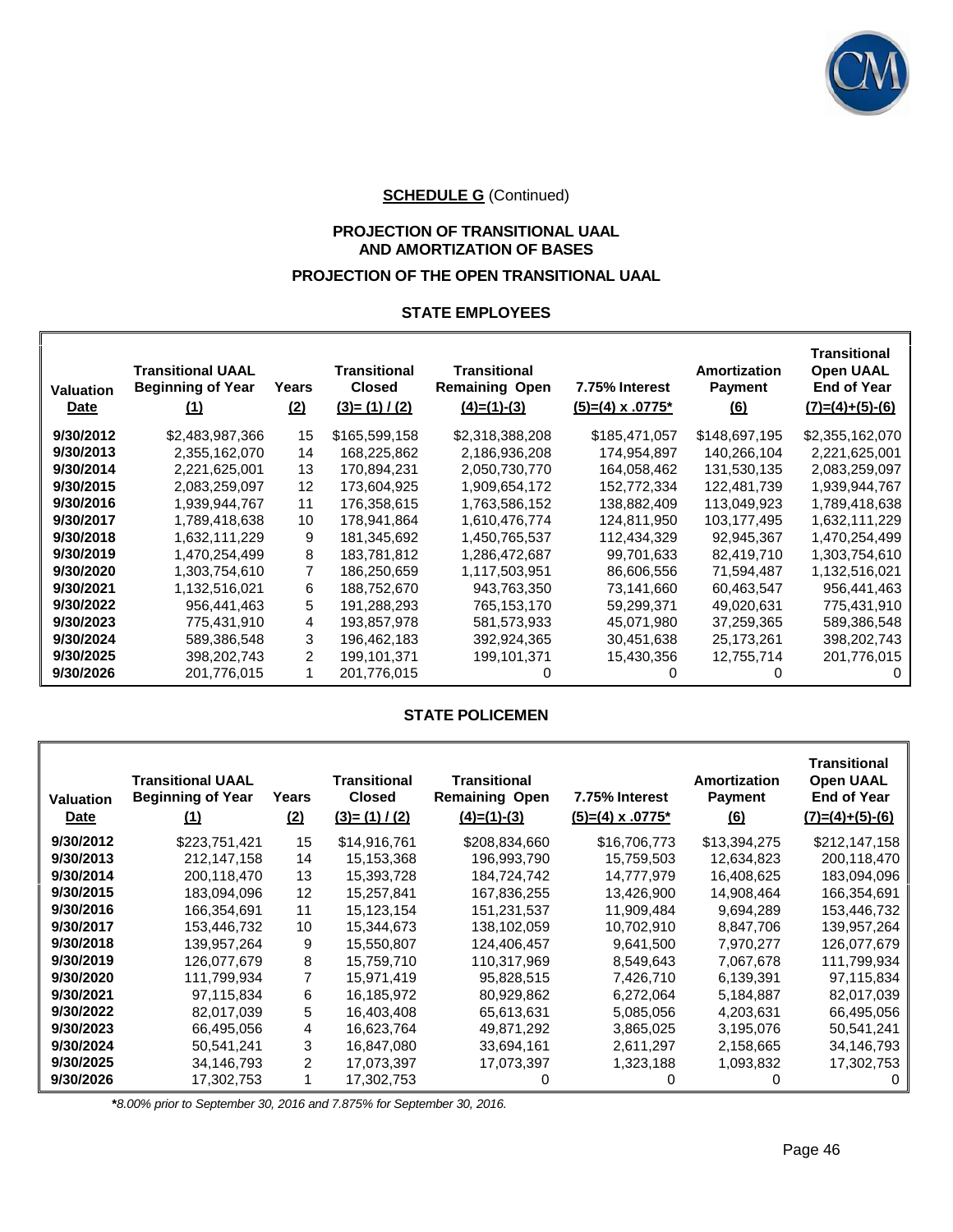

#### **AMORTIZATION SCHEDULE FOR BASES CLOSED ON SEPTEMBER 30, 2012\***

# **STATE EMPLOYEES STATE POLICE**

|             | <b>Balance of</b>   | <b>Annual</b>  |             | <b>Balance of</b>   | <b>Annual</b>  |
|-------------|---------------------|----------------|-------------|---------------------|----------------|
| Valuation   | <b>Transitional</b> | Amortization   | Valuation   | <b>Transitional</b> | Amortization   |
| <b>Date</b> | Closed 9/30/2012    | <b>Payment</b> | <b>Date</b> | Closed 9/30/2012    | <b>Payment</b> |
|             |                     |                |             |                     |                |
| 9/30/2012   | \$165,599,158       | \$10,621,228   | 9/30/2012   | \$14,916,761        | \$956,734      |
| 9/30/2013   | 168,225,862         | 10,966,418     | 9/30/2013   | 15,153,368          | 987,828        |
| 9/30/2014   | 170,717,514         | 11,322,827     | 9/30/2014   | 15,377,809          | 1,391,521      |
| 9/30/2015   | 173,052,088         | 11,690,819     | 9/30/2015   | 15,216,513          | 1,391,521      |
| 9/30/2016   | 175,205,436         | 12,063,244     | 9/30/2016   | 15,042,313          | 1,035,693      |
| 9/30/2017   | 176,939,620         | 12,432,251     | 9/30/2017   | 15, 191, 202        | 1,067,375      |
| 9/30/2018   | 178,220,190         | 12,805,219     | 9/30/2018   | 15,301,145          | 1,099,396      |
| 9/30/2019   | 179,227,036         | 13,189,376     | 9/30/2019   | 15,387,588          | 1,132,378      |
| 9/30/2020   | 179,927,755         | 13,585,057     | 9/30/2020   | 15,447,748          | 1,166,349      |
| 9/30/2021   | 180,287,099         | 13,992,609     | 9/30/2021   | 15,478,599          | 1,201,339      |
| 9/30/2022   | 180,266,740         | 14,412,387     | 9/30/2022   | 15,476,851          | 1,237,379      |
| 9/30/2023   | 179,825,025         | 14,844,758     | 9/30/2023   | 15,438,928          | 1,274,501      |
| 9/30/2024   | 178,916,706         | 15,290,101     | 9/30/2024   | 15,360,944          | 1,312,736      |
| 9/30/2025   | 177,492,650         | 15,748,804     | 9/30/2025   | 15,238,681          | 1,352,118      |
| 9/30/2026   | 175,499,526         | 16,221,268     | 9/30/2026   | 15,067,561          | 1,392,682      |
| 9/30/2027   | 172,879,471         | 16,707,906     | 9/30/2027   | 14,842,615          | 1,434,462      |
| 9/30/2028   | 169,569,724         | 17,209,143     | 9/30/2028   | 14,558,456          | 1,477,496      |
| 9/30/2029   | 165,502,235         | 17,725,418     | 9/30/2029   | 14,209,240          | 1,521,821      |
| 9/30/2030   | 160,603,240         | 18,257,180     | 9/30/2030   | 13,788,635          | 1,567,475      |
| 9/30/2031   | 154,792,811         | 18,804,896     | 9/30/2031   | 13,289,779          | 1,614,499      |
| 9/30/2032   | 147,984,358         | 19,369,043     | 9/30/2032   | 12,705,238          | 1,662,935      |
| 9/30/2033   | 140,084,103         | 19,950,114     | 9/30/2033   | 12,026,959          | 1,712,822      |
| 9/30/2034   | 130,990,507         | 20,548,617     | 9/30/2034   | 11,246,226          | 1,764,207      |
| 9/30/2035   | 120,593,654         | 21,165,076     | 9/30/2035   | 10,353,602          | 1,817,134      |
| 9/30/2036   | 108,774,586         | 21,800,028     | 9/30/2036   | 9,338,872           | 1,871,647      |
| 9/30/2037   | 95,404,588          | 22,454,029     | 9/30/2037   | 8,190,988           | 1,927,797      |
| 9/30/2038   | 80,344,415          | 23,127,649     | 9/30/2038   | 6,897,993           | 1,985,631      |
| 9/30/2039   | 63,443,458          | 23,821,479     | 9/30/2039   | 5,446,956           | 2,045,200      |
| 9/30/2040   | 44,538,847          | 24,536,123     | 9/30/2040   | 3,823,895           | 2,106,556      |
| 9/30/2041   | 23,454,485          | 25,272,208     | 9/30/2041   | 2,013,691           | 2,169,752      |
| 9/30/2042   |                     | 0              | 9/30/2042   | O                   |                |

*\*Amortization method is level dollar for 9/30/2014 and 9/30/2015. Amortization method is level percent of payroll for other years. Reflects change in interest rate and payroll growth assumption beginning with September 30, 2016 valuation.*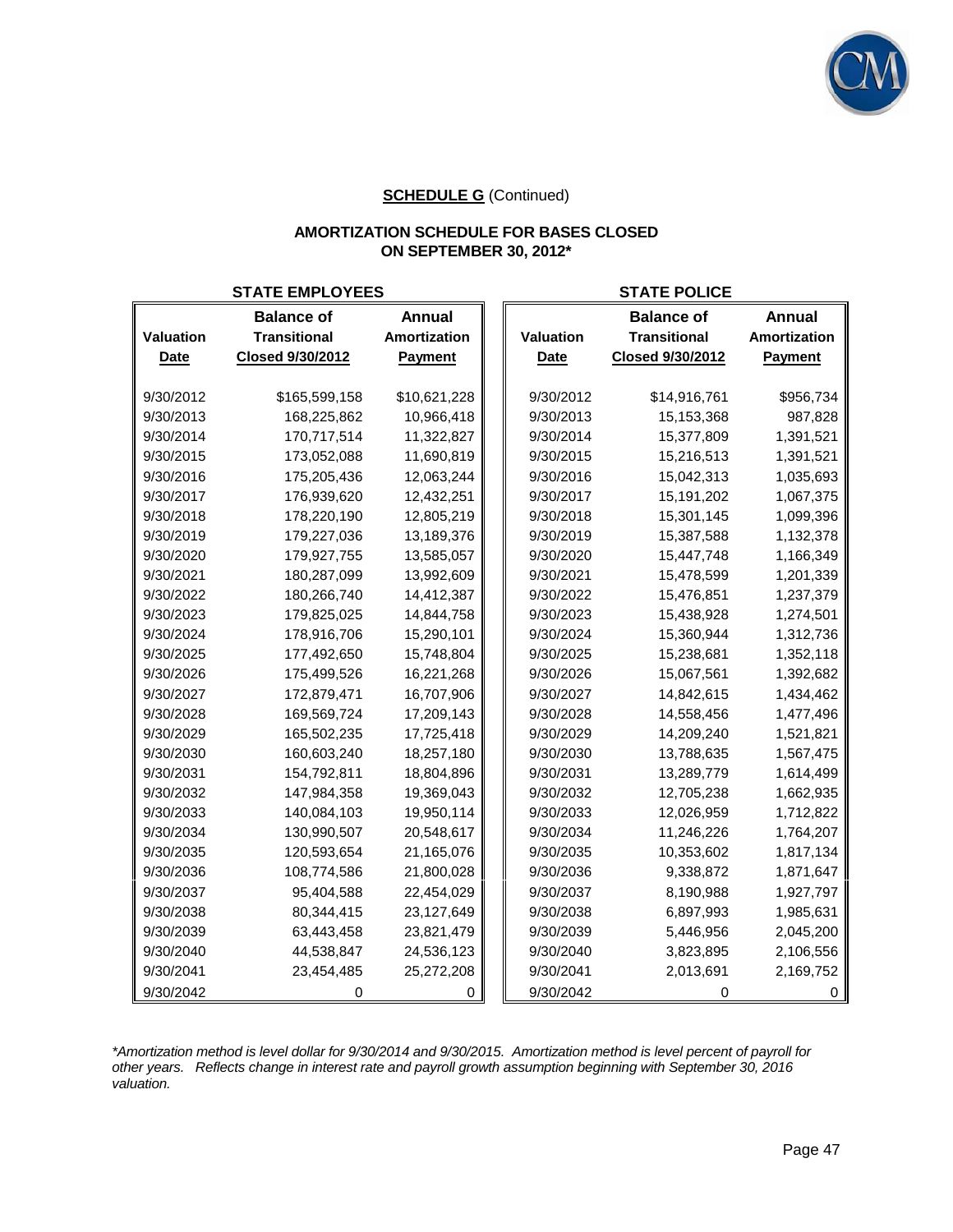

#### **AMORTIZATION SCHEDULE FOR BASES CLOSED ON SEPTEMBER 30, 2013\***

#### **STATE EMPLOYEES**

| Valuation<br><b>Date</b> | <b>Balance of</b><br>Transitional<br><b>Closed 9/30/2013</b> | Annual<br>Amortization<br><b>Payment</b> | <b>Balance of New</b><br><b>Incremental</b><br><b>UAAL 9/30/2013</b> | Annual<br><b>Amortization</b><br><b>Payment</b> |
|--------------------------|--------------------------------------------------------------|------------------------------------------|----------------------------------------------------------------------|-------------------------------------------------|
|                          |                                                              |                                          |                                                                      |                                                 |
| 9/30/2013                | \$168,225,862                                                | \$10,789,700                             | \$36,709,210                                                         | \$2,354,462                                     |
| 9/30/2014                | 170,894,231                                                  | 11,140,366                               | 37,291,485                                                           | 2,430,982                                       |
| 9/30/2015                | 173,425,404                                                  | 11,502,427                               | 37,843,822                                                           | 2,509,989                                       |
| 9/30/2016                | 175,797,009                                                  | 11,869,048                               | 38,361,339                                                           | 2,589,990                                       |
| 9/30/2017                | 177,771,975                                                  | 12,232,322                               | 38,792,304                                                           | 2,669,262                                       |
| 9/30/2018                | 179,316,981                                                  | 12,599,291                               | 39,129,445                                                           | 2,749,340                                       |
| 9/30/2019                | 180,614,756                                                  | 12,977,270                               | 39,412,637                                                           | 2,831,820                                       |
| 9/30/2020                | 181,635,130                                                  | 13,366,588                               | 39,635,297                                                           | 2,916,774                                       |
| 9/30/2021                | 182,345,264                                                  | 13,767,586                               | 39.790.258                                                           | 3,004,278                                       |
| 9/30/2022                | 182,709,436                                                  | 14,180,613                               | 39,869,725                                                           | 3,094,406                                       |
| 9/30/2023                | 182,688,805                                                  | 14,606,032                               | 39,865,223                                                           | 3,187,238                                       |
| 9/30/2024                | 182,241,155                                                  | 15,044,213                               | 39,767,540                                                           | 3,282,855                                       |
| 9/30/2025                | 181,320,631                                                  | 15,495,539                               | 39,566,669                                                           | 3,381,341                                       |
| 9/30/2026                | 179,877,441                                                  | 15,960,405                               | 39,251,745                                                           | 3,482,781                                       |
| 9/30/2027                | 177,857,538                                                  | 16,439,217                               | 38,810,974                                                           | 3,587,265                                       |
| 9/30/2028                | 175,202,280                                                  | 16,932,394                               | 38,231,560                                                           | 3,694,882                                       |
| 9/30/2029                | 171,848,063                                                  | 17,440,365                               | 37,499,624                                                           | 3,805,729                                       |
| 9/30/2030                | 167,725,923                                                  | 17,963,576                               | 36,600,116                                                           | 3,919,901                                       |
| 9/30/2031                | 162,761,106                                                  | 18,502,484                               | 35,516,724                                                           | 4,037,498                                       |
| 9/30/2032                | 156,872,608                                                  | 19,057,558                               | 34,231,772                                                           | 4,158,623                                       |
| 9/30/2033                | 149,972,677                                                  | 19,629,285                               | 32,726,111                                                           | 4,283,381                                       |
| 9/30/2034                | 141,966,274                                                  | 20,218,164                               | 30,979,004                                                           | 4,411,883                                       |
| 9/30/2035                | 132,750,496                                                  | 20,824,709                               | 28,967,993                                                           | 4,544,239                                       |
| 9/30/2036                | 122,213,951                                                  | 21,449,450                               | 26,668,774                                                           | 4,680,566                                       |
| 9/30/2037                | 110,236,082                                                  | 22,092,933                               | 24,055,038                                                           | 4,820,984                                       |
| 9/30/2038                | 96,686,445                                                   | 22,755,721                               | 21,098,319                                                           | 4,965,613                                       |
| 9/30/2039                | 81,423,924                                                   | 23,438,393                               | 17,767,826                                                           | 5,114,581                                       |
| 9/30/2040                | 64,295,885                                                   | 24,141,545                               | 14,030,252                                                           | 5,268,019                                       |
| 9/30/2041                | 45,137,271                                                   | 24,865,791                               | 9,849,577                                                            | 5,426,060                                       |
| 9/30/2042                | 23,769,619                                                   | 25,611,764                               | 5,186,859                                                            | 5,588,841                                       |
| 9/30/2043                | O)                                                           | $\Omega$                                 | (0)                                                                  |                                                 |

*\*Reflects change in interest rate and payroll growth assumption beginning with September 30, 2016 valuation*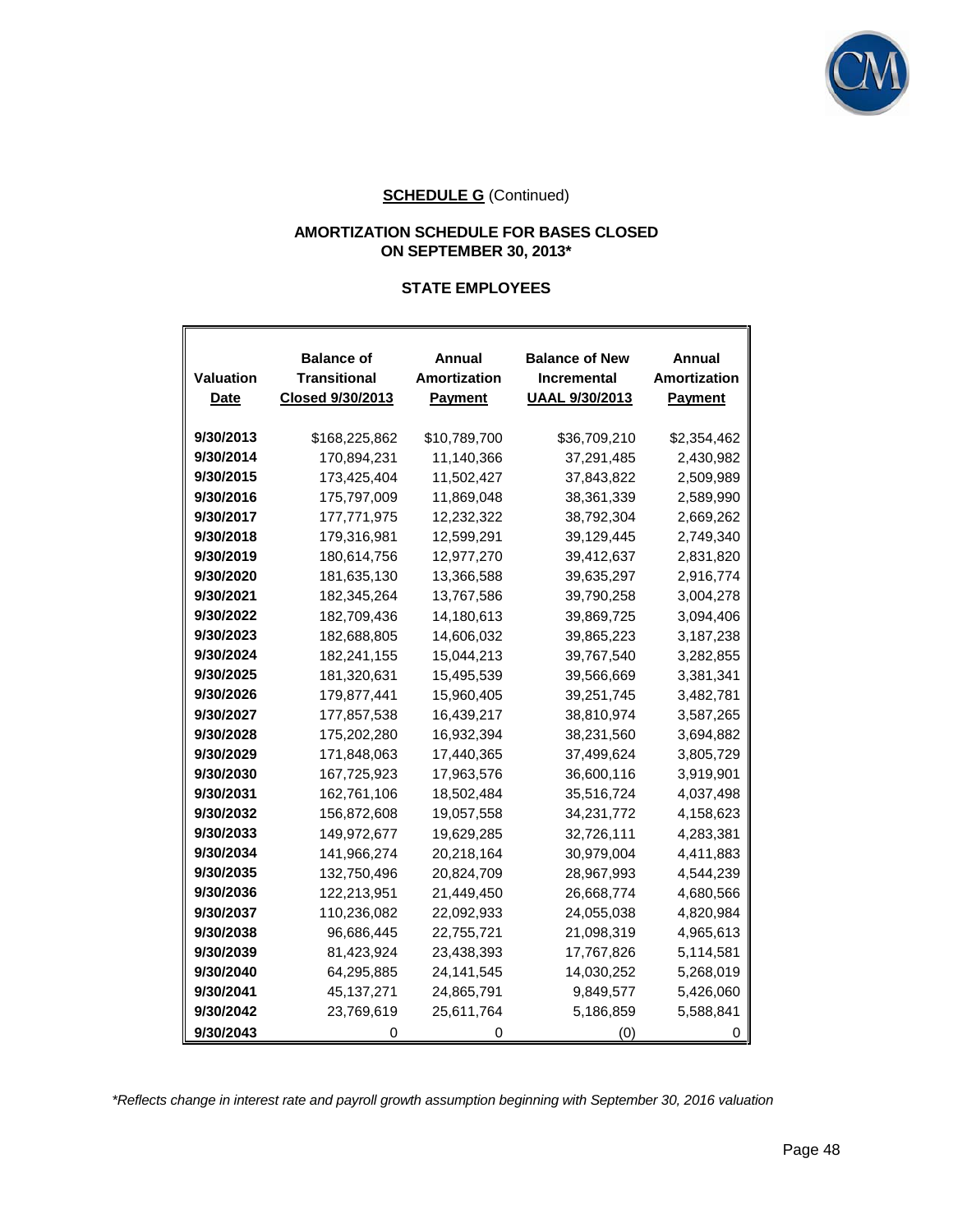

#### **AMORTIZATION SCHEDULE FOR BASES CLOSED ON SEPTEMBER 30, 2013\***

#### **STATE POLICE**

|                  | <b>Balance of</b>   | Annual              | <b>Balance of New</b> | Annual       |
|------------------|---------------------|---------------------|-----------------------|--------------|
| <b>Valuation</b> | <b>Transitional</b> | <b>Amortization</b> | Incremental           | Amortization |
| <b>Date</b>      | Closed 9/30/2013    | Payment             | <b>UAAL 9/30/2013</b> | Payment      |
| 9/30/2013        | \$15,153,368        | \$971,909           | \$170,613             | \$10,943     |
| 9/30/2014        | 15,393,728          | 1,379,563           | 173,319               | 15,533       |
| 9/30/2015        | 15,245,663          | 1,379,563           | 171,652               | 15,533       |
| 9/30/2016        | 15,085,753          | 1,018,524           | 169,852               | 11,468       |
| 9/30/2017        | 15,255,231          | 1,049,698           | 171,760               | 11,819       |
| 9/30/2018        | 15,387,814          | 1,081,189           | 173,253               | 12,173       |
| 9/30/2019        | 15,499,180          | 1,113,625           | 174,507               | 12,538       |
| 9/30/2020        | 15,586,742          | 1,147,033           | 175,492               | 12,915       |
| 9/30/2021        | 15,647,681          | 1,181,444           | 176,179               | 13,302       |
| 9/30/2022        | 15,678,932          | 1,216,888           | 176,530               | 13,701       |
| 9/30/2023        | 15,677,162          | 1,253,394           | 176,510               | 14,112       |
| 9/30/2024        | 15,638,747          | 1,290,996           | 176,078               | 14,535       |
| 9/30/2025        | 15,559,754          | 1,329,726           | 175,189               | 14,971       |
| 9/30/2026        | 15,435,909          | 1,369,618           | 173,794               | 15,421       |
| 9/30/2027        | 15,262,574          | 1,410,706           | 171,843               | 15,883       |
| 9/30/2028        | 15,034,717          | 1,453,028           | 169,277               | 16,360       |
| 9/30/2029        | 14,746,880          | 1,496,618           | 166,036               | 16,851       |
| 9/30/2030        | 14,393,145          | 1,541,517           | 162,054               | 17,356       |
| 9/30/2031        | 13,967,097          | 1,587,762           | 157,257               | 17,877       |
| 9/30/2032        | 13,461,784          | 1,635,395           | 151,567               | 18,413       |
| 9/30/2033        | 12,869,677          | 1,684,457           | 144,901               | 18,965       |
| 9/30/2034        | 12,182,620          | 1,734,991           | 137,165               | 19,534       |
| 9/30/2035        | 11,391,782          | 1,787,041           | 128,261               | 20,120       |
| 9/30/2036        | 10,487,604          | 1,840,652           | 118,081               | 20,724       |
| 9/30/2037        | 9,459,742           | 1,895,871           | 106,508               | 21,346       |
| 9/30/2038        | 8,297,000           | 1,952,748           | 93,417                | 21,986       |
| 9/30/2039        | 6,987,270           | 2,011,330           | 78,670                | 22,646       |
| 9/30/2040        | 5,517,454           | 2,071,670           | 62,121                | 23,325       |
| 9/30/2041        | 3,873,386           | 2,133,820           | 43,611                | 24,025       |
| 9/30/2042        | 2,039,754           | 2,197,835           | 22,966                | 24,746       |
| 9/30/2043        | 0                   | 0                   | 0                     | 0            |

*\*Amortization method is level dollar for 9/30/2014 and 9/30/2015. Amortization method is level percent of payroll for other years. Reflects change in interest rate and payroll growth assumption beginning with September 30, 2016 valuation.*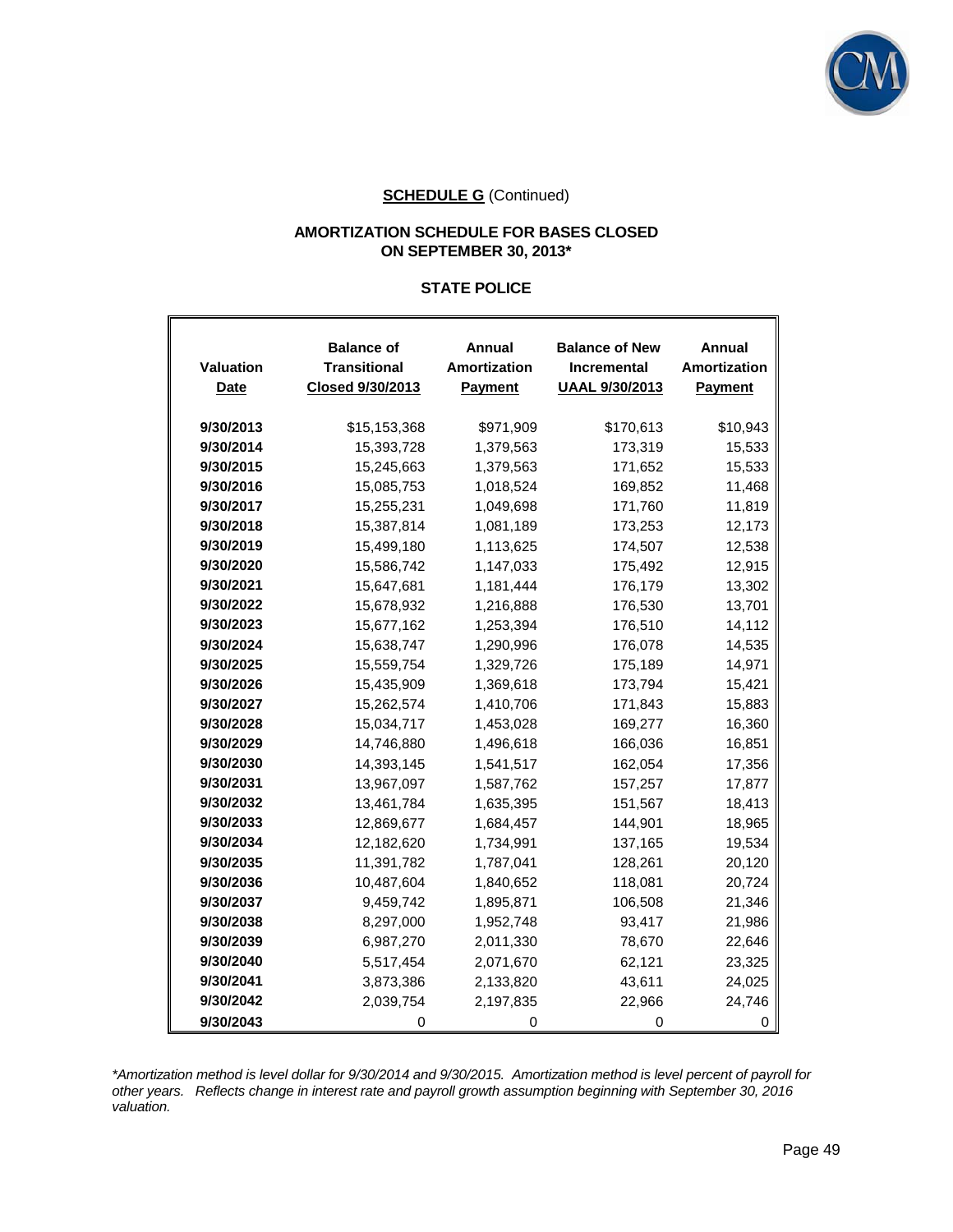

#### **AMORTIZATION SCHEDULE FOR BASES CLOSED ON SEPTEMBER 30, 2014\***

#### **STATE EMPLOYEES**

| Valuation<br>Date | <b>Balance of</b><br>Transitional<br>Closed 9/30/2014 | Annual<br><b>Amortization</b><br><b>Payment</b> | <b>Balance of New</b><br><b>Incremental</b><br><b>UAAL 9/30/2014</b> | Annual<br><b>Amortization</b><br>Payment |
|-------------------|-------------------------------------------------------|-------------------------------------------------|----------------------------------------------------------------------|------------------------------------------|
| 9/30/2014         | \$170,894,231                                         | \$10,960,845                                    | (\$40,029,335)                                                       | (\$2,567,409)                            |
| 9/30/2015         | 173,604,925                                           | 11,317,072                                      | (40,664,273)                                                         | (2,650,849)                              |
| 9/30/2016         | 176,176,247                                           | 11,677,974                                      | (41, 266, 566)                                                       | (2,735,385)                              |
| 9/30/2017         | 178,372,152                                           | 12,035,599                                      | (41,780,923)                                                         | (2,819,153)                              |
| 9/30/2018         | 180,160,395                                           | 12,396,666                                      | (42, 199, 791)                                                       | (2,903,728)                              |
| 9/30/2019         | 181,726,160                                           | 12,768,567                                      | (42, 566, 547)                                                       | (2,990,840)                              |
| 9/30/2020         | 183,041,370                                           | 13,151,623                                      | (42, 874, 614)                                                       | (3,080,565)                              |
| 9/30/2021         | 184,075,453                                           | 13,546,172                                      | (43, 116, 832)                                                       | (3, 172, 982)                            |
| 9/30/2022         | 184,795,129                                           | 13,952,557                                      | (43, 285, 404)                                                       | (3,268,171)                              |
| 9/30/2023         | 185,164,195                                           | 14,371,134                                      | (43, 371, 852)                                                       | (3,366,216)                              |
| 9/30/2024         | 185, 143, 286                                         | 14,802,268                                      | (43,366,955)                                                         | (3,467,203)                              |
| 9/30/2025         | 184,689,622                                           | 15,246,336                                      | (43,260,691)                                                         | (3,571,219)                              |
| 9/30/2026         | 183,756,732                                           | 15,703,726                                      | (43,042,175)                                                         | (3,678,355)                              |
| 9/30/2027         | 182,294,153                                           | 16,174,838                                      | (42,699,589)                                                         | (3,788,706)                              |
| 9/30/2028         | 180,247,112                                           | 16,660,083                                      | (42, 220, 101)                                                       | (3,902,367)                              |
| 9/30/2029         | 177,556,180                                           | 17,159,886                                      | (41,589,792)                                                         | (4,019,438)                              |
| 9/30/2030         | 174,156,898                                           | 17,674,682                                      | (40,793,563)                                                         | (4, 140, 021)                            |
| 9/30/2031         | 169.979.375                                           | 18,204,923                                      | (39, 815, 043)                                                       | (4,264,222)                              |
| 9/30/2032         | 164,947,854                                           | 18,751,071                                      | (38, 636, 487)                                                       | (4,392,149)                              |
| 9/30/2033         | 158,980,241                                           | 19,313,603                                      | (37, 238, 666)                                                       | (4,523,913)                              |
| 9/30/2034         | 151,987,607                                           | 19,893,011                                      | (35,600,749)                                                         | (4,659,630)                              |
| 9/30/2035         | 143,873,636                                           | 20,489,801                                      | (33,700,177)                                                         | (4,799,419)                              |
| 9/30/2036         | 134,534,041                                           | 21,104,495                                      | (31, 512, 522)                                                       | (4,943,402)                              |
| 9/30/2037         | 123,855,935                                           | 21,737,630                                      | (29,011,340)                                                         | (5,091,704)                              |
| 9/30/2038         | 111,717,140                                           | 22,389,759                                      | (26, 168, 015)                                                       | (5, 244, 455)                            |
| 9/30/2039         | 97,985,459                                            | 23,061,452                                      | (22, 951, 581)                                                       | (5,401,789)                              |
| 9/30/2040         | 82,517,880                                            | 23,753,295                                      | (19,328,540)                                                         | (5,563,843)                              |
| 9/30/2041         | 65,159,721                                            | 24,465,894                                      | (15,262,659)                                                         | (5,730,758)                              |
| 9/30/2042         | 45,743,705                                            | 25,199,871                                      | (10,714,757)                                                         | (5,902,681)                              |
| 9/30/2043         | 24,088,971                                            | 25,955,866                                      | (5,642,470)                                                          | (6,079,761)                              |
| 9/30/2044         |                                                       |                                                 |                                                                      |                                          |

*\*Reflects change in interest rate and payroll growth assumption beginning with September 30, 2016 valuation*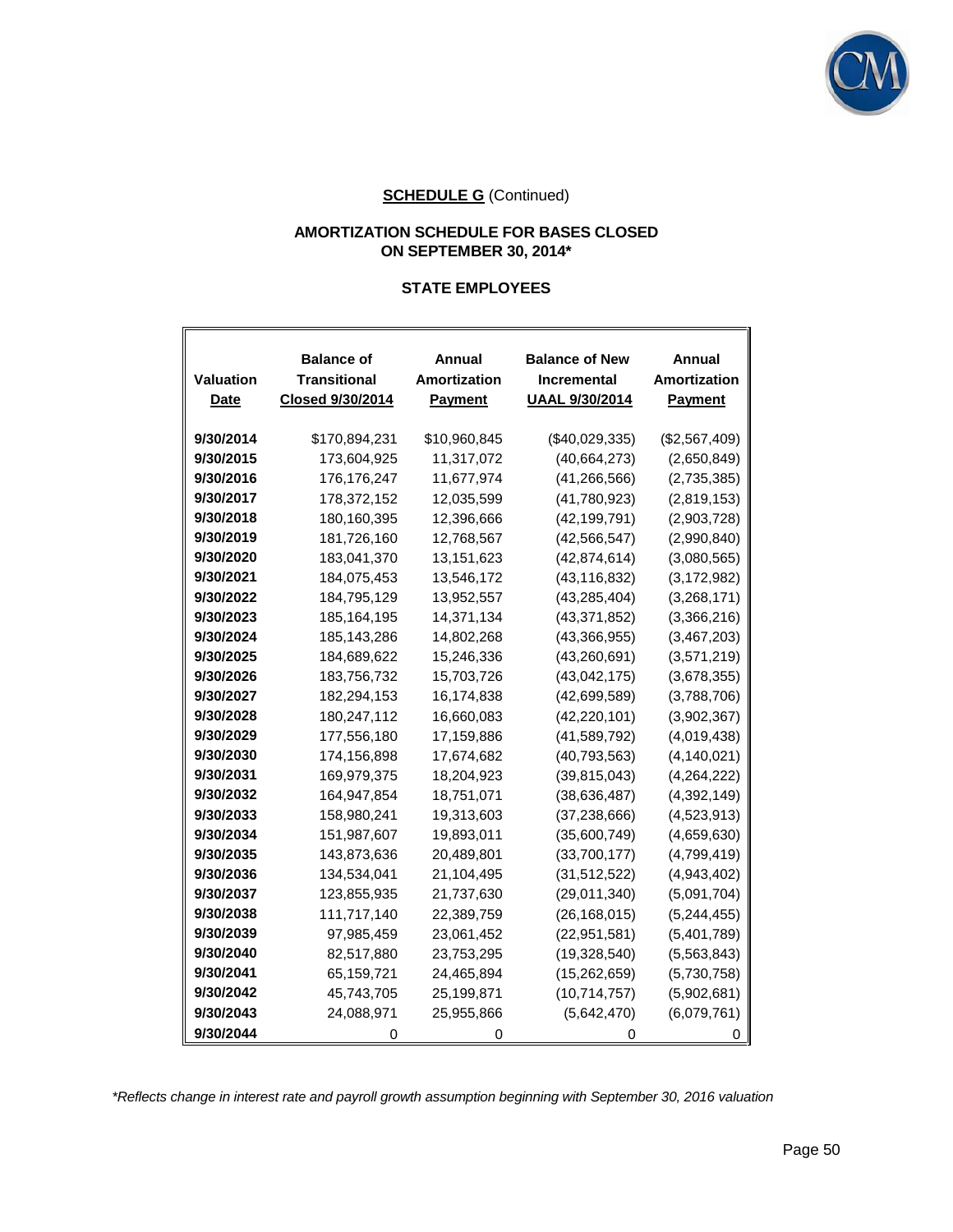

#### **AMORTIZATION SCHEDULE FOR BASES CLOSED ON SEPTEMBER 30, 2014\***

#### **STATE POLICE**

| Valuation<br><b>Date</b> | <b>Balance of</b><br><b>Transitional</b><br>Closed 9/30/2014 | Annual<br>Amortization<br>Payment | <b>Balance of New</b><br><b>Incremental</b><br><b>UAAL 9/30/2014</b> | Annual<br>Amortization<br>Payment |
|--------------------------|--------------------------------------------------------------|-----------------------------------|----------------------------------------------------------------------|-----------------------------------|
| 9/30/2014                | \$15,393,728                                                 | \$1,367,385                       | \$78,767                                                             | \$6,997                           |
| 9/30/2015                | 15,257,841                                                   | 1,367,385                         | 78,072                                                               | 6,997                             |
| 9/30/2016                | 15,111,083                                                   | 1,001,649                         | 77,321                                                               | 5,125                             |
| 9/30/2017                | 15,299,432                                                   | 1,032,324                         | 78,284                                                               | 5,282                             |
| 9/30/2018                | 15,452,814                                                   | 1,063,294                         | 79,069                                                               | 5,441                             |
| 9/30/2019                | 15,587,113                                                   | 1,095,192                         | 79,757                                                               | 5,604                             |
| 9/30/2020                | 15,699,922                                                   | 1,128,048                         | 80,334                                                               | 5,772                             |
| 9/30/2021                | 15,788,618                                                   | 1,161,890                         | 80,788                                                               | 5,945                             |
| 9/30/2022                | 15,850,347                                                   | 1,196,746                         | 81,103                                                               | 6,124                             |
| 9/30/2023                | 15,882,002                                                   | 1,232,649                         | 81,265                                                               | 6,307                             |
| 9/30/2024                | 15,880,209                                                   | 1,269,628                         | 81,256                                                               | 6,496                             |
| 9/30/2025                | 15,841,297                                                   | 1,307,717                         | 81,057                                                               | 6,691                             |
| 9/30/2026                | 15,761,281                                                   | 1,346,948                         | 80,648                                                               | 6,892                             |
| 9/30/2027                | 15,635,831                                                   | 1,387,357                         | 80,006                                                               | 7,099                             |
| 9/30/2028                | 15,460,252                                                   | 1,428,978                         | 79,107                                                               | 7,312                             |
| 9/30/2029                | 15,229,443                                                   | 1,471,847                         | 77,926                                                               | 7,531                             |
| 9/30/2030                | 14,937,878                                                   | 1,516,002                         | 76,434                                                               | 7,757                             |
| 9/30/2031                | 14,579,562                                                   | 1,561,482                         | 74,601                                                               | 7,990                             |
| 9/30/2032                | 14,147,995                                                   | 1,608,327                         | 72,393                                                               | 8,230                             |
| 9/30/2033                | 13,636,138                                                   | 1,656,577                         | 69,774                                                               | 8,476                             |
| 9/30/2034                | 13,036,362                                                   | 1,706,274                         | 66,705                                                               | 8,731                             |
| 9/30/2035                | 12,340,406                                                   | 1,757,462                         | 63,144                                                               | 8,993                             |
| 9/30/2036                | 11,539,326                                                   | 1,810,186                         | 59,045                                                               | 9,262                             |
| 9/30/2037                | 10,623,437                                                   | 1,864,492                         | 54,358                                                               | 9,540                             |
| 9/30/2038                | 9,582,262                                                    | 1,920,426                         | 49,031                                                               | 9,826                             |
| 9/30/2039                | 8,404,461                                                    | 1,978,039                         | 43,004                                                               | 10,121                            |
| 9/30/2040                | 7,077,768                                                    | 2,037,380                         | 36,216                                                               | 10,425                            |
| 9/30/2041                | 5,588,914                                                    | 2,098,502                         | 28,597                                                               | 10,738                            |
| 9/30/2042                | 3,923,554                                                    | 2,161,457                         | 20,076                                                               | 11,060                            |
| 9/30/2043                | 2,066,172                                                    | 2,226,300                         | 10,572                                                               | 11,392                            |
| 9/30/2044                | 0                                                            | 0                                 | 0                                                                    | O                                 |

*\*Amortization method is level dollar for 9/30/2014 and 9/30/2015. Amortization method is level percent of payroll for other years. Reflects change in interest rate and payroll growth assumption beginning with September 30, 2016 valuation.*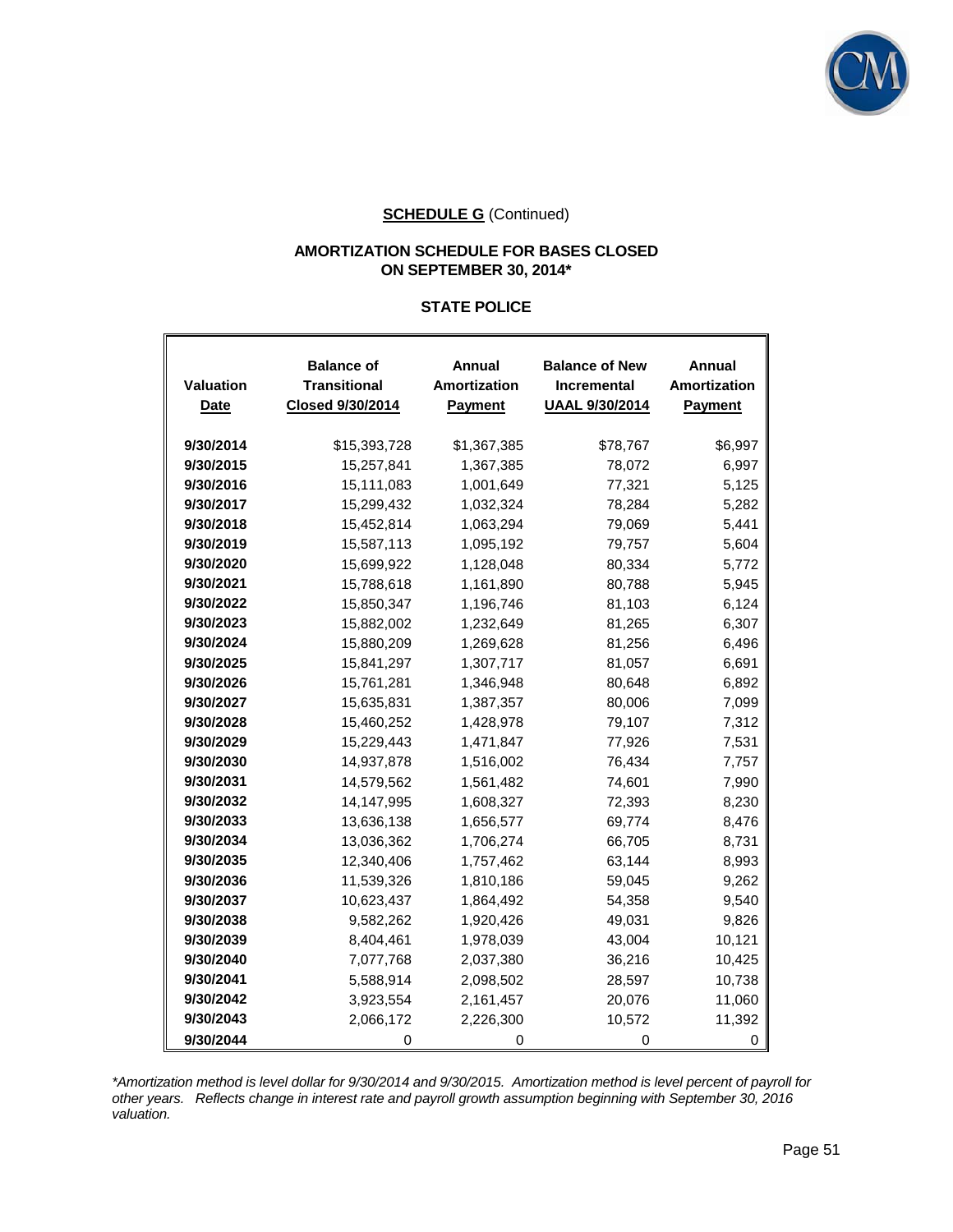

#### **AMORTIZATION SCHEDULE FOR BASES CLOSED ON SEPTEMBER 30, 2015\***

#### **STATE EMPLOYEES**

F

|                  | <b>Balance of</b>       | Annual              | <b>Balance of New</b> | Annual         |
|------------------|-------------------------|---------------------|-----------------------|----------------|
| <b>Valuation</b> | <b>Transitional</b>     | <b>Amortization</b> | Incremental           | Amortization   |
| Date             | <b>Closed 9/30/2015</b> | <b>Payment</b>      | <b>UAAL 9/30/2015</b> | <b>Payment</b> |
|                  |                         |                     |                       |                |
| 9/30/2015        | \$173,604,925           | \$11,134,704        | \$54,809,112          | \$3,515,357    |
| 9/30/2016        | 176,358,615             | 11,489,972          | 55,678,484            | 3,627,519      |
| 9/30/2017        | 178,756,885             | 11,842,031          | 56,435,646            | 3,738,668      |
| 9/30/2018        | 180,768,512             | 12,197,292          | 57,070,741            | 3,850,828      |
| 9/30/2019        | 182,580,780             | 12,563,211          | 57,642,895            | 3,966,353      |
| 9/30/2020        | 184, 167, 579           | 12,940,107          | 58,143,867            | 4,085,344      |
| 9/30/2021        | 185,500,460             | 13,328,310          | 58,564,672            | 4,207,904      |
| 9/30/2022        | 186,548,435             | 13,728,160          | 58,895,530            | 4,334,141      |
| 9/30/2023        | 187,277,779             | 14,140,005          | 59,125,793            | 4,464,165      |
| 9/30/2024        | 187,651,802             | 14,564,205          | 59,243,877            | 4,598,090      |
| 9/30/2025        | 187,630,611             | 15,001,131          | 59,237,187            | 4,736,033      |
| 9/30/2026        | 187, 170, 853           | 15,451,165          | 59,092,036            | 4,878,114      |
| 9/30/2027        | 186,225,429             | 15,914,700          | 58,793,555            | 5,024,458      |
| 9/30/2028        | 184,743,200             | 16,392,140          | 58,325,598            | 5,175,191      |
| 9/30/2029        | 182,668,658             | 16,883,905          | 57,670,640            | 5,330,447      |
| 9/30/2030        | 179,941,574             | 17,390,422          | 56,809,668            | 5,490,360      |
| 9/30/2031        | 176,496,623             | 17,912,134          | 55,722,057            | 5,655,071      |
| 9/30/2032        | 172,262,978             | 18,449,499          | 54,385,446            | 5,824,723      |
| 9/30/2033        | 167, 163, 860           | 19,002,983          | 52,775,595            | 5,999,465      |
| 9/30/2034        | 161,116,076             | 19,573,073          | 50,866,238            | 6,179,449      |
| 9/30/2035        | 154,029,499             | 20,160,265          | 48,628,923            | 6,364,833      |
| 9/30/2036        | 145,806,520             | 20,765,073          | 46,032,831            | 6,555,778      |
| 9/30/2037        | 136,341,452             | 21,388,025          | 43,044,598            | 6,752,451      |
| 9/30/2038        | 125,519,889             | 22,029,666          | 39,628,103            | 6,955,024      |
| 9/30/2039        | 113,218,015             | 22,690,556          | 35,744,257            | 7,163,675      |
| 9/30/2040        | 99,301,855              | 23,371,273          | 31,350,762            | 7,378,585      |
| 9/30/2041        | 83,626,476              | 24,072,411          | 26,401,861            | 7,599,943      |
| 9/30/2042        | 66,035,117              | 24,794,584          | 20,848,062            | 7,827,942      |
| 9/30/2043        | 46,358,254              | 25,538,421          | 14,635,845            | 8,062,779      |
| 9/30/2044        | 24,412,598              | 26,304,574          | 7,707,344             | 8,304,663      |
| 9/30/2045        |                         | $\Omega$            |                       |                |

*\*Reflects change in interest rate and payroll growth assumption beginning with September 30, 2016 valuation*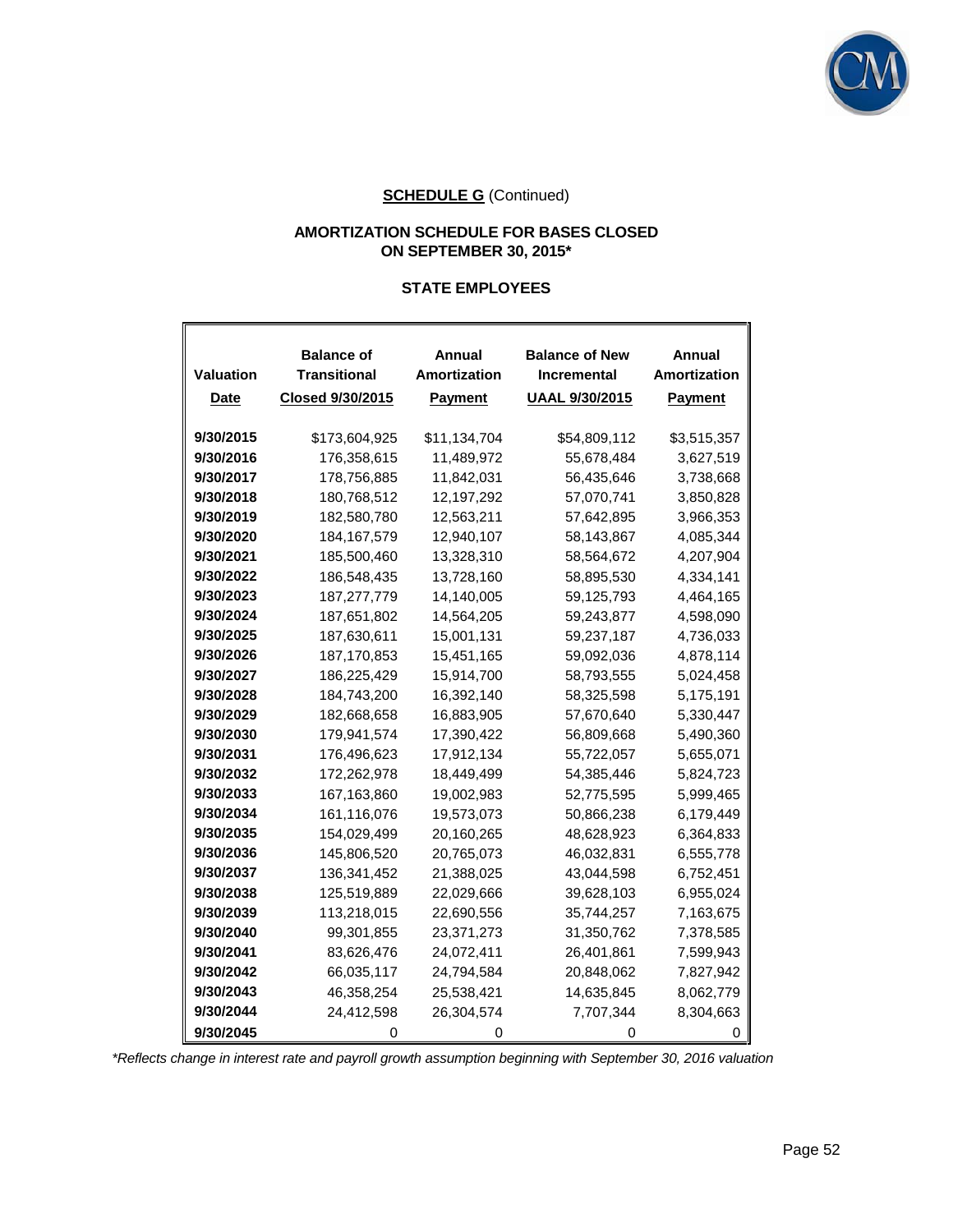

#### **AMORTIZATION SCHEDULE FOR BASES CLOSED ON SEPTEMBER 30, 2015\***

#### **STATE POLICE**

| <b>Valuation</b><br>Date | <b>Balance of</b><br>Transitional<br>Closed 9/30/2015 | Annual<br>Amortization<br><b>Payment</b> | <b>Balance of New</b><br>Incremental<br><b>UAAL 9/30/2015</b> | Annual<br>Amortization<br><b>Payment</b> |
|--------------------------|-------------------------------------------------------|------------------------------------------|---------------------------------------------------------------|------------------------------------------|
| 9/30/2015                | \$15,257,841                                          | \$1,355,315                              | \$17,357,914                                                  | \$1,541,859                              |
| 9/30/2016                | 15,123,154                                            | 985,291                                  | 17,204,688                                                    | 1,120,906                                |
| 9/30/2017                | 15,328,811                                            | 1,015,481                                | 17,438,652                                                    | 1,155,251                                |
| 9/30/2018                | 15,501,312                                            | 1,045,946                                | 17,634,896                                                    | 1,189,908                                |
| 9/30/2019                | 15,656,719                                            | 1,077,324                                | 17,811,692                                                    | 1,225,606                                |
| 9/30/2020                | 15,792,790                                            | 1,109,644                                | 17,966,493                                                    | 1,262,374                                |
| 9/30/2021                | 15,907,088                                            | 1,142,933                                | 18,096,522                                                    | 1,300,245                                |
| 9/30/2022                | 15,996,954                                            | 1,177,221                                | 18,198,757                                                    | 1,339,252                                |
| 9/30/2023                | 16,059,497                                            | 1,212,538                                | 18,269,909                                                    | 1,379,430                                |
| 9/30/2024                | 16,091,570                                            | 1,248,914                                | 18,306,396                                                    | 1,420,813                                |
| 9/30/2025                | 16,089,753                                            | 1,286,381                                | 18,304,329                                                    | 1,463,437                                |
| 9/30/2026                | 16,050,328                                            | 1,324,973                                | 18,259,478                                                    | 1,507,340                                |
| 9/30/2027                | 15,969,256                                            | 1,364,722                                | 18, 167, 247                                                  | 1,552,561                                |
| 9/30/2028                | 15,842,151                                            | 1,405,663                                | 18,022,648                                                    | 1,599,137                                |
| 9/30/2029                | 15,664,254                                            | 1,447,833                                | 17,820,265                                                    | 1,647,112                                |
| 9/30/2030                | 15,430,401                                            | 1,491,268                                | 17,554,224                                                    | 1,696,525                                |
| 9/30/2031                | 15,134,988                                            | 1,536,006                                | 17,218,152                                                    | 1,747,421                                |
| 9/30/2032                | 14,771,944                                            | 1,582,087                                | 16,805,138                                                    | 1,799,843                                |
| 9/30/2033                | 14,334,683                                            | 1,629,549                                | 16,307,693                                                    | 1,853,839                                |
| 9/30/2034                | 13,816,071                                            | 1,678,436                                | 15,717,700                                                    | 1,909,454                                |
| 9/30/2035                | 13,208,381                                            | 1,728,789                                | 15,026,368                                                    | 1,966,737                                |
| 9/30/2036                | 12,503,242                                            | 1,780,652                                | 14,224,174                                                    | 2,025,739                                |
| 9/30/2037                | 11,691,591                                            | 1,834,072                                | 13,300,809                                                    | 2,086,512                                |
| 9/30/2038                | 10,763,617                                            | 1,889,094                                | 12,245,109                                                    | 2,149,107                                |
| 9/30/2039                | 9,708,703                                             | 1,945,767                                | 11,044,998                                                    | 2,213,580                                |
| 9/30/2040                | 8,515,361                                             | 2,004,140                                | 9,687,406                                                     | 2,279,988                                |
| 9/30/2041                | 7,171,161                                             | 2,064,264                                | 8,158,192                                                     | 2,348,387                                |
| 9/30/2042                | 5,662,662                                             | 2,126,192                                | 6,442,064                                                     | 2,418,839                                |
| 9/30/2043                | 3,975,326                                             | 2,189,978                                | 4,522,486                                                     | 2,491,404                                |
| 9/30/2044                | 2,093,436                                             | 2,255,677                                | 2,381,574                                                     | 2,566,146                                |
| 9/30/2045                | 0                                                     | 0                                        | 0                                                             |                                          |

*\*Amortization method is level dollar for 9/30/2015. Amortization method is level percent of payroll for other years. Reflects change in interest rate and payroll growth assumption beginning with September 30, 2016 valuation.*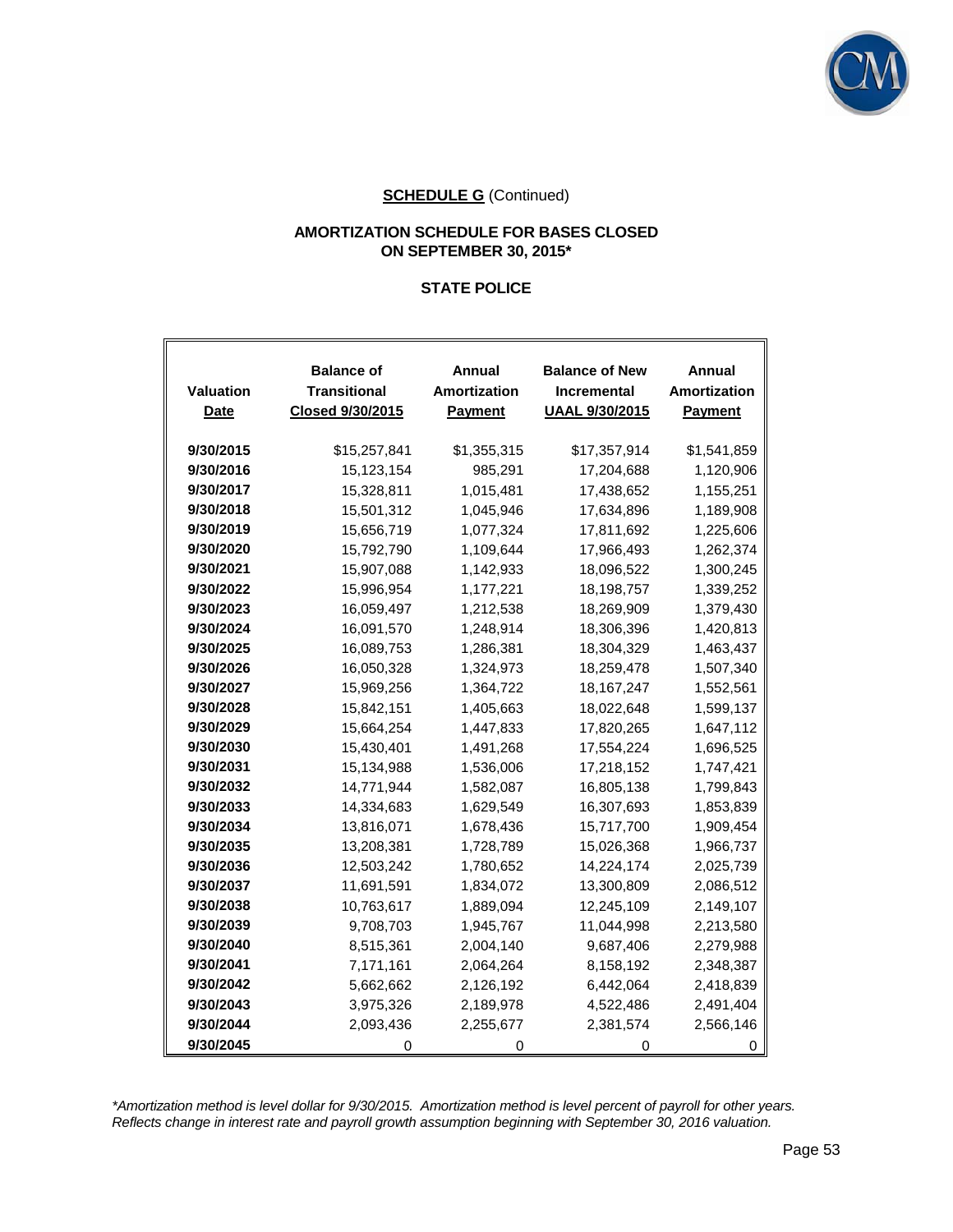

### **AMORTIZATION SCHEDULE FOR BASES CLOSED ON SEPTEMBER 30, 2016**

#### **STATE EMPLOYEES**

 $\mathbf{r}$ 

| Valuation<br>Date | <b>Balance of</b><br><b>Transitional</b><br>Closed 9/30/2016 | Annual<br>Amortization<br><b>Payment</b> | <b>Balance of New</b><br><b>Incremental</b><br><b>UAAL 9/30/2016</b> | Annual<br><b>Amortization</b><br><b>Payment</b> |
|-------------------|--------------------------------------------------------------|------------------------------------------|----------------------------------------------------------------------|-------------------------------------------------|
| 9/30/2016         | \$176,358,615                                                | \$11,304,992                             | \$109,513,946                                                        | \$7,020,096                                     |
| 9/30/2017         | 178,941,864                                                  | 11,651,569                               | 111,118,075                                                          | 7,235,310                                       |
| 9/30/2018         | 181,158,289                                                  | 12,001,116                               | 112,494,413                                                          | 7,452,369                                       |
| 9/30/2019         | 183,196,941                                                  | 12,361,149                               | 113,760,361                                                          | 7,675,941                                       |
| 9/30/2020         | 185,033,555                                                  | 12,731,984                               | 114,900,848                                                          | 7,906,219                                       |
| 9/30/2021         | 186,641,671                                                  | 13,113,943                               | 115,899,445                                                          | 8,143,405                                       |
| 9/30/2022         | 187,992,458                                                  | 13,507,362                               | 116,738,247                                                          | 8,387,707                                       |
| 9/30/2023         | 189,054,511                                                  | 13,912,583                               | 117,397,754                                                          | 8,639,339                                       |
| 9/30/2024         | 189,793,653                                                  | 14,329,960                               | 117,856,741                                                          | 8,898,519                                       |
| 9/30/2025         | 190,172,701                                                  | 14,759,859                               | 118,092,120                                                          | 9,165,474                                       |
| 9/30/2026         | 190,151,226                                                  | 15,202,655                               | 118,078,785                                                          | 9,440,439                                       |
| 9/30/2027         | 189,685,291                                                  | 15,658,734                               | 117,789,452                                                          | 9,723,652                                       |
| 9/30/2028         | 188,727,167                                                  | 16,128,496                               | 117,194,482                                                          | 10,015,361                                      |
| 9/30/2029         | 187,225,027                                                  | 16,612,351                               | 116,261,694                                                          | 10,315,822                                      |
| 9/30/2030         | 185,122,615                                                  | 17,110,722                               | 114,956,153                                                          | 10,625,297                                      |
| 9/30/2031         | 182,358,896                                                  | 17,624,044                               | 113,239,958                                                          | 10,944,056                                      |
| 9/30/2032         | 178,867,666                                                  | 18, 152, 765                             | 111,071,999                                                          | 11,272,378                                      |
| 9/30/2033         | 174,577,145                                                  | 18,697,348                               | 108,407,701                                                          | 11,610,549                                      |
| 9/30/2034         | 169,409,526                                                  | 19,258,268                               | 105,198,748                                                          | 11,958,865                                      |
| 9/30/2035         | 163,280,496                                                  | 19,836,016                               | 101,392,786                                                          | 12,317,631                                      |
| 9/30/2036         | 156,098,719                                                  | 20,431,097                               | 96,933,096                                                           | 12,687,160                                      |
| 9/30/2037         | 147,765,273                                                  | 21,044,030                               | 91,758,251                                                           | 13,067,775                                      |
| 9/30/2038         | 138,173,051                                                  | 21,675,350                               | 85,801,741                                                           | 13,459,808                                      |
| 9/30/2039         | 127,206,113                                                  | 22,325,611                               | 78,991,568                                                           | 13,863,603                                      |
| 9/30/2040         | 114,738,975                                                  | 22,995,379                               | 71,249,811                                                           | 14,279,511                                      |
| 9/30/2041         | 100,635,867                                                  | 23,685,241                               | 62,492,161                                                           | 14,707,896                                      |
| 9/30/2042         | 84,749,906                                                   | 24,395,798                               | 52,627,407                                                           | 15,149,133                                      |
| 9/30/2043         | 66,922,225                                                   | 25,127,672                               | 41,556,898                                                           | 15,603,607                                      |
| 9/30/2044         | 46,981,026                                                   | 25,881,502                               | 29,173,951                                                           | 16,071,715                                      |
| 9/30/2045         | 24,740,553                                                   | 26,657,946                               | 15,363,217                                                           | 16,553,866                                      |
| 9/30/2046         | 0                                                            | 0                                        | O                                                                    | 0                                               |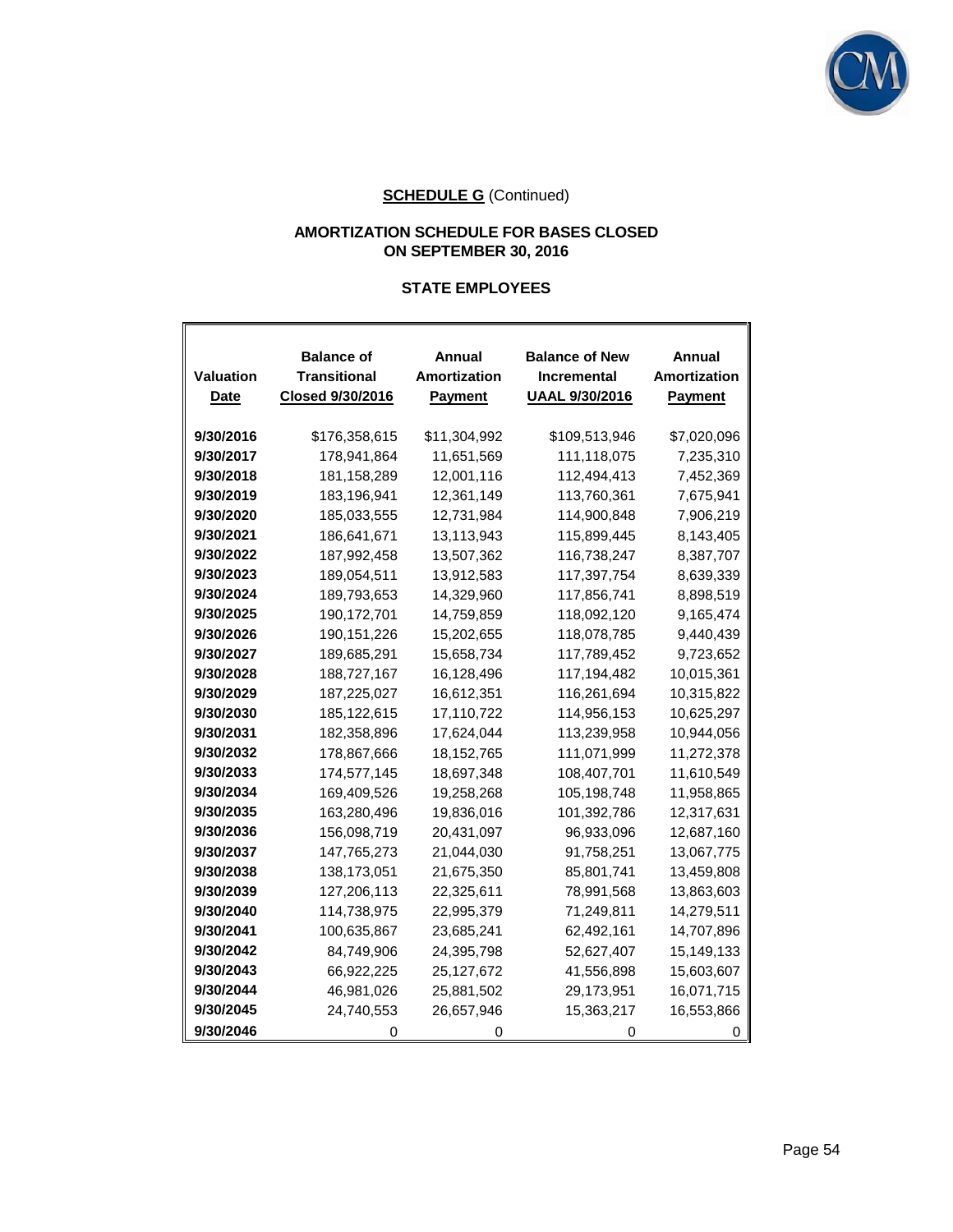

### **AMORTIZATION SCHEDULE FOR BASES CLOSED ON SEPTEMBER 30, 2016**

# **STATE POLICE**

| <b>Valuation</b> | <b>Balance of</b><br><b>Transitional</b> | Annual<br>Amortization | <b>Balance of New</b><br>Incremental | Annual<br>Amortization |
|------------------|------------------------------------------|------------------------|--------------------------------------|------------------------|
| <b>Date</b>      | Closed 9/30/2016                         | <b>Payment</b>         | <b>UAAL 9/30/2016</b>                | Payment                |
|                  |                                          |                        |                                      |                        |
| 9/30/2016        | \$15,123,154                             | \$969,429              | \$28,385,997                         | \$1,819,608            |
| 9/30/2017        | 15,344,673                               | 999,149                | 28,801,787                           | 1,875,391              |
| 9/30/2018        | 15,534,737                               | 1,029,123              | 29,158,534                           | 1,931,653              |
| 9/30/2019        | 15,709,556                               | 1,059,997              | 29,486,667                           | 1,989,603              |
| 9/30/2020        | 15,867,050                               | 1,091,797              | 29,782,281                           | 2,049,291              |
| 9/30/2021        | 16,004,949                               | 1,124,551              | 30,041,118                           | 2,110,769              |
| 9/30/2022        | 16,120,782                               | 1,158,287              | 30,258,535                           | 2,174,092              |
| 9/30/2023        | 16,211,856                               | 1,193,036              | 30,429,479                           | 2,239,315              |
| 9/30/2024        | 16,275,239                               | 1,228,827              | 30,548,448                           | 2,306,495              |
| 9/30/2025        | 16,307,743                               | 1,265,692              | 30,609,458                           | 2,375,690              |
| 9/30/2026        | 16,305,902                               | 1,303,662              | 30,606,002                           | 2,446,960              |
| 9/30/2027        | 16,265,947                               | 1,342,772              | 30,531,007                           | 2,520,369              |
| 9/30/2028        | 16,183,785                               | 1,383,055              | 30,376,791                           | 2,595,980              |
| 9/30/2029        | 16,054,973                               | 1,424,547              | 30,135,012                           | 2,673,859              |
| 9/30/2030        | 15,874,687                               | 1,467,283              | 29,796,616                           | 2,754,075              |
| 9/30/2031        | 15,637,691                               | 1,511,302              | 29,351,779                           | 2,836,698              |
| 9/30/2032        | 15,338,311                               | 1,556,641              | 28,789,844                           | 2,921,798              |
| 9/30/2033        | 14,970,389                               | 1,603,340              | 28,099,258                           | 3,009,452              |
| 9/30/2034        | 14,527,253                               | 1,651,440              | 27,267,499                           | 3,099,736              |
| 9/30/2035        | 14,001,675                               | 1,700,984              | 26,280,994                           | 3,192,728              |
| 9/30/2036        | 13,385,821                               | 1,752,013              | 25,125,043                           | 3,288,510              |
| 9/30/2037        | 12,671,209                               | 1,804,574              | 23,783,724                           | 3,387,165              |
| 9/30/2038        | 11,848,655                               | 1,858,711              | 22,239,797                           | 3,488,780              |
| 9/30/2039        | 10,908,214                               | 1,914,472              | 20,474,601                           | 3,593,444              |
| 9/30/2040        | 9,839,129                                | 1,971,906              | 18,467,939                           | 3,701,247              |
| 9/30/2041        | 8,629,755                                | 2,031,063              | 16,197,958                           | 3,812,284              |
| 9/30/2042        | 7,267,498                                | 2,091,995              | 13,641,015                           | 3,926,653              |
| 9/30/2043        | 5,738,734                                | 2,154,755              | 10,771,541                           | 4,044,452              |
| 9/30/2044        | 4,028,730                                | 2,219,398              | 7,561,883                            | 4,165,786              |
| 9/30/2045        | 2,121,559                                | 2,285,980              | 3,982,143                            | 4,290,760              |
| 9/30/2046        | 0                                        | 0                      | 0                                    | Ω                      |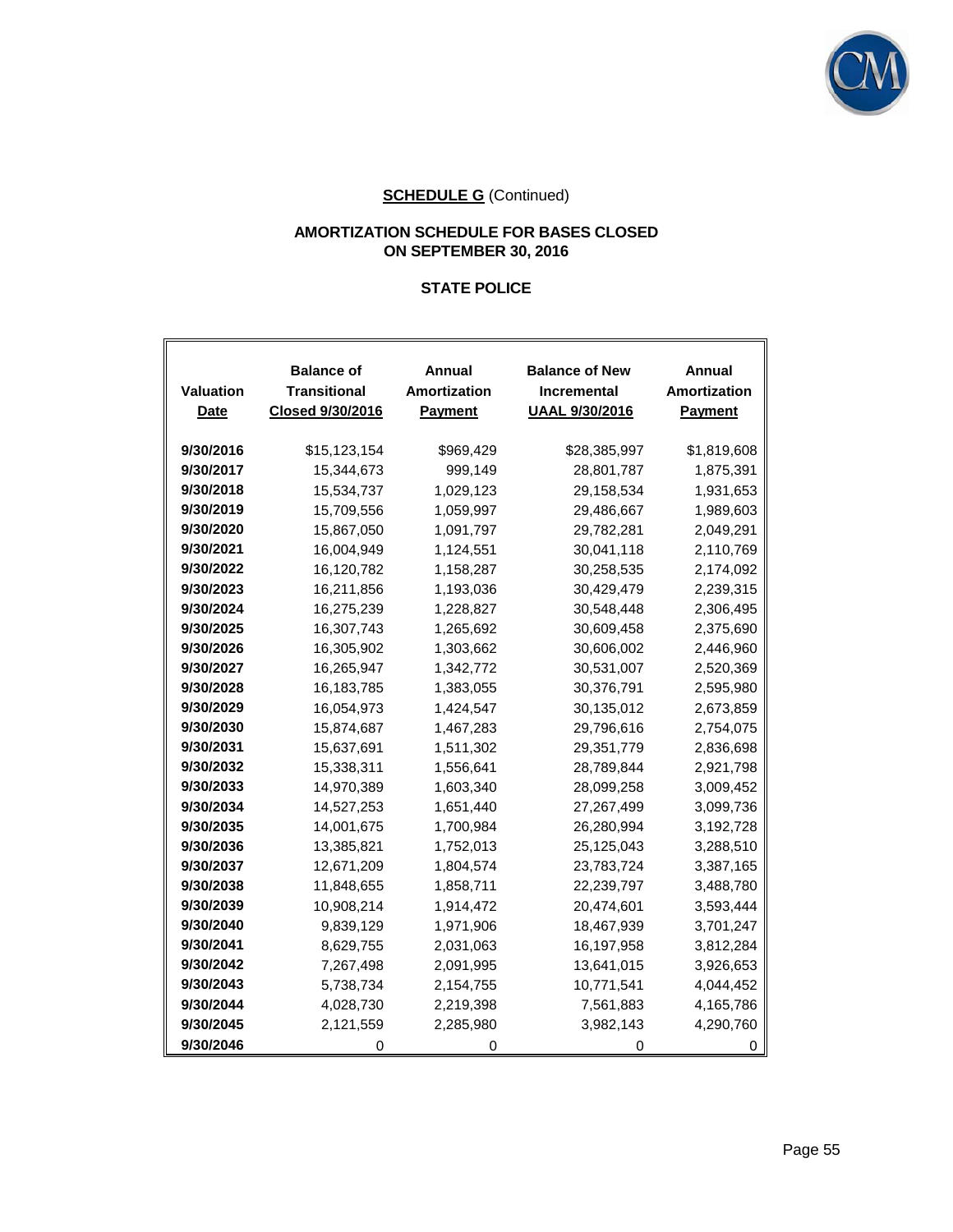

ı,

# **SCHEDULE G** (Continued)

#### **AMORTIZATION SCHEDULE FOR BASES CLOSED ON SEPTEMBER 30, 2017**

#### **STATE EMPLOYEES**

F

| Valuation<br><b>Date</b> | <b>Balance of</b><br>Transitional<br>Closed 9/30/2017 | Annual<br>Amortization<br><b>Payment</b> | <b>Balance of New</b><br><b>Incremental</b><br><b>UAAL 9/30/2016</b> | Annual<br>Amortization<br><b>Payment</b> |
|--------------------------|-------------------------------------------------------|------------------------------------------|----------------------------------------------------------------------|------------------------------------------|
| 9/30/2017                | \$178,941,864                                         | \$11,464,166                             | (\$23,220,938)                                                       | (\$1,487,683)                            |
| 9/30/2018                | 181,345,692                                           | 11,808,091                               | (23, 532, 878)                                                       | (1,532,313)                              |
| 9/30/2019                | 183,591,892                                           | 12,162,334                               | (23, 824, 363)                                                       | (1,578,282)                              |
| 9/30/2020                | 185,657,930                                           | 12,527,204                               | (24,092,469)                                                         | (1,625,631)                              |
| 9/30/2021                | 187,519,216                                           | 12,903,020                               | (24, 334, 004)                                                       | (1,674,400)                              |
| 9/30/2022                | 189,148,935                                           | 13,290,111                               | (24.545.489)                                                         | (1,724,632)                              |
| 9/30/2023                | 190,517,866                                           | 13,688,814                               | (24, 723, 133)                                                       | (1,776,371)                              |
| 9/30/2024                | 191,594,187                                           | 14,099,478                               | (24, 862, 805)                                                       | (1,829,662)                              |
| 9/30/2025                | 192,343,258                                           | 14,522,463                               | (24,960,010)                                                         | (1,884,552)                              |
| 9/30/2026                | 192,727,398                                           | 14,958,136                               | (25,009,859)                                                         | (1,941,088)                              |
| 9/30/2027                | 192,705,635                                           | 15,406,881                               | (25,007,035)                                                         | (1,999,321)                              |
| 9/30/2028                | 192,233,441                                           | 15,869,087                               | (24, 945, 759)                                                       | (2,059,301)                              |
| 9/30/2029                | 191,262,446                                           | 16,345,160                               | (24, 819, 754)                                                       | (2, 121, 079)                            |
| 9/30/2030                | 189,740,125                                           | 16,835,514                               | (24, 622, 206)                                                       | (2, 184, 712)                            |
| 9/30/2031                | 187,609,471                                           | 17,340,580                               | (24, 345, 715)                                                       | (2,250,253)                              |
| 9/30/2032                | 184,808,625                                           | 17,860,797                               | (23, 982, 255)                                                       | (2,317,761)                              |
| 9/30/2033                | 181,270,496                                           | 18,396,621                               | (23, 523, 119)                                                       | (2,387,294)                              |
| 9/30/2034                | 176,922,339                                           | 18,948,520                               | (22,958,867)                                                         | (2,458,912)                              |
| 9/30/2035                | 171,685,300                                           | 19,516,975                               | (22, 279, 267)                                                       | (2,532,680)                              |
| 9/30/2036                | 165,473,936                                           | 20,102,485                               | (21, 473, 230)                                                       | (2,608,660)                              |
| 9/30/2037                | 158,195,681                                           | 20,705,559                               | (20, 528, 746)                                                       | (2,686,920)                              |
| 9/30/2038                | 149,750,287                                           | 21,326,726                               | (19, 432, 803)                                                       | (2,767,528)                              |
| 9/30/2039                | 140,029,209                                           | 21,966,528                               | (18, 171, 318)                                                       | (2,850,554)                              |
| 9/30/2040                | 128,914,944                                           | 22,625,523                               | (16, 729, 041)                                                       | (2,936,070)                              |
| 9/30/2041                | 116,280,329                                           | 23,304,289                               | (15,089,471)                                                         | (3,024,152)                              |
| 9/30/2042                | 101,987,766                                           | 24,003,418                               | (13, 234, 754)                                                       | (3, 114, 877)                            |
| 9/30/2043                | 85,888,400                                            | 24,723,521                               | (11, 145, 570)                                                       | (3,208,323)                              |
| 9/30/2044                | 67,821,230                                            | 25,465,226                               | (8,801,029)                                                          | (3,304,573)                              |
| 9/30/2045                | 47,612,149                                            | 26,229,183                               | (6, 178, 535)                                                        | (3,403,710)                              |
| 9/30/2046                | 25,072,908                                            | 27,016,058                               | (3,253,662)                                                          | (3,505,821)                              |
| 9/30/2047                |                                                       |                                          |                                                                      |                                          |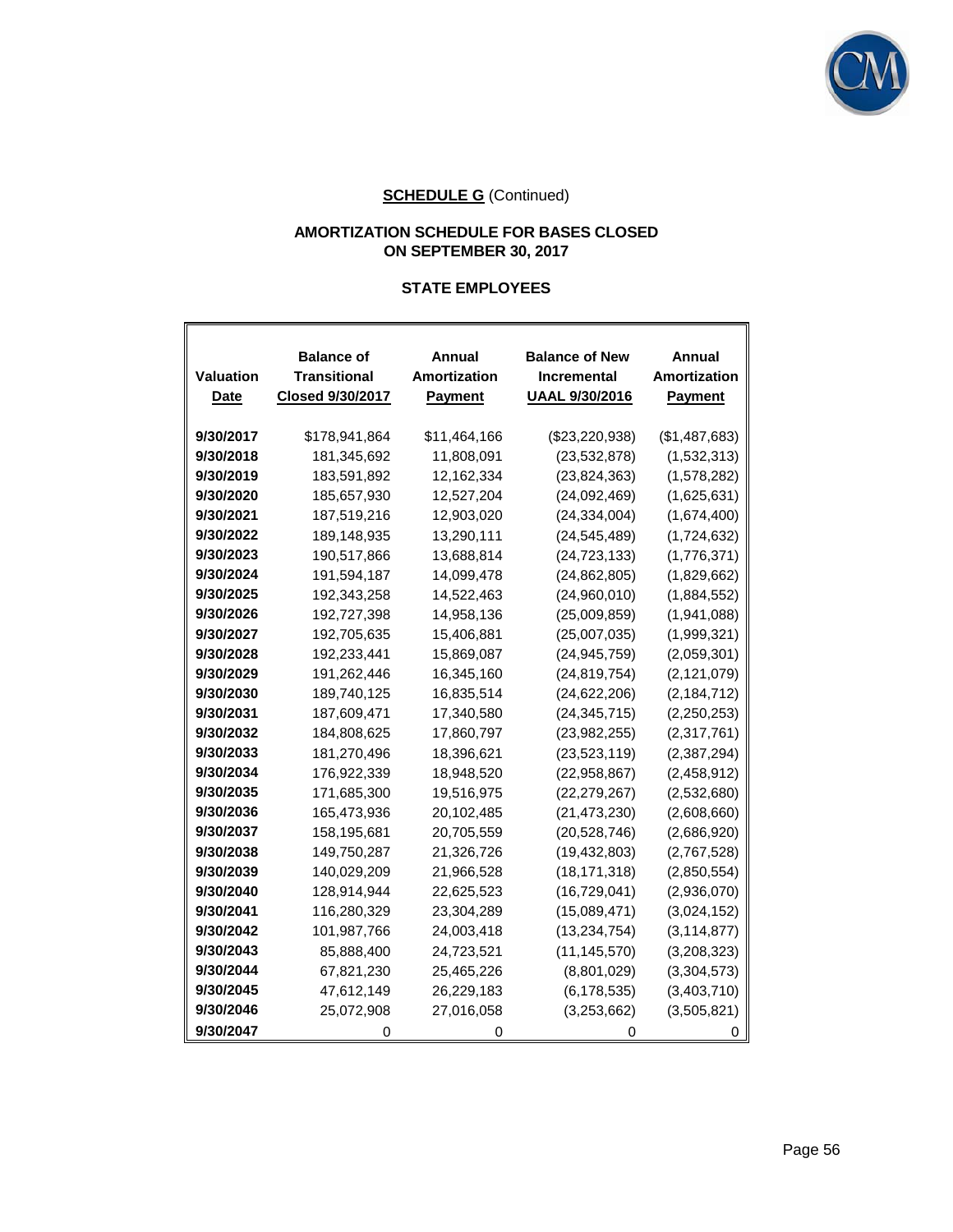

### **AMORTIZATION SCHEDULE FOR BASES CLOSED ON SEPTEMBER 30, 2017**

# **STATE POLICE**

| <b>Valuation</b><br>Date | <b>Balance of</b><br><b>Transitional</b><br>Closed 9/30/2017 | Annual<br>Amortization<br><b>Payment</b> | <b>Balance of New</b><br><b>Incremental</b><br><b>UAAL 9/30/2017</b> | Annual<br>Amortization<br><b>Payment</b> |  |  |
|--------------------------|--------------------------------------------------------------|------------------------------------------|----------------------------------------------------------------------|------------------------------------------|--|--|
|                          |                                                              |                                          |                                                                      |                                          |  |  |
| 9/30/2017                | \$15,344,673                                                 | \$983,078                                | (\$3,209,308)                                                        | (\$205,609)                              |  |  |
| 9/30/2018                | 15,550,807                                                   | 1,012,571                                | (3,252,422)                                                          | (211, 777)                               |  |  |
| 9/30/2019                | 15,743,424                                                   | 1,042,948                                | (3,292,708)                                                          | (218, 131)                               |  |  |
| 9/30/2020                | 15,920,591                                                   | 1,074,236                                | (3,329,762)                                                          | (224, 675)                               |  |  |
| 9/30/2021                | 16,080,201                                                   | 1,106,463                                | (3,363,144)                                                          | (231, 415)                               |  |  |
| 9/30/2022                | 16,219,953                                                   | 1,139,657                                | (3,392,373)                                                          | (238, 357)                               |  |  |
| 9/30/2023                | 16,337,342                                                   | 1,173,847                                | (3,416,925)                                                          | (245, 508)                               |  |  |
| 9/30/2024                | 16,429,639                                                   | 1,209,062                                | (3,436,229)                                                          | (252, 873)                               |  |  |
| 9/30/2025                | 16,493,873                                                   | 1,245,334                                | (3,449,663)                                                          | (260, 459)                               |  |  |
| 9/30/2026                | 16,526,814                                                   | 1,282,694                                | (3,456,553)                                                          | (268, 273)                               |  |  |
| 9/30/2027                | 16,524,948                                                   | 1,321,175                                | (3, 456, 162)                                                        | (276, 321)                               |  |  |
| 9/30/2028                | 16,484,456                                                   | 1,360,810                                | (3, 447, 694)                                                        | (284, 611)                               |  |  |
| 9/30/2029                | 16,401,191                                                   | 1,401,635                                | (3,430,279)                                                          | (293, 149)                               |  |  |
| 9/30/2030                | 16,270,649                                                   | 1,443,684                                | (3,402,976)                                                          | (301, 944)                               |  |  |
| 9/30/2031                | 16,087,940                                                   | 1,486,994                                | (3,364,763)                                                          | (311,002)                                |  |  |
| 9/30/2032                | 15,847,761                                                   | 1,531,604                                | (3,314,530)                                                          | (320, 332)                               |  |  |
| 9/30/2033                | 15,544,359                                                   | 1,577,552                                | (3,251,074)                                                          | (329, 942)                               |  |  |
| 9/30/2034                | 15,171,494                                                   | 1,624,879                                | (3, 173, 090)                                                        | (339, 840)                               |  |  |
| 9/30/2035                | 14,722,406                                                   | 1,673,625                                | (3,079,164)                                                          | (350, 036)                               |  |  |
| 9/30/2036                | 14,189,768                                                   | 1,723,834                                | (2,967,764)                                                          | (360, 537)                               |  |  |
| 9/30/2037                | 13,565,641                                                   | 1,775,549                                | (2,837,229)                                                          | (371, 353)                               |  |  |
| 9/30/2038                | 12,841,429                                                   | 1,828,815                                | (2,685,761)                                                          | (382, 493)                               |  |  |
| 9/30/2039                | 12,007,824                                                   | 1,883,680                                | (2,511,414)                                                          | (393,968)                                |  |  |
| 9/30/2040                | 11,054,751                                                   | 1,940,190                                | (2,312,081)                                                          | (405, 787)                               |  |  |
| 9/30/2041                | 9,971,304                                                    | 1,998,396                                | (2,085,480)                                                          | (417, 961)                               |  |  |
| 9/30/2042                | 8,745,684                                                    | 2,058,348                                | (1,829,144)                                                          | (430, 500)                               |  |  |
| 9/30/2043                | 7,365,126                                                    | 2,120,098                                | (1,540,403)                                                          | (443, 415)                               |  |  |
| 9/30/2044                | 5,815,825                                                    | 2,183,701                                | (1,216,369)                                                          | (456, 717)                               |  |  |
| 9/30/2045                | 4,082,850                                                    | 2,249,212                                | (853, 921)                                                           | (470, 419)                               |  |  |
| 9/30/2046                | 2,150,059                                                    | 2,316,689                                | (449, 681)                                                           | (484, 531)                               |  |  |
| 9/30/2047                | 0                                                            | 0                                        | O                                                                    | O                                        |  |  |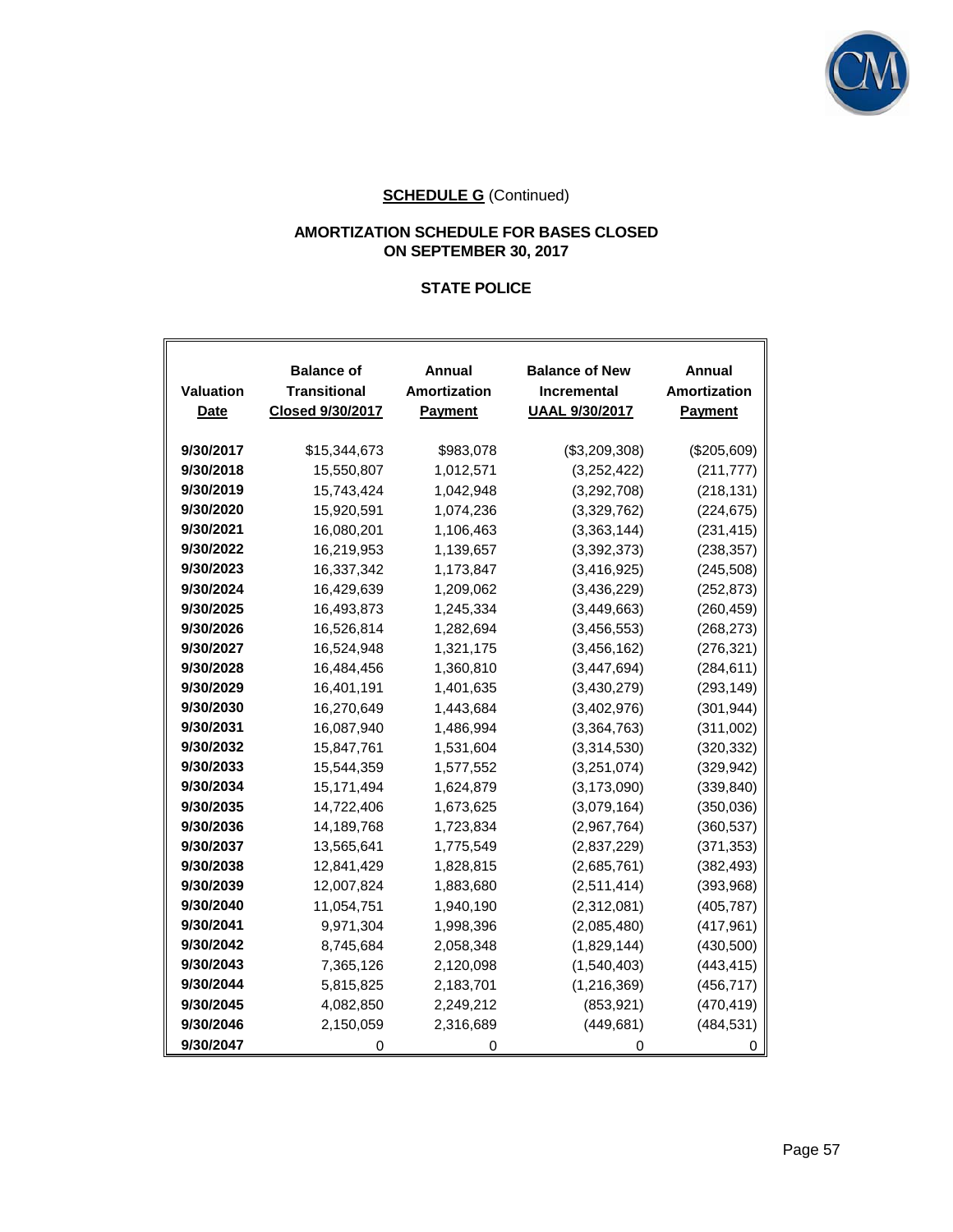

#### **SCHEDULE H**

#### **SUMMARY OF MAIN SYSTEM PROVISIONS AS INTERPRETED FOR VALUATION PURPOSES**

The Employees' Retirement System of Alabama was established on October 1, 1945. The valuation took into account amendments to the System effective through the valuation date. There is a new tier (Tier II) of benefits for all members initially joining the System on and after January 1, 2013. Act 2013-67 provides that State policemen hired on or after January 1, 2015 will no longer be eligible for benefits under the code section covering State policemen, but instead will be covered under the provisions pertaining to State employees who are law enforcement officers. The following summary describes the main benefit and contribution provisions of the System as interpreted for the valuation.

### 1 – DEFINITIONS

Average Final Compensation – the average compensation of a member for:

- Tier 1 the 3 highest years in the last 10 years of creditable service
- Tier 2 the 5 highest years in the last 10 years of creditable service

Membership Service – all service rendered while a member of the Retirement System and for which contributions are made.

Creditable Service – the sum of membership service, prior service, and any other previous service established as creditable in accordance with the provisions of the retirement law.

Annuity – payments for life derived from accumulated contributions of a member.

Pension – payments for life derived from the accumulated contributions of an employer.

Retirement Allowance – the sum of the annuity and pension payments.

#### 2 - BENEFITS

#### MEMBERS CLASSIFIED OTHER THAN STATE POLICEMEN

Service Retirement Allowance

Condition for Allowance

Tier I **A** retirement allowance is payable upon the request of any member who has completed 25 years of creditable service,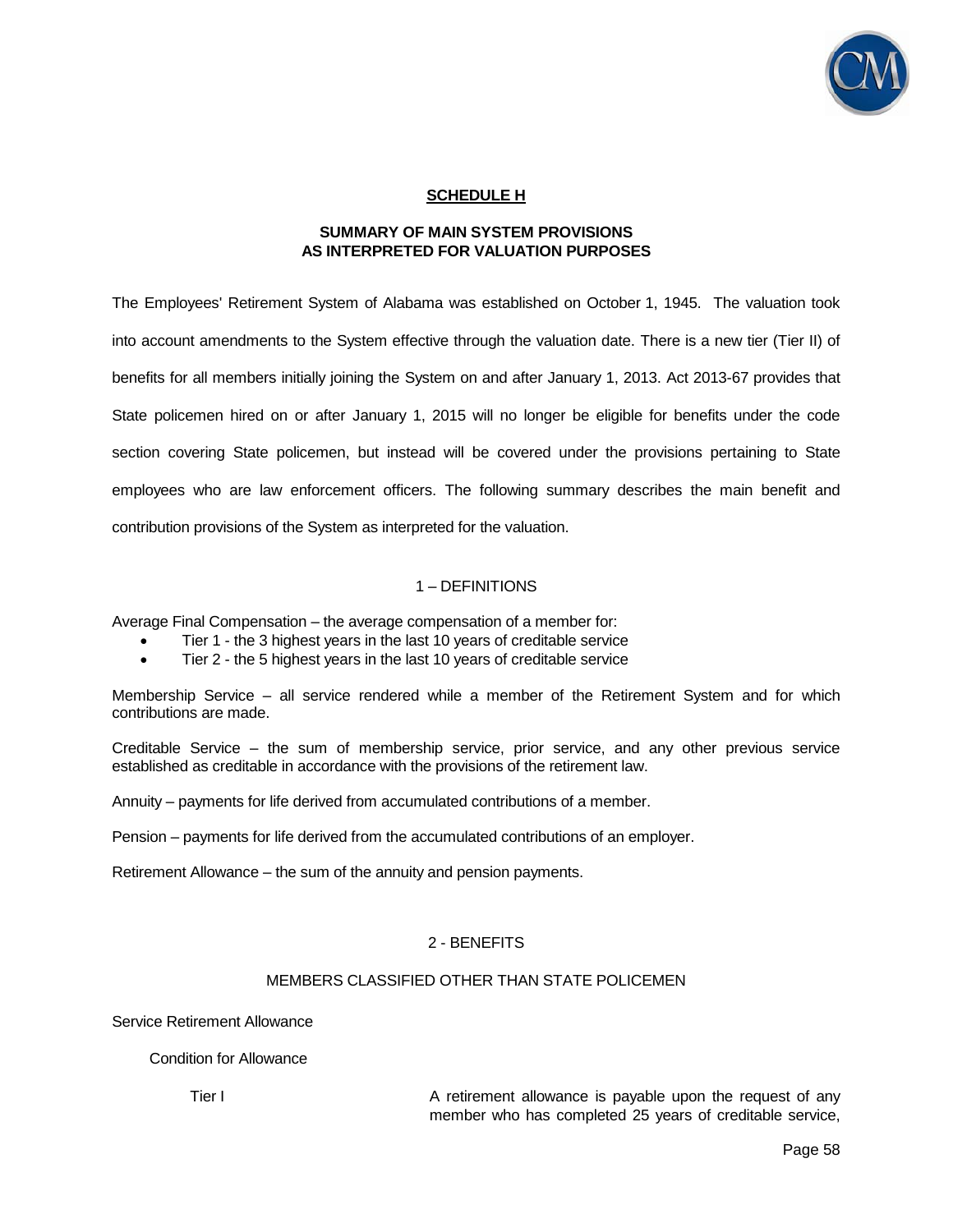

|                                        | (except for employees of local employers who did not elect<br>25-year retirement), or who has attained age 60 and<br>completed at least 10 years of creditable service.                                                                                                                                                                                                                                                                              |
|----------------------------------------|------------------------------------------------------------------------------------------------------------------------------------------------------------------------------------------------------------------------------------------------------------------------------------------------------------------------------------------------------------------------------------------------------------------------------------------------------|
| Tier II                                | A retirement allowance is payable upon the request of any<br>member who has attained age 62 and completed at least 10<br>years of creditable service (age 56 with 10 years of<br>creditable service for a full-time certified firefighter, police<br>officer or correctional officer).                                                                                                                                                               |
| <b>Amount of Allowance</b>             |                                                                                                                                                                                                                                                                                                                                                                                                                                                      |
| Tier I                                 | Upon service retirement a member receives a retirement<br>allowance equal to 2.0125% of the member's average final<br>compensation multiplied by the number of years of his<br>creditable service. At retirement, a member receives one<br>additional year of creditable service in determining the<br>retirement allowance for each five years of service as a full-<br>time certified firefighter, police officer or correctional officer.         |
| Tier II                                | Upon service retirement a member receives a retirement<br>allowance equal to 1.65% of the member's average final<br>compensation multiplied by the number of years of<br>creditable service. The benefit is capped at 80% of the<br>member's average final compensation.                                                                                                                                                                             |
| <b>Disability Retirement Allowance</b> |                                                                                                                                                                                                                                                                                                                                                                                                                                                      |
| <b>Condition for Allowance</b>         | A disability retirement allowance may be granted to a<br>member who has 10 or more years of creditable service and<br>becomes permanently incapacitated for duty before reaching<br>eligibility for service retirement.                                                                                                                                                                                                                              |
| <b>Amount of Allowance</b>             |                                                                                                                                                                                                                                                                                                                                                                                                                                                      |
| Tier I                                 | Upon retirement for disability, a member receives a<br>retirement allowance equal to 2.0125% of the member's<br>average final compensation multiplied by the number of years<br>of his creditable service. At retirement, a member receives<br>one additional year of creditable service in determining the<br>retirement allowance for each five years of service as a full-<br>time certified firefighter, police officer or correctional officer. |
| Tier II                                | Upon disability retirement a member receives a retirement<br>allowance equal to 1.65% of the member's average final<br>compensation multiplied by the number of years of creditable<br>service. The benefit is capped at 80% of the member's<br>average final compensation.                                                                                                                                                                          |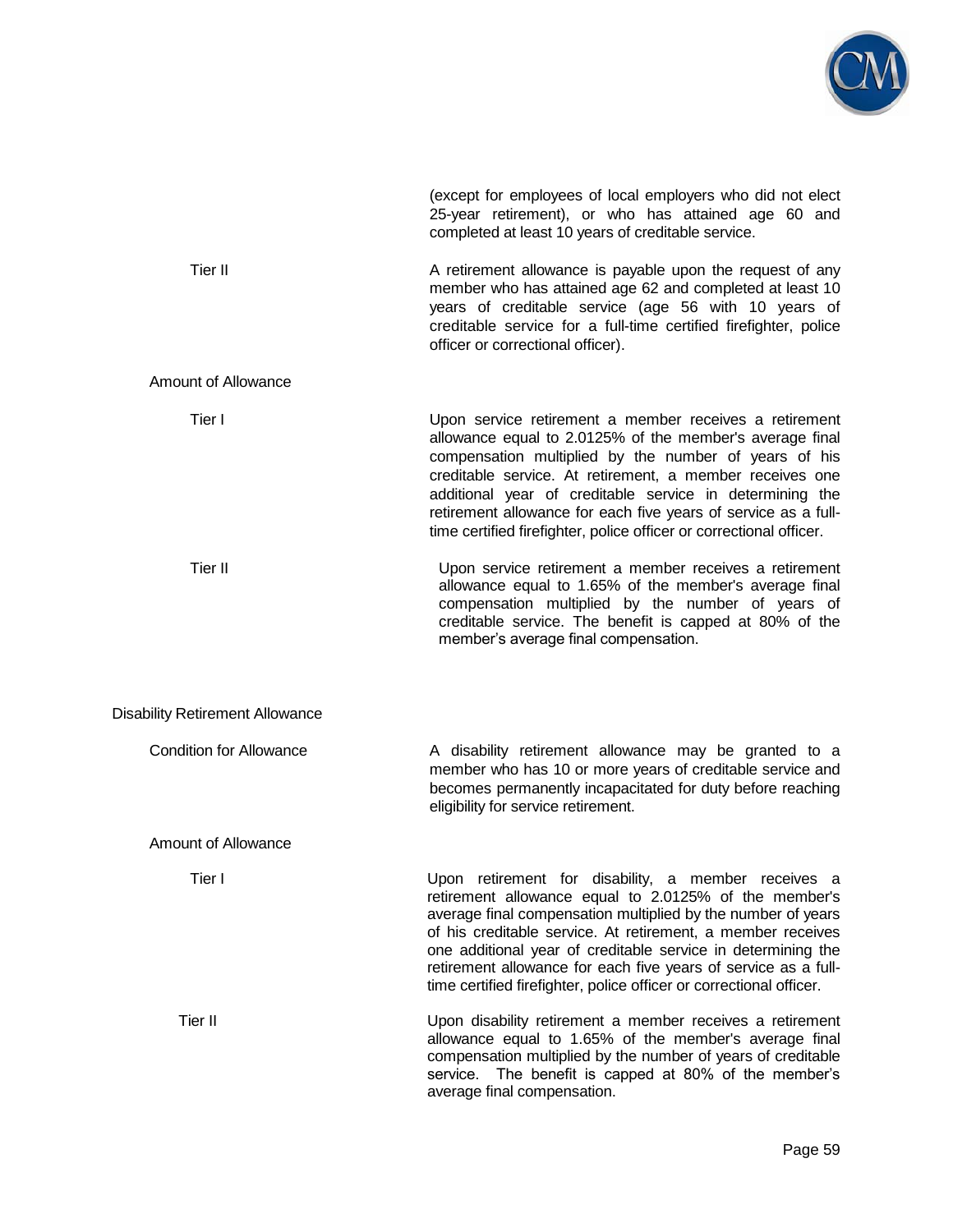

Benefits Payable on

Separation from Service **Any member** who withdraws from service is entitled to receive a return of member contributions with allowable interest. A member who has completed 10 years of creditable service may, after separation from service, continue in the membership of the System and file for service retirement after reaching age 60 (age 62 for Tier II members).

Benefits Payable upon

Death in Active Service **In the event of the death of a member eligible for service** retirement, the designated beneficiary may elect: (1) to exercise option 3 as defined below under "Special Privileges at Retirement – All Employees" or (2) to receive a return of member contributions and total interest earned plus a death benefit payable from the pre-retirement death benefit fund equal to the salary on which the member made retirement contributions for the previous fiscal year (October 1 – September 30).\*

> In the event of the death of a member with more than one year of service who is not eligible for retirement, the designated beneficiary shall receive a return of member contributions and total interest earned. Also, the designated beneficiary shall receive an additional death benefit payable from the pre-retirement death benefit fund equal to the salary on which their retirement contributions were made for the previous fiscal year (October 1 – September 30).\*

> In the event of a job-related death of a member at any age with less than 1 year of service, the designated beneficiary shall receive the return of member contributions and total earned interest plus a death benefit payable from the preretirement death benefit fund equal to the annual earnable compensation of the member at the time death occurs.\*

> In the event of a non job-related death of a member with less than 1 year of service, the beneficiary shall receive the return of member contributions and total interest earned plus a matching death benefit which is limited to a maximum of \$5,000.

> However, if the death occurred more than 180 calendar days after the member's last day in pay status, or if the deceased had applied for a refund of contributions or terminated employment, the lump sum will be the same as if the member had less than one year of service and the death was not job-related.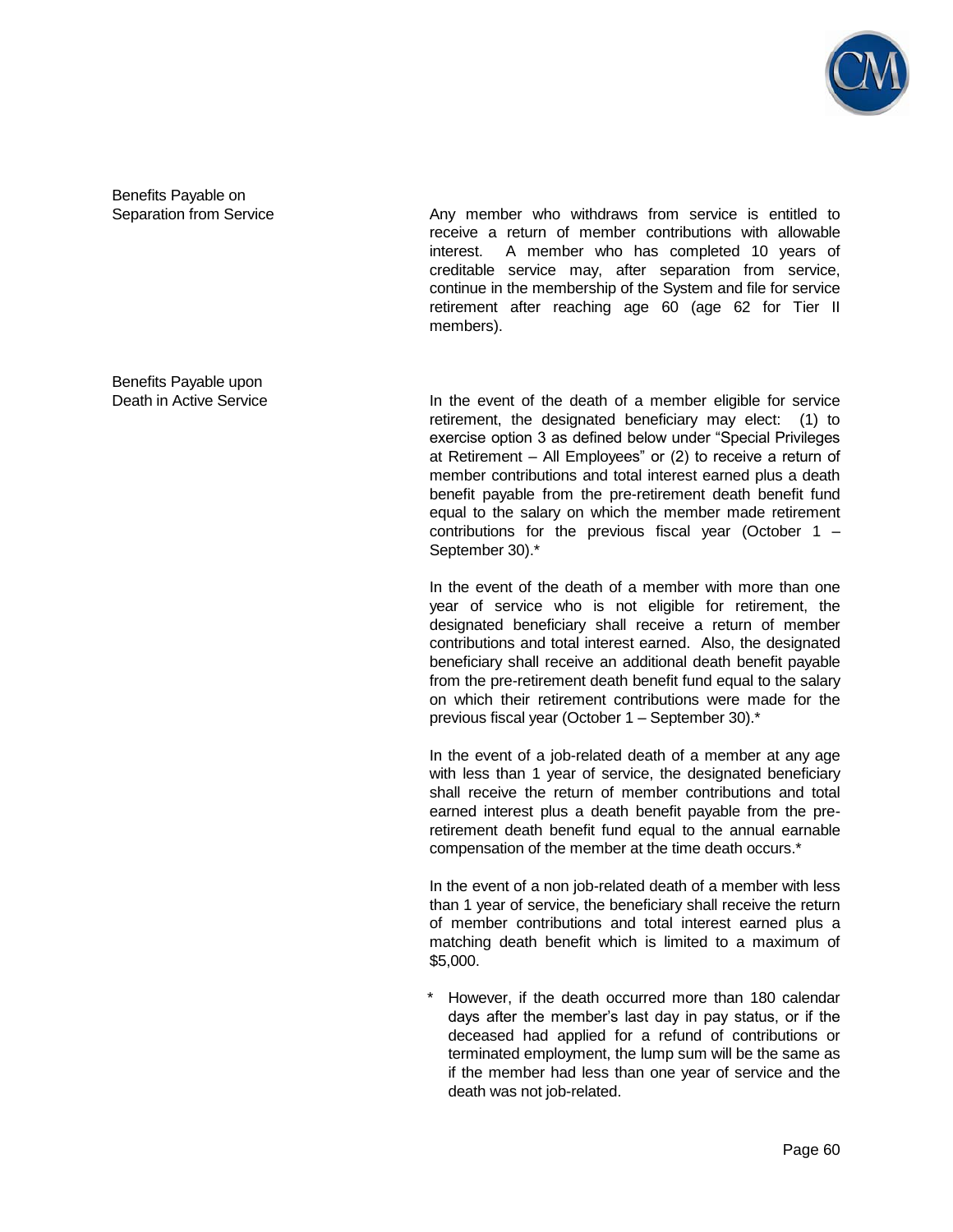

Deferred Retirement Option Plan

(DROP) A member may elect to participate in the Deferred Retirement Option Plan (DROP) upon completion of at least 25 years of service (at least 30 years for employers that did not elect 25 year retirement) of creditable service (excluding sick leave) and attainment of at least 55 years of age. Under the DROP, the member may defer receipt of a retirement allowance and continue employment for a period not to exceed five years, nor to be less than three years. At the end of this period, the member may withdraw from active service and receive the retirement benefit based on his or her years of service credit at the time of enrollment in the DROP, and also receive a payment for the deferred retirement benefits, employee contributions while participating in the DROP, and interest earned on DROP deposits.

> The effect of Act 2011-27 is that no new participants will be allowed to enter DROP with an effective participation date after June 1, 2011.

Member Contributions

Tier I **Prior to October 1, 2011, regular members contributed 5.0%** of salary. Full-time certified police officers, firefighters and correctional officers contributed 6.0% of salary. DROP participants continue to contribute during the DROP period, but receive a refund of these contributions and regular interest upon retirement.

> Beginning October 1, 2011, the contribution rates were increased to 7.25% for regular members and 8.25% for fulltime certified police officers, firefighters and correctional officers, for all State employees and for local employees whose employers elect to do so.

> Beginning October 1, 2012, the contribution rates were increased to 7.50% for regular members and 8.50% for fulltime certified police officers, firefighters and correctional officers, for all State employees and for local employees whose employers elect to do so.

Tier II **Tier II** Regular members contribute 6% of salary and full-time certified firefighters, police officers and correctional officers contribute 7% of salary.

Both If positive investment performance results in a decrease in the total contribution rate paid by employers and employees participating in the System, the Retirement System of Alabama shall first reduce the employee contribution rate.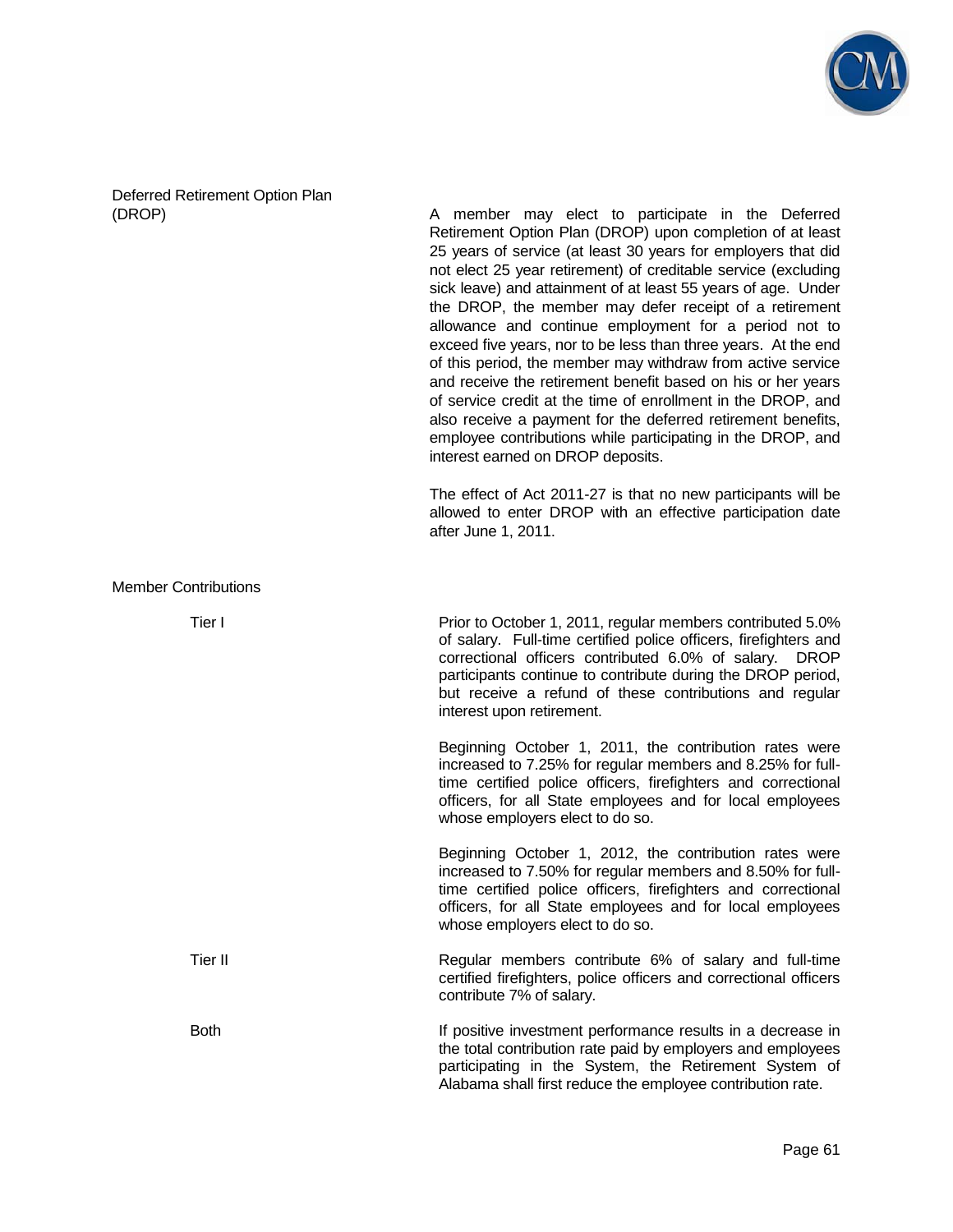

 "Regular Interest" is 4% which is the rate adopted by the Board and applied to the balance in each member's' account every year; however, if a member receives a refund of contributions, the interest rate applied to the refund is lower than the 4% regular rate (Based on Section 36-27-  $16.3(c)(1)$ ).

#### MEMBERS CLASSIFIED AS STATE POLICEMEN

#### Service Retirement Allowance

Condition for Allowance

| Tier I              | A retirement allowance is payable upon the request of any<br>member who has completed 25 years of creditable service or<br>who has attained age 52 and completed at least 10 years of<br>creditable service.                                                                  |
|---------------------|-------------------------------------------------------------------------------------------------------------------------------------------------------------------------------------------------------------------------------------------------------------------------------|
| Tier II             | A retirement allowance is payable upon the request of any<br>member who has attained age 56 and completed at least 10<br>years of creditable service.                                                                                                                         |
| Amount of Allowance |                                                                                                                                                                                                                                                                               |
| Tier I              | Upon service retirement a member receives a retirement<br>allowance equal to 2.875% of the member's average final<br>compensation multiplied by the number of years of his<br>creditable service.                                                                             |
|                     | A member who has attained 20 or more years of creditable<br>service and retires prior to age 60 is eligible to receive a<br>"bonus service credit" up to 4 years as follows:                                                                                                  |
|                     | Age 56 or older – bonus service of 4 years reduced by 1<br>month for each month over the age of 56.                                                                                                                                                                           |
|                     | Age 52 to 56 – bonus service of 4 years.                                                                                                                                                                                                                                      |
|                     | Age 52 or less (disability retirement only) – bonus service<br>of 4 years.                                                                                                                                                                                                    |
|                     | Age 52 or less with 25 or more years of service – bonus<br>service of 4 years.                                                                                                                                                                                                |
| Tier II             | Upon service retirement a member receives a retirement<br>allowance equal to 2.375% of the member's average final<br>compensation multiplied by the number of years of his<br>creditable service. The benefit is capped at 80% of the<br>member's average final compensation. |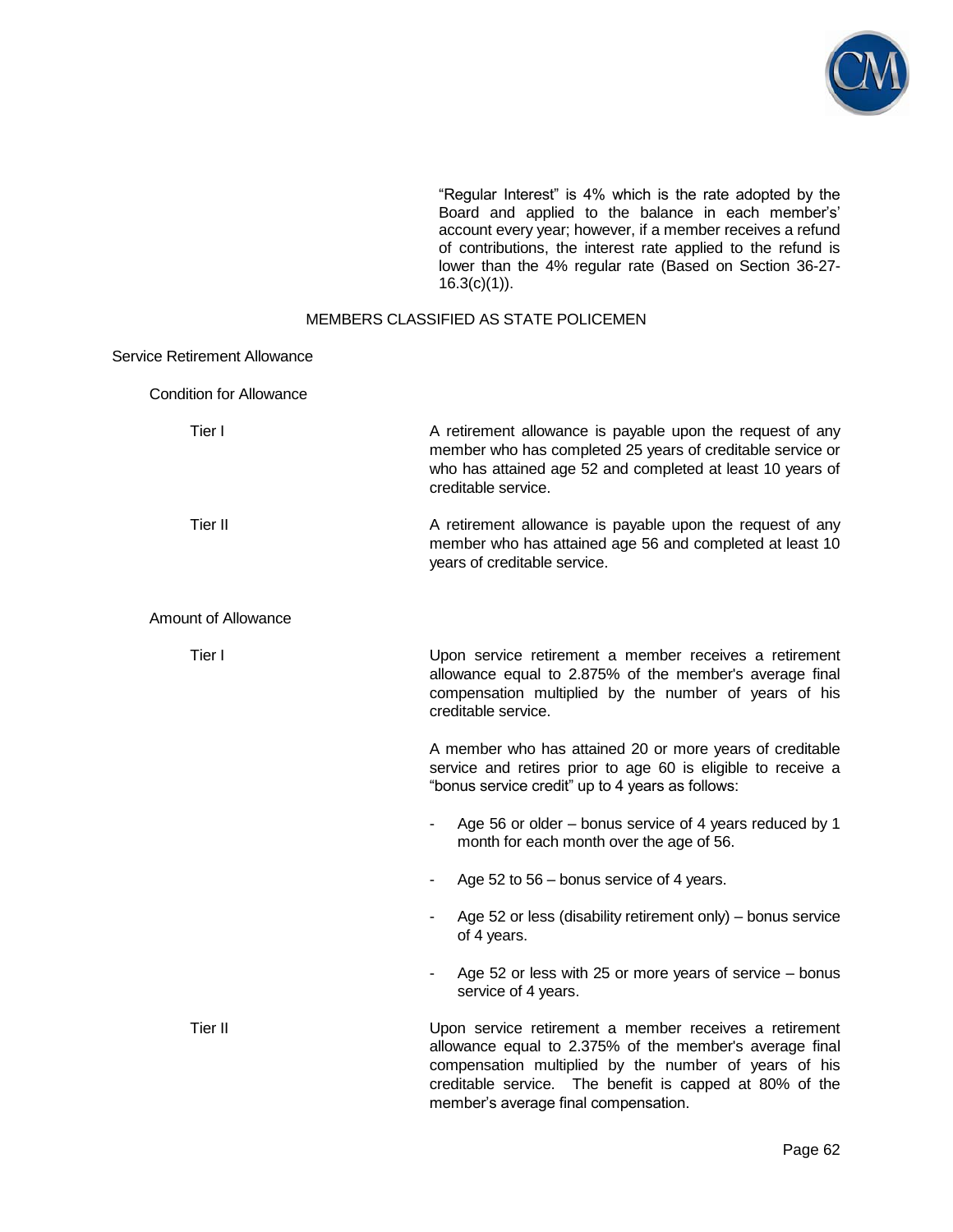

#### Disability Retirement Allowance

| <b>Condition for Allowance</b> | A disability retirement allowance may be granted to a<br>member who has 10 or more years of creditable service or<br>who becomes disabled as a result of his employment in line<br>of duty without regard to his years of creditable service, and<br>who becomes permanently incapacitated, mentally or<br>physically, for the further performance of duty before reaching<br>the minimum age for service retirement.                                                                                                                  |  |  |  |  |  |
|--------------------------------|----------------------------------------------------------------------------------------------------------------------------------------------------------------------------------------------------------------------------------------------------------------------------------------------------------------------------------------------------------------------------------------------------------------------------------------------------------------------------------------------------------------------------------------|--|--|--|--|--|
| <b>Amount of Allowance</b>     |                                                                                                                                                                                                                                                                                                                                                                                                                                                                                                                                        |  |  |  |  |  |
| Tier I                         | Upon retirement for disability, a member receives a<br>retirement allowance equal to 2.875% of the member's<br>average final compensation multiplied by the number of years<br>of his creditable service.                                                                                                                                                                                                                                                                                                                              |  |  |  |  |  |
| Tier II                        | Upon retirement for disability, a member receives a<br>retirement allowance equal to 2.375% of the member's<br>average final compensation multiplied by the number of years<br>of his creditable service. The benefit is capped at 80% of the<br>member's average final compensation.                                                                                                                                                                                                                                                  |  |  |  |  |  |
| Benefits Payable on            |                                                                                                                                                                                                                                                                                                                                                                                                                                                                                                                                        |  |  |  |  |  |
| Separation from Service        | Any member who withdraws from service is entitled to<br>receive a return of member contributions with allowable<br>A member who has completed 10 years of<br>interest.<br>creditable service may, after separation from service,<br>continue in the membership of the System and file for service<br>retirement after reaching age 52 (age 56 for Tier II<br>members).                                                                                                                                                                 |  |  |  |  |  |
| Benefits Payable upon          |                                                                                                                                                                                                                                                                                                                                                                                                                                                                                                                                        |  |  |  |  |  |
| Death in Active Service        | In the event of the death of a member who is eligible for<br>service retirement, the designated beneficiary may elect: (1)<br>to exercise option 3 as defined below under "Special<br>Privileges at Retirement - All Employees" or (2) to receive a<br>return of member contributions and total interest earned plus<br>a death benefit payable from the pre-retirement death benefit<br>fund equal to the salary on which the member made<br>retirement contributions for the previous fiscal year (October<br>1 – September 30). $*$ |  |  |  |  |  |
|                                | In the event of the death of a member with more than one<br>year of service who is not eligible for retirement, the<br>designated beneficiary shall receive a return of member                                                                                                                                                                                                                                                                                                                                                         |  |  |  |  |  |

contributions and total interest earned. Also, the designated beneficiary shall receive an additional death benefit payable from the pre-retirement death benefit fund equal to the salary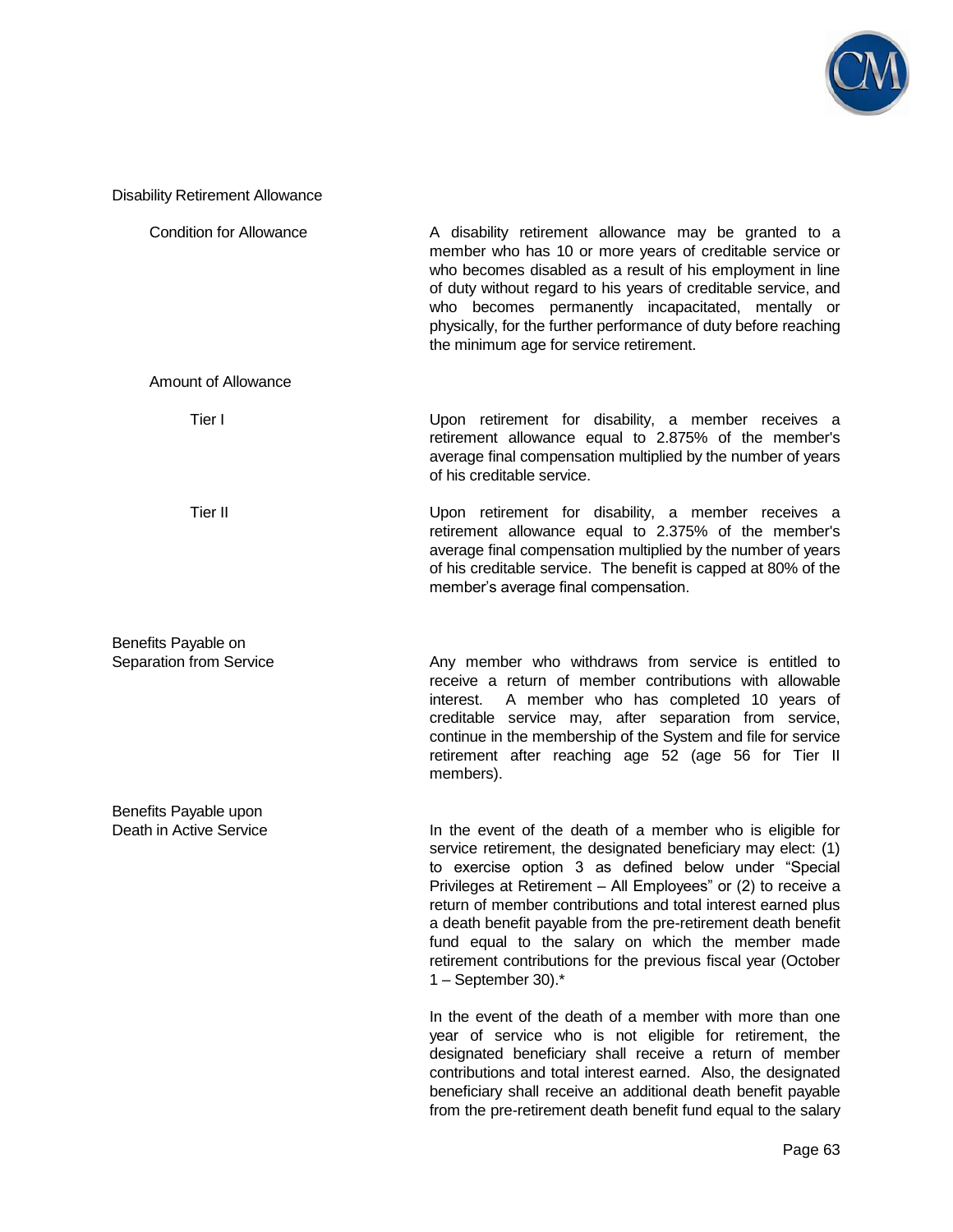

on which their retirement contributions were made for the previous fiscal year (October 1 – September 30).\*

 In the event of a job-related death of a member at any age with less than 1 year of service, the designated beneficiary shall receive the return of member contributions and total earned interest plus a death benefit payable from the preretirement death benefit fund equal to the annual earnable compensation of the member at the time death occurs.\*

 In the event of a non job-related death of a member with less than 1 year of service, the beneficiary shall receive the return of member contributions and total interest earned plus a matching death benefit which is limited to a maximum of \$5,000.

However, if the death occurred more than 180 calendar days after the member's last day in pay status, or if the deceased had applied for a refund of contributions or terminated employment, the lump sum will be the same as if the member had less than one year of service and the death was not job-related.

(DROP) A member may elect to participate in the Deferred Retirement Option Plan (DROP) upon completion of at least 25 years of creditable service (excluding sick leave) and attainment of at least 52 years of age. Under the DROP, the member may defer receipt of a retirement allowance and continue employment for a period not to exceed five years, nor to be less than three years. At the end of this period, the member may withdraw from active service and receive the retirement benefit based on his or her years of service credit at the time of enrollment in the DROP, and also receive a payment for the deferred retirement benefits, employee contributions while participating in the DROP, and interest earned on DROP deposits.

> The effect of Act 2011-27 is that no new participants will be allowed to enter DROP with an effective participation date after June 1, 2011.

Member Contributions Each member contributes 10% of salary. DROP participants continue to contribute during the DROP period, but receive a refund of these contributions with interest upon retirement.

Deferred Retirement Option Plan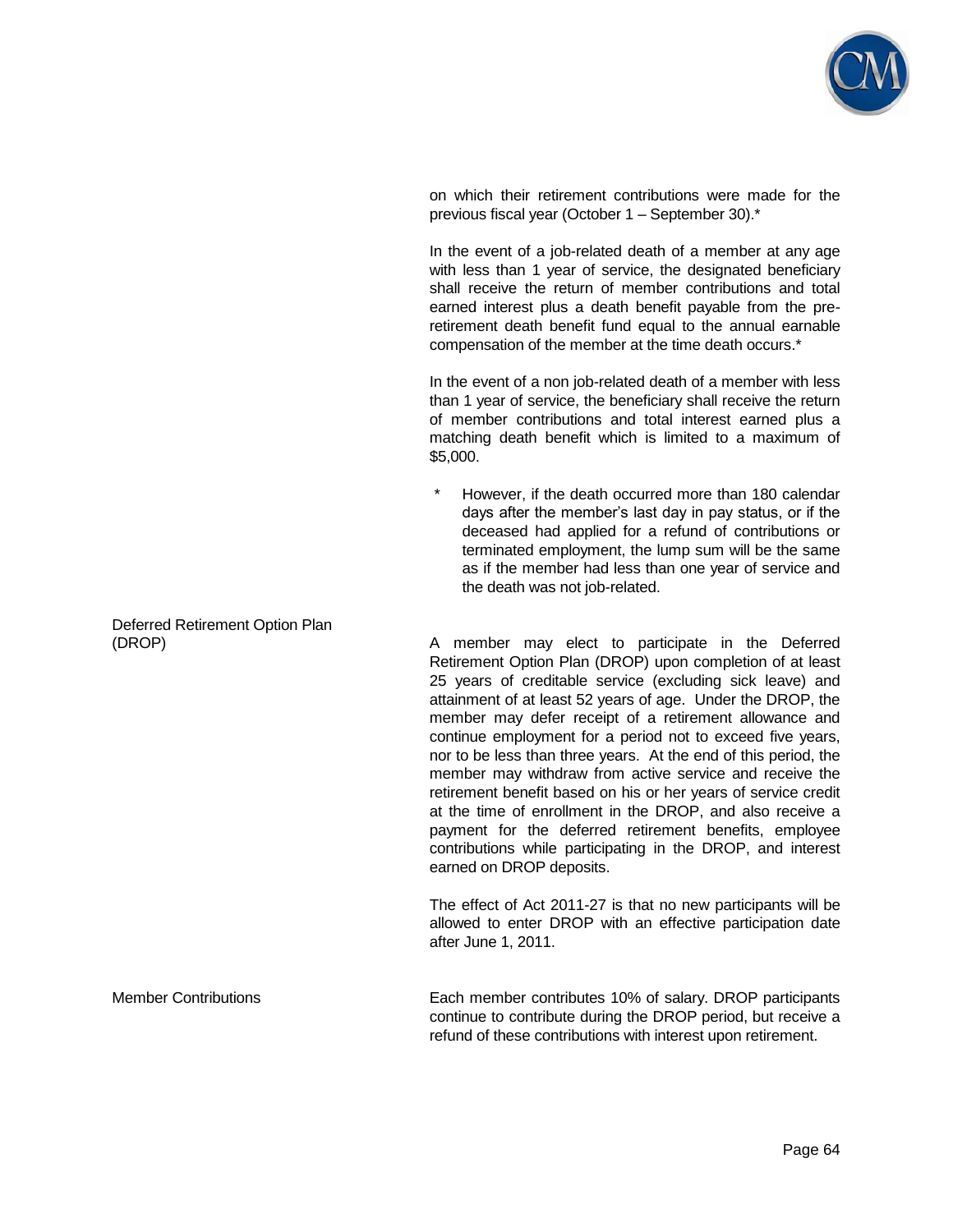

#### 3 - SPECIAL PRIVILEGES AT RETIREMENT – ALL MEMBERS

 In lieu of the full retirement allowance, any member may, at retirement, elect to receive a reduced retirement allowance equal in value to the full allowance, with the provision that:

 Option 1. If the member dies before the annuity payments equal or exceed the present value of the member's annuity at the date of retirement, the balance is paid to a designated beneficiary or to the estate, or

 Option 2. After the member's death, the member's allowance is continued throughout the life of the designated beneficiary, or

 Option 3. After the member's death, one half of the member's allowance is continued throughout the life of the designated beneficiary, or

 Option 4. Some other benefit is paid either to the member or to the designated beneficiary provided such benefit, together with the reduced retirement allowance, is of equivalent actuarial value to his retirement allowance and is approved by the Board of Control.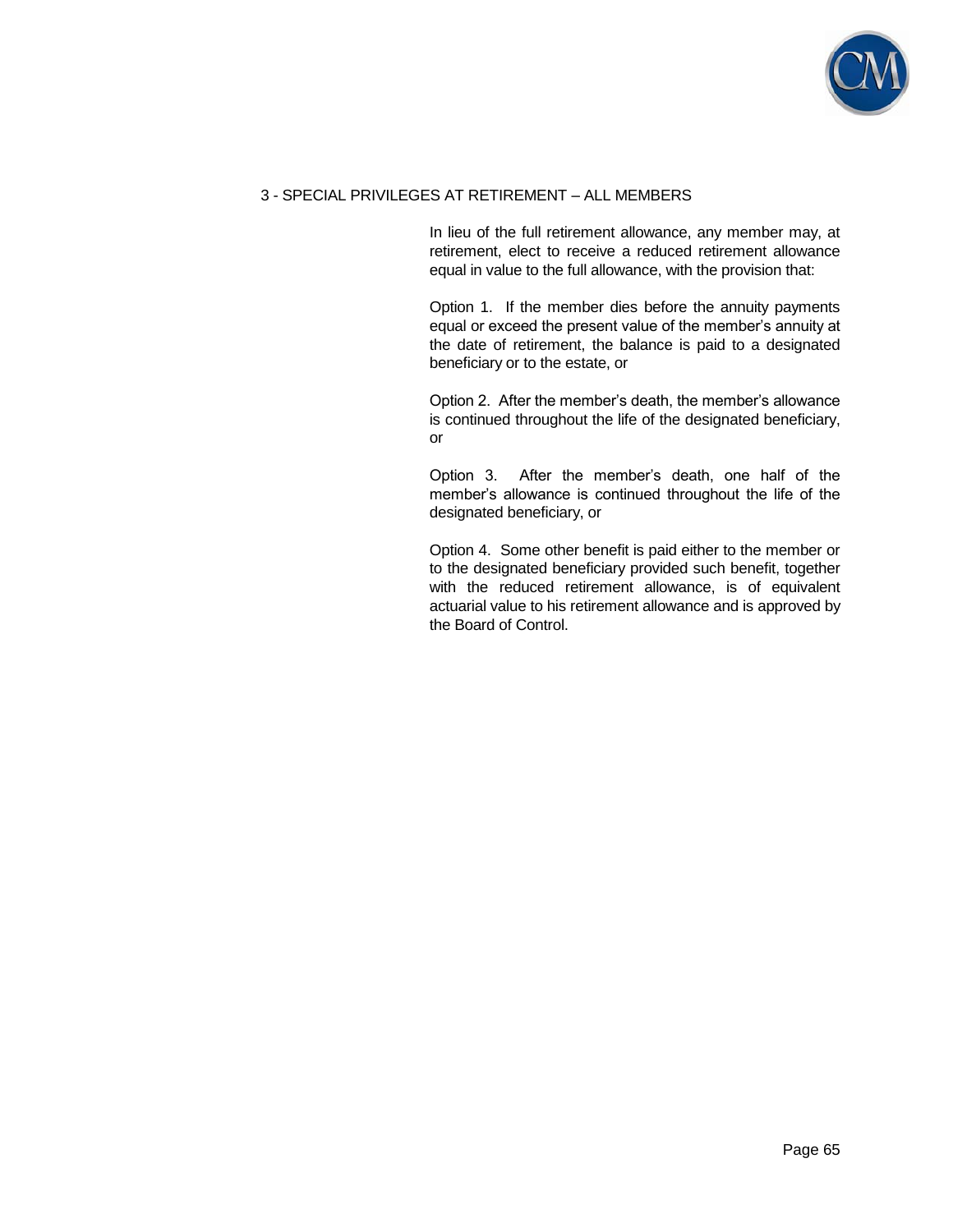

#### **SCHEDULE I**

#### **SCHEDULE OF MEMBERSHIP DATA AS OF SEPTEMBER 30, 2017**

#### **ACTIVE STATE EMPLOYEES**

| <b>Attained</b> | <b>Completed Years of Service</b> |          |          |          |          |          |          |          |          |                |                 |
|-----------------|-----------------------------------|----------|----------|----------|----------|----------|----------|----------|----------|----------------|-----------------|
| Age             | Under 1                           | 1 to 4   | 5 to 9   | 10 to 14 | 15 to 19 | 20 to 24 | 25 to 29 | 30 to 34 | 35 to 39 | 40 & up        | <b>Total</b>    |
|                 |                                   |          |          |          |          |          |          |          |          |                |                 |
| Under 25        |                                   | 350      |          |          |          |          |          |          |          |                |                 |
| Avg. Pay        | 498<br>\$21,049                   | \$29,379 |          |          |          |          |          |          |          |                | 848<br>\$24,487 |
|                 |                                   |          |          |          |          |          |          |          |          |                |                 |
| 25 to 29        | 712                               | 1,586    | 235      |          |          |          |          |          |          |                | 2,539           |
| Avg. Pay        | \$24,452                          | \$33,417 | \$39,681 | \$37,111 |          |          |          |          |          |                | \$31,491        |
|                 |                                   |          |          |          |          |          |          |          |          |                |                 |
| 30 to 34        | 463                               | 1,250    | 879      | 351      |          |          |          |          |          |                | 2,950           |
| Avg. Pay        | \$27,222                          | \$34,295 | \$42,332 | \$40,774 | \$40,372 |          |          |          |          |                | \$36,365        |
|                 |                                   |          |          |          |          |          |          |          |          |                |                 |
| 35 to 39        | 351                               | 907      | 735      | 1,177    | 270      | 3        |          |          |          |                | 3,443           |
| Avg. Pay        | \$26,135                          | \$34,350 | \$42,373 | \$46,304 | \$46,587 | \$59,708 |          |          |          |                | \$40,293        |
|                 |                                   |          |          |          |          |          |          |          |          |                |                 |
| 40 to 44        | 260                               | 751      | 534      | 968      | 840      | 155      | 3        |          |          |                | 3,511           |
| Avg. Pay        | \$26,580                          | \$35,168 | \$43,240 | \$47,482 | \$52,000 | \$51,528 | \$50,780 |          |          |                | \$43,917        |
|                 |                                   |          |          |          |          |          |          |          |          |                |                 |
| 45 to 49        | 249                               | 693      | 503      | 763      | 787      | 713      | 206      | 5        |          |                | 3,919           |
| Avg. Pay        | \$27,276                          | \$35,495 | \$42,661 | \$46,492 | \$52,317 | \$59,690 | \$57,254 | \$50,438 |          |                | \$46,976        |
|                 |                                   |          |          |          |          |          |          |          |          |                |                 |
| 50 to 54        | 202                               | 590      | 472      | 682      | 592      | 674      | 694      | 160      |          |                | 4,066           |
| Avg. Pay        | \$27,358                          | \$35,570 | \$42,075 | \$44,356 | \$49,766 | \$58,133 | \$61,159 | \$64,412 |          |                | \$48,700        |
| 55 to 59        |                                   |          |          |          |          |          |          |          |          |                |                 |
| Avg. Pay        | 178                               | 464      | 422      | 598      | 509      | 492      | 632      | 437      | 106      |                | 3,840           |
|                 | \$29,513                          | \$35,003 | \$41,601 | \$44,083 | \$48,877 | \$53,826 | \$60,380 | \$67,985 | \$62,147 | \$78,482       | \$49,840        |
| 60 to 64        | 66                                | 424      | 275      | 423      | 388      | 305      | 369      | 169      | 109      |                | 2,551           |
| Avg. Pay        | \$33,723                          | \$49,406 | \$42,411 | \$43,342 | \$47,160 | \$52,921 | \$58,308 | \$67,370 | \$66,884 | 23<br>\$57,089 | \$50,613        |
|                 |                                   |          |          |          |          |          |          |          |          |                |                 |
| 65 to 69        | 25                                | 174      | 187      | 151      | 134      | 100      | 111      | 28       |          |                | 922             |
| Avg. Pay        | \$21,422                          | \$51,150 | \$54,381 | \$47,443 | \$52,685 | \$52,823 | \$60,441 | \$59,984 | \$60,234 | \$56,318       | \$52,289        |
|                 |                                   |          |          |          |          |          |          |          |          |                |                 |
| 70 & up         | 11                                | 48       | 69       | 57       | 56       | 34       | 41       | 13       |          |                | 337             |
| Avg. Pay        | \$30,940                          | \$49,783 | \$74,777 | \$59,445 | \$51,062 | \$57,584 | \$63,802 | \$51,903 | \$75,883 | \$53,185       | \$59,124        |
|                 |                                   |          |          |          |          |          |          |          |          |                |                 |
| <b>Total</b>    | 3,015                             | 7,237    | 4,311    | 5,176    | 3,583    | 2,476    | 2,056    | 812      | 229      | 31             | 28,926          |
| Avg. Pay        | \$25,623                          | \$35,620 | \$43,292 | \$45,589 | \$50,313 | \$56,450 | \$60,015 | \$66,512 | \$64,626 | \$58,017       | \$43,963        |

Average Age:45.47 Average Service: 11.28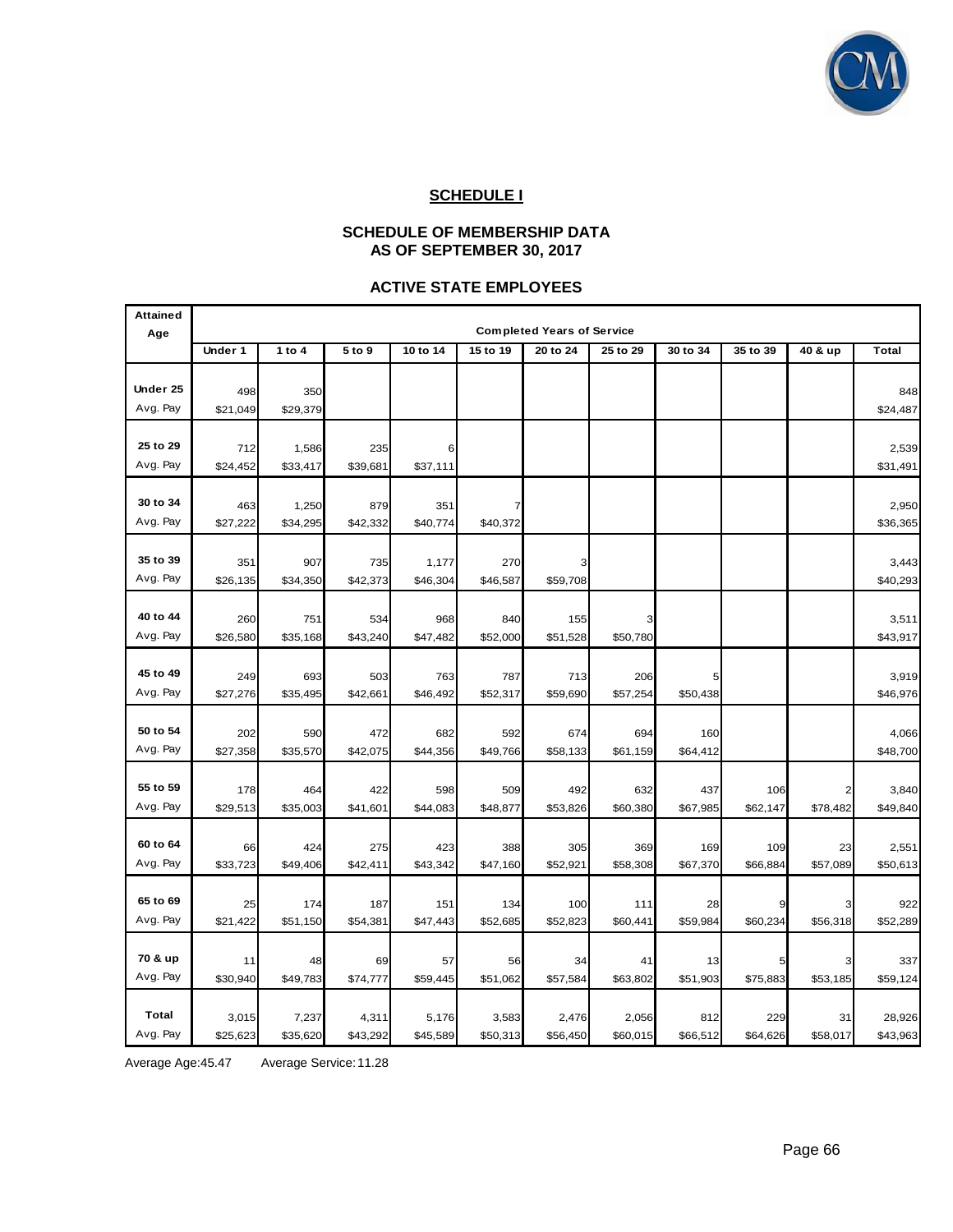

#### **SCHEDULE OF MEMBERSHIP DATA AS OF SEPTEMBER 30, 2017**

#### **ACTIVE STATE POLICE**

| <b>Attained</b> | <b>Completed Years of Service</b> |                |                |                 |                 |                 |                |               |                            |         |                 |
|-----------------|-----------------------------------|----------------|----------------|-----------------|-----------------|-----------------|----------------|---------------|----------------------------|---------|-----------------|
| Age             | Under 1                           | 1 to $4$       | 5 to 9         | 10 to 14        | 15 to 19        | 20 to 24        | 25 to 29       | 30 to 34      | 35 to 39                   | 40 & up | <b>Total</b>    |
|                 |                                   |                |                |                 |                 |                 |                |               |                            |         |                 |
| Under 25        |                                   |                |                |                 |                 |                 |                |               |                            |         |                 |
| Avg. Pay        |                                   |                |                |                 |                 |                 |                |               |                            |         |                 |
|                 |                                   |                |                |                 |                 |                 |                |               |                            |         |                 |
| 25 to 29        |                                   |                |                |                 |                 |                 |                |               |                            |         |                 |
| Avg. Pay        |                                   |                |                |                 |                 |                 |                |               |                            |         |                 |
| 30 to 34        |                                   | 4              | 25             | 21              |                 |                 |                |               |                            |         | 50              |
| Avg. Pay        |                                   | \$51,398       | \$52,646       | \$55,457        |                 |                 |                |               |                            |         | \$53,727        |
|                 |                                   |                |                |                 |                 |                 |                |               |                            |         |                 |
| 35 to 39        |                                   | 4              | 17             | 64              | 26              |                 |                |               |                            |         | 111             |
| Avg. Pay        |                                   | \$49,317       | \$54,296       | \$56,891        | \$58,909        |                 |                |               |                            |         | \$56,694        |
|                 |                                   |                |                |                 |                 |                 |                |               |                            |         |                 |
| 40 to 44        |                                   | $\overline{a}$ | 10             | 42              | 44              | 53              |                |               |                            |         | 151             |
| Avg. Pay        |                                   | \$53,918       | \$57,924       | \$58,687        | \$63,110        | \$71,723        |                |               |                            |         | \$64,437        |
| 45 to 49        |                                   | 1              | 7              | 33              | 41              | 83              | 7              |               |                            |         | 172             |
| Avg. Pay        |                                   | \$51,500       | \$54,234       | \$57,799        | \$63,624        | \$75,021        | \$86,931       |               |                            |         | \$68,502        |
|                 |                                   |                |                |                 |                 |                 |                |               |                            |         |                 |
| 50 to 54        |                                   | 1              | 7              | 15              | 13              | 44              | 8              | 3             |                            |         | 91              |
| Avg. Pay        |                                   | \$58,563       | \$59,414       | \$61,886        | \$64,893        | \$76,073        | \$81,819       | \$83,942      |                            |         | \$71,428        |
|                 |                                   |                |                |                 |                 |                 |                |               |                            |         |                 |
| 55 to 59        |                                   | 1              |                | 9               |                 |                 |                | 2             |                            |         | 31              |
| Avg. Pay        |                                   | \$83,611       | \$65,629       | \$58,839        | \$62,831        | \$75,690        | \$83,263       | \$80,125      | \$93,180                   |         | \$70,658        |
| 60 to 64        |                                   | 3              |                | 3               |                 |                 |                |               |                            |         | 12              |
| Avg. Pay        |                                   | \$71,129       | 2<br>\$61,396  | \$73,393        | \$82,676        | 2<br>\$73,317   | \$107,856      |               |                            |         | \$74,460        |
|                 |                                   |                |                |                 |                 |                 |                |               |                            |         |                 |
| 65 to 69        |                                   |                |                |                 |                 |                 | 2              |               |                            |         | $\mathbf{3}$    |
| Avg. Pay        |                                   |                | \$55,662       |                 |                 |                 | \$75,175       |               |                            |         | \$68,670        |
|                 |                                   |                |                |                 |                 |                 |                |               |                            |         |                 |
| 70 & up         |                                   |                |                |                 |                 |                 |                |               |                            |         | 1               |
| Avg. Pay        |                                   |                |                |                 |                 | \$84,443        |                |               |                            |         | \$84,443        |
| Total           |                                   |                |                |                 |                 |                 |                |               |                            |         |                 |
| Avg. Pay        |                                   | 16<br>\$57,360 | 73<br>\$55,547 | 187<br>\$58,053 | 128<br>\$62,749 | 190<br>\$74,401 | 21<br>\$84,336 | 5<br>\$82,415 | $\overline{2}$<br>\$93,180 |         | 622<br>\$64,897 |
|                 |                                   |                |                |                 |                 |                 |                |               |                            |         |                 |

Average Age:44.55 Average Service: 16.36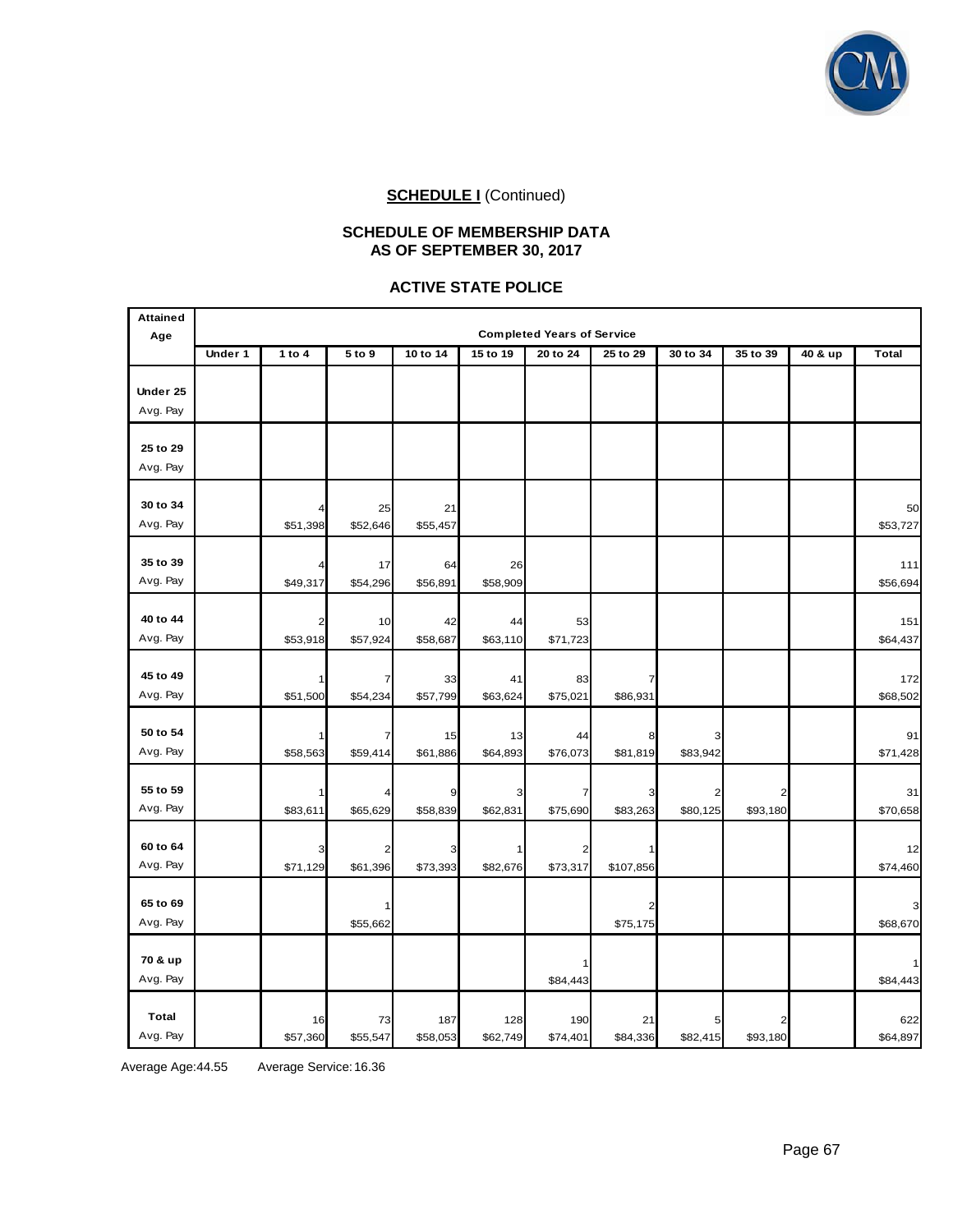

#### **SCHEDULE OF MEMBERSHIP DATA AS OF SEPTEMBER 30, 2017**

#### **ACTIVE LOCAL EMPLOYEES**

| <b>Attained</b>      | <b>Completed Years of Service</b> |                   |                   |                   |                   |                   |                 |                 |          |          |                   |
|----------------------|-----------------------------------|-------------------|-------------------|-------------------|-------------------|-------------------|-----------------|-----------------|----------|----------|-------------------|
| Age                  | Under 1                           | 1 to 4            | 5 to 9            | 10 to 14          | 15 to 19          | 20 to 24          | 25 to 29        | 30 to 34        | 35 to 39 | 40 & up  | <b>Total</b>      |
|                      |                                   |                   |                   |                   |                   |                   |                 |                 |          |          |                   |
| Under 25             | 1,719                             | 1,486             | 27                |                   |                   |                   |                 |                 |          |          | 3,232             |
| Avg. Pay             | \$18,150                          | \$28,014          | \$35,352          |                   |                   |                   |                 |                 |          |          | \$22,829          |
|                      |                                   |                   |                   |                   |                   |                   |                 |                 |          |          |                   |
| 25 to 29             | 1,430                             | 3,126             | 1,015             | 30                |                   |                   |                 |                 |          |          | 5,601             |
| Avg. Pay             | \$21,823                          | \$31,569          | \$39,101          | \$42,874          |                   |                   |                 |                 |          |          | \$30,506          |
|                      |                                   |                   |                   |                   |                   |                   |                 |                 |          |          |                   |
| 30 to 34             | 1,024                             | 2,361             | 1,854             | 992               | 19                |                   |                 |                 |          |          | 6,250             |
| Avg. Pay             | \$21,820                          | \$33,094          | \$41,778          | \$46,803          | \$57,818          |                   |                 |                 |          |          | \$36,074          |
|                      |                                   |                   |                   |                   |                   |                   |                 |                 |          |          |                   |
| 35 to 39             | 807                               | 1,767             | 1,441             | 1,670             | 704               | 14                |                 |                 |          |          | 6,402             |
| Avg. Pay             | \$22,879                          | \$33,852          | \$41,746          | \$48,345          | \$52,262          | \$54,516          |                 |                 |          |          | \$40,101          |
|                      |                                   |                   |                   |                   |                   |                   |                 |                 |          |          |                   |
| 40 to 44             | 611                               | 1,404             | 1,190             | 1,406             | 1,379             | 592               | 13              |                 |          |          | 6,595             |
| Avg. Pay             | \$23,733                          | \$33,538          | \$41,642          | \$47,335          | \$53,675          | \$58,361          | \$68,922        |                 |          |          | \$43,542          |
|                      |                                   |                   |                   |                   |                   |                   |                 |                 |          |          |                   |
| 45 to 49<br>Avg. Pay | 535                               | 1,481             | 1,217             | 1,336             | 1,410             | 1,391             | 395             | 11              |          |          | 7,776             |
|                      | \$23,007                          | \$34,179          | \$39,414          | \$46,726          | \$52,346          | \$59,615          | \$62,596        | \$62,117        |          |          | \$45,713          |
| 50 to 54             |                                   |                   |                   |                   |                   |                   |                 |                 |          |          |                   |
| Avg. Pay             | 431<br>\$24,004                   | 1,204<br>\$33,235 | 1,111<br>\$38,629 | 1,119<br>\$42,585 | 1,184<br>\$48,621 | 1,094<br>\$55,849 | 690<br>\$63,761 | 233<br>\$66,744 | \$67,861 |          | 7,075<br>\$45,195 |
|                      |                                   |                   |                   |                   |                   |                   |                 |                 |          |          |                   |
| 55 to 59             | 293                               | 996               | 921               | 1,117             | 1,079             | 875               | 592             | 341             | 157      |          | 6,378             |
| Avg. Pay             | \$24,558                          | \$32,383          | \$37,680          | \$43,026          | \$47,361          | \$52,469          | \$60,183        | \$71,252        | \$66,392 | \$59,739 | \$45,468          |
|                      |                                   |                   |                   |                   |                   |                   |                 |                 |          |          |                   |
| 60 to 64             | 169                               | 705               | 689               | 748               | 705               | 589               | 383             | 215             | 130      | 39       | 4,372             |
| Avg. Pay             | \$23,088                          | \$37,581          | \$36,212          | \$41,168          | \$45,073          | \$49,822          | \$57,190        | \$61,557        | \$65,474 | \$70,977 | \$44,300          |
|                      |                                   |                   |                   |                   |                   |                   |                 |                 |          |          |                   |
| 65 to 69             | 86                                | 249               | 331               | 269               | 265               | 176               | 131             | 42              | 18       | 13       | 1,580             |
| Avg. Pay             | \$19,303                          | \$33,520          | \$39,226          | \$42,491          | \$46,349          | \$54,348          | \$59,688        | \$61,387        | \$62,567 | \$65,405 | \$43,444          |
|                      |                                   |                   |                   |                   |                   |                   |                 |                 |          |          |                   |
| 70 & up              | 47                                | 175               | 166               | 154               | 128               | 84                | 53              | 23              |          | 10       | 848               |
| Avg. Pay             | \$15,570                          | \$25,733          | \$34,298          | \$36,112          | \$42,810          | \$48,120          | \$52,402        | \$58,256        | \$58,877 | \$53,302 | \$36,713          |
|                      |                                   |                   |                   |                   |                   |                   |                 |                 |          |          |                   |
| Total                | 7,152                             | 14,954            | 9,962             | 8,841             | 6,873             | 4,814             | 2,257           | 865             | 322      | 69       | 56,109            |
| Avg. Pay             | \$21,513                          | \$32,606          | \$39,854          | \$45,349          | \$50,040          | \$55,712          | \$61,030        | \$66,687        | \$65,662 | \$66,225 | \$40,504          |

Average Age: 44.05 Average Service: 9.90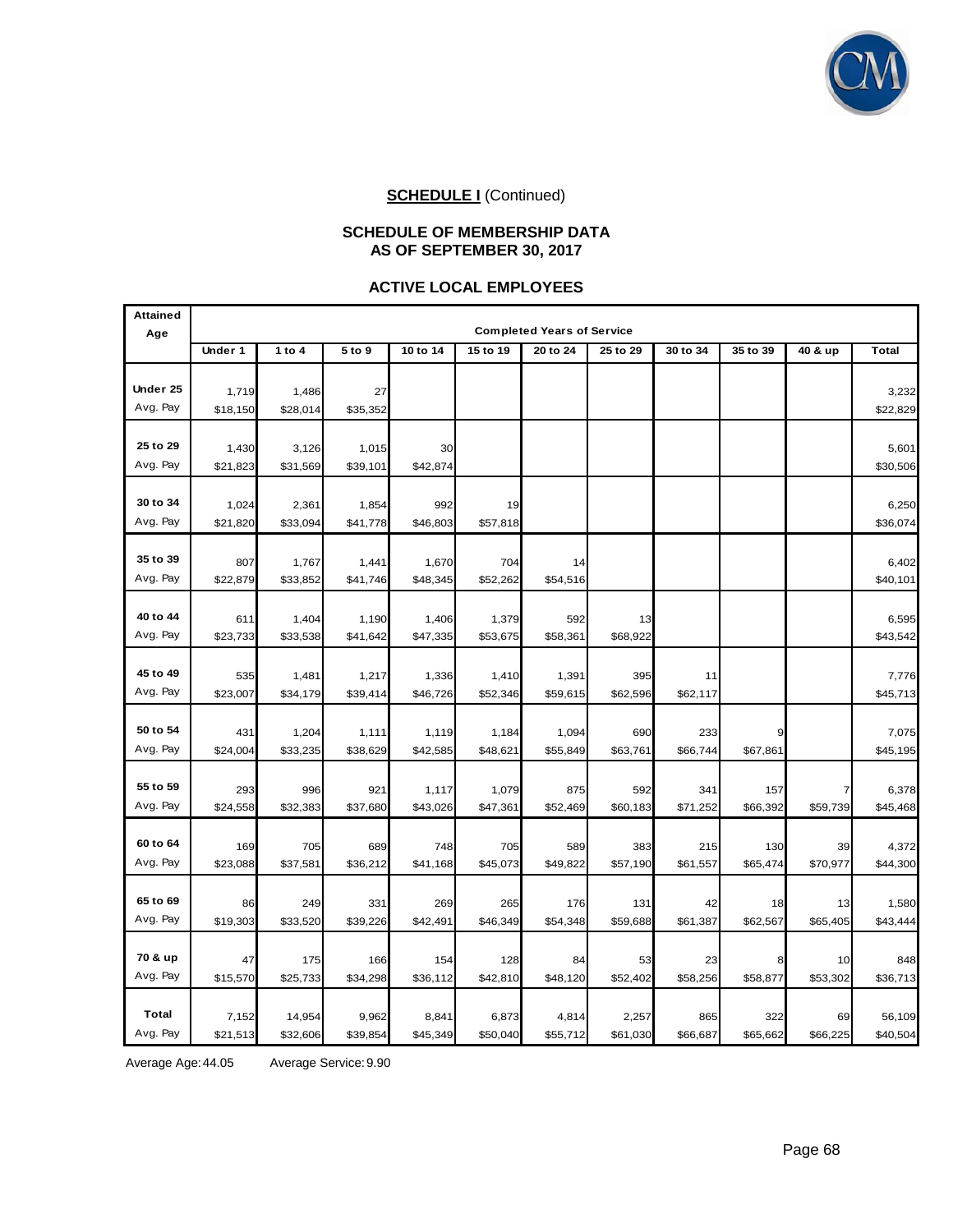

## **SCHEDULE I** (Continued)

### **SCHEDULE OF MEMBERSHIP DATA AS OF SEPTEMBER 30, 2017**

#### **NUMBER OF SERVICE RETIREMENTS AND THEIR BENEFITS BY AGE**

|           | <b>Number</b> | Total                  | Average                |
|-----------|---------------|------------------------|------------------------|
| Age       | of Members    | <b>Annual Benefits</b> | <b>Annual Benefits</b> |
| Under 50  | 299           | \$<br>9,855,430        | \$<br>32,961           |
| $50 - 54$ | 1439          | 47,645,867             | 33,110                 |
| $55 - 59$ | 3122          | 99,808,819             | 31,970                 |
| $60 - 64$ | 7343          | 192, 101, 360          | 26,161                 |
| $65 - 69$ | 9743          | 223,346,461            | 22,924                 |
| $70 - 74$ | 7739          | 162,613,968            | 21,012                 |
| $75 - 79$ | 5106          | 100,499,316            | 19,683                 |
| $80 - 84$ | 3260          | 59,029,286             | 18,107                 |
| $85 - 89$ | 1741          | 28,047,669             | 16,110                 |
| $90 - 94$ | 650           | 9,256,200              | 14,240                 |
| 95 & Over | 163           | 1,936,422              | 11,880                 |
|           |               |                        |                        |
| Total     | 40,605        | 934, 140, 798<br>\$    | \$<br>23,006           |

Average Age:69.43

\*Includes post-DROP members in suspended status who are also active with a second retirement account.

#### **NUMBER OF BENEFICIARIES AND THEIR BENEFITS BY AGE**

|           | <b>Number</b> | <b>Total</b>           | Average                |
|-----------|---------------|------------------------|------------------------|
| Age       | of Members    | <b>Annual Benefits</b> | <b>Annual Benefits</b> |
| Under 50  | 185           | 1,980,565<br>\$        | \$<br>10,706           |
| $50 - 54$ | 109           | 1,388,267              | 12,736                 |
| $55 - 59$ | 206           | 2,992,033              | 14,524                 |
| $60 - 64$ | 337           | 4,724,339              | 14,019                 |
| $65 - 69$ | 498           | 6,787,998              | 13,631                 |
| $70 - 74$ | 606           | 7,812,773              | 12,892                 |
| $75 - 79$ | 659           | 8,197,496              | 12,439                 |
| $80 - 84$ | 614           | 7,047,801              | 11,479                 |
| $85 - 89$ | 465           | 4,655,485              | 10,012                 |
| $90 - 94$ | 241           | 2,327,959              | 9,660                  |
| 95 & Over | 69            | 532,068                | 7,711                  |
|           |               |                        |                        |
| Total     | 3,989         | 48,446,784<br>\$       | \$<br>12,145           |